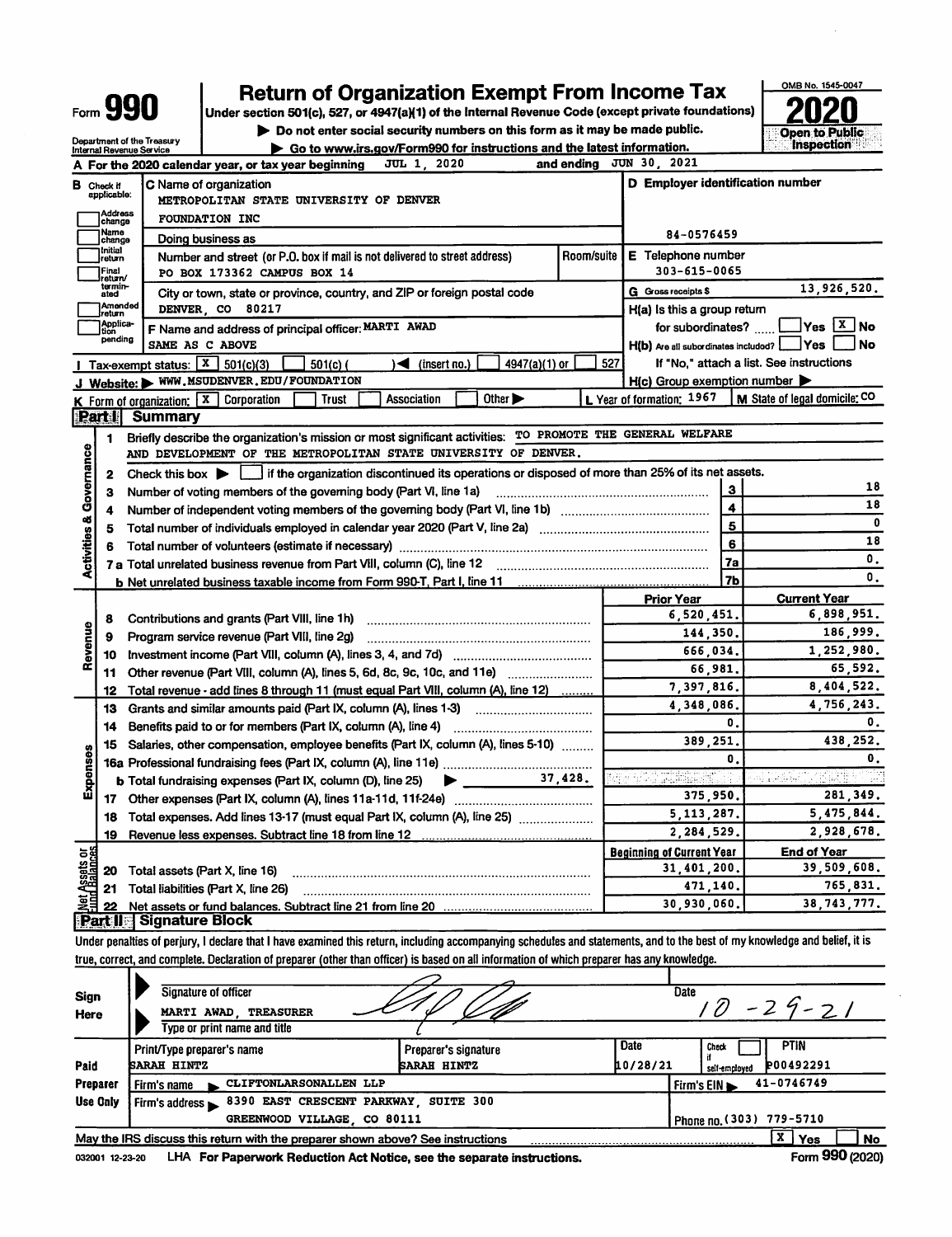|              | METROPOLITAN STATE UNIVERSITY OF DENVER                                                                                                                                                                                                                                                                                                     |            |                                              |
|--------------|---------------------------------------------------------------------------------------------------------------------------------------------------------------------------------------------------------------------------------------------------------------------------------------------------------------------------------------------|------------|----------------------------------------------|
|              | FOUNDATION INC<br>Form 990 (2020)                                                                                                                                                                                                                                                                                                           | 84-0576459 | Page 2                                       |
|              | Part III   Statement of Program Service Accomplishments                                                                                                                                                                                                                                                                                     |            |                                              |
|              |                                                                                                                                                                                                                                                                                                                                             |            | x                                            |
| 1            | Briefly describe the organization's mission:                                                                                                                                                                                                                                                                                                |            |                                              |
|              | METROPOLITAN STATE UNIVERSITY OF DENVER FOUNDATION, INC IS A                                                                                                                                                                                                                                                                                |            |                                              |
|              | NON-PROFIT CORPORATION ORGANIZED AND OPERATED TO PROMOTE THE GENERAL                                                                                                                                                                                                                                                                        |            |                                              |
|              | WELFARE AND DEVELOPMENT OF THE METROPOLITAN STATE UNIVERSITY OF DENVER                                                                                                                                                                                                                                                                      |            |                                              |
|              | THROUGH EFFORTS INCLUDING STRATEGIC PLANNING, FUNDRAISING AND PROGRAMS                                                                                                                                                                                                                                                                      |            |                                              |
| $\mathbf{2}$ | Did the organization undertake any significant program services during the year which were not listed on the<br>prior Form 990 or 990-EZ?                                                                                                                                                                                                   |            | $\sqrt{\mathsf{Yes}}$ $\sqrt{\mathsf{X}}$ No |
|              | If "Yes," describe these new services on Schedule O.                                                                                                                                                                                                                                                                                        |            |                                              |
| 3            | Did the organization cease conducting, or make significant changes in how it conducts, any program services?                                                                                                                                                                                                                                |            | $\overline{Y}$ es $\overline{X}$ No          |
|              | If "Yes," describe these changes on Schedule O.                                                                                                                                                                                                                                                                                             |            |                                              |
| 4            | Describe the organization's program service accomplishments for each of its three largest program services, as measured by expenses.<br>Section 501(c)(3) and 501(c)(4) organizations are required to report the amount of grants and allocations to others, the total expenses, and<br>revenue, if any, for each program service reported. |            |                                              |
| 4a           |                                                                                                                                                                                                                                                                                                                                             |            |                                              |
|              | FUNDS ARE RAISED FOR THE BENEFIT OF THE STUDENTS, FACULTY, AND                                                                                                                                                                                                                                                                              |            |                                              |
|              | ADMINISTRATION OF THE METROPOLITAN STATE UNIVERSITY OF DENVER                                                                                                                                                                                                                                                                               |            |                                              |
|              | FOUNDATION, INC. FUNDS ARE ALSO USED TO PUBLICIZE, PROMOTE AND SUPPORT                                                                                                                                                                                                                                                                      |            |                                              |
|              | THE ADVANCEMENT OF THE UNIVERSITY.                                                                                                                                                                                                                                                                                                          |            |                                              |
|              |                                                                                                                                                                                                                                                                                                                                             |            |                                              |
|              |                                                                                                                                                                                                                                                                                                                                             |            |                                              |
|              |                                                                                                                                                                                                                                                                                                                                             |            |                                              |
|              |                                                                                                                                                                                                                                                                                                                                             |            |                                              |
|              |                                                                                                                                                                                                                                                                                                                                             |            |                                              |
|              |                                                                                                                                                                                                                                                                                                                                             |            |                                              |
|              |                                                                                                                                                                                                                                                                                                                                             |            |                                              |
|              |                                                                                                                                                                                                                                                                                                                                             |            |                                              |
|              |                                                                                                                                                                                                                                                                                                                                             |            |                                              |
|              |                                                                                                                                                                                                                                                                                                                                             |            |                                              |
|              |                                                                                                                                                                                                                                                                                                                                             |            |                                              |
|              |                                                                                                                                                                                                                                                                                                                                             |            |                                              |
|              |                                                                                                                                                                                                                                                                                                                                             |            |                                              |
|              |                                                                                                                                                                                                                                                                                                                                             |            |                                              |
|              |                                                                                                                                                                                                                                                                                                                                             |            |                                              |
|              |                                                                                                                                                                                                                                                                                                                                             |            |                                              |
|              |                                                                                                                                                                                                                                                                                                                                             |            |                                              |
|              |                                                                                                                                                                                                                                                                                                                                             |            |                                              |
|              |                                                                                                                                                                                                                                                                                                                                             |            |                                              |
|              |                                                                                                                                                                                                                                                                                                                                             |            |                                              |
|              |                                                                                                                                                                                                                                                                                                                                             |            |                                              |
| 4с           | (Code: ) (Expenses \$<br>$\left($ Revenue \$ $\right)$<br>including grants of \$                                                                                                                                                                                                                                                            |            |                                              |
|              |                                                                                                                                                                                                                                                                                                                                             |            |                                              |
|              |                                                                                                                                                                                                                                                                                                                                             |            |                                              |
|              |                                                                                                                                                                                                                                                                                                                                             |            |                                              |
|              |                                                                                                                                                                                                                                                                                                                                             |            |                                              |
|              |                                                                                                                                                                                                                                                                                                                                             |            |                                              |
|              |                                                                                                                                                                                                                                                                                                                                             |            |                                              |
|              |                                                                                                                                                                                                                                                                                                                                             |            |                                              |
|              |                                                                                                                                                                                                                                                                                                                                             |            |                                              |
|              |                                                                                                                                                                                                                                                                                                                                             |            |                                              |
|              |                                                                                                                                                                                                                                                                                                                                             |            |                                              |
|              |                                                                                                                                                                                                                                                                                                                                             |            |                                              |
|              |                                                                                                                                                                                                                                                                                                                                             |            |                                              |
| 4d           | Other program services (Describe on Schedule O.)                                                                                                                                                                                                                                                                                            |            |                                              |
|              | (Expenses \$<br>) (Revenue \$<br>including grants of \$                                                                                                                                                                                                                                                                                     |            |                                              |
|              | 4,756,243.<br>4e Total program service expenses                                                                                                                                                                                                                                                                                             |            |                                              |
|              |                                                                                                                                                                                                                                                                                                                                             |            | Form 990 (2020)                              |
|              | 032002 12-23-20                                                                                                                                                                                                                                                                                                                             |            |                                              |
|              | ٦                                                                                                                                                                                                                                                                                                                                           |            |                                              |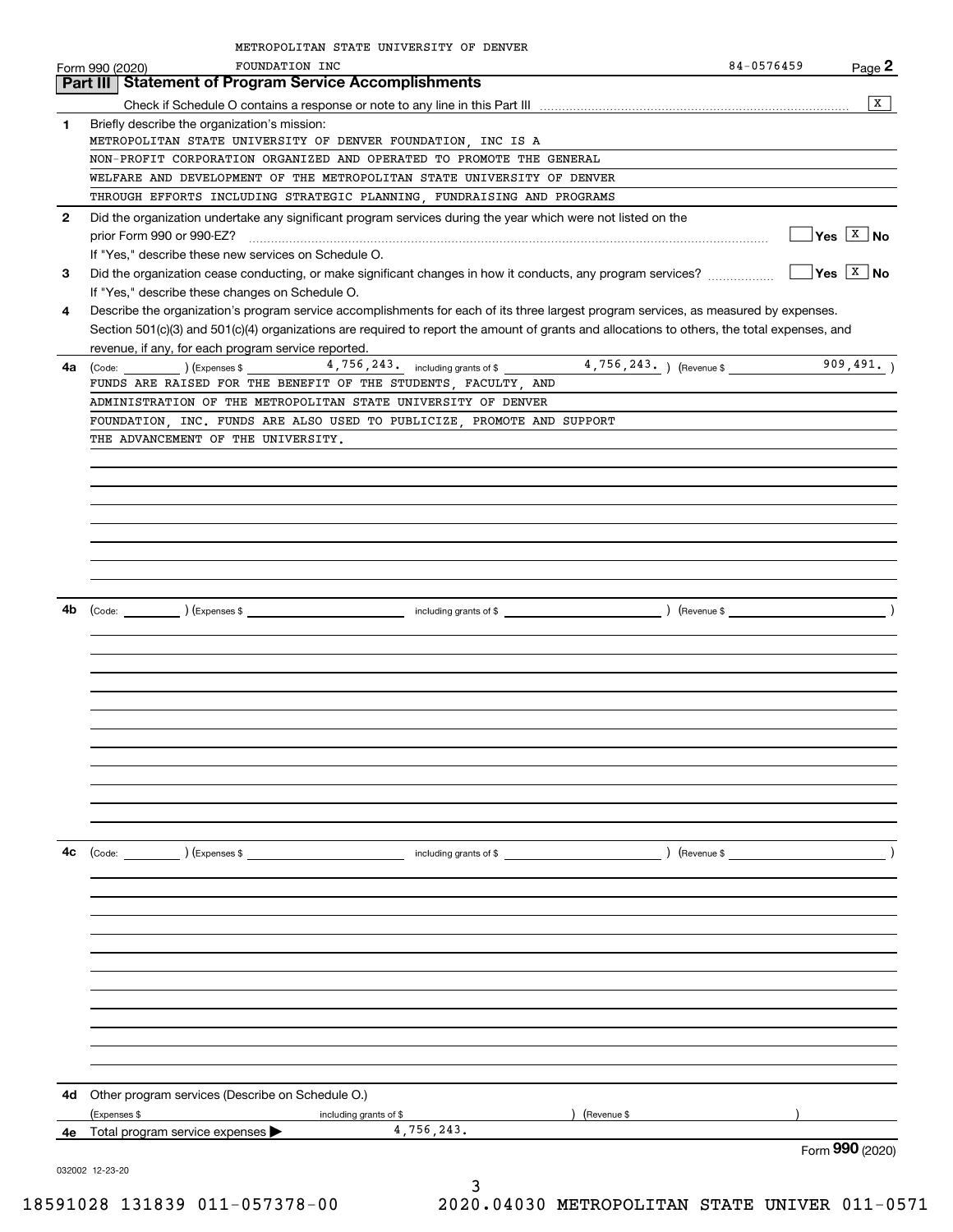|     | FOUNDATION INC<br>84-0576459<br>Form 990 (2020)                                                                                       |                 |                 | $Page$ <sup>3</sup> |
|-----|---------------------------------------------------------------------------------------------------------------------------------------|-----------------|-----------------|---------------------|
|     | <b>Part IV   Checklist of Required Schedules</b>                                                                                      |                 |                 |                     |
|     |                                                                                                                                       |                 | Yes             | No                  |
| 1   | Is the organization described in section $501(c)(3)$ or $4947(a)(1)$ (other than a private foundation)?                               |                 |                 |                     |
|     |                                                                                                                                       | 1               | х               |                     |
| 2   |                                                                                                                                       | $\mathbf{2}$    | X               |                     |
| 3   | Did the organization engage in direct or indirect political campaign activities on behalf of or in opposition to candidates for       |                 |                 |                     |
|     |                                                                                                                                       | 3               |                 | х                   |
| 4   | Section 501(c)(3) organizations. Did the organization engage in lobbying activities, or have a section 501(h) election in effect      |                 |                 |                     |
|     |                                                                                                                                       | 4               |                 | х                   |
| 5   | Is the organization a section 501(c)(4), 501(c)(5), or 501(c)(6) organization that receives membership dues, assessments, or          |                 |                 |                     |
|     |                                                                                                                                       | 5               |                 | х                   |
| 6   | Did the organization maintain any donor advised funds or any similar funds or accounts for which donors have the right to             |                 |                 |                     |
|     | provide advice on the distribution or investment of amounts in such funds or accounts? If "Yes," complete Schedule D, Part I          | 6               |                 | х                   |
| 7   | Did the organization receive or hold a conservation easement, including easements to preserve open space,                             |                 |                 |                     |
|     |                                                                                                                                       | $\overline{7}$  |                 | х                   |
| 8   | Did the organization maintain collections of works of art, historical treasures, or other similar assets? If "Yes," complete          |                 |                 |                     |
|     |                                                                                                                                       | 8               | X               |                     |
| 9   | Did the organization report an amount in Part X, line 21, for escrow or custodial account liability, serve as a custodian for         |                 |                 |                     |
|     | amounts not listed in Part X; or provide credit counseling, debt management, credit repair, or debt negotiation services?             |                 |                 |                     |
|     |                                                                                                                                       | 9               |                 | х                   |
| 10  | Did the organization, directly or through a related organization, hold assets in donor-restricted endowments                          |                 |                 |                     |
|     |                                                                                                                                       | 10              | х               |                     |
| 11  | If the organization's answer to any of the following questions is "Yes," then complete Schedule D, Parts VI, VII, VIII, IX, or X      |                 |                 |                     |
|     | as applicable.                                                                                                                        |                 |                 |                     |
|     | a Did the organization report an amount for land, buildings, and equipment in Part X, line 10? If "Yes," complete Schedule D.         |                 |                 |                     |
|     |                                                                                                                                       | 11a             | Х               |                     |
|     | <b>b</b> Did the organization report an amount for investments - other securities in Part X, line 12, that is 5% or more of its total |                 |                 |                     |
|     |                                                                                                                                       |                 |                 | х                   |
|     |                                                                                                                                       | 11b             |                 |                     |
|     | c Did the organization report an amount for investments - program related in Part X, line 13, that is 5% or more of its total         |                 |                 | х                   |
|     |                                                                                                                                       | 11c             |                 |                     |
|     | d Did the organization report an amount for other assets in Part X, line 15, that is 5% or more of its total assets reported in       |                 |                 | х                   |
|     |                                                                                                                                       | 11d             | X               |                     |
|     | e Did the organization report an amount for other liabilities in Part X, line 25? If "Yes," complete Schedule D, Part X               | 11e             |                 |                     |
| f   | Did the organization's separate or consolidated financial statements for the tax year include a footnote that addresses               |                 |                 |                     |
|     | the organization's liability for uncertain tax positions under FIN 48 (ASC 740)? If "Yes," complete Schedule D, Part X                | 11f             | х               |                     |
|     | 12a Did the organization obtain separate, independent audited financial statements for the tax year? If "Yes," complete               |                 |                 |                     |
|     |                                                                                                                                       | 12a             |                 |                     |
| b   | Was the organization included in consolidated, independent audited financial statements for the tax year?                             |                 | X               |                     |
|     | If "Yes," and if the organization answered "No" to line 12a, then completing Schedule D, Parts XI and XII is optional manum           | 12 <sub>b</sub> |                 |                     |
| 13  |                                                                                                                                       | 13              |                 | X                   |
| 14a | Did the organization maintain an office, employees, or agents outside of the United States?                                           | 14a             |                 | х                   |
| b   | Did the organization have aggregate revenues or expenses of more than \$10,000 from grantmaking, fundraising, business,               |                 |                 |                     |
|     | investment, and program service activities outside the United States, or aggregate foreign investments valued at \$100,000            |                 |                 |                     |
|     |                                                                                                                                       | 14b             |                 | х                   |
| 15  | Did the organization report on Part IX, column (A), line 3, more than \$5,000 of grants or other assistance to or for any             |                 |                 |                     |
|     |                                                                                                                                       | 15              |                 | х                   |
| 16  | Did the organization report on Part IX, column (A), line 3, more than \$5,000 of aggregate grants or other assistance to              |                 |                 |                     |
|     |                                                                                                                                       | 16              |                 | х                   |
| 17  | Did the organization report a total of more than \$15,000 of expenses for professional fundraising services on Part IX,               |                 |                 |                     |
|     |                                                                                                                                       | 17              |                 | х                   |
| 18  | Did the organization report more than \$15,000 total of fundraising event gross income and contributions on Part VIII, lines          |                 |                 |                     |
|     |                                                                                                                                       | 18              |                 | х                   |
| 19  | Did the organization report more than \$15,000 of gross income from gaming activities on Part VIII, line 9a? If "Yes."                |                 |                 |                     |
|     |                                                                                                                                       | 19              |                 | х                   |
|     |                                                                                                                                       | 20a             |                 | х                   |
| b   | If "Yes" to line 20a, did the organization attach a copy of its audited financial statements to this return?                          | 20 <sub>b</sub> |                 |                     |
| 21  | Did the organization report more than \$5,000 of grants or other assistance to any domestic organization or                           |                 |                 |                     |
|     |                                                                                                                                       | 21              | x               |                     |
|     | 032003 12-23-20                                                                                                                       |                 | Form 990 (2020) |                     |

032003 12-23-20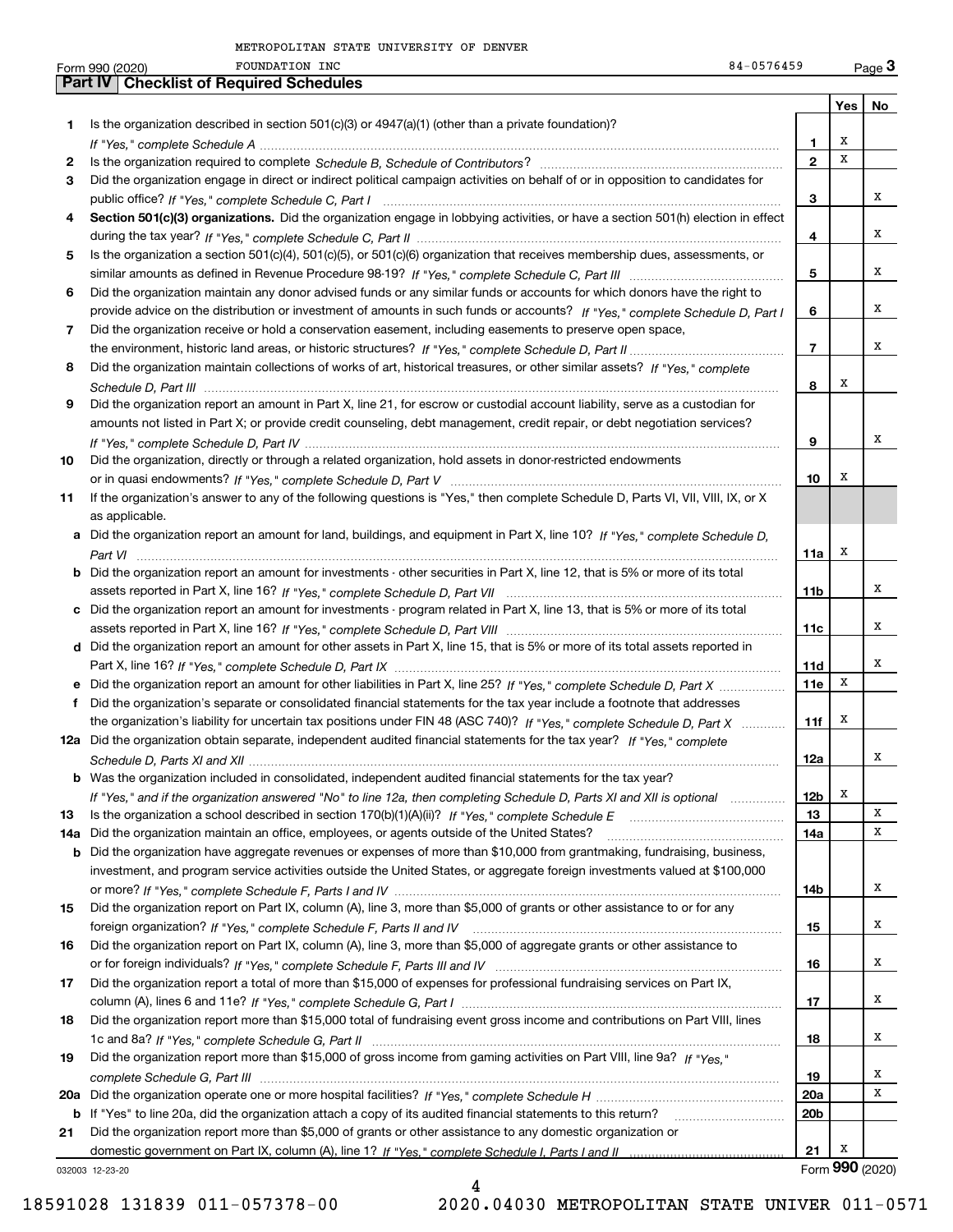|    | FOUNDATION INC<br>84-0576459<br>Form 990 (2020)                                                                                                                                                                                              |            |     |     | Page 4          |
|----|----------------------------------------------------------------------------------------------------------------------------------------------------------------------------------------------------------------------------------------------|------------|-----|-----|-----------------|
|    | Part IV   Checklist of Required Schedules (continued)                                                                                                                                                                                        |            |     |     |                 |
|    |                                                                                                                                                                                                                                              |            |     | Yes | No              |
| 22 | Did the organization report more than \$5,000 of grants or other assistance to or for domestic individuals on                                                                                                                                |            |     |     |                 |
|    |                                                                                                                                                                                                                                              | 22         |     |     | х               |
| 23 | Did the organization answer "Yes" to Part VII, Section A, line 3, 4, or 5 about compensation of the organization's current<br>and former officers, directors, trustees, key employees, and highest compensated employees? If "Yes," complete |            |     |     |                 |
|    |                                                                                                                                                                                                                                              |            | 23  |     | х               |
|    | 24a Did the organization have a tax-exempt bond issue with an outstanding principal amount of more than \$100,000 as of the                                                                                                                  |            |     |     |                 |
|    | last day of the year, that was issued after December 31, 2002? If "Yes," answer lines 24b through 24d and complete                                                                                                                           |            |     |     |                 |
|    |                                                                                                                                                                                                                                              | 24a        |     |     | х               |
|    |                                                                                                                                                                                                                                              | 24b        |     |     |                 |
|    | c Did the organization maintain an escrow account other than a refunding escrow at any time during the year to defease                                                                                                                       |            |     |     |                 |
|    |                                                                                                                                                                                                                                              | 24c        |     |     |                 |
|    |                                                                                                                                                                                                                                              | 24d        |     |     |                 |
|    | 25a Section 501(c)(3), 501(c)(4), and 501(c)(29) organizations. Did the organization engage in an excess benefit                                                                                                                             |            |     |     |                 |
|    |                                                                                                                                                                                                                                              | 25a        |     |     | х               |
|    | b Is the organization aware that it engaged in an excess benefit transaction with a disqualified person in a prior year, and                                                                                                                 |            |     |     |                 |
|    | that the transaction has not been reported on any of the organization's prior Forms 990 or 990-EZ? If "Yes," complete                                                                                                                        |            |     |     | х               |
| 26 | Schedule L, Part I<br>Did the organization report any amount on Part X, line 5 or 22, for receivables from or payables to any current                                                                                                        | 25b        |     |     |                 |
|    | or former officer, director, trustee, key employee, creator or founder, substantial contributor, or 35%                                                                                                                                      |            |     |     |                 |
|    |                                                                                                                                                                                                                                              | 26         |     |     | х               |
| 27 | Did the organization provide a grant or other assistance to any current or former officer, director, trustee, key employee,                                                                                                                  |            |     |     |                 |
|    | creator or founder, substantial contributor or employee thereof, a grant selection committee member, or to a 35% controlled                                                                                                                  |            |     |     |                 |
|    | entity (including an employee thereof) or family member of any of these persons? If "Yes," complete Schedule L, Part III                                                                                                                     | 27         |     |     | х               |
| 28 | Was the organization a party to a business transaction with one of the following parties (see Schedule L, Part IV                                                                                                                            |            |     |     |                 |
|    | instructions, for applicable filing thresholds, conditions, and exceptions):                                                                                                                                                                 |            |     |     |                 |
|    | a A current or former officer, director, trustee, key employee, creator or founder, or substantial contributor? If                                                                                                                           |            |     |     |                 |
|    |                                                                                                                                                                                                                                              |            | 28a |     | х               |
|    |                                                                                                                                                                                                                                              | 28b        |     |     | х               |
|    | c A 35% controlled entity of one or more individuals and/or organizations described in lines 28a or 28b? If                                                                                                                                  |            |     |     | х               |
| 29 |                                                                                                                                                                                                                                              | 29         | 28c | х   |                 |
| 30 | Did the organization receive contributions of art, historical treasures, or other similar assets, or qualified conservation                                                                                                                  |            |     |     |                 |
|    |                                                                                                                                                                                                                                              | 30         |     |     | х               |
| 31 | Did the organization liquidate, terminate, or dissolve and cease operations? If "Yes," complete Schedule N, Part I                                                                                                                           | 31         |     |     | х               |
| 32 | Did the organization sell, exchange, dispose of, or transfer more than 25% of its net assets? If "Yes," complete                                                                                                                             |            |     |     |                 |
|    |                                                                                                                                                                                                                                              | 32         |     |     | x               |
| 33 | Did the organization own 100% of an entity disregarded as separate from the organization under Regulations                                                                                                                                   |            |     |     |                 |
|    |                                                                                                                                                                                                                                              | 33         |     | Х   |                 |
| 34 | Was the organization related to any tax-exempt or taxable entity? If "Yes," complete Schedule R, Part II, III, or IV, and                                                                                                                    |            |     |     |                 |
|    |                                                                                                                                                                                                                                              |            | 34  |     | х<br>х          |
|    | 35a Did the organization have a controlled entity within the meaning of section 512(b)(13)?                                                                                                                                                  | <b>35a</b> |     |     |                 |
|    | <b>b</b> If "Yes" to line 35a, did the organization receive any payment from or engage in any transaction with a controlled entity                                                                                                           | 35b        |     |     |                 |
| 36 | Section 501(c)(3) organizations. Did the organization make any transfers to an exempt non-charitable related organization?                                                                                                                   |            |     |     |                 |
|    |                                                                                                                                                                                                                                              | 36         |     |     | x               |
| 37 | Did the organization conduct more than 5% of its activities through an entity that is not a related organization                                                                                                                             |            |     |     |                 |
|    |                                                                                                                                                                                                                                              | 37         |     |     | x               |
| 38 | Did the organization complete Schedule O and provide explanations in Schedule O for Part VI, lines 11b and 19?                                                                                                                               |            |     |     |                 |
|    | Note: All Form 990 filers are required to complete Schedule O                                                                                                                                                                                | 38         |     | Х   |                 |
|    | <b>Part V</b>                                                                                                                                                                                                                                |            |     |     |                 |
|    | Check if Schedule O contains a response or note to any line in this Part V                                                                                                                                                                   |            |     |     |                 |
|    |                                                                                                                                                                                                                                              |            |     | Yes | No              |
|    | 1a                                                                                                                                                                                                                                           | 20<br>0    |     |     |                 |
|    | <b>b</b> Enter the number of Forms W-2G included in line 1a. Enter -0- if not applicable<br>1b                                                                                                                                               |            |     |     |                 |
|    | c Did the organization comply with backup withholding rules for reportable payments to vendors and reportable gaming<br>(gambling) winnings to prize winners?                                                                                |            |     | x   |                 |
|    | 032004 12-23-20                                                                                                                                                                                                                              |            | 1c  |     | Form 990 (2020) |
|    | 5                                                                                                                                                                                                                                            |            |     |     |                 |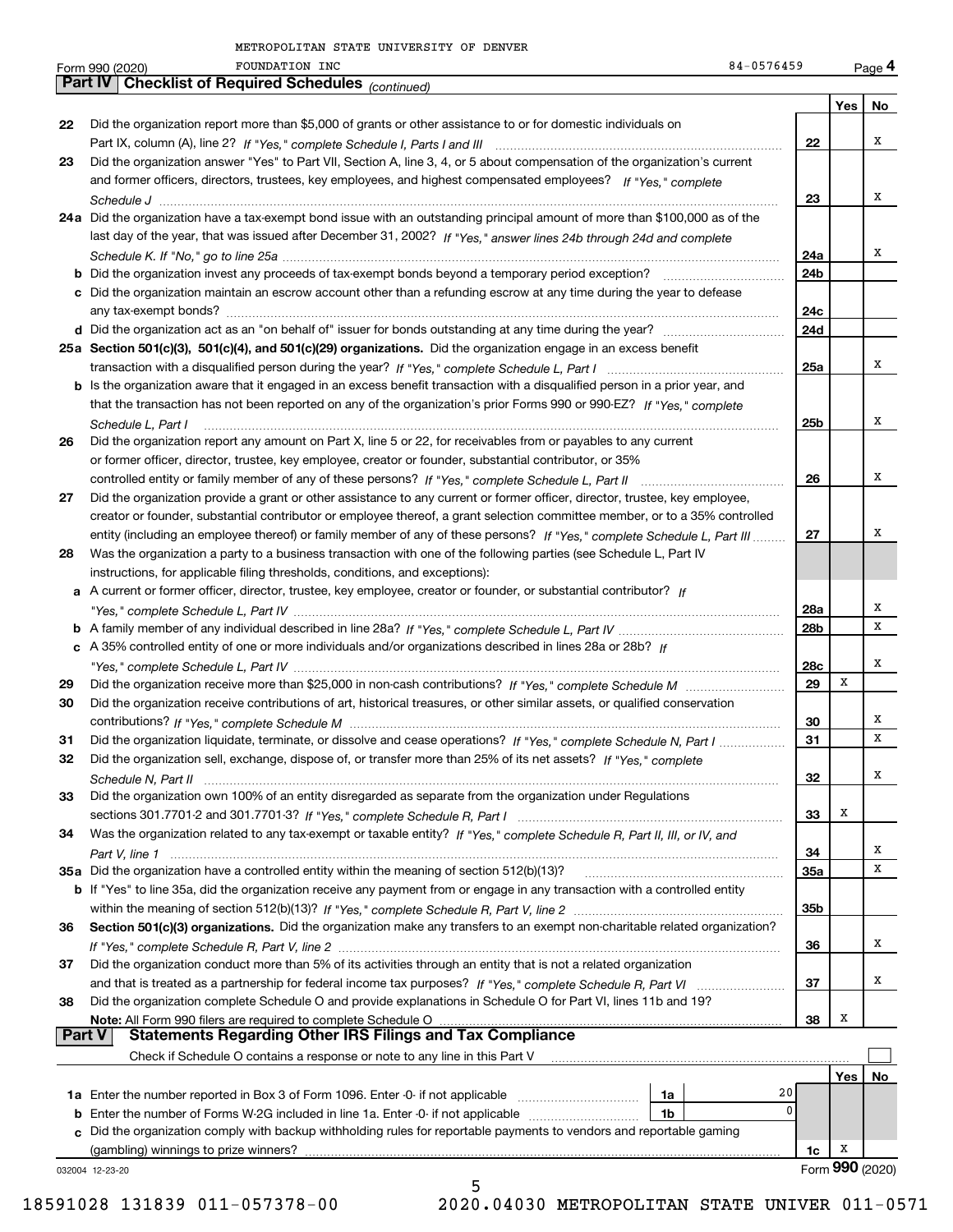| <b>Part V</b><br>Yes<br>2a Enter the number of employees reported on Form W-3, Transmittal of Wage and Tax Statements,<br> 0 <br>2a<br>filed for the calendar year ending with or within the year covered by this return<br>2 <sub>b</sub><br><b>b</b> If at least one is reported on line 2a, did the organization file all required federal employment tax returns?<br><b>Note:</b> If the sum of lines 1a and 2a is greater than 250, you may be required to $e$ -file (see instructions) <i>marrouum</i> manu-<br>x<br>3a<br>3a Did the organization have unrelated business gross income of \$1,000 or more during the year?<br>3 <sub>b</sub><br>4a At any time during the calendar year, did the organization have an interest in, or a signature or other authority over, a<br>x<br>4a<br><b>b</b> If "Yes," enter the name of the foreign country $\blacktriangleright$<br>See instructions for filing requirements for FinCEN Form 114, Report of Foreign Bank and Financial Accounts (FBAR).<br>х<br>5a Was the organization a party to a prohibited tax shelter transaction at any time during the tax year?<br>5a<br>х<br>5 <sub>b</sub><br>5c<br>6a Does the organization have annual gross receipts that are normally greater than \$100,000, and did the organization solicit<br>x<br>any contributions that were not tax deductible as charitable contributions?<br>6a<br><b>b</b> If "Yes," did the organization include with every solicitation an express statement that such contributions or gifts<br>were not tax deductible?<br>6b<br>Organizations that may receive deductible contributions under section 170(c).<br>7<br>x<br>a Did the organization receive a payment in excess of \$75 made partly as a contribution and partly for goods and services provided to the payor?<br>7a<br><b>b</b> If "Yes," did the organization notify the donor of the value of the goods or services provided?<br>7b<br>c Did the organization sell, exchange, or otherwise dispose of tangible personal property for which it was required<br>x<br>7с<br>7d<br>х<br>7e<br>e Did the organization receive any funds, directly or indirectly, to pay premiums on a personal benefit contract?<br>х<br>7f<br>Did the organization, during the year, pay premiums, directly or indirectly, on a personal benefit contract?<br>f<br>If the organization received a contribution of qualified intellectual property, did the organization file Form 8899 as required?<br>7g<br>g<br>h If the organization received a contribution of cars, boats, airplanes, or other vehicles, did the organization file a Form 1098-C?<br>7h<br>Sponsoring organizations maintaining donor advised funds. Did a donor advised fund maintained by the<br>8<br>sponsoring organization have excess business holdings at any time during the year?<br>8<br>Sponsoring organizations maintaining donor advised funds.<br>9<br>Did the sponsoring organization make any taxable distributions under section 4966?<br>9а<br>а<br>9b<br>Did the sponsoring organization make a distribution to a donor, donor advisor, or related person?<br>b<br>Section 501(c)(7) organizations. Enter:<br>10<br>10a<br><b>b</b> Gross receipts, included on Form 990, Part VIII, line 12, for public use of club facilities<br>10b<br>Section 501(c)(12) organizations. Enter:<br>11<br>11a<br>a<br>b Gross income from other sources (Do not net amounts due or paid to other sources against<br>11b<br>12a Section 4947(a)(1) non-exempt charitable trusts. Is the organization filing Form 990 in lieu of Form 1041?<br>12a<br>12 <sub>b</sub><br><b>b</b> If "Yes," enter the amount of tax-exempt interest received or accrued during the year <i>manument</i><br>Section 501(c)(29) qualified nonprofit health insurance issuers.<br>13<br><b>a</b> Is the organization licensed to issue qualified health plans in more than one state?<br>13а<br><b>Note:</b> See the instructions for additional information the organization must report on Schedule O.<br><b>b</b> Enter the amount of reserves the organization is required to maintain by the states in which the<br>13 <sub>b</sub><br>13с<br>x<br>Did the organization receive any payments for indoor tanning services during the tax year?<br>14a<br>14a<br>14b<br>Is the organization subject to the section 4960 tax on payment(s) of more than \$1,000,000 in remuneration or<br>15<br>х<br>15<br>If "Yes," see instructions and file Form 4720, Schedule N.<br>Х<br>Is the organization an educational institution subject to the section 4968 excise tax on net investment income?<br>16<br>16<br>.<br>If "Yes," complete Form 4720, Schedule O.<br>$000 \text{ days}$ | 84-0576459<br>FOUNDATION INC<br>Form 990 (2020)                       |  |  | $_{\text{Page}}$ 5 |  |  |  |  |  |  |
|---------------------------------------------------------------------------------------------------------------------------------------------------------------------------------------------------------------------------------------------------------------------------------------------------------------------------------------------------------------------------------------------------------------------------------------------------------------------------------------------------------------------------------------------------------------------------------------------------------------------------------------------------------------------------------------------------------------------------------------------------------------------------------------------------------------------------------------------------------------------------------------------------------------------------------------------------------------------------------------------------------------------------------------------------------------------------------------------------------------------------------------------------------------------------------------------------------------------------------------------------------------------------------------------------------------------------------------------------------------------------------------------------------------------------------------------------------------------------------------------------------------------------------------------------------------------------------------------------------------------------------------------------------------------------------------------------------------------------------------------------------------------------------------------------------------------------------------------------------------------------------------------------------------------------------------------------------------------------------------------------------------------------------------------------------------------------------------------------------------------------------------------------------------------------------------------------------------------------------------------------------------------------------------------------------------------------------------------------------------------------------------------------------------------------------------------------------------------------------------------------------------------------------------------------------------------------------------------------------------------------------------------------------------------------------------------------------------------------------------------------------------------------------------------------------------------------------------------------------------------------------------------------------------------------------------------------------------------------------------------------------------------------------------------------------------------------------------------------------------------------------------------------------------------------------------------------------------------------------------------------------------------------------------------------------------------------------------------------------------------------------------------------------------------------------------------------------------------------------------------------------------------------------------------------------------------------------------------------------------------------------------------------------------------------------------------------------------------------------------------------------------------------------------------------------------------------------------------------------------------------------------------------------------------------------------------------------------------------------------------------------------------------------------------------------------------------------------------------------------------------------------------------------------------------------------------------------------------------------------------------------------------------------------------------------------------------------------------------------------------------------------------------------------------------------------------------------------------------------------------------------------------------------------------------------------------------------------------------------------------------------------------------------------------------------------------------------------------|-----------------------------------------------------------------------|--|--|--------------------|--|--|--|--|--|--|
|                                                                                                                                                                                                                                                                                                                                                                                                                                                                                                                                                                                                                                                                                                                                                                                                                                                                                                                                                                                                                                                                                                                                                                                                                                                                                                                                                                                                                                                                                                                                                                                                                                                                                                                                                                                                                                                                                                                                                                                                                                                                                                                                                                                                                                                                                                                                                                                                                                                                                                                                                                                                                                                                                                                                                                                                                                                                                                                                                                                                                                                                                                                                                                                                                                                                                                                                                                                                                                                                                                                                                                                                                                                                                                                                                                                                                                                                                                                                                                                                                                                                                                                                                                                                                                                                                                                                                                                                                                                                                                                                                                                                                                                                                                                     | Statements Regarding Other IRS Filings and Tax Compliance (continued) |  |  |                    |  |  |  |  |  |  |
|                                                                                                                                                                                                                                                                                                                                                                                                                                                                                                                                                                                                                                                                                                                                                                                                                                                                                                                                                                                                                                                                                                                                                                                                                                                                                                                                                                                                                                                                                                                                                                                                                                                                                                                                                                                                                                                                                                                                                                                                                                                                                                                                                                                                                                                                                                                                                                                                                                                                                                                                                                                                                                                                                                                                                                                                                                                                                                                                                                                                                                                                                                                                                                                                                                                                                                                                                                                                                                                                                                                                                                                                                                                                                                                                                                                                                                                                                                                                                                                                                                                                                                                                                                                                                                                                                                                                                                                                                                                                                                                                                                                                                                                                                                                     |                                                                       |  |  | No                 |  |  |  |  |  |  |
|                                                                                                                                                                                                                                                                                                                                                                                                                                                                                                                                                                                                                                                                                                                                                                                                                                                                                                                                                                                                                                                                                                                                                                                                                                                                                                                                                                                                                                                                                                                                                                                                                                                                                                                                                                                                                                                                                                                                                                                                                                                                                                                                                                                                                                                                                                                                                                                                                                                                                                                                                                                                                                                                                                                                                                                                                                                                                                                                                                                                                                                                                                                                                                                                                                                                                                                                                                                                                                                                                                                                                                                                                                                                                                                                                                                                                                                                                                                                                                                                                                                                                                                                                                                                                                                                                                                                                                                                                                                                                                                                                                                                                                                                                                                     |                                                                       |  |  |                    |  |  |  |  |  |  |
|                                                                                                                                                                                                                                                                                                                                                                                                                                                                                                                                                                                                                                                                                                                                                                                                                                                                                                                                                                                                                                                                                                                                                                                                                                                                                                                                                                                                                                                                                                                                                                                                                                                                                                                                                                                                                                                                                                                                                                                                                                                                                                                                                                                                                                                                                                                                                                                                                                                                                                                                                                                                                                                                                                                                                                                                                                                                                                                                                                                                                                                                                                                                                                                                                                                                                                                                                                                                                                                                                                                                                                                                                                                                                                                                                                                                                                                                                                                                                                                                                                                                                                                                                                                                                                                                                                                                                                                                                                                                                                                                                                                                                                                                                                                     |                                                                       |  |  |                    |  |  |  |  |  |  |
|                                                                                                                                                                                                                                                                                                                                                                                                                                                                                                                                                                                                                                                                                                                                                                                                                                                                                                                                                                                                                                                                                                                                                                                                                                                                                                                                                                                                                                                                                                                                                                                                                                                                                                                                                                                                                                                                                                                                                                                                                                                                                                                                                                                                                                                                                                                                                                                                                                                                                                                                                                                                                                                                                                                                                                                                                                                                                                                                                                                                                                                                                                                                                                                                                                                                                                                                                                                                                                                                                                                                                                                                                                                                                                                                                                                                                                                                                                                                                                                                                                                                                                                                                                                                                                                                                                                                                                                                                                                                                                                                                                                                                                                                                                                     |                                                                       |  |  |                    |  |  |  |  |  |  |
|                                                                                                                                                                                                                                                                                                                                                                                                                                                                                                                                                                                                                                                                                                                                                                                                                                                                                                                                                                                                                                                                                                                                                                                                                                                                                                                                                                                                                                                                                                                                                                                                                                                                                                                                                                                                                                                                                                                                                                                                                                                                                                                                                                                                                                                                                                                                                                                                                                                                                                                                                                                                                                                                                                                                                                                                                                                                                                                                                                                                                                                                                                                                                                                                                                                                                                                                                                                                                                                                                                                                                                                                                                                                                                                                                                                                                                                                                                                                                                                                                                                                                                                                                                                                                                                                                                                                                                                                                                                                                                                                                                                                                                                                                                                     |                                                                       |  |  |                    |  |  |  |  |  |  |
|                                                                                                                                                                                                                                                                                                                                                                                                                                                                                                                                                                                                                                                                                                                                                                                                                                                                                                                                                                                                                                                                                                                                                                                                                                                                                                                                                                                                                                                                                                                                                                                                                                                                                                                                                                                                                                                                                                                                                                                                                                                                                                                                                                                                                                                                                                                                                                                                                                                                                                                                                                                                                                                                                                                                                                                                                                                                                                                                                                                                                                                                                                                                                                                                                                                                                                                                                                                                                                                                                                                                                                                                                                                                                                                                                                                                                                                                                                                                                                                                                                                                                                                                                                                                                                                                                                                                                                                                                                                                                                                                                                                                                                                                                                                     |                                                                       |  |  |                    |  |  |  |  |  |  |
|                                                                                                                                                                                                                                                                                                                                                                                                                                                                                                                                                                                                                                                                                                                                                                                                                                                                                                                                                                                                                                                                                                                                                                                                                                                                                                                                                                                                                                                                                                                                                                                                                                                                                                                                                                                                                                                                                                                                                                                                                                                                                                                                                                                                                                                                                                                                                                                                                                                                                                                                                                                                                                                                                                                                                                                                                                                                                                                                                                                                                                                                                                                                                                                                                                                                                                                                                                                                                                                                                                                                                                                                                                                                                                                                                                                                                                                                                                                                                                                                                                                                                                                                                                                                                                                                                                                                                                                                                                                                                                                                                                                                                                                                                                                     |                                                                       |  |  |                    |  |  |  |  |  |  |
|                                                                                                                                                                                                                                                                                                                                                                                                                                                                                                                                                                                                                                                                                                                                                                                                                                                                                                                                                                                                                                                                                                                                                                                                                                                                                                                                                                                                                                                                                                                                                                                                                                                                                                                                                                                                                                                                                                                                                                                                                                                                                                                                                                                                                                                                                                                                                                                                                                                                                                                                                                                                                                                                                                                                                                                                                                                                                                                                                                                                                                                                                                                                                                                                                                                                                                                                                                                                                                                                                                                                                                                                                                                                                                                                                                                                                                                                                                                                                                                                                                                                                                                                                                                                                                                                                                                                                                                                                                                                                                                                                                                                                                                                                                                     |                                                                       |  |  |                    |  |  |  |  |  |  |
|                                                                                                                                                                                                                                                                                                                                                                                                                                                                                                                                                                                                                                                                                                                                                                                                                                                                                                                                                                                                                                                                                                                                                                                                                                                                                                                                                                                                                                                                                                                                                                                                                                                                                                                                                                                                                                                                                                                                                                                                                                                                                                                                                                                                                                                                                                                                                                                                                                                                                                                                                                                                                                                                                                                                                                                                                                                                                                                                                                                                                                                                                                                                                                                                                                                                                                                                                                                                                                                                                                                                                                                                                                                                                                                                                                                                                                                                                                                                                                                                                                                                                                                                                                                                                                                                                                                                                                                                                                                                                                                                                                                                                                                                                                                     |                                                                       |  |  |                    |  |  |  |  |  |  |
|                                                                                                                                                                                                                                                                                                                                                                                                                                                                                                                                                                                                                                                                                                                                                                                                                                                                                                                                                                                                                                                                                                                                                                                                                                                                                                                                                                                                                                                                                                                                                                                                                                                                                                                                                                                                                                                                                                                                                                                                                                                                                                                                                                                                                                                                                                                                                                                                                                                                                                                                                                                                                                                                                                                                                                                                                                                                                                                                                                                                                                                                                                                                                                                                                                                                                                                                                                                                                                                                                                                                                                                                                                                                                                                                                                                                                                                                                                                                                                                                                                                                                                                                                                                                                                                                                                                                                                                                                                                                                                                                                                                                                                                                                                                     |                                                                       |  |  |                    |  |  |  |  |  |  |
|                                                                                                                                                                                                                                                                                                                                                                                                                                                                                                                                                                                                                                                                                                                                                                                                                                                                                                                                                                                                                                                                                                                                                                                                                                                                                                                                                                                                                                                                                                                                                                                                                                                                                                                                                                                                                                                                                                                                                                                                                                                                                                                                                                                                                                                                                                                                                                                                                                                                                                                                                                                                                                                                                                                                                                                                                                                                                                                                                                                                                                                                                                                                                                                                                                                                                                                                                                                                                                                                                                                                                                                                                                                                                                                                                                                                                                                                                                                                                                                                                                                                                                                                                                                                                                                                                                                                                                                                                                                                                                                                                                                                                                                                                                                     |                                                                       |  |  |                    |  |  |  |  |  |  |
|                                                                                                                                                                                                                                                                                                                                                                                                                                                                                                                                                                                                                                                                                                                                                                                                                                                                                                                                                                                                                                                                                                                                                                                                                                                                                                                                                                                                                                                                                                                                                                                                                                                                                                                                                                                                                                                                                                                                                                                                                                                                                                                                                                                                                                                                                                                                                                                                                                                                                                                                                                                                                                                                                                                                                                                                                                                                                                                                                                                                                                                                                                                                                                                                                                                                                                                                                                                                                                                                                                                                                                                                                                                                                                                                                                                                                                                                                                                                                                                                                                                                                                                                                                                                                                                                                                                                                                                                                                                                                                                                                                                                                                                                                                                     |                                                                       |  |  |                    |  |  |  |  |  |  |
|                                                                                                                                                                                                                                                                                                                                                                                                                                                                                                                                                                                                                                                                                                                                                                                                                                                                                                                                                                                                                                                                                                                                                                                                                                                                                                                                                                                                                                                                                                                                                                                                                                                                                                                                                                                                                                                                                                                                                                                                                                                                                                                                                                                                                                                                                                                                                                                                                                                                                                                                                                                                                                                                                                                                                                                                                                                                                                                                                                                                                                                                                                                                                                                                                                                                                                                                                                                                                                                                                                                                                                                                                                                                                                                                                                                                                                                                                                                                                                                                                                                                                                                                                                                                                                                                                                                                                                                                                                                                                                                                                                                                                                                                                                                     |                                                                       |  |  |                    |  |  |  |  |  |  |
|                                                                                                                                                                                                                                                                                                                                                                                                                                                                                                                                                                                                                                                                                                                                                                                                                                                                                                                                                                                                                                                                                                                                                                                                                                                                                                                                                                                                                                                                                                                                                                                                                                                                                                                                                                                                                                                                                                                                                                                                                                                                                                                                                                                                                                                                                                                                                                                                                                                                                                                                                                                                                                                                                                                                                                                                                                                                                                                                                                                                                                                                                                                                                                                                                                                                                                                                                                                                                                                                                                                                                                                                                                                                                                                                                                                                                                                                                                                                                                                                                                                                                                                                                                                                                                                                                                                                                                                                                                                                                                                                                                                                                                                                                                                     |                                                                       |  |  |                    |  |  |  |  |  |  |
|                                                                                                                                                                                                                                                                                                                                                                                                                                                                                                                                                                                                                                                                                                                                                                                                                                                                                                                                                                                                                                                                                                                                                                                                                                                                                                                                                                                                                                                                                                                                                                                                                                                                                                                                                                                                                                                                                                                                                                                                                                                                                                                                                                                                                                                                                                                                                                                                                                                                                                                                                                                                                                                                                                                                                                                                                                                                                                                                                                                                                                                                                                                                                                                                                                                                                                                                                                                                                                                                                                                                                                                                                                                                                                                                                                                                                                                                                                                                                                                                                                                                                                                                                                                                                                                                                                                                                                                                                                                                                                                                                                                                                                                                                                                     |                                                                       |  |  |                    |  |  |  |  |  |  |
|                                                                                                                                                                                                                                                                                                                                                                                                                                                                                                                                                                                                                                                                                                                                                                                                                                                                                                                                                                                                                                                                                                                                                                                                                                                                                                                                                                                                                                                                                                                                                                                                                                                                                                                                                                                                                                                                                                                                                                                                                                                                                                                                                                                                                                                                                                                                                                                                                                                                                                                                                                                                                                                                                                                                                                                                                                                                                                                                                                                                                                                                                                                                                                                                                                                                                                                                                                                                                                                                                                                                                                                                                                                                                                                                                                                                                                                                                                                                                                                                                                                                                                                                                                                                                                                                                                                                                                                                                                                                                                                                                                                                                                                                                                                     |                                                                       |  |  |                    |  |  |  |  |  |  |
|                                                                                                                                                                                                                                                                                                                                                                                                                                                                                                                                                                                                                                                                                                                                                                                                                                                                                                                                                                                                                                                                                                                                                                                                                                                                                                                                                                                                                                                                                                                                                                                                                                                                                                                                                                                                                                                                                                                                                                                                                                                                                                                                                                                                                                                                                                                                                                                                                                                                                                                                                                                                                                                                                                                                                                                                                                                                                                                                                                                                                                                                                                                                                                                                                                                                                                                                                                                                                                                                                                                                                                                                                                                                                                                                                                                                                                                                                                                                                                                                                                                                                                                                                                                                                                                                                                                                                                                                                                                                                                                                                                                                                                                                                                                     |                                                                       |  |  |                    |  |  |  |  |  |  |
|                                                                                                                                                                                                                                                                                                                                                                                                                                                                                                                                                                                                                                                                                                                                                                                                                                                                                                                                                                                                                                                                                                                                                                                                                                                                                                                                                                                                                                                                                                                                                                                                                                                                                                                                                                                                                                                                                                                                                                                                                                                                                                                                                                                                                                                                                                                                                                                                                                                                                                                                                                                                                                                                                                                                                                                                                                                                                                                                                                                                                                                                                                                                                                                                                                                                                                                                                                                                                                                                                                                                                                                                                                                                                                                                                                                                                                                                                                                                                                                                                                                                                                                                                                                                                                                                                                                                                                                                                                                                                                                                                                                                                                                                                                                     |                                                                       |  |  |                    |  |  |  |  |  |  |
|                                                                                                                                                                                                                                                                                                                                                                                                                                                                                                                                                                                                                                                                                                                                                                                                                                                                                                                                                                                                                                                                                                                                                                                                                                                                                                                                                                                                                                                                                                                                                                                                                                                                                                                                                                                                                                                                                                                                                                                                                                                                                                                                                                                                                                                                                                                                                                                                                                                                                                                                                                                                                                                                                                                                                                                                                                                                                                                                                                                                                                                                                                                                                                                                                                                                                                                                                                                                                                                                                                                                                                                                                                                                                                                                                                                                                                                                                                                                                                                                                                                                                                                                                                                                                                                                                                                                                                                                                                                                                                                                                                                                                                                                                                                     |                                                                       |  |  |                    |  |  |  |  |  |  |
|                                                                                                                                                                                                                                                                                                                                                                                                                                                                                                                                                                                                                                                                                                                                                                                                                                                                                                                                                                                                                                                                                                                                                                                                                                                                                                                                                                                                                                                                                                                                                                                                                                                                                                                                                                                                                                                                                                                                                                                                                                                                                                                                                                                                                                                                                                                                                                                                                                                                                                                                                                                                                                                                                                                                                                                                                                                                                                                                                                                                                                                                                                                                                                                                                                                                                                                                                                                                                                                                                                                                                                                                                                                                                                                                                                                                                                                                                                                                                                                                                                                                                                                                                                                                                                                                                                                                                                                                                                                                                                                                                                                                                                                                                                                     |                                                                       |  |  |                    |  |  |  |  |  |  |
|                                                                                                                                                                                                                                                                                                                                                                                                                                                                                                                                                                                                                                                                                                                                                                                                                                                                                                                                                                                                                                                                                                                                                                                                                                                                                                                                                                                                                                                                                                                                                                                                                                                                                                                                                                                                                                                                                                                                                                                                                                                                                                                                                                                                                                                                                                                                                                                                                                                                                                                                                                                                                                                                                                                                                                                                                                                                                                                                                                                                                                                                                                                                                                                                                                                                                                                                                                                                                                                                                                                                                                                                                                                                                                                                                                                                                                                                                                                                                                                                                                                                                                                                                                                                                                                                                                                                                                                                                                                                                                                                                                                                                                                                                                                     |                                                                       |  |  |                    |  |  |  |  |  |  |
|                                                                                                                                                                                                                                                                                                                                                                                                                                                                                                                                                                                                                                                                                                                                                                                                                                                                                                                                                                                                                                                                                                                                                                                                                                                                                                                                                                                                                                                                                                                                                                                                                                                                                                                                                                                                                                                                                                                                                                                                                                                                                                                                                                                                                                                                                                                                                                                                                                                                                                                                                                                                                                                                                                                                                                                                                                                                                                                                                                                                                                                                                                                                                                                                                                                                                                                                                                                                                                                                                                                                                                                                                                                                                                                                                                                                                                                                                                                                                                                                                                                                                                                                                                                                                                                                                                                                                                                                                                                                                                                                                                                                                                                                                                                     |                                                                       |  |  |                    |  |  |  |  |  |  |
|                                                                                                                                                                                                                                                                                                                                                                                                                                                                                                                                                                                                                                                                                                                                                                                                                                                                                                                                                                                                                                                                                                                                                                                                                                                                                                                                                                                                                                                                                                                                                                                                                                                                                                                                                                                                                                                                                                                                                                                                                                                                                                                                                                                                                                                                                                                                                                                                                                                                                                                                                                                                                                                                                                                                                                                                                                                                                                                                                                                                                                                                                                                                                                                                                                                                                                                                                                                                                                                                                                                                                                                                                                                                                                                                                                                                                                                                                                                                                                                                                                                                                                                                                                                                                                                                                                                                                                                                                                                                                                                                                                                                                                                                                                                     |                                                                       |  |  |                    |  |  |  |  |  |  |
|                                                                                                                                                                                                                                                                                                                                                                                                                                                                                                                                                                                                                                                                                                                                                                                                                                                                                                                                                                                                                                                                                                                                                                                                                                                                                                                                                                                                                                                                                                                                                                                                                                                                                                                                                                                                                                                                                                                                                                                                                                                                                                                                                                                                                                                                                                                                                                                                                                                                                                                                                                                                                                                                                                                                                                                                                                                                                                                                                                                                                                                                                                                                                                                                                                                                                                                                                                                                                                                                                                                                                                                                                                                                                                                                                                                                                                                                                                                                                                                                                                                                                                                                                                                                                                                                                                                                                                                                                                                                                                                                                                                                                                                                                                                     |                                                                       |  |  |                    |  |  |  |  |  |  |
|                                                                                                                                                                                                                                                                                                                                                                                                                                                                                                                                                                                                                                                                                                                                                                                                                                                                                                                                                                                                                                                                                                                                                                                                                                                                                                                                                                                                                                                                                                                                                                                                                                                                                                                                                                                                                                                                                                                                                                                                                                                                                                                                                                                                                                                                                                                                                                                                                                                                                                                                                                                                                                                                                                                                                                                                                                                                                                                                                                                                                                                                                                                                                                                                                                                                                                                                                                                                                                                                                                                                                                                                                                                                                                                                                                                                                                                                                                                                                                                                                                                                                                                                                                                                                                                                                                                                                                                                                                                                                                                                                                                                                                                                                                                     |                                                                       |  |  |                    |  |  |  |  |  |  |
|                                                                                                                                                                                                                                                                                                                                                                                                                                                                                                                                                                                                                                                                                                                                                                                                                                                                                                                                                                                                                                                                                                                                                                                                                                                                                                                                                                                                                                                                                                                                                                                                                                                                                                                                                                                                                                                                                                                                                                                                                                                                                                                                                                                                                                                                                                                                                                                                                                                                                                                                                                                                                                                                                                                                                                                                                                                                                                                                                                                                                                                                                                                                                                                                                                                                                                                                                                                                                                                                                                                                                                                                                                                                                                                                                                                                                                                                                                                                                                                                                                                                                                                                                                                                                                                                                                                                                                                                                                                                                                                                                                                                                                                                                                                     |                                                                       |  |  |                    |  |  |  |  |  |  |
|                                                                                                                                                                                                                                                                                                                                                                                                                                                                                                                                                                                                                                                                                                                                                                                                                                                                                                                                                                                                                                                                                                                                                                                                                                                                                                                                                                                                                                                                                                                                                                                                                                                                                                                                                                                                                                                                                                                                                                                                                                                                                                                                                                                                                                                                                                                                                                                                                                                                                                                                                                                                                                                                                                                                                                                                                                                                                                                                                                                                                                                                                                                                                                                                                                                                                                                                                                                                                                                                                                                                                                                                                                                                                                                                                                                                                                                                                                                                                                                                                                                                                                                                                                                                                                                                                                                                                                                                                                                                                                                                                                                                                                                                                                                     |                                                                       |  |  |                    |  |  |  |  |  |  |
|                                                                                                                                                                                                                                                                                                                                                                                                                                                                                                                                                                                                                                                                                                                                                                                                                                                                                                                                                                                                                                                                                                                                                                                                                                                                                                                                                                                                                                                                                                                                                                                                                                                                                                                                                                                                                                                                                                                                                                                                                                                                                                                                                                                                                                                                                                                                                                                                                                                                                                                                                                                                                                                                                                                                                                                                                                                                                                                                                                                                                                                                                                                                                                                                                                                                                                                                                                                                                                                                                                                                                                                                                                                                                                                                                                                                                                                                                                                                                                                                                                                                                                                                                                                                                                                                                                                                                                                                                                                                                                                                                                                                                                                                                                                     |                                                                       |  |  |                    |  |  |  |  |  |  |
|                                                                                                                                                                                                                                                                                                                                                                                                                                                                                                                                                                                                                                                                                                                                                                                                                                                                                                                                                                                                                                                                                                                                                                                                                                                                                                                                                                                                                                                                                                                                                                                                                                                                                                                                                                                                                                                                                                                                                                                                                                                                                                                                                                                                                                                                                                                                                                                                                                                                                                                                                                                                                                                                                                                                                                                                                                                                                                                                                                                                                                                                                                                                                                                                                                                                                                                                                                                                                                                                                                                                                                                                                                                                                                                                                                                                                                                                                                                                                                                                                                                                                                                                                                                                                                                                                                                                                                                                                                                                                                                                                                                                                                                                                                                     |                                                                       |  |  |                    |  |  |  |  |  |  |
|                                                                                                                                                                                                                                                                                                                                                                                                                                                                                                                                                                                                                                                                                                                                                                                                                                                                                                                                                                                                                                                                                                                                                                                                                                                                                                                                                                                                                                                                                                                                                                                                                                                                                                                                                                                                                                                                                                                                                                                                                                                                                                                                                                                                                                                                                                                                                                                                                                                                                                                                                                                                                                                                                                                                                                                                                                                                                                                                                                                                                                                                                                                                                                                                                                                                                                                                                                                                                                                                                                                                                                                                                                                                                                                                                                                                                                                                                                                                                                                                                                                                                                                                                                                                                                                                                                                                                                                                                                                                                                                                                                                                                                                                                                                     |                                                                       |  |  |                    |  |  |  |  |  |  |
|                                                                                                                                                                                                                                                                                                                                                                                                                                                                                                                                                                                                                                                                                                                                                                                                                                                                                                                                                                                                                                                                                                                                                                                                                                                                                                                                                                                                                                                                                                                                                                                                                                                                                                                                                                                                                                                                                                                                                                                                                                                                                                                                                                                                                                                                                                                                                                                                                                                                                                                                                                                                                                                                                                                                                                                                                                                                                                                                                                                                                                                                                                                                                                                                                                                                                                                                                                                                                                                                                                                                                                                                                                                                                                                                                                                                                                                                                                                                                                                                                                                                                                                                                                                                                                                                                                                                                                                                                                                                                                                                                                                                                                                                                                                     |                                                                       |  |  |                    |  |  |  |  |  |  |
|                                                                                                                                                                                                                                                                                                                                                                                                                                                                                                                                                                                                                                                                                                                                                                                                                                                                                                                                                                                                                                                                                                                                                                                                                                                                                                                                                                                                                                                                                                                                                                                                                                                                                                                                                                                                                                                                                                                                                                                                                                                                                                                                                                                                                                                                                                                                                                                                                                                                                                                                                                                                                                                                                                                                                                                                                                                                                                                                                                                                                                                                                                                                                                                                                                                                                                                                                                                                                                                                                                                                                                                                                                                                                                                                                                                                                                                                                                                                                                                                                                                                                                                                                                                                                                                                                                                                                                                                                                                                                                                                                                                                                                                                                                                     |                                                                       |  |  |                    |  |  |  |  |  |  |
|                                                                                                                                                                                                                                                                                                                                                                                                                                                                                                                                                                                                                                                                                                                                                                                                                                                                                                                                                                                                                                                                                                                                                                                                                                                                                                                                                                                                                                                                                                                                                                                                                                                                                                                                                                                                                                                                                                                                                                                                                                                                                                                                                                                                                                                                                                                                                                                                                                                                                                                                                                                                                                                                                                                                                                                                                                                                                                                                                                                                                                                                                                                                                                                                                                                                                                                                                                                                                                                                                                                                                                                                                                                                                                                                                                                                                                                                                                                                                                                                                                                                                                                                                                                                                                                                                                                                                                                                                                                                                                                                                                                                                                                                                                                     |                                                                       |  |  |                    |  |  |  |  |  |  |
|                                                                                                                                                                                                                                                                                                                                                                                                                                                                                                                                                                                                                                                                                                                                                                                                                                                                                                                                                                                                                                                                                                                                                                                                                                                                                                                                                                                                                                                                                                                                                                                                                                                                                                                                                                                                                                                                                                                                                                                                                                                                                                                                                                                                                                                                                                                                                                                                                                                                                                                                                                                                                                                                                                                                                                                                                                                                                                                                                                                                                                                                                                                                                                                                                                                                                                                                                                                                                                                                                                                                                                                                                                                                                                                                                                                                                                                                                                                                                                                                                                                                                                                                                                                                                                                                                                                                                                                                                                                                                                                                                                                                                                                                                                                     |                                                                       |  |  |                    |  |  |  |  |  |  |
|                                                                                                                                                                                                                                                                                                                                                                                                                                                                                                                                                                                                                                                                                                                                                                                                                                                                                                                                                                                                                                                                                                                                                                                                                                                                                                                                                                                                                                                                                                                                                                                                                                                                                                                                                                                                                                                                                                                                                                                                                                                                                                                                                                                                                                                                                                                                                                                                                                                                                                                                                                                                                                                                                                                                                                                                                                                                                                                                                                                                                                                                                                                                                                                                                                                                                                                                                                                                                                                                                                                                                                                                                                                                                                                                                                                                                                                                                                                                                                                                                                                                                                                                                                                                                                                                                                                                                                                                                                                                                                                                                                                                                                                                                                                     |                                                                       |  |  |                    |  |  |  |  |  |  |
|                                                                                                                                                                                                                                                                                                                                                                                                                                                                                                                                                                                                                                                                                                                                                                                                                                                                                                                                                                                                                                                                                                                                                                                                                                                                                                                                                                                                                                                                                                                                                                                                                                                                                                                                                                                                                                                                                                                                                                                                                                                                                                                                                                                                                                                                                                                                                                                                                                                                                                                                                                                                                                                                                                                                                                                                                                                                                                                                                                                                                                                                                                                                                                                                                                                                                                                                                                                                                                                                                                                                                                                                                                                                                                                                                                                                                                                                                                                                                                                                                                                                                                                                                                                                                                                                                                                                                                                                                                                                                                                                                                                                                                                                                                                     |                                                                       |  |  |                    |  |  |  |  |  |  |
|                                                                                                                                                                                                                                                                                                                                                                                                                                                                                                                                                                                                                                                                                                                                                                                                                                                                                                                                                                                                                                                                                                                                                                                                                                                                                                                                                                                                                                                                                                                                                                                                                                                                                                                                                                                                                                                                                                                                                                                                                                                                                                                                                                                                                                                                                                                                                                                                                                                                                                                                                                                                                                                                                                                                                                                                                                                                                                                                                                                                                                                                                                                                                                                                                                                                                                                                                                                                                                                                                                                                                                                                                                                                                                                                                                                                                                                                                                                                                                                                                                                                                                                                                                                                                                                                                                                                                                                                                                                                                                                                                                                                                                                                                                                     |                                                                       |  |  |                    |  |  |  |  |  |  |
|                                                                                                                                                                                                                                                                                                                                                                                                                                                                                                                                                                                                                                                                                                                                                                                                                                                                                                                                                                                                                                                                                                                                                                                                                                                                                                                                                                                                                                                                                                                                                                                                                                                                                                                                                                                                                                                                                                                                                                                                                                                                                                                                                                                                                                                                                                                                                                                                                                                                                                                                                                                                                                                                                                                                                                                                                                                                                                                                                                                                                                                                                                                                                                                                                                                                                                                                                                                                                                                                                                                                                                                                                                                                                                                                                                                                                                                                                                                                                                                                                                                                                                                                                                                                                                                                                                                                                                                                                                                                                                                                                                                                                                                                                                                     |                                                                       |  |  |                    |  |  |  |  |  |  |
|                                                                                                                                                                                                                                                                                                                                                                                                                                                                                                                                                                                                                                                                                                                                                                                                                                                                                                                                                                                                                                                                                                                                                                                                                                                                                                                                                                                                                                                                                                                                                                                                                                                                                                                                                                                                                                                                                                                                                                                                                                                                                                                                                                                                                                                                                                                                                                                                                                                                                                                                                                                                                                                                                                                                                                                                                                                                                                                                                                                                                                                                                                                                                                                                                                                                                                                                                                                                                                                                                                                                                                                                                                                                                                                                                                                                                                                                                                                                                                                                                                                                                                                                                                                                                                                                                                                                                                                                                                                                                                                                                                                                                                                                                                                     |                                                                       |  |  |                    |  |  |  |  |  |  |
|                                                                                                                                                                                                                                                                                                                                                                                                                                                                                                                                                                                                                                                                                                                                                                                                                                                                                                                                                                                                                                                                                                                                                                                                                                                                                                                                                                                                                                                                                                                                                                                                                                                                                                                                                                                                                                                                                                                                                                                                                                                                                                                                                                                                                                                                                                                                                                                                                                                                                                                                                                                                                                                                                                                                                                                                                                                                                                                                                                                                                                                                                                                                                                                                                                                                                                                                                                                                                                                                                                                                                                                                                                                                                                                                                                                                                                                                                                                                                                                                                                                                                                                                                                                                                                                                                                                                                                                                                                                                                                                                                                                                                                                                                                                     |                                                                       |  |  |                    |  |  |  |  |  |  |
|                                                                                                                                                                                                                                                                                                                                                                                                                                                                                                                                                                                                                                                                                                                                                                                                                                                                                                                                                                                                                                                                                                                                                                                                                                                                                                                                                                                                                                                                                                                                                                                                                                                                                                                                                                                                                                                                                                                                                                                                                                                                                                                                                                                                                                                                                                                                                                                                                                                                                                                                                                                                                                                                                                                                                                                                                                                                                                                                                                                                                                                                                                                                                                                                                                                                                                                                                                                                                                                                                                                                                                                                                                                                                                                                                                                                                                                                                                                                                                                                                                                                                                                                                                                                                                                                                                                                                                                                                                                                                                                                                                                                                                                                                                                     |                                                                       |  |  |                    |  |  |  |  |  |  |
|                                                                                                                                                                                                                                                                                                                                                                                                                                                                                                                                                                                                                                                                                                                                                                                                                                                                                                                                                                                                                                                                                                                                                                                                                                                                                                                                                                                                                                                                                                                                                                                                                                                                                                                                                                                                                                                                                                                                                                                                                                                                                                                                                                                                                                                                                                                                                                                                                                                                                                                                                                                                                                                                                                                                                                                                                                                                                                                                                                                                                                                                                                                                                                                                                                                                                                                                                                                                                                                                                                                                                                                                                                                                                                                                                                                                                                                                                                                                                                                                                                                                                                                                                                                                                                                                                                                                                                                                                                                                                                                                                                                                                                                                                                                     |                                                                       |  |  |                    |  |  |  |  |  |  |
|                                                                                                                                                                                                                                                                                                                                                                                                                                                                                                                                                                                                                                                                                                                                                                                                                                                                                                                                                                                                                                                                                                                                                                                                                                                                                                                                                                                                                                                                                                                                                                                                                                                                                                                                                                                                                                                                                                                                                                                                                                                                                                                                                                                                                                                                                                                                                                                                                                                                                                                                                                                                                                                                                                                                                                                                                                                                                                                                                                                                                                                                                                                                                                                                                                                                                                                                                                                                                                                                                                                                                                                                                                                                                                                                                                                                                                                                                                                                                                                                                                                                                                                                                                                                                                                                                                                                                                                                                                                                                                                                                                                                                                                                                                                     |                                                                       |  |  |                    |  |  |  |  |  |  |
|                                                                                                                                                                                                                                                                                                                                                                                                                                                                                                                                                                                                                                                                                                                                                                                                                                                                                                                                                                                                                                                                                                                                                                                                                                                                                                                                                                                                                                                                                                                                                                                                                                                                                                                                                                                                                                                                                                                                                                                                                                                                                                                                                                                                                                                                                                                                                                                                                                                                                                                                                                                                                                                                                                                                                                                                                                                                                                                                                                                                                                                                                                                                                                                                                                                                                                                                                                                                                                                                                                                                                                                                                                                                                                                                                                                                                                                                                                                                                                                                                                                                                                                                                                                                                                                                                                                                                                                                                                                                                                                                                                                                                                                                                                                     |                                                                       |  |  |                    |  |  |  |  |  |  |
|                                                                                                                                                                                                                                                                                                                                                                                                                                                                                                                                                                                                                                                                                                                                                                                                                                                                                                                                                                                                                                                                                                                                                                                                                                                                                                                                                                                                                                                                                                                                                                                                                                                                                                                                                                                                                                                                                                                                                                                                                                                                                                                                                                                                                                                                                                                                                                                                                                                                                                                                                                                                                                                                                                                                                                                                                                                                                                                                                                                                                                                                                                                                                                                                                                                                                                                                                                                                                                                                                                                                                                                                                                                                                                                                                                                                                                                                                                                                                                                                                                                                                                                                                                                                                                                                                                                                                                                                                                                                                                                                                                                                                                                                                                                     |                                                                       |  |  |                    |  |  |  |  |  |  |
|                                                                                                                                                                                                                                                                                                                                                                                                                                                                                                                                                                                                                                                                                                                                                                                                                                                                                                                                                                                                                                                                                                                                                                                                                                                                                                                                                                                                                                                                                                                                                                                                                                                                                                                                                                                                                                                                                                                                                                                                                                                                                                                                                                                                                                                                                                                                                                                                                                                                                                                                                                                                                                                                                                                                                                                                                                                                                                                                                                                                                                                                                                                                                                                                                                                                                                                                                                                                                                                                                                                                                                                                                                                                                                                                                                                                                                                                                                                                                                                                                                                                                                                                                                                                                                                                                                                                                                                                                                                                                                                                                                                                                                                                                                                     |                                                                       |  |  |                    |  |  |  |  |  |  |
|                                                                                                                                                                                                                                                                                                                                                                                                                                                                                                                                                                                                                                                                                                                                                                                                                                                                                                                                                                                                                                                                                                                                                                                                                                                                                                                                                                                                                                                                                                                                                                                                                                                                                                                                                                                                                                                                                                                                                                                                                                                                                                                                                                                                                                                                                                                                                                                                                                                                                                                                                                                                                                                                                                                                                                                                                                                                                                                                                                                                                                                                                                                                                                                                                                                                                                                                                                                                                                                                                                                                                                                                                                                                                                                                                                                                                                                                                                                                                                                                                                                                                                                                                                                                                                                                                                                                                                                                                                                                                                                                                                                                                                                                                                                     |                                                                       |  |  |                    |  |  |  |  |  |  |
|                                                                                                                                                                                                                                                                                                                                                                                                                                                                                                                                                                                                                                                                                                                                                                                                                                                                                                                                                                                                                                                                                                                                                                                                                                                                                                                                                                                                                                                                                                                                                                                                                                                                                                                                                                                                                                                                                                                                                                                                                                                                                                                                                                                                                                                                                                                                                                                                                                                                                                                                                                                                                                                                                                                                                                                                                                                                                                                                                                                                                                                                                                                                                                                                                                                                                                                                                                                                                                                                                                                                                                                                                                                                                                                                                                                                                                                                                                                                                                                                                                                                                                                                                                                                                                                                                                                                                                                                                                                                                                                                                                                                                                                                                                                     |                                                                       |  |  |                    |  |  |  |  |  |  |
|                                                                                                                                                                                                                                                                                                                                                                                                                                                                                                                                                                                                                                                                                                                                                                                                                                                                                                                                                                                                                                                                                                                                                                                                                                                                                                                                                                                                                                                                                                                                                                                                                                                                                                                                                                                                                                                                                                                                                                                                                                                                                                                                                                                                                                                                                                                                                                                                                                                                                                                                                                                                                                                                                                                                                                                                                                                                                                                                                                                                                                                                                                                                                                                                                                                                                                                                                                                                                                                                                                                                                                                                                                                                                                                                                                                                                                                                                                                                                                                                                                                                                                                                                                                                                                                                                                                                                                                                                                                                                                                                                                                                                                                                                                                     |                                                                       |  |  |                    |  |  |  |  |  |  |
|                                                                                                                                                                                                                                                                                                                                                                                                                                                                                                                                                                                                                                                                                                                                                                                                                                                                                                                                                                                                                                                                                                                                                                                                                                                                                                                                                                                                                                                                                                                                                                                                                                                                                                                                                                                                                                                                                                                                                                                                                                                                                                                                                                                                                                                                                                                                                                                                                                                                                                                                                                                                                                                                                                                                                                                                                                                                                                                                                                                                                                                                                                                                                                                                                                                                                                                                                                                                                                                                                                                                                                                                                                                                                                                                                                                                                                                                                                                                                                                                                                                                                                                                                                                                                                                                                                                                                                                                                                                                                                                                                                                                                                                                                                                     |                                                                       |  |  |                    |  |  |  |  |  |  |
|                                                                                                                                                                                                                                                                                                                                                                                                                                                                                                                                                                                                                                                                                                                                                                                                                                                                                                                                                                                                                                                                                                                                                                                                                                                                                                                                                                                                                                                                                                                                                                                                                                                                                                                                                                                                                                                                                                                                                                                                                                                                                                                                                                                                                                                                                                                                                                                                                                                                                                                                                                                                                                                                                                                                                                                                                                                                                                                                                                                                                                                                                                                                                                                                                                                                                                                                                                                                                                                                                                                                                                                                                                                                                                                                                                                                                                                                                                                                                                                                                                                                                                                                                                                                                                                                                                                                                                                                                                                                                                                                                                                                                                                                                                                     |                                                                       |  |  |                    |  |  |  |  |  |  |
|                                                                                                                                                                                                                                                                                                                                                                                                                                                                                                                                                                                                                                                                                                                                                                                                                                                                                                                                                                                                                                                                                                                                                                                                                                                                                                                                                                                                                                                                                                                                                                                                                                                                                                                                                                                                                                                                                                                                                                                                                                                                                                                                                                                                                                                                                                                                                                                                                                                                                                                                                                                                                                                                                                                                                                                                                                                                                                                                                                                                                                                                                                                                                                                                                                                                                                                                                                                                                                                                                                                                                                                                                                                                                                                                                                                                                                                                                                                                                                                                                                                                                                                                                                                                                                                                                                                                                                                                                                                                                                                                                                                                                                                                                                                     |                                                                       |  |  |                    |  |  |  |  |  |  |
|                                                                                                                                                                                                                                                                                                                                                                                                                                                                                                                                                                                                                                                                                                                                                                                                                                                                                                                                                                                                                                                                                                                                                                                                                                                                                                                                                                                                                                                                                                                                                                                                                                                                                                                                                                                                                                                                                                                                                                                                                                                                                                                                                                                                                                                                                                                                                                                                                                                                                                                                                                                                                                                                                                                                                                                                                                                                                                                                                                                                                                                                                                                                                                                                                                                                                                                                                                                                                                                                                                                                                                                                                                                                                                                                                                                                                                                                                                                                                                                                                                                                                                                                                                                                                                                                                                                                                                                                                                                                                                                                                                                                                                                                                                                     |                                                                       |  |  |                    |  |  |  |  |  |  |
|                                                                                                                                                                                                                                                                                                                                                                                                                                                                                                                                                                                                                                                                                                                                                                                                                                                                                                                                                                                                                                                                                                                                                                                                                                                                                                                                                                                                                                                                                                                                                                                                                                                                                                                                                                                                                                                                                                                                                                                                                                                                                                                                                                                                                                                                                                                                                                                                                                                                                                                                                                                                                                                                                                                                                                                                                                                                                                                                                                                                                                                                                                                                                                                                                                                                                                                                                                                                                                                                                                                                                                                                                                                                                                                                                                                                                                                                                                                                                                                                                                                                                                                                                                                                                                                                                                                                                                                                                                                                                                                                                                                                                                                                                                                     |                                                                       |  |  |                    |  |  |  |  |  |  |
|                                                                                                                                                                                                                                                                                                                                                                                                                                                                                                                                                                                                                                                                                                                                                                                                                                                                                                                                                                                                                                                                                                                                                                                                                                                                                                                                                                                                                                                                                                                                                                                                                                                                                                                                                                                                                                                                                                                                                                                                                                                                                                                                                                                                                                                                                                                                                                                                                                                                                                                                                                                                                                                                                                                                                                                                                                                                                                                                                                                                                                                                                                                                                                                                                                                                                                                                                                                                                                                                                                                                                                                                                                                                                                                                                                                                                                                                                                                                                                                                                                                                                                                                                                                                                                                                                                                                                                                                                                                                                                                                                                                                                                                                                                                     |                                                                       |  |  |                    |  |  |  |  |  |  |
|                                                                                                                                                                                                                                                                                                                                                                                                                                                                                                                                                                                                                                                                                                                                                                                                                                                                                                                                                                                                                                                                                                                                                                                                                                                                                                                                                                                                                                                                                                                                                                                                                                                                                                                                                                                                                                                                                                                                                                                                                                                                                                                                                                                                                                                                                                                                                                                                                                                                                                                                                                                                                                                                                                                                                                                                                                                                                                                                                                                                                                                                                                                                                                                                                                                                                                                                                                                                                                                                                                                                                                                                                                                                                                                                                                                                                                                                                                                                                                                                                                                                                                                                                                                                                                                                                                                                                                                                                                                                                                                                                                                                                                                                                                                     |                                                                       |  |  |                    |  |  |  |  |  |  |

6

Form (2020) **990**

032005 12-23-20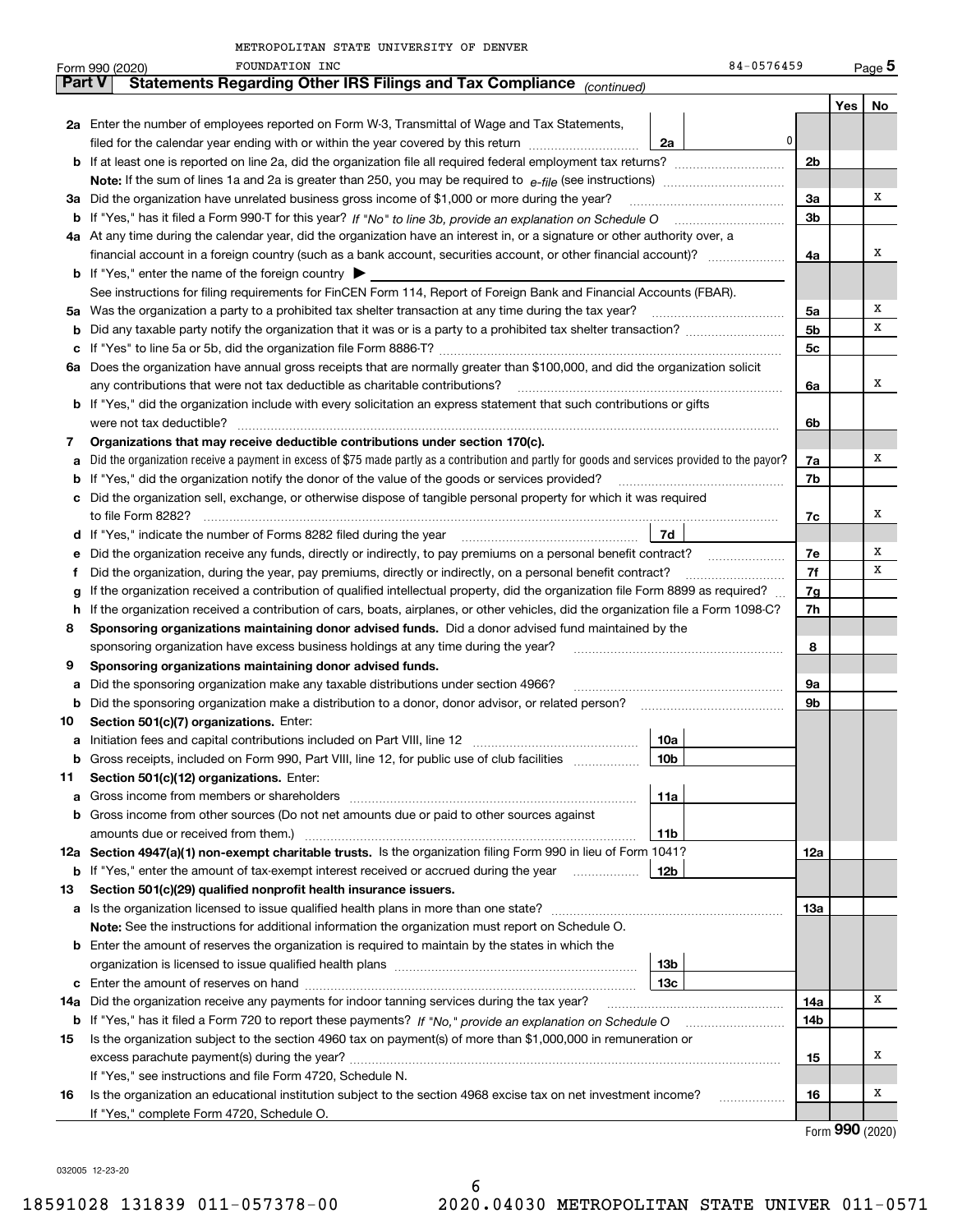| METROPOLITAN STATE UNIVERSITY OF DENVER |  |  |
|-----------------------------------------|--|--|
| FOUNDATION INC                          |  |  |

*For each "Yes" response to lines 2 through 7b below, and for a "No" response to line 8a, 8b, or 10b below, describe the circumstances, processes, or changes on Schedule O. See instructions.* Form 990 (2020) **FOUNDATION INC**<br>**Part VI Governance, Management, and Disclosure** For each "Yes" response to lines 2 through 7b below, and for a "No" response Check if Schedule O contains a response or note to any line in this Part VI

|              |                                                                                                                                                                               |    |    |                 | Yes   No |    |
|--------------|-------------------------------------------------------------------------------------------------------------------------------------------------------------------------------|----|----|-----------------|----------|----|
|              | <b>1a</b> Enter the number of voting members of the governing body at the end of the tax year                                                                                 | 1a | 18 |                 |          |    |
|              | If there are material differences in voting rights among members of the governing body, or if the governing                                                                   |    |    |                 |          |    |
|              | body delegated broad authority to an executive committee or similar committee, explain on Schedule O.                                                                         |    |    |                 |          |    |
|              | <b>b</b> Enter the number of voting members included on line 1a, above, who are independent <i>manumum</i>                                                                    | 1b | 18 |                 |          |    |
| $\mathbf{2}$ | Did any officer, director, trustee, or key employee have a family relationship or a business relationship with any other                                                      |    |    |                 |          |    |
|              | officer, director, trustee, or key employee?                                                                                                                                  |    |    | $\mathbf{2}$    |          | Х  |
| 3            | Did the organization delegate control over management duties customarily performed by or under the direct supervision                                                         |    |    |                 |          |    |
|              |                                                                                                                                                                               |    |    | 3               |          | х  |
| 4            | Did the organization make any significant changes to its governing documents since the prior Form 990 was filed?                                                              |    |    | $\overline{4}$  |          | x  |
| 5            |                                                                                                                                                                               |    |    | 5               |          | х  |
| 6            | Did the organization have members or stockholders?                                                                                                                            |    |    | 6               |          | х  |
| 7a           | Did the organization have members, stockholders, or other persons who had the power to elect or appoint one or                                                                |    |    |                 |          |    |
|              |                                                                                                                                                                               |    |    | 7a              |          | х  |
|              | <b>b</b> Are any governance decisions of the organization reserved to (or subject to approval by) members, stockholders, or                                                   |    |    |                 |          |    |
|              | persons other than the governing body?                                                                                                                                        |    |    | 7b              |          | х  |
| 8            | Did the organization contemporaneously document the meetings held or written actions undertaken during the year by the following:                                             |    |    |                 |          |    |
| a            |                                                                                                                                                                               |    |    | 8a              | х        |    |
| b            |                                                                                                                                                                               |    |    | 8b              | х        |    |
| 9            | Is there any officer, director, trustee, or key employee listed in Part VII, Section A, who cannot be reached at the                                                          |    |    |                 |          |    |
|              |                                                                                                                                                                               |    |    | 9               |          | х  |
|              | Section B. Policies (This Section B requests information about policies not required by the Internal Revenue Code.)                                                           |    |    |                 |          |    |
|              |                                                                                                                                                                               |    |    |                 | Yes      | No |
|              |                                                                                                                                                                               |    |    | 10a             |          | х  |
|              | <b>b</b> If "Yes," did the organization have written policies and procedures governing the activities of such chapters, affiliates,                                           |    |    |                 |          |    |
|              |                                                                                                                                                                               |    |    | 10 <sub>b</sub> |          |    |
|              | 11a Has the organization provided a complete copy of this Form 990 to all members of its governing body before filing the form?                                               |    |    | 11a             | х        |    |
|              | <b>b</b> Describe in Schedule O the process, if any, used by the organization to review this Form 990.                                                                        |    |    |                 |          |    |
|              |                                                                                                                                                                               |    |    | 12a             | х        |    |
| b            |                                                                                                                                                                               |    |    | 12 <sub>b</sub> | x        |    |
|              | c Did the organization regularly and consistently monitor and enforce compliance with the policy? If "Yes." describe                                                          |    |    |                 |          |    |
|              | in Schedule O how this was done manufactured and continuum control of the Schedule O how this was done manufactured and continuum control of the Schedule O how this was done |    |    | 12c             | х        |    |
| 13           |                                                                                                                                                                               |    |    | 13              | х        |    |
| 14           | Did the organization have a written document retention and destruction policy? manufactured and the organization have a written document retention and destruction policy?    |    |    | 14              | X        |    |
| 15           | Did the process for determining compensation of the following persons include a review and approval by independent                                                            |    |    |                 |          |    |
|              | persons, comparability data, and contemporaneous substantiation of the deliberation and decision?                                                                             |    |    |                 |          |    |
|              |                                                                                                                                                                               |    |    | 15a             |          | Х  |
|              |                                                                                                                                                                               |    |    | 15 <sub>b</sub> |          | X  |
|              | If "Yes" to line 15a or 15b, describe the process in Schedule O (see instructions).                                                                                           |    |    |                 |          |    |
|              | 16a Did the organization invest in, contribute assets to, or participate in a joint venture or similar arrangement with a                                                     |    |    |                 |          |    |
|              | taxable entity during the year?                                                                                                                                               |    |    | 16a             |          | х  |
|              | b If "Yes," did the organization follow a written policy or procedure requiring the organization to evaluate its participation                                                |    |    |                 |          |    |
|              | in joint venture arrangements under applicable federal tax law, and take steps to safequard the organization's                                                                |    |    |                 |          |    |
|              | exempt status with respect to such arrangements?                                                                                                                              |    |    | <b>16b</b>      |          |    |
|              | <b>Section C. Disclosure</b>                                                                                                                                                  |    |    |                 |          |    |
| 17           | List the states with which a copy of this Form 990 is required to be filed ▶ AZ, AR, CO, DC, FL, IL, KY, MA, MD, ME, MI, MN                                                   |    |    |                 |          |    |
| 18           | Section 6104 requires an organization to make its Forms 1023 (1024 or 1024-A, if applicable), 990, and 990-T (Section 501(c)(3)s only) available                              |    |    |                 |          |    |
|              | for public inspection. Indicate how you made these available. Check all that apply.                                                                                           |    |    |                 |          |    |
|              | $\vert$ X $\vert$ Own website<br>$X$ Upon request<br>Another's website<br>Other (explain on Schedule O)                                                                       |    |    |                 |          |    |
| 19           | Describe on Schedule O whether (and if so, how) the organization made its governing documents, conflict of interest policy, and financial                                     |    |    |                 |          |    |
|              | statements available to the public during the tax year.                                                                                                                       |    |    |                 |          |    |
| 20           | State the name, address, and telephone number of the person who possesses the organization's books and records                                                                |    |    |                 |          |    |
|              | LORI HERRERA - 303-605-7295                                                                                                                                                   |    |    |                 |          |    |
|              | 890 AURARIA PARKWAY, DENVER, CO 80205                                                                                                                                         |    |    |                 |          |    |
|              |                                                                                                                                                                               |    |    |                 |          |    |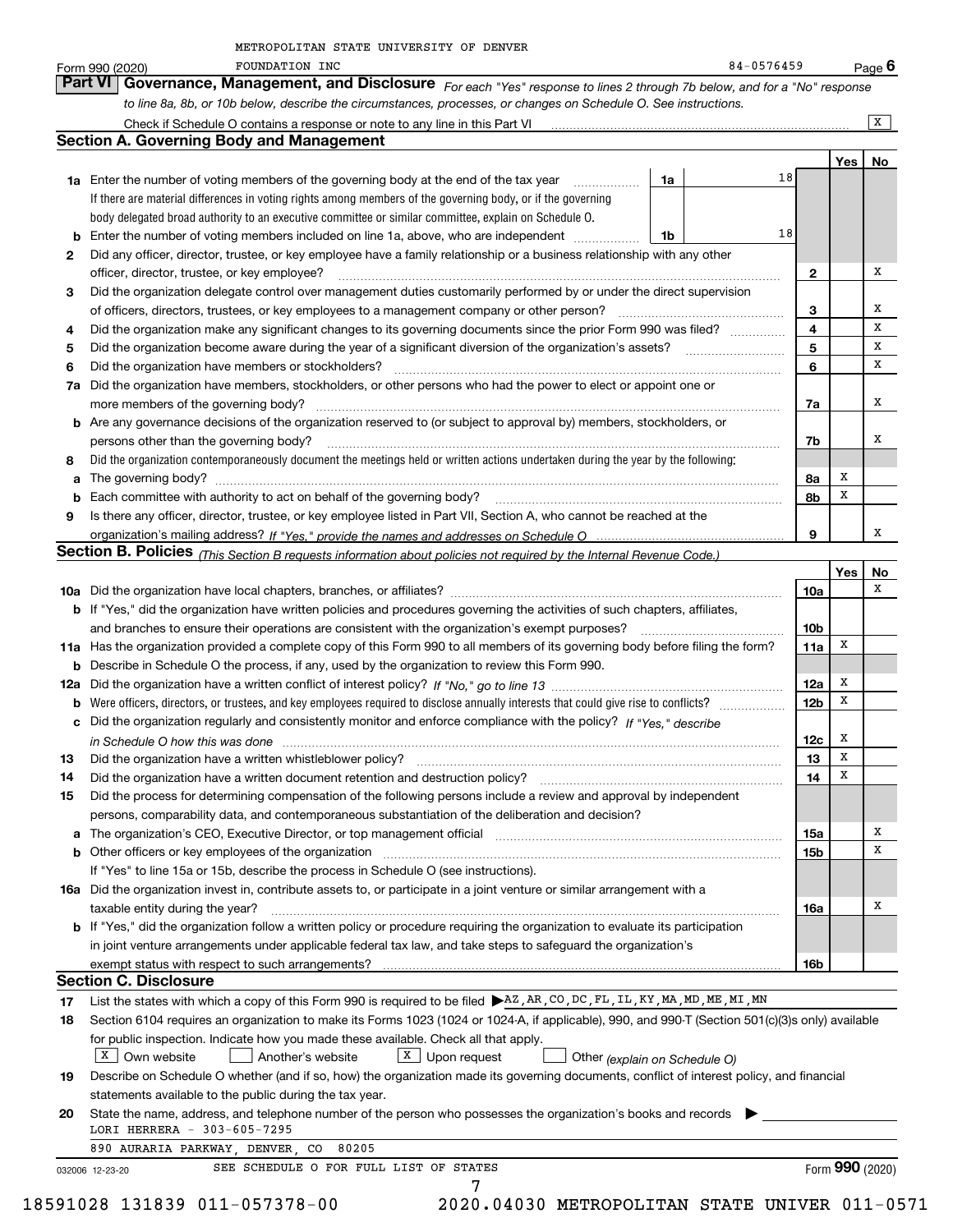| Form 990 (2020)                               | FOUNDATION INC                                                                                                                                             | 84-0576459 | Page - |  |  |  |  |  |  |  |
|-----------------------------------------------|------------------------------------------------------------------------------------------------------------------------------------------------------------|------------|--------|--|--|--|--|--|--|--|
|                                               | Part VII Compensation of Officers, Directors, Trustees, Key Employees, Highest Compensated                                                                 |            |        |  |  |  |  |  |  |  |
| <b>Employees, and Independent Contractors</b> |                                                                                                                                                            |            |        |  |  |  |  |  |  |  |
|                                               | Check if Schedule O contains a response or note to any line in this Part VII                                                                               |            |        |  |  |  |  |  |  |  |
|                                               | Section A. Officers, Directors, Trustees, Key Employees, and Highest Compensated Employees                                                                 |            |        |  |  |  |  |  |  |  |
|                                               | 1a Complete this table for all persons required to be listed. Report compensation for the calendar year ending with or within the organization's tax year. |            |        |  |  |  |  |  |  |  |
|                                               | • List all of the organization's current officers, directors, trustees (whether individuals or organizations), regardless of amount of compensation.       |            |        |  |  |  |  |  |  |  |

Enter -0- in columns (D), (E), and (F) if no compensation was paid.

 $\bullet$  List all of the organization's  $\,$ current key employees, if any. See instructions for definition of "key employee."

METROPOLITAN STATE UNIVERSITY OF DENVER

**•** List the organization's five current highest compensated employees (other than an officer, director, trustee, or key employee) who received reportable compensation (Box 5 of Form W-2 and/or Box 7 of Form 1099-MISC) of more than \$100,000 from the organization and any related organizations.

**•** List all of the organization's former officers, key employees, and highest compensated employees who received more than \$100,000 of reportable compensation from the organization and any related organizations.

**former directors or trustees**  ¥ List all of the organization's that received, in the capacity as a former director or trustee of the organization, more than \$10,000 of reportable compensation from the organization and any related organizations.

See instructions for the order in which to list the persons above.

Check this box if neither the organization nor any related organization compensated any current officer, director, or trustee.  $\mathcal{L}^{\text{max}}$ 

| (A)                             | (B)<br>(C)        |                                                                          |                                 |             |              |                                 |        | (D)                  | (E)                          | (F)                |  |  |
|---------------------------------|-------------------|--------------------------------------------------------------------------|---------------------------------|-------------|--------------|---------------------------------|--------|----------------------|------------------------------|--------------------|--|--|
| Name and title                  | Average           | Position<br>(do not check more than one<br>box, unless person is both an |                                 |             |              |                                 |        | Reportable           | Reportable                   | Estimated          |  |  |
|                                 | hours per<br>week |                                                                          | officer and a director/trustee) |             |              |                                 |        | compensation<br>from | compensation<br>from related | amount of<br>other |  |  |
|                                 | (list any         |                                                                          |                                 |             |              |                                 |        | the                  | organizations                | compensation       |  |  |
|                                 | hours for         |                                                                          |                                 |             |              |                                 |        | organization         | (W-2/1099-MISC)              | from the           |  |  |
|                                 | related           |                                                                          |                                 |             |              |                                 |        | (W-2/1099-MISC)      |                              | organization       |  |  |
|                                 | organizations     |                                                                          |                                 |             |              |                                 |        |                      |                              | and related        |  |  |
|                                 | below             | ndividual trustee or director                                            | Institutional trustee           | Officer     | Key employee | Highest compensated<br>employee | Former |                      |                              | organizations      |  |  |
| (1)<br>LORI HERRERA             | line)<br>40.00    |                                                                          |                                 |             |              |                                 |        |                      |                              |                    |  |  |
| CFO                             |                   |                                                                          |                                 | X           |              |                                 |        | 96,567.              | 0.                           | 25,583.            |  |  |
| (2)<br>CHRISTINE MARQUEZ-HUDSON | 40.00             |                                                                          |                                 |             |              |                                 |        |                      |                              |                    |  |  |
| EXECUTIVE DIRECTOR              |                   |                                                                          |                                 | X           |              |                                 |        | 28,745               | 0.                           | 6,431.             |  |  |
| FERD BELZ<br>(3)                | 1.00              |                                                                          |                                 |             |              |                                 |        |                      |                              |                    |  |  |
| <b>CHAIR</b>                    |                   | X                                                                        |                                 | X           |              |                                 |        | $\mathbf{0}$ .       | $\mathbf{0}$ .               | $\mathbf 0$ .      |  |  |
| (4)<br>DAWN BOOKHARDT           | 1.00              |                                                                          |                                 |             |              |                                 |        |                      |                              |                    |  |  |
| VICE-CHAIR                      |                   | $\mathbf x$                                                              |                                 | $\mathbf x$ |              |                                 |        | $\mathbf{0}$ .       | $\mathbf{0}$ .               | $\mathbf 0$ .      |  |  |
| MARTI AWAD<br>(5)               | 1.00              |                                                                          |                                 |             |              |                                 |        |                      |                              |                    |  |  |
| <b>TREASURER</b>                |                   | X                                                                        |                                 | X           |              |                                 |        | $\mathbf{0}$ .       | 0.                           | $\mathbf 0$ .      |  |  |
| PATTY GAGE<br>(6)               | 1.00              |                                                                          |                                 |             |              |                                 |        |                      |                              |                    |  |  |
| <b>SECRETARY</b>                |                   | $\mathbf x$                                                              |                                 | $\mathbf x$ |              |                                 |        | $\mathbf{0}$         | $\mathbf{0}$ .               | $\mathbf 0$ .      |  |  |
| IRV BISNOV<br>(7)               | 1.00              |                                                                          |                                 |             |              |                                 |        |                      |                              |                    |  |  |
| <b>BOARD MEMBER</b>             |                   | X                                                                        |                                 |             |              |                                 |        | $\mathbf{0}$ .       | $\mathbf{0}$ .               | $\mathbf 0$ .      |  |  |
| HEATHER BULK<br>(8)             | 1.00              |                                                                          |                                 |             |              |                                 |        |                      |                              |                    |  |  |
| <b>BOARD MEMBER</b>             |                   | $\mathbf x$                                                              |                                 |             |              |                                 |        | $\mathbf{0}$ .       | $\mathbf{0}$ .               | $\mathbf 0$ .      |  |  |
| <b>ASHLEY DIMOND</b><br>(9)     | 1.00              |                                                                          |                                 |             |              |                                 |        |                      |                              |                    |  |  |
| <b>BOARD MEMBER</b>             |                   | X                                                                        |                                 |             |              |                                 |        | $\mathbf{0}$ .       | 0.                           | $\mathbf 0$ .      |  |  |
| (10) LAURA ENGLISH              | 1.00              |                                                                          |                                 |             |              |                                 |        |                      |                              |                    |  |  |
| <b>BOARD MEMBER</b>             |                   | $\mathbf x$                                                              |                                 |             |              |                                 |        | $\mathbf{0}$ .       | $\mathbf{0}$ .               | $\mathbf 0$ .      |  |  |
| (11) RUS HEISE                  | 1.00              |                                                                          |                                 |             |              |                                 |        |                      |                              |                    |  |  |
| <b>BOARD MEMBER</b>             |                   | X                                                                        |                                 |             |              |                                 |        | $\mathbf{0}$ .       | $\mathbf{0}$ .               | $\mathbf 0$ .      |  |  |
| (12) MARINER KEMPER             | 1.00              |                                                                          |                                 |             |              |                                 |        |                      |                              |                    |  |  |
| <b>BOARD MEMBER</b>             |                   | $\mathbf x$                                                              |                                 |             |              |                                 |        | $\mathbf{0}$ .       | $\mathbf{0}$ .               | $\mathbf 0$ .      |  |  |
| (13) CHARLIE KERCHEVAL          | 1,00              |                                                                          |                                 |             |              |                                 |        |                      |                              |                    |  |  |
| BOARD MEMBER                    |                   | X                                                                        |                                 |             |              |                                 |        | $\mathbf{0}$ .       | $\mathfrak{o}$ .             | $\mathbf 0$ .      |  |  |
| (14) JON L KINNING              | 1,00              |                                                                          |                                 |             |              |                                 |        |                      |                              |                    |  |  |
| BOARD MEMBER                    |                   | $\mathbf x$                                                              |                                 |             |              |                                 |        | $\mathbf{0}$ .       | $\mathbf{0}$ .               | $\mathbf 0$ .      |  |  |
| (15) DONALD MARSHALL            | 1,00              |                                                                          |                                 |             |              |                                 |        |                      |                              |                    |  |  |
| BOARD MEMBER                    |                   | X                                                                        |                                 |             |              |                                 |        | $\mathbf{0}$ .       | $\mathbf{0}$ .               | $\mathbf 0$ .      |  |  |
| (16) CINDY PARSONS              | 1,00              |                                                                          |                                 |             |              |                                 |        |                      |                              |                    |  |  |
| <b>BOARD MEMBER</b>             |                   | $\mathbf x$                                                              |                                 |             |              |                                 |        | $\mathbf{0}$ .       | $\mathbf{0}$ .               | $\mathsf{0}\,.$    |  |  |
| (17) SHANE PORTFOLIO            | 1.00              |                                                                          |                                 |             |              |                                 |        |                      |                              |                    |  |  |
| <b>BOARD MEMBER</b>             |                   | X                                                                        |                                 |             |              |                                 |        | $\mathbf{0}$ .       | $\mathbf{0}$ .               | $\mathbf 0$ .      |  |  |

8

032007 12-23-20

Form (2020) **990**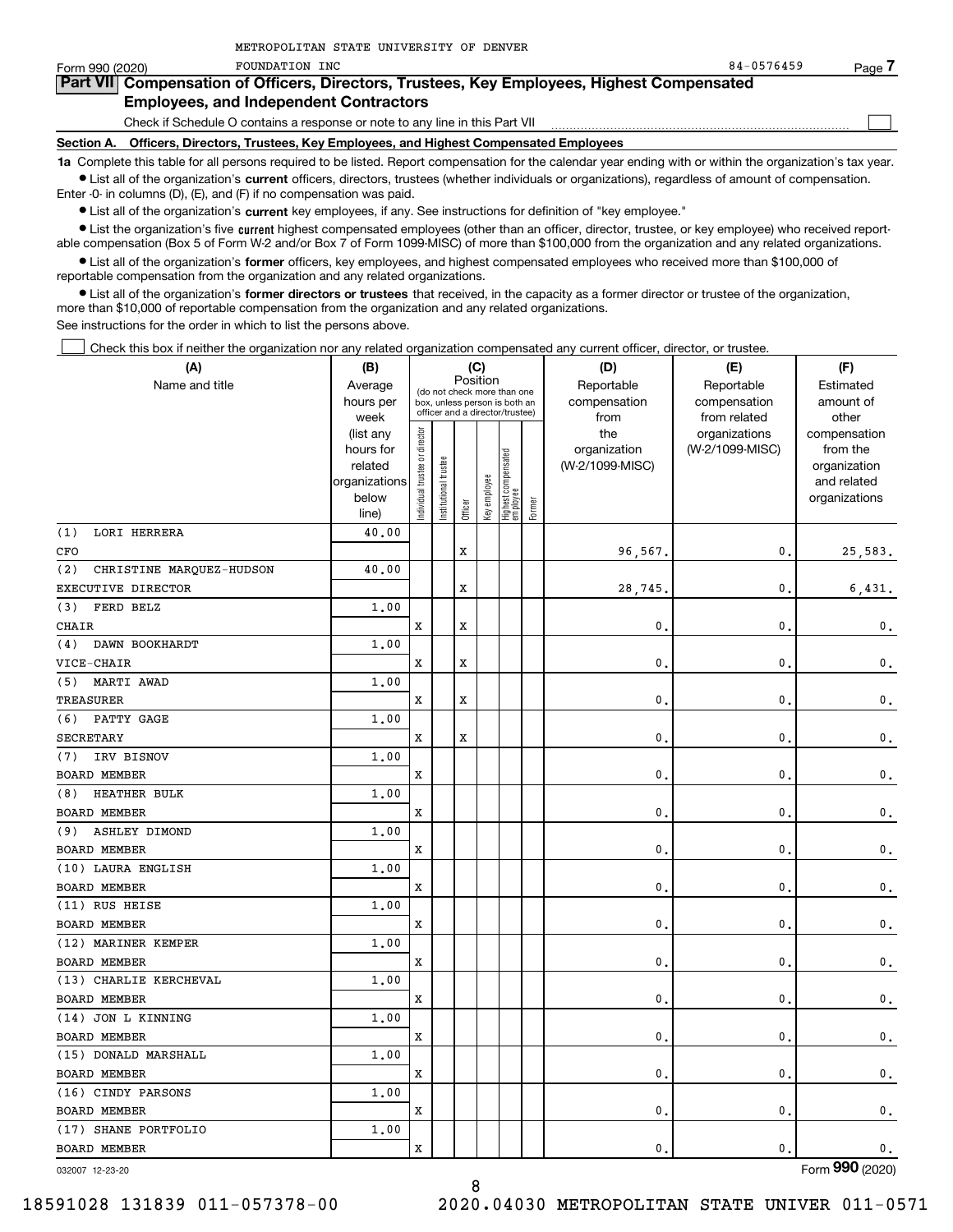| METROPOLITAN STATE UNIVERSITY OF DENVER |  |  |  |  |
|-----------------------------------------|--|--|--|--|
|-----------------------------------------|--|--|--|--|

|                 | FOUNDATION INC<br>Form 990 (2020)                                                                                                                                                                                                                      |                                                                      |                                                                                                                    |                       |         |                                                                                                                                                                                                                                                                                                 |                                 |        |                                           | 84-0576459                                        |                      |     |                                                                          | Page 8        |
|-----------------|--------------------------------------------------------------------------------------------------------------------------------------------------------------------------------------------------------------------------------------------------------|----------------------------------------------------------------------|--------------------------------------------------------------------------------------------------------------------|-----------------------|---------|-------------------------------------------------------------------------------------------------------------------------------------------------------------------------------------------------------------------------------------------------------------------------------------------------|---------------------------------|--------|-------------------------------------------|---------------------------------------------------|----------------------|-----|--------------------------------------------------------------------------|---------------|
| <b>Part VII</b> | Section A. Officers, Directors, Trustees, Key Employees, and Highest Compensated Employees (continued)                                                                                                                                                 |                                                                      |                                                                                                                    |                       |         |                                                                                                                                                                                                                                                                                                 |                                 |        |                                           |                                                   |                      |     |                                                                          |               |
|                 | (A)<br>Name and title                                                                                                                                                                                                                                  | (B)<br>Average<br>hours per<br>week                                  | (C)<br>Position<br>(do not check more than one<br>box, unless person is both an<br>officer and a director/trustee) |                       |         |                                                                                                                                                                                                                                                                                                 |                                 |        | (D)<br>Reportable<br>compensation<br>from | (E)<br>Reportable<br>compensation<br>from related |                      |     | (F)<br>Estimated<br>amount of<br>other                                   |               |
|                 |                                                                                                                                                                                                                                                        | (list any<br>hours for<br>related<br>organizations<br>below<br>line) | ndividual trustee or director                                                                                      | Institutional trustee | Officer | <ey employee<="" td=""><td>Highest compensated<br/>employee</td><td>Former</td><td>the<br/>organization<br/>(W-2/1099-MISC)</td><td>organizations<br/>(W-2/1099-MISC)</td><td></td><td></td><td>compensation<br/>from the<br/>organization<br/>and related<br/>organizations</td><td></td></ey> | Highest compensated<br>employee | Former | the<br>organization<br>(W-2/1099-MISC)    | organizations<br>(W-2/1099-MISC)                  |                      |     | compensation<br>from the<br>organization<br>and related<br>organizations |               |
|                 | (18) STAN SENA                                                                                                                                                                                                                                         | 1,00                                                                 |                                                                                                                    |                       |         |                                                                                                                                                                                                                                                                                                 |                                 |        |                                           |                                                   |                      |     |                                                                          |               |
|                 | <b>BOARD MEMBER</b><br>(19) RON TILTON                                                                                                                                                                                                                 | 1,00                                                                 | X                                                                                                                  |                       |         |                                                                                                                                                                                                                                                                                                 |                                 |        | 0.                                        |                                                   | 0.                   |     |                                                                          | 0.            |
|                 | PAST CHAIR                                                                                                                                                                                                                                             |                                                                      | X                                                                                                                  |                       |         |                                                                                                                                                                                                                                                                                                 |                                 |        | 0.                                        |                                                   | 0.                   |     |                                                                          | 0.            |
|                 | (20) MARILEE UTTER                                                                                                                                                                                                                                     | 1,00                                                                 |                                                                                                                    |                       |         |                                                                                                                                                                                                                                                                                                 |                                 |        |                                           |                                                   |                      |     |                                                                          |               |
|                 | <b>BOARD MEMBER</b>                                                                                                                                                                                                                                    |                                                                      | X                                                                                                                  |                       |         |                                                                                                                                                                                                                                                                                                 |                                 |        | 0.                                        |                                                   | $\mathbf{0}$ .       |     |                                                                          | 0.            |
|                 |                                                                                                                                                                                                                                                        |                                                                      |                                                                                                                    |                       |         |                                                                                                                                                                                                                                                                                                 |                                 |        |                                           |                                                   |                      |     |                                                                          |               |
|                 |                                                                                                                                                                                                                                                        |                                                                      |                                                                                                                    |                       |         |                                                                                                                                                                                                                                                                                                 |                                 |        |                                           |                                                   |                      |     |                                                                          |               |
|                 |                                                                                                                                                                                                                                                        |                                                                      |                                                                                                                    |                       |         |                                                                                                                                                                                                                                                                                                 |                                 |        |                                           |                                                   |                      |     |                                                                          |               |
|                 |                                                                                                                                                                                                                                                        |                                                                      |                                                                                                                    |                       |         |                                                                                                                                                                                                                                                                                                 |                                 |        |                                           |                                                   |                      |     |                                                                          |               |
|                 |                                                                                                                                                                                                                                                        |                                                                      |                                                                                                                    |                       |         |                                                                                                                                                                                                                                                                                                 |                                 |        |                                           |                                                   |                      |     |                                                                          |               |
|                 |                                                                                                                                                                                                                                                        |                                                                      |                                                                                                                    |                       |         |                                                                                                                                                                                                                                                                                                 |                                 |        | 125, 312.                                 |                                                   | $\mathbf{0}$ .       |     |                                                                          | 32,014.       |
|                 |                                                                                                                                                                                                                                                        |                                                                      |                                                                                                                    |                       |         |                                                                                                                                                                                                                                                                                                 |                                 |        | 0.<br>125, 312.                           |                                                   | $\mathbf{0}$ .<br>0. |     |                                                                          | 0.<br>32,014. |
| 2               | Total number of individuals (including but not limited to those listed above) who received more than \$100,000 of reportable<br>compensation from the organization $\blacktriangleright$                                                               |                                                                      |                                                                                                                    |                       |         |                                                                                                                                                                                                                                                                                                 |                                 |        |                                           |                                                   |                      |     |                                                                          | 0             |
| з               | Did the organization list any former officer, director, trustee, key employee, or highest compensated employee on                                                                                                                                      |                                                                      |                                                                                                                    |                       |         |                                                                                                                                                                                                                                                                                                 |                                 |        |                                           |                                                   |                      |     | Yes                                                                      | No            |
|                 | line 1a? If "Yes," complete Schedule J for such individual manufactured contained and the 1a? If "Yes," complete Schedule J for such individual                                                                                                        |                                                                      |                                                                                                                    |                       |         |                                                                                                                                                                                                                                                                                                 |                                 |        |                                           |                                                   |                      | 3   |                                                                          | х             |
| 4               | For any individual listed on line 1a, is the sum of reportable compensation and other compensation from the organization                                                                                                                               |                                                                      |                                                                                                                    |                       |         |                                                                                                                                                                                                                                                                                                 |                                 |        |                                           |                                                   |                      | 4   |                                                                          | х             |
| 5               | Did any person listed on line 1a receive or accrue compensation from any unrelated organization or individual for services                                                                                                                             |                                                                      |                                                                                                                    |                       |         |                                                                                                                                                                                                                                                                                                 |                                 |        |                                           |                                                   |                      |     |                                                                          |               |
|                 |                                                                                                                                                                                                                                                        |                                                                      |                                                                                                                    |                       |         |                                                                                                                                                                                                                                                                                                 |                                 |        |                                           |                                                   |                      | 5   |                                                                          | x             |
|                 | <b>Section B. Independent Contractors</b>                                                                                                                                                                                                              |                                                                      |                                                                                                                    |                       |         |                                                                                                                                                                                                                                                                                                 |                                 |        |                                           |                                                   |                      |     |                                                                          |               |
| 1               | Complete this table for your five highest compensated independent contractors that received more than \$100,000 of compensation from<br>the organization. Report compensation for the calendar year ending with or within the organization's tax year. |                                                                      |                                                                                                                    |                       |         |                                                                                                                                                                                                                                                                                                 |                                 |        |                                           |                                                   |                      |     |                                                                          |               |
|                 | (A)<br>Name and business address                                                                                                                                                                                                                       |                                                                      | NONE                                                                                                               |                       |         |                                                                                                                                                                                                                                                                                                 |                                 |        | (B)<br>Description of services            |                                                   |                      | (C) | Compensation                                                             |               |
|                 |                                                                                                                                                                                                                                                        |                                                                      |                                                                                                                    |                       |         |                                                                                                                                                                                                                                                                                                 |                                 |        |                                           |                                                   |                      |     |                                                                          |               |
|                 |                                                                                                                                                                                                                                                        |                                                                      |                                                                                                                    |                       |         |                                                                                                                                                                                                                                                                                                 |                                 |        |                                           |                                                   |                      |     |                                                                          |               |
|                 |                                                                                                                                                                                                                                                        |                                                                      |                                                                                                                    |                       |         |                                                                                                                                                                                                                                                                                                 |                                 |        |                                           |                                                   |                      |     |                                                                          |               |
|                 |                                                                                                                                                                                                                                                        |                                                                      |                                                                                                                    |                       |         |                                                                                                                                                                                                                                                                                                 |                                 |        |                                           |                                                   |                      |     |                                                                          |               |

**2**Total number of independent contractors (including but not limited to those listed above) who received more than \$100,000 of compensation from the organization 0

Form (2020) **990**

032008 12-23-20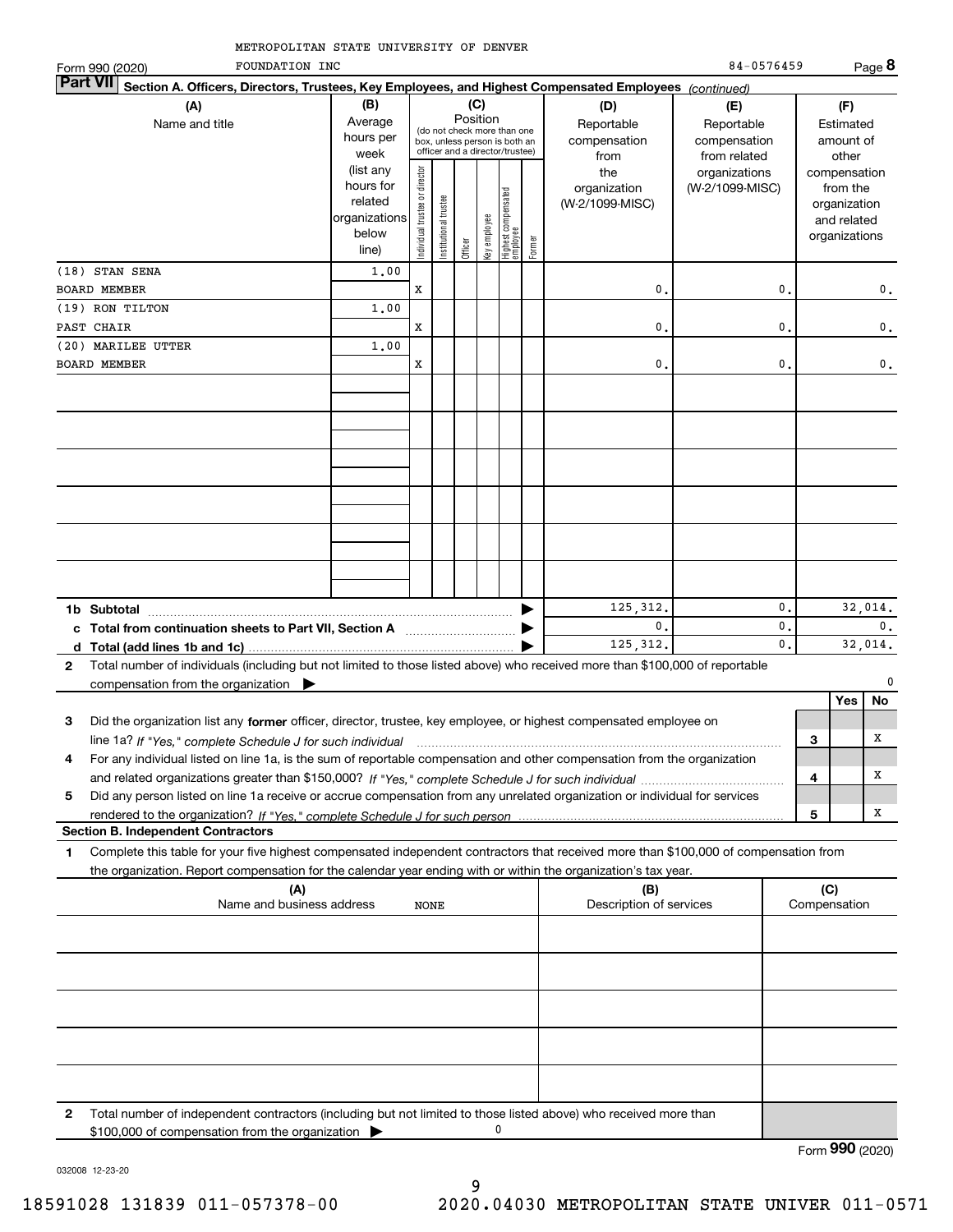FOUNDATION INC 84-0576459 **9**Form 990 (2020) FOUNDATION INC 84-0576459 Page **Part VIII Statement of Revenue**  $\mathcal{L}^{\text{max}}$ Check if Schedule O contains a response or note to any line in this Part VIII **(A)** $\overline{(D)}$  **(B) (C) (D)** Revenue excluded Total revenue  $\vert$  Related or exempt Unrelatedfrom tax under function revenue business revenue sections 512 - 514 **Contributions, Gifts, Grants**<br>and Other Similar Amounts **1 a** Federated campaigns **Contributions, Gifts, Grants and Other Similar Amounts** ~~~~~**1ab** Membership dues  $^{100}$ **1bc**Fundraising events ~~~~~~~ **1cd** Related organizations …………… **1de** Government grants (contributions) **1ef** All other contributions, gifts, grants, and 6,898,951. similar amounts not included above  $\,\ldots\,$ **1f**44,537. **1**\$**g** Noncash contributions included in lines 1a-1f 1g 6,898,951. **h Total.**  Add lines 1a-1f | **Business Code** 186,999. **a2**UNIVERSITY DEPARTMENT 900099 186,999. Program Service<br>Revenue **Program Service bRevenue cdef** All other program service revenue .............. 186,999. **gTotal.**  Add lines 2a-2f | Investment income (including dividends, interest, and **3**530,488. 530,488. other similar amounts) ~~~~~~~~~~~~~~~~~ | Income from investment of tax-exempt bond proceeds  $\blacktriangleright$ **45**Royalties ........................ (i) Real (ii) Personal 127,622. **6 a** Gross rents ............... **6a**62,030. **6bb** Less: rental expenses  $\ldots$ 65,592. **6cc** Rental income or (loss) 65,592. 65,592.  $\blacktriangleright$ **d** Net rental income or (loss) (i) Securities (ii) Other **7 a** Gross amount from sales of 6,182,460. assets other than inventory **7ab** Less: cost or other basis 5,459,968. **Other Revenue Other Revenue** and sales expenses **7b7c**722,492. **c** Gain or (loss) …………… 722,492. 722,492. **d**Net gain or (loss) | **8 a** Gross income from fundraising events (not including \$ ofcontributions reported on line 1c). See Part IV, line 18 ~~~~~~~~~~~~ **8a8bb** Less: direct expenses  $^{(1)}$ **c** Net income or (loss) from fundraising events **............... 9 a** Gross income from gaming activities. See Part IV, line 19 ~~~~~~~~~~~~ **9a9bb** Less: direct expenses \_\_\_\_\_\_\_\_\_\_\_\_\_\_\_\_\_\_  $\blacktriangleright$ **c** Net income or (loss) from gaming activities . . . . . . . . . . . . . . . . . . **10 a** Gross sales of inventory, less returns and allowances ~~~~~~~~~~~~ **10a10bb** Less: cost of goods sold  $^{[1]}$  .....................  $\blacksquare$ **c** Net income or (loss) from sales of inventory . . . . . . . . . . . . . . . . . . **Business Code** scellaneous **Miscellaneous 11 a** Revenue **Revenue bcd** All other revenue  $\ldots$   $\ldots$   $\ldots$   $\ldots$   $\ldots$   $\ldots$   $\ldots$   $\ldots$ **eTotal.**  Add lines 11a-11d | 8,404,522. 909,491. 0. 596,080.  $\blacktriangleright$ **12Total revenue.**  See instructions

032009 12-23-20

10

Form (2020) **990**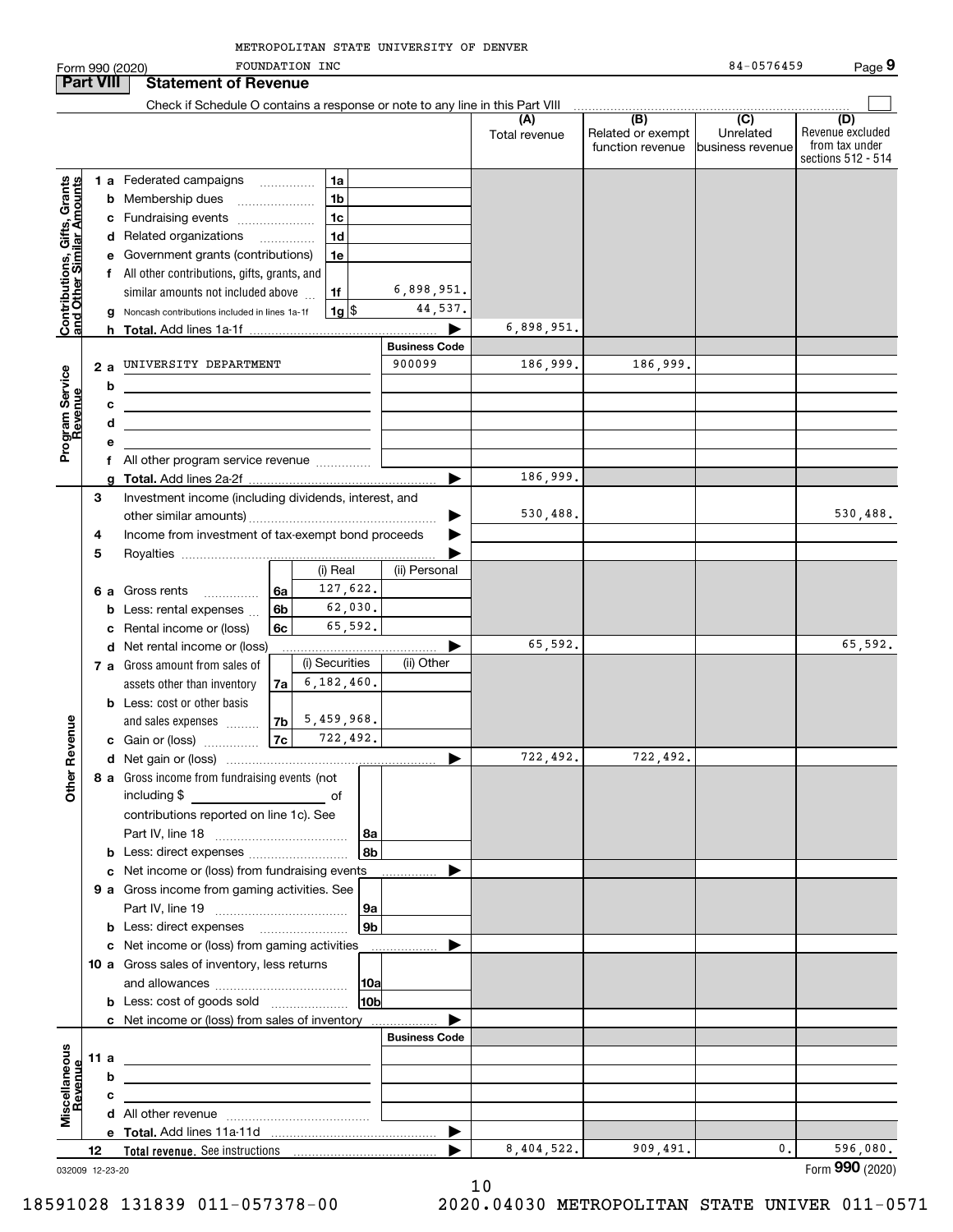**Part IX Statement of Functional Expenses**

Form 990 (2020) **POUNDATION INC PAGE 10 PAGE 10 PAGE 10 PAGE 10 PAGE 10 PAGE 10 PAGE 10 PAGE 10 PAGE 10 PAGE 10 PAGE 10 PAGE 10 PAGE 10 PAGE 10 PAGE 10 PAGE 10 PAGE 10 PAGE 10 PAGE 10** FOUNDATION INC

|              | Section 501(c)(3) and 501(c)(4) organizations must complete all columns. All other organizations must complete column (A).                                                                                 |                |                             |                                    |                         |
|--------------|------------------------------------------------------------------------------------------------------------------------------------------------------------------------------------------------------------|----------------|-----------------------------|------------------------------------|-------------------------|
|              | Check if Schedule O contains a response or note to any line in this Part IX                                                                                                                                | (A)            | (B)                         | (C)                                | (D)                     |
|              | Do not include amounts reported on lines 6b,<br>7b, 8b, 9b, and 10b of Part VIII.                                                                                                                          | Total expenses | Program service<br>expenses | Management and<br>general expenses | Fundraising<br>expenses |
| 1            | Grants and other assistance to domestic organizations                                                                                                                                                      |                |                             |                                    |                         |
|              | and domestic governments. See Part IV, line 21<br>$\ddotsc$                                                                                                                                                | 4,756,243.     | 4,756,243.                  |                                    |                         |
| $\mathbf{2}$ | Grants and other assistance to domestic                                                                                                                                                                    |                |                             |                                    |                         |
|              | individuals. See Part IV, line 22                                                                                                                                                                          |                |                             |                                    |                         |
| 3            | Grants and other assistance to foreign                                                                                                                                                                     |                |                             |                                    |                         |
|              | organizations, foreign governments, and foreign                                                                                                                                                            |                |                             |                                    |                         |
|              | individuals. See Part IV, lines 15 and 16                                                                                                                                                                  |                |                             |                                    |                         |
| 4            | Benefits paid to or for members                                                                                                                                                                            |                |                             |                                    |                         |
| 5            | Compensation of current officers, directors,                                                                                                                                                               |                |                             |                                    |                         |
|              | trustees, and key employees                                                                                                                                                                                | 161,529.       |                             | 124, 101.                          | 37,428.                 |
| 6            | Compensation not included above to disqualified                                                                                                                                                            |                |                             |                                    |                         |
|              | persons (as defined under section 4958(f)(1)) and                                                                                                                                                          |                |                             |                                    |                         |
|              | persons described in section 4958(c)(3)(B)                                                                                                                                                                 | 213, 221.      |                             | 213, 221.                          |                         |
| 7<br>8       | Pension plan accruals and contributions (include                                                                                                                                                           |                |                             |                                    |                         |
|              |                                                                                                                                                                                                            |                |                             |                                    |                         |
|              | section 401(k) and 403(b) employer contributions)                                                                                                                                                          | 63,502.        |                             | 63,502.                            |                         |
| 9            |                                                                                                                                                                                                            |                |                             |                                    |                         |
| 10<br>11     | Fees for services (nonemployees):                                                                                                                                                                          |                |                             |                                    |                         |
| a            |                                                                                                                                                                                                            |                |                             |                                    |                         |
| b            |                                                                                                                                                                                                            | 5,995.         |                             | 5,995.                             |                         |
| c            |                                                                                                                                                                                                            | 24,843,        |                             | 24,843.                            |                         |
| d            |                                                                                                                                                                                                            |                |                             |                                    |                         |
| e            | Professional fundraising services. See Part IV, line 17                                                                                                                                                    |                |                             |                                    |                         |
| f            | Investment management fees                                                                                                                                                                                 | 109,357.       |                             | 109,357.                           |                         |
| $\mathbf{q}$ | Other. (If line 11g amount exceeds 10% of line 25,                                                                                                                                                         |                |                             |                                    |                         |
|              | column (A) amount, list line 11g expenses on Sch O.)                                                                                                                                                       |                |                             |                                    |                         |
| 12           |                                                                                                                                                                                                            |                |                             |                                    |                         |
| 13           |                                                                                                                                                                                                            | 82,372.        |                             | 82,372.                            |                         |
| 14           |                                                                                                                                                                                                            |                |                             |                                    |                         |
| 15           |                                                                                                                                                                                                            |                |                             |                                    |                         |
| 16           |                                                                                                                                                                                                            | 8,274.         |                             | 8,274.                             |                         |
| 17           | Travel                                                                                                                                                                                                     |                |                             |                                    |                         |
| 18           | Payments of travel or entertainment expenses                                                                                                                                                               |                |                             |                                    |                         |
|              | for any federal, state, or local public officials                                                                                                                                                          |                |                             |                                    |                         |
| 19           | Conferences, conventions, and meetings                                                                                                                                                                     | 12,106.        |                             | 12,106.                            |                         |
| 20           | Interest                                                                                                                                                                                                   | 755.           |                             | 755.                               |                         |
| 21           |                                                                                                                                                                                                            |                |                             |                                    |                         |
| 22           | Depreciation, depletion, and amortization                                                                                                                                                                  |                |                             |                                    |                         |
| 23           | Insurance                                                                                                                                                                                                  | 17,887.        |                             | 17,887.                            |                         |
| 24           | Other expenses. Itemize expenses not covered<br>above (List miscellaneous expenses on line 24e. If<br>line 24e amount exceeds 10% of line 25, column (A)<br>amount, list line 24e expenses on Schedule 0.) |                |                             |                                    |                         |
| a            | DISCRETIONARY EXPENSES                                                                                                                                                                                     | 16,591.        |                             | 16,591.                            |                         |
| b            | MISC EXPENSE                                                                                                                                                                                               | 3,169.         |                             | 3,169.                             |                         |
| c            |                                                                                                                                                                                                            |                |                             |                                    |                         |
| d            |                                                                                                                                                                                                            |                |                             |                                    |                         |
| е            | All other expenses                                                                                                                                                                                         |                |                             |                                    |                         |
| 25           | Total functional expenses. Add lines 1 through 24e                                                                                                                                                         | 5,475,844.     | 4,756,243.                  | 682,173.                           | 37,428.                 |
| 26           | Joint costs. Complete this line only if the organization                                                                                                                                                   |                |                             |                                    |                         |
|              | reported in column (B) joint costs from a combined                                                                                                                                                         |                |                             |                                    |                         |
|              | educational campaign and fundraising solicitation.                                                                                                                                                         |                |                             |                                    |                         |
|              | Check here $\blacktriangleright$<br>if following SOP 98-2 (ASC 958-720)                                                                                                                                    |                |                             |                                    |                         |

11

032010 12-23-20

Form (2020) **990**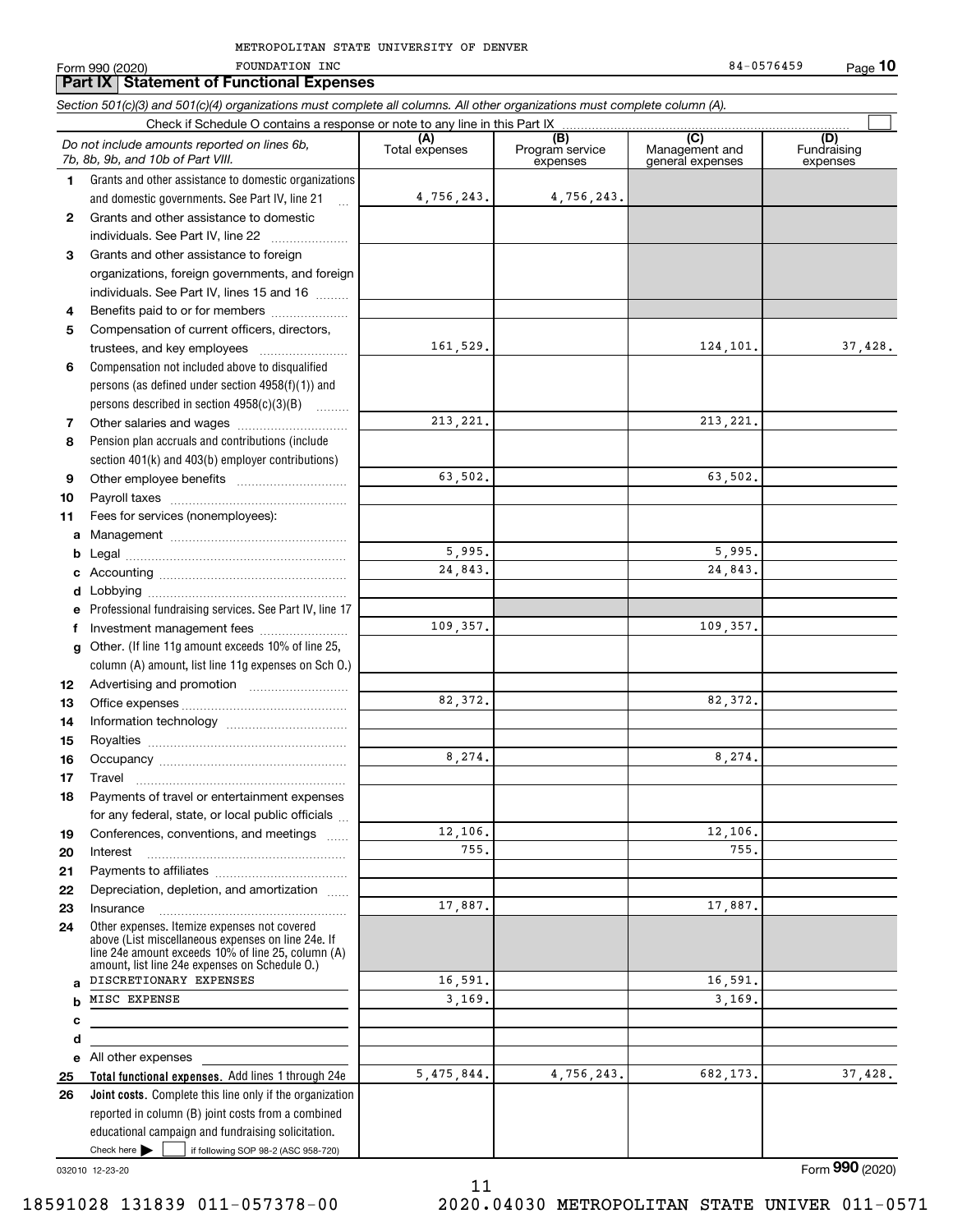Form 990 (2020) FOUNDATION INC 84-0576459 Page FOUNDATION INC 84-0576459

**11**

| (A)<br>(B)<br>Beginning of year<br>End of year<br>1,362,804.<br>1,863,025.<br>1<br>1<br>$\mathbf{2}$<br>2<br>2,937,930.<br>2,907,688.<br>3<br>з<br>8,916.<br>3,814.<br>4<br>4<br>Loans and other receivables from any current or former officer, director,<br>5<br>trustee, key employee, creator or founder, substantial contributor, or 35%<br>5<br>controlled entity or family member of any of these persons<br>Loans and other receivables from other disqualified persons (as defined<br>6<br>under section $4958(f)(1)$ , and persons described in section $4958(c)(3)(B)$<br>6<br>1.1.1.1<br>$\overline{7}$<br>7<br>Assets<br>8<br>8<br>23,963.<br>8,075.<br>9<br>9<br>Prepaid expenses and deferred charges<br><b>10a</b> Land, buildings, and equipment: cost or other<br>1,741,822.<br>basis. Complete Part VI of Schedule D  10a<br>407,020.<br>1,370,202.<br>1,334,802.<br>  10b<br>10c<br><b>b</b> Less: accumulated depreciation<br>.<br>25, 309, 312.<br>32,978,124.<br>11<br>11<br>373, 313.<br>400,537.<br>12<br>12<br>Investments - program-related. See Part IV, line 11<br>13<br>13<br>14<br>14<br>14,760.<br>13,543.<br>15<br>15<br>31,401,200.<br>39,509,608.<br>16<br>16<br><b>Total assets.</b> Add lines 1 through 15 (must equal line 33) <i></i><br>337,840.<br>400,695.<br>17<br>17<br>18<br>18<br>19<br>19<br>Deferred revenue manual contracts and contracts are contracted and contract and contract are contracted and contract are contracted and contract are contracted and contract are contracted and contract are contracted and co<br>20<br>20<br>18,884.<br>225, 128.<br>21<br>21<br>Escrow or custodial account liability. Complete Part IV of Schedule D<br>$\overline{\phantom{a}}$<br>22<br>Loans and other payables to any current or former officer, director,<br>Liabilities<br>trustee, key employee, creator or founder, substantial contributor, or 35%<br>controlled entity or family member of any of these persons<br>22<br>23<br>23<br>Secured mortgages and notes payable to unrelated third parties<br>.<br>71,700.<br>24<br>24<br>Unsecured notes and loans payable to unrelated third parties<br>Other liabilities (including federal income tax, payables to related third<br>25<br>parties, and other liabilities not included on lines 17-24). Complete Part X<br>42,716.<br>140,008.<br>25<br>of Schedule D<br>471,140.<br>765,831.<br>26<br>26<br><b>Total liabilities.</b> Add lines 17 through 25<br>Organizations that follow FASB ASC 958, check here $\blacktriangleright$ $\boxed{\text{X}}$<br>Net Assets or Fund Balances<br>and complete lines 27, 28, 32, and 33.<br>5, 525, 463.<br>7,857,133.<br>Net assets without donor restrictions<br>27<br>27<br>25,404,597.<br>30,886,644.<br>28<br>28<br>Organizations that do not follow FASB ASC 958, check here $\blacktriangleright$<br>and complete lines 29 through 33.<br>29<br>29<br>30<br>Paid-in or capital surplus, or land, building, or equipment fund<br>30<br>Retained earnings, endowment, accumulated income, or other funds<br>31<br>31<br>.<br>30,930,060.<br>38, 743, 777.<br>32<br>32<br>31,401,200.<br>39,509,608.<br>33<br>33 |  | Part X | <b>Balance Sheet</b> |  |  |  |  |
|-------------------------------------------------------------------------------------------------------------------------------------------------------------------------------------------------------------------------------------------------------------------------------------------------------------------------------------------------------------------------------------------------------------------------------------------------------------------------------------------------------------------------------------------------------------------------------------------------------------------------------------------------------------------------------------------------------------------------------------------------------------------------------------------------------------------------------------------------------------------------------------------------------------------------------------------------------------------------------------------------------------------------------------------------------------------------------------------------------------------------------------------------------------------------------------------------------------------------------------------------------------------------------------------------------------------------------------------------------------------------------------------------------------------------------------------------------------------------------------------------------------------------------------------------------------------------------------------------------------------------------------------------------------------------------------------------------------------------------------------------------------------------------------------------------------------------------------------------------------------------------------------------------------------------------------------------------------------------------------------------------------------------------------------------------------------------------------------------------------------------------------------------------------------------------------------------------------------------------------------------------------------------------------------------------------------------------------------------------------------------------------------------------------------------------------------------------------------------------------------------------------------------------------------------------------------------------------------------------------------------------------------------------------------------------------------------------------------------------------------------------------------------------------------------------------------------------------------------------------------------------------------------------------------------------------------------------------------------------------------------------------------------------------------------------------------------------------------------------------------------------------------------------------------------|--|--------|----------------------|--|--|--|--|
|                                                                                                                                                                                                                                                                                                                                                                                                                                                                                                                                                                                                                                                                                                                                                                                                                                                                                                                                                                                                                                                                                                                                                                                                                                                                                                                                                                                                                                                                                                                                                                                                                                                                                                                                                                                                                                                                                                                                                                                                                                                                                                                                                                                                                                                                                                                                                                                                                                                                                                                                                                                                                                                                                                                                                                                                                                                                                                                                                                                                                                                                                                                                                                         |  |        |                      |  |  |  |  |
|                                                                                                                                                                                                                                                                                                                                                                                                                                                                                                                                                                                                                                                                                                                                                                                                                                                                                                                                                                                                                                                                                                                                                                                                                                                                                                                                                                                                                                                                                                                                                                                                                                                                                                                                                                                                                                                                                                                                                                                                                                                                                                                                                                                                                                                                                                                                                                                                                                                                                                                                                                                                                                                                                                                                                                                                                                                                                                                                                                                                                                                                                                                                                                         |  |        |                      |  |  |  |  |
|                                                                                                                                                                                                                                                                                                                                                                                                                                                                                                                                                                                                                                                                                                                                                                                                                                                                                                                                                                                                                                                                                                                                                                                                                                                                                                                                                                                                                                                                                                                                                                                                                                                                                                                                                                                                                                                                                                                                                                                                                                                                                                                                                                                                                                                                                                                                                                                                                                                                                                                                                                                                                                                                                                                                                                                                                                                                                                                                                                                                                                                                                                                                                                         |  |        |                      |  |  |  |  |
|                                                                                                                                                                                                                                                                                                                                                                                                                                                                                                                                                                                                                                                                                                                                                                                                                                                                                                                                                                                                                                                                                                                                                                                                                                                                                                                                                                                                                                                                                                                                                                                                                                                                                                                                                                                                                                                                                                                                                                                                                                                                                                                                                                                                                                                                                                                                                                                                                                                                                                                                                                                                                                                                                                                                                                                                                                                                                                                                                                                                                                                                                                                                                                         |  |        |                      |  |  |  |  |
|                                                                                                                                                                                                                                                                                                                                                                                                                                                                                                                                                                                                                                                                                                                                                                                                                                                                                                                                                                                                                                                                                                                                                                                                                                                                                                                                                                                                                                                                                                                                                                                                                                                                                                                                                                                                                                                                                                                                                                                                                                                                                                                                                                                                                                                                                                                                                                                                                                                                                                                                                                                                                                                                                                                                                                                                                                                                                                                                                                                                                                                                                                                                                                         |  |        |                      |  |  |  |  |
|                                                                                                                                                                                                                                                                                                                                                                                                                                                                                                                                                                                                                                                                                                                                                                                                                                                                                                                                                                                                                                                                                                                                                                                                                                                                                                                                                                                                                                                                                                                                                                                                                                                                                                                                                                                                                                                                                                                                                                                                                                                                                                                                                                                                                                                                                                                                                                                                                                                                                                                                                                                                                                                                                                                                                                                                                                                                                                                                                                                                                                                                                                                                                                         |  |        |                      |  |  |  |  |
|                                                                                                                                                                                                                                                                                                                                                                                                                                                                                                                                                                                                                                                                                                                                                                                                                                                                                                                                                                                                                                                                                                                                                                                                                                                                                                                                                                                                                                                                                                                                                                                                                                                                                                                                                                                                                                                                                                                                                                                                                                                                                                                                                                                                                                                                                                                                                                                                                                                                                                                                                                                                                                                                                                                                                                                                                                                                                                                                                                                                                                                                                                                                                                         |  |        |                      |  |  |  |  |
|                                                                                                                                                                                                                                                                                                                                                                                                                                                                                                                                                                                                                                                                                                                                                                                                                                                                                                                                                                                                                                                                                                                                                                                                                                                                                                                                                                                                                                                                                                                                                                                                                                                                                                                                                                                                                                                                                                                                                                                                                                                                                                                                                                                                                                                                                                                                                                                                                                                                                                                                                                                                                                                                                                                                                                                                                                                                                                                                                                                                                                                                                                                                                                         |  |        |                      |  |  |  |  |
|                                                                                                                                                                                                                                                                                                                                                                                                                                                                                                                                                                                                                                                                                                                                                                                                                                                                                                                                                                                                                                                                                                                                                                                                                                                                                                                                                                                                                                                                                                                                                                                                                                                                                                                                                                                                                                                                                                                                                                                                                                                                                                                                                                                                                                                                                                                                                                                                                                                                                                                                                                                                                                                                                                                                                                                                                                                                                                                                                                                                                                                                                                                                                                         |  |        |                      |  |  |  |  |
|                                                                                                                                                                                                                                                                                                                                                                                                                                                                                                                                                                                                                                                                                                                                                                                                                                                                                                                                                                                                                                                                                                                                                                                                                                                                                                                                                                                                                                                                                                                                                                                                                                                                                                                                                                                                                                                                                                                                                                                                                                                                                                                                                                                                                                                                                                                                                                                                                                                                                                                                                                                                                                                                                                                                                                                                                                                                                                                                                                                                                                                                                                                                                                         |  |        |                      |  |  |  |  |
|                                                                                                                                                                                                                                                                                                                                                                                                                                                                                                                                                                                                                                                                                                                                                                                                                                                                                                                                                                                                                                                                                                                                                                                                                                                                                                                                                                                                                                                                                                                                                                                                                                                                                                                                                                                                                                                                                                                                                                                                                                                                                                                                                                                                                                                                                                                                                                                                                                                                                                                                                                                                                                                                                                                                                                                                                                                                                                                                                                                                                                                                                                                                                                         |  |        |                      |  |  |  |  |
|                                                                                                                                                                                                                                                                                                                                                                                                                                                                                                                                                                                                                                                                                                                                                                                                                                                                                                                                                                                                                                                                                                                                                                                                                                                                                                                                                                                                                                                                                                                                                                                                                                                                                                                                                                                                                                                                                                                                                                                                                                                                                                                                                                                                                                                                                                                                                                                                                                                                                                                                                                                                                                                                                                                                                                                                                                                                                                                                                                                                                                                                                                                                                                         |  |        |                      |  |  |  |  |
|                                                                                                                                                                                                                                                                                                                                                                                                                                                                                                                                                                                                                                                                                                                                                                                                                                                                                                                                                                                                                                                                                                                                                                                                                                                                                                                                                                                                                                                                                                                                                                                                                                                                                                                                                                                                                                                                                                                                                                                                                                                                                                                                                                                                                                                                                                                                                                                                                                                                                                                                                                                                                                                                                                                                                                                                                                                                                                                                                                                                                                                                                                                                                                         |  |        |                      |  |  |  |  |
|                                                                                                                                                                                                                                                                                                                                                                                                                                                                                                                                                                                                                                                                                                                                                                                                                                                                                                                                                                                                                                                                                                                                                                                                                                                                                                                                                                                                                                                                                                                                                                                                                                                                                                                                                                                                                                                                                                                                                                                                                                                                                                                                                                                                                                                                                                                                                                                                                                                                                                                                                                                                                                                                                                                                                                                                                                                                                                                                                                                                                                                                                                                                                                         |  |        |                      |  |  |  |  |
|                                                                                                                                                                                                                                                                                                                                                                                                                                                                                                                                                                                                                                                                                                                                                                                                                                                                                                                                                                                                                                                                                                                                                                                                                                                                                                                                                                                                                                                                                                                                                                                                                                                                                                                                                                                                                                                                                                                                                                                                                                                                                                                                                                                                                                                                                                                                                                                                                                                                                                                                                                                                                                                                                                                                                                                                                                                                                                                                                                                                                                                                                                                                                                         |  |        |                      |  |  |  |  |
|                                                                                                                                                                                                                                                                                                                                                                                                                                                                                                                                                                                                                                                                                                                                                                                                                                                                                                                                                                                                                                                                                                                                                                                                                                                                                                                                                                                                                                                                                                                                                                                                                                                                                                                                                                                                                                                                                                                                                                                                                                                                                                                                                                                                                                                                                                                                                                                                                                                                                                                                                                                                                                                                                                                                                                                                                                                                                                                                                                                                                                                                                                                                                                         |  |        |                      |  |  |  |  |
|                                                                                                                                                                                                                                                                                                                                                                                                                                                                                                                                                                                                                                                                                                                                                                                                                                                                                                                                                                                                                                                                                                                                                                                                                                                                                                                                                                                                                                                                                                                                                                                                                                                                                                                                                                                                                                                                                                                                                                                                                                                                                                                                                                                                                                                                                                                                                                                                                                                                                                                                                                                                                                                                                                                                                                                                                                                                                                                                                                                                                                                                                                                                                                         |  |        |                      |  |  |  |  |
|                                                                                                                                                                                                                                                                                                                                                                                                                                                                                                                                                                                                                                                                                                                                                                                                                                                                                                                                                                                                                                                                                                                                                                                                                                                                                                                                                                                                                                                                                                                                                                                                                                                                                                                                                                                                                                                                                                                                                                                                                                                                                                                                                                                                                                                                                                                                                                                                                                                                                                                                                                                                                                                                                                                                                                                                                                                                                                                                                                                                                                                                                                                                                                         |  |        |                      |  |  |  |  |
|                                                                                                                                                                                                                                                                                                                                                                                                                                                                                                                                                                                                                                                                                                                                                                                                                                                                                                                                                                                                                                                                                                                                                                                                                                                                                                                                                                                                                                                                                                                                                                                                                                                                                                                                                                                                                                                                                                                                                                                                                                                                                                                                                                                                                                                                                                                                                                                                                                                                                                                                                                                                                                                                                                                                                                                                                                                                                                                                                                                                                                                                                                                                                                         |  |        |                      |  |  |  |  |
|                                                                                                                                                                                                                                                                                                                                                                                                                                                                                                                                                                                                                                                                                                                                                                                                                                                                                                                                                                                                                                                                                                                                                                                                                                                                                                                                                                                                                                                                                                                                                                                                                                                                                                                                                                                                                                                                                                                                                                                                                                                                                                                                                                                                                                                                                                                                                                                                                                                                                                                                                                                                                                                                                                                                                                                                                                                                                                                                                                                                                                                                                                                                                                         |  |        |                      |  |  |  |  |
|                                                                                                                                                                                                                                                                                                                                                                                                                                                                                                                                                                                                                                                                                                                                                                                                                                                                                                                                                                                                                                                                                                                                                                                                                                                                                                                                                                                                                                                                                                                                                                                                                                                                                                                                                                                                                                                                                                                                                                                                                                                                                                                                                                                                                                                                                                                                                                                                                                                                                                                                                                                                                                                                                                                                                                                                                                                                                                                                                                                                                                                                                                                                                                         |  |        |                      |  |  |  |  |
|                                                                                                                                                                                                                                                                                                                                                                                                                                                                                                                                                                                                                                                                                                                                                                                                                                                                                                                                                                                                                                                                                                                                                                                                                                                                                                                                                                                                                                                                                                                                                                                                                                                                                                                                                                                                                                                                                                                                                                                                                                                                                                                                                                                                                                                                                                                                                                                                                                                                                                                                                                                                                                                                                                                                                                                                                                                                                                                                                                                                                                                                                                                                                                         |  |        |                      |  |  |  |  |
|                                                                                                                                                                                                                                                                                                                                                                                                                                                                                                                                                                                                                                                                                                                                                                                                                                                                                                                                                                                                                                                                                                                                                                                                                                                                                                                                                                                                                                                                                                                                                                                                                                                                                                                                                                                                                                                                                                                                                                                                                                                                                                                                                                                                                                                                                                                                                                                                                                                                                                                                                                                                                                                                                                                                                                                                                                                                                                                                                                                                                                                                                                                                                                         |  |        |                      |  |  |  |  |
|                                                                                                                                                                                                                                                                                                                                                                                                                                                                                                                                                                                                                                                                                                                                                                                                                                                                                                                                                                                                                                                                                                                                                                                                                                                                                                                                                                                                                                                                                                                                                                                                                                                                                                                                                                                                                                                                                                                                                                                                                                                                                                                                                                                                                                                                                                                                                                                                                                                                                                                                                                                                                                                                                                                                                                                                                                                                                                                                                                                                                                                                                                                                                                         |  |        |                      |  |  |  |  |
|                                                                                                                                                                                                                                                                                                                                                                                                                                                                                                                                                                                                                                                                                                                                                                                                                                                                                                                                                                                                                                                                                                                                                                                                                                                                                                                                                                                                                                                                                                                                                                                                                                                                                                                                                                                                                                                                                                                                                                                                                                                                                                                                                                                                                                                                                                                                                                                                                                                                                                                                                                                                                                                                                                                                                                                                                                                                                                                                                                                                                                                                                                                                                                         |  |        |                      |  |  |  |  |
|                                                                                                                                                                                                                                                                                                                                                                                                                                                                                                                                                                                                                                                                                                                                                                                                                                                                                                                                                                                                                                                                                                                                                                                                                                                                                                                                                                                                                                                                                                                                                                                                                                                                                                                                                                                                                                                                                                                                                                                                                                                                                                                                                                                                                                                                                                                                                                                                                                                                                                                                                                                                                                                                                                                                                                                                                                                                                                                                                                                                                                                                                                                                                                         |  |        |                      |  |  |  |  |
|                                                                                                                                                                                                                                                                                                                                                                                                                                                                                                                                                                                                                                                                                                                                                                                                                                                                                                                                                                                                                                                                                                                                                                                                                                                                                                                                                                                                                                                                                                                                                                                                                                                                                                                                                                                                                                                                                                                                                                                                                                                                                                                                                                                                                                                                                                                                                                                                                                                                                                                                                                                                                                                                                                                                                                                                                                                                                                                                                                                                                                                                                                                                                                         |  |        |                      |  |  |  |  |
|                                                                                                                                                                                                                                                                                                                                                                                                                                                                                                                                                                                                                                                                                                                                                                                                                                                                                                                                                                                                                                                                                                                                                                                                                                                                                                                                                                                                                                                                                                                                                                                                                                                                                                                                                                                                                                                                                                                                                                                                                                                                                                                                                                                                                                                                                                                                                                                                                                                                                                                                                                                                                                                                                                                                                                                                                                                                                                                                                                                                                                                                                                                                                                         |  |        |                      |  |  |  |  |
|                                                                                                                                                                                                                                                                                                                                                                                                                                                                                                                                                                                                                                                                                                                                                                                                                                                                                                                                                                                                                                                                                                                                                                                                                                                                                                                                                                                                                                                                                                                                                                                                                                                                                                                                                                                                                                                                                                                                                                                                                                                                                                                                                                                                                                                                                                                                                                                                                                                                                                                                                                                                                                                                                                                                                                                                                                                                                                                                                                                                                                                                                                                                                                         |  |        |                      |  |  |  |  |
|                                                                                                                                                                                                                                                                                                                                                                                                                                                                                                                                                                                                                                                                                                                                                                                                                                                                                                                                                                                                                                                                                                                                                                                                                                                                                                                                                                                                                                                                                                                                                                                                                                                                                                                                                                                                                                                                                                                                                                                                                                                                                                                                                                                                                                                                                                                                                                                                                                                                                                                                                                                                                                                                                                                                                                                                                                                                                                                                                                                                                                                                                                                                                                         |  |        |                      |  |  |  |  |
|                                                                                                                                                                                                                                                                                                                                                                                                                                                                                                                                                                                                                                                                                                                                                                                                                                                                                                                                                                                                                                                                                                                                                                                                                                                                                                                                                                                                                                                                                                                                                                                                                                                                                                                                                                                                                                                                                                                                                                                                                                                                                                                                                                                                                                                                                                                                                                                                                                                                                                                                                                                                                                                                                                                                                                                                                                                                                                                                                                                                                                                                                                                                                                         |  |        |                      |  |  |  |  |
|                                                                                                                                                                                                                                                                                                                                                                                                                                                                                                                                                                                                                                                                                                                                                                                                                                                                                                                                                                                                                                                                                                                                                                                                                                                                                                                                                                                                                                                                                                                                                                                                                                                                                                                                                                                                                                                                                                                                                                                                                                                                                                                                                                                                                                                                                                                                                                                                                                                                                                                                                                                                                                                                                                                                                                                                                                                                                                                                                                                                                                                                                                                                                                         |  |        |                      |  |  |  |  |
|                                                                                                                                                                                                                                                                                                                                                                                                                                                                                                                                                                                                                                                                                                                                                                                                                                                                                                                                                                                                                                                                                                                                                                                                                                                                                                                                                                                                                                                                                                                                                                                                                                                                                                                                                                                                                                                                                                                                                                                                                                                                                                                                                                                                                                                                                                                                                                                                                                                                                                                                                                                                                                                                                                                                                                                                                                                                                                                                                                                                                                                                                                                                                                         |  |        |                      |  |  |  |  |
|                                                                                                                                                                                                                                                                                                                                                                                                                                                                                                                                                                                                                                                                                                                                                                                                                                                                                                                                                                                                                                                                                                                                                                                                                                                                                                                                                                                                                                                                                                                                                                                                                                                                                                                                                                                                                                                                                                                                                                                                                                                                                                                                                                                                                                                                                                                                                                                                                                                                                                                                                                                                                                                                                                                                                                                                                                                                                                                                                                                                                                                                                                                                                                         |  |        |                      |  |  |  |  |
|                                                                                                                                                                                                                                                                                                                                                                                                                                                                                                                                                                                                                                                                                                                                                                                                                                                                                                                                                                                                                                                                                                                                                                                                                                                                                                                                                                                                                                                                                                                                                                                                                                                                                                                                                                                                                                                                                                                                                                                                                                                                                                                                                                                                                                                                                                                                                                                                                                                                                                                                                                                                                                                                                                                                                                                                                                                                                                                                                                                                                                                                                                                                                                         |  |        |                      |  |  |  |  |
|                                                                                                                                                                                                                                                                                                                                                                                                                                                                                                                                                                                                                                                                                                                                                                                                                                                                                                                                                                                                                                                                                                                                                                                                                                                                                                                                                                                                                                                                                                                                                                                                                                                                                                                                                                                                                                                                                                                                                                                                                                                                                                                                                                                                                                                                                                                                                                                                                                                                                                                                                                                                                                                                                                                                                                                                                                                                                                                                                                                                                                                                                                                                                                         |  |        |                      |  |  |  |  |
|                                                                                                                                                                                                                                                                                                                                                                                                                                                                                                                                                                                                                                                                                                                                                                                                                                                                                                                                                                                                                                                                                                                                                                                                                                                                                                                                                                                                                                                                                                                                                                                                                                                                                                                                                                                                                                                                                                                                                                                                                                                                                                                                                                                                                                                                                                                                                                                                                                                                                                                                                                                                                                                                                                                                                                                                                                                                                                                                                                                                                                                                                                                                                                         |  |        |                      |  |  |  |  |
|                                                                                                                                                                                                                                                                                                                                                                                                                                                                                                                                                                                                                                                                                                                                                                                                                                                                                                                                                                                                                                                                                                                                                                                                                                                                                                                                                                                                                                                                                                                                                                                                                                                                                                                                                                                                                                                                                                                                                                                                                                                                                                                                                                                                                                                                                                                                                                                                                                                                                                                                                                                                                                                                                                                                                                                                                                                                                                                                                                                                                                                                                                                                                                         |  |        |                      |  |  |  |  |
|                                                                                                                                                                                                                                                                                                                                                                                                                                                                                                                                                                                                                                                                                                                                                                                                                                                                                                                                                                                                                                                                                                                                                                                                                                                                                                                                                                                                                                                                                                                                                                                                                                                                                                                                                                                                                                                                                                                                                                                                                                                                                                                                                                                                                                                                                                                                                                                                                                                                                                                                                                                                                                                                                                                                                                                                                                                                                                                                                                                                                                                                                                                                                                         |  |        |                      |  |  |  |  |
|                                                                                                                                                                                                                                                                                                                                                                                                                                                                                                                                                                                                                                                                                                                                                                                                                                                                                                                                                                                                                                                                                                                                                                                                                                                                                                                                                                                                                                                                                                                                                                                                                                                                                                                                                                                                                                                                                                                                                                                                                                                                                                                                                                                                                                                                                                                                                                                                                                                                                                                                                                                                                                                                                                                                                                                                                                                                                                                                                                                                                                                                                                                                                                         |  |        |                      |  |  |  |  |
|                                                                                                                                                                                                                                                                                                                                                                                                                                                                                                                                                                                                                                                                                                                                                                                                                                                                                                                                                                                                                                                                                                                                                                                                                                                                                                                                                                                                                                                                                                                                                                                                                                                                                                                                                                                                                                                                                                                                                                                                                                                                                                                                                                                                                                                                                                                                                                                                                                                                                                                                                                                                                                                                                                                                                                                                                                                                                                                                                                                                                                                                                                                                                                         |  |        |                      |  |  |  |  |
|                                                                                                                                                                                                                                                                                                                                                                                                                                                                                                                                                                                                                                                                                                                                                                                                                                                                                                                                                                                                                                                                                                                                                                                                                                                                                                                                                                                                                                                                                                                                                                                                                                                                                                                                                                                                                                                                                                                                                                                                                                                                                                                                                                                                                                                                                                                                                                                                                                                                                                                                                                                                                                                                                                                                                                                                                                                                                                                                                                                                                                                                                                                                                                         |  |        |                      |  |  |  |  |
|                                                                                                                                                                                                                                                                                                                                                                                                                                                                                                                                                                                                                                                                                                                                                                                                                                                                                                                                                                                                                                                                                                                                                                                                                                                                                                                                                                                                                                                                                                                                                                                                                                                                                                                                                                                                                                                                                                                                                                                                                                                                                                                                                                                                                                                                                                                                                                                                                                                                                                                                                                                                                                                                                                                                                                                                                                                                                                                                                                                                                                                                                                                                                                         |  |        |                      |  |  |  |  |
|                                                                                                                                                                                                                                                                                                                                                                                                                                                                                                                                                                                                                                                                                                                                                                                                                                                                                                                                                                                                                                                                                                                                                                                                                                                                                                                                                                                                                                                                                                                                                                                                                                                                                                                                                                                                                                                                                                                                                                                                                                                                                                                                                                                                                                                                                                                                                                                                                                                                                                                                                                                                                                                                                                                                                                                                                                                                                                                                                                                                                                                                                                                                                                         |  |        |                      |  |  |  |  |
|                                                                                                                                                                                                                                                                                                                                                                                                                                                                                                                                                                                                                                                                                                                                                                                                                                                                                                                                                                                                                                                                                                                                                                                                                                                                                                                                                                                                                                                                                                                                                                                                                                                                                                                                                                                                                                                                                                                                                                                                                                                                                                                                                                                                                                                                                                                                                                                                                                                                                                                                                                                                                                                                                                                                                                                                                                                                                                                                                                                                                                                                                                                                                                         |  |        |                      |  |  |  |  |
|                                                                                                                                                                                                                                                                                                                                                                                                                                                                                                                                                                                                                                                                                                                                                                                                                                                                                                                                                                                                                                                                                                                                                                                                                                                                                                                                                                                                                                                                                                                                                                                                                                                                                                                                                                                                                                                                                                                                                                                                                                                                                                                                                                                                                                                                                                                                                                                                                                                                                                                                                                                                                                                                                                                                                                                                                                                                                                                                                                                                                                                                                                                                                                         |  |        |                      |  |  |  |  |
|                                                                                                                                                                                                                                                                                                                                                                                                                                                                                                                                                                                                                                                                                                                                                                                                                                                                                                                                                                                                                                                                                                                                                                                                                                                                                                                                                                                                                                                                                                                                                                                                                                                                                                                                                                                                                                                                                                                                                                                                                                                                                                                                                                                                                                                                                                                                                                                                                                                                                                                                                                                                                                                                                                                                                                                                                                                                                                                                                                                                                                                                                                                                                                         |  |        |                      |  |  |  |  |

Form (2020) **990**

032011 12-23-20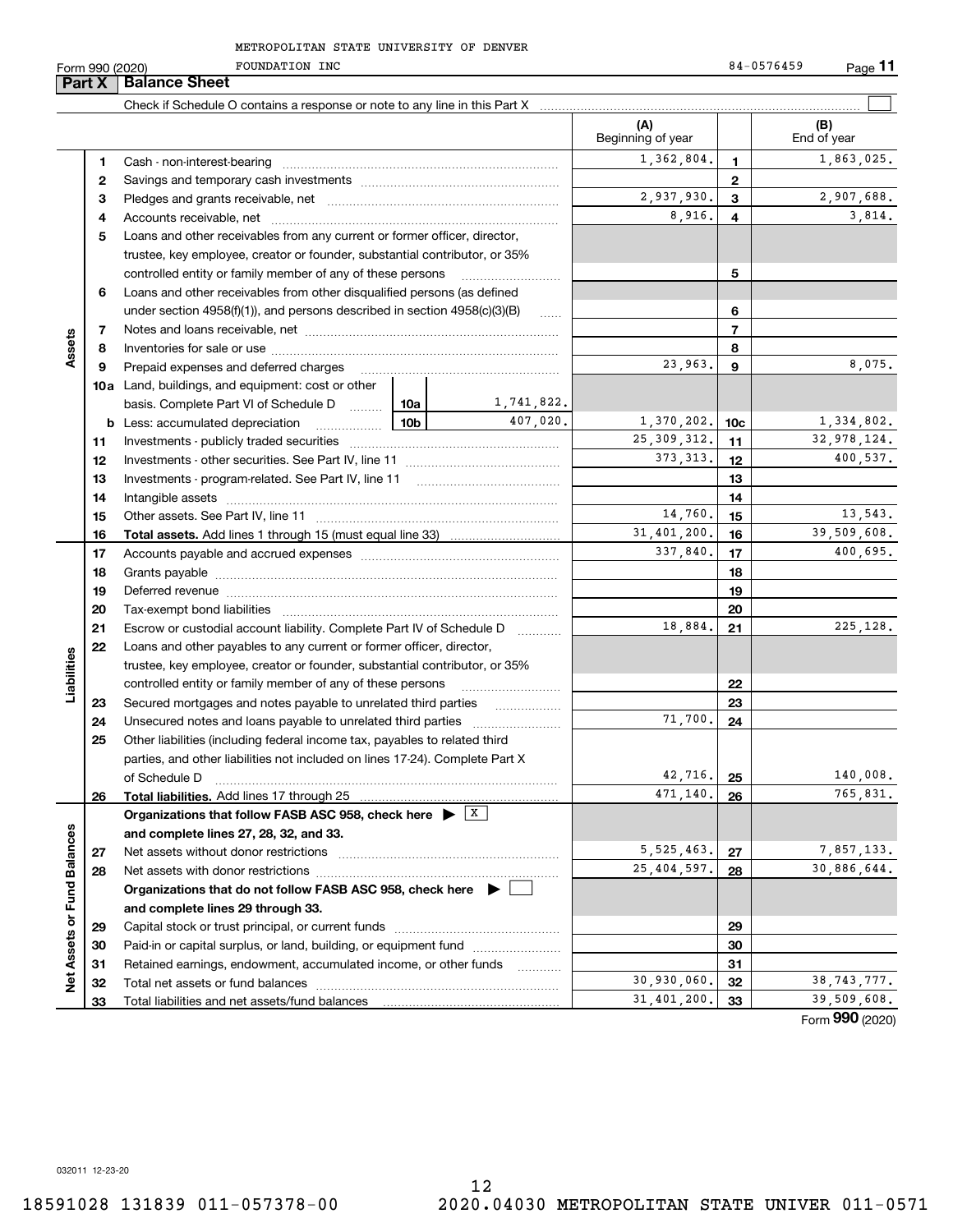|    | METROPOLITAN STATE UNIVERSITY OF DENVER                                                                                                                                                                                        |                |                |                   |               |
|----|--------------------------------------------------------------------------------------------------------------------------------------------------------------------------------------------------------------------------------|----------------|----------------|-------------------|---------------|
|    | FOUNDATION INC<br>Form 990 (2020)                                                                                                                                                                                              | 84-0576459     |                |                   | Page 12       |
|    | <b>Part XI</b><br><b>Reconciliation of Net Assets</b>                                                                                                                                                                          |                |                |                   |               |
|    |                                                                                                                                                                                                                                |                |                |                   | X             |
|    |                                                                                                                                                                                                                                |                |                |                   |               |
| 1  |                                                                                                                                                                                                                                | 1              |                |                   | 8,404,522.    |
| 2  |                                                                                                                                                                                                                                | $\mathbf{2}$   |                |                   | 5,475,844.    |
| 3  | Revenue less expenses. Subtract line 2 from line 1                                                                                                                                                                             | 3              |                |                   | 2,928,678.    |
| 4  |                                                                                                                                                                                                                                | 4              |                |                   | 30,930,060.   |
| 5  |                                                                                                                                                                                                                                | 5              |                |                   | 4,888,472.    |
| 6  | Donated services and use of facilities [111] Donated Services and use of facilities [11] Donated Services and use of facilities [11] Donated Services and use of facilities [11] Donated Services [11] Donated Services and US | 6              |                |                   |               |
| 7  | Investment expenses                                                                                                                                                                                                            | $\overline{7}$ |                |                   |               |
| 8  | Prior period adjustments                                                                                                                                                                                                       | 8              |                |                   |               |
| 9  | Other changes in net assets or fund balances (explain on Schedule O)                                                                                                                                                           | 9              |                |                   | $-3,433.$     |
| 10 | Net assets or fund balances at end of year. Combine lines 3 through 9 (must equal Part X, line 32,                                                                                                                             |                |                |                   |               |
|    | column (B))                                                                                                                                                                                                                    | 10             |                |                   | 38, 743, 777. |
|    | Part XII Financial Statements and Reporting                                                                                                                                                                                    |                |                |                   |               |
|    |                                                                                                                                                                                                                                |                |                |                   | X             |
|    |                                                                                                                                                                                                                                |                |                | <b>Yes</b>        | <b>No</b>     |
| 1  | X   Accrual<br>Accounting method used to prepare the Form 990: <u>I</u> Cash<br>Other                                                                                                                                          |                |                |                   |               |
|    | If the organization changed its method of accounting from a prior year or checked "Other," explain in Schedule O.                                                                                                              |                |                |                   |               |
|    | 2a Were the organization's financial statements compiled or reviewed by an independent accountant?                                                                                                                             |                | 2a             |                   | х             |
|    | If "Yes," check a box below to indicate whether the financial statements for the year were compiled or reviewed on a                                                                                                           |                |                |                   |               |
|    | separate basis, consolidated basis, or both:                                                                                                                                                                                   |                |                |                   |               |
|    | Separate basis<br>Consolidated basis<br>Both consolidated and separate basis                                                                                                                                                   |                |                |                   |               |
|    | b Were the organization's financial statements audited by an independent accountant?                                                                                                                                           |                | 2 <sub>b</sub> | х                 |               |
|    | If "Yes," check a box below to indicate whether the financial statements for the year were audited on a separate basis,                                                                                                        |                |                |                   |               |
|    | consolidated basis, or both:                                                                                                                                                                                                   |                |                |                   |               |
|    | $\boxed{\textbf{X}}$ Consolidated basis<br>Separate basis<br>Both consolidated and separate basis                                                                                                                              |                |                |                   |               |
|    | c If "Yes" to line 2a or 2b, does the organization have a committee that assumes responsibility for oversight of the audit,                                                                                                    |                |                |                   |               |
|    |                                                                                                                                                                                                                                |                | 2c             | x                 |               |
|    | If the organization changed either its oversight process or selection process during the tax year, explain on Schedule O.                                                                                                      |                |                |                   |               |
|    | 3a As a result of a federal award, was the organization required to undergo an audit or audits as set forth in the Single Audit                                                                                                |                |                |                   |               |
|    |                                                                                                                                                                                                                                |                | За             |                   | х             |
|    | b If "Yes," did the organization undergo the required audit or audits? If the organization did not undergo the required audit                                                                                                  |                |                |                   |               |
|    |                                                                                                                                                                                                                                |                | 3b             | $\Omega$ $\Omega$ |               |

Form (2020) **990**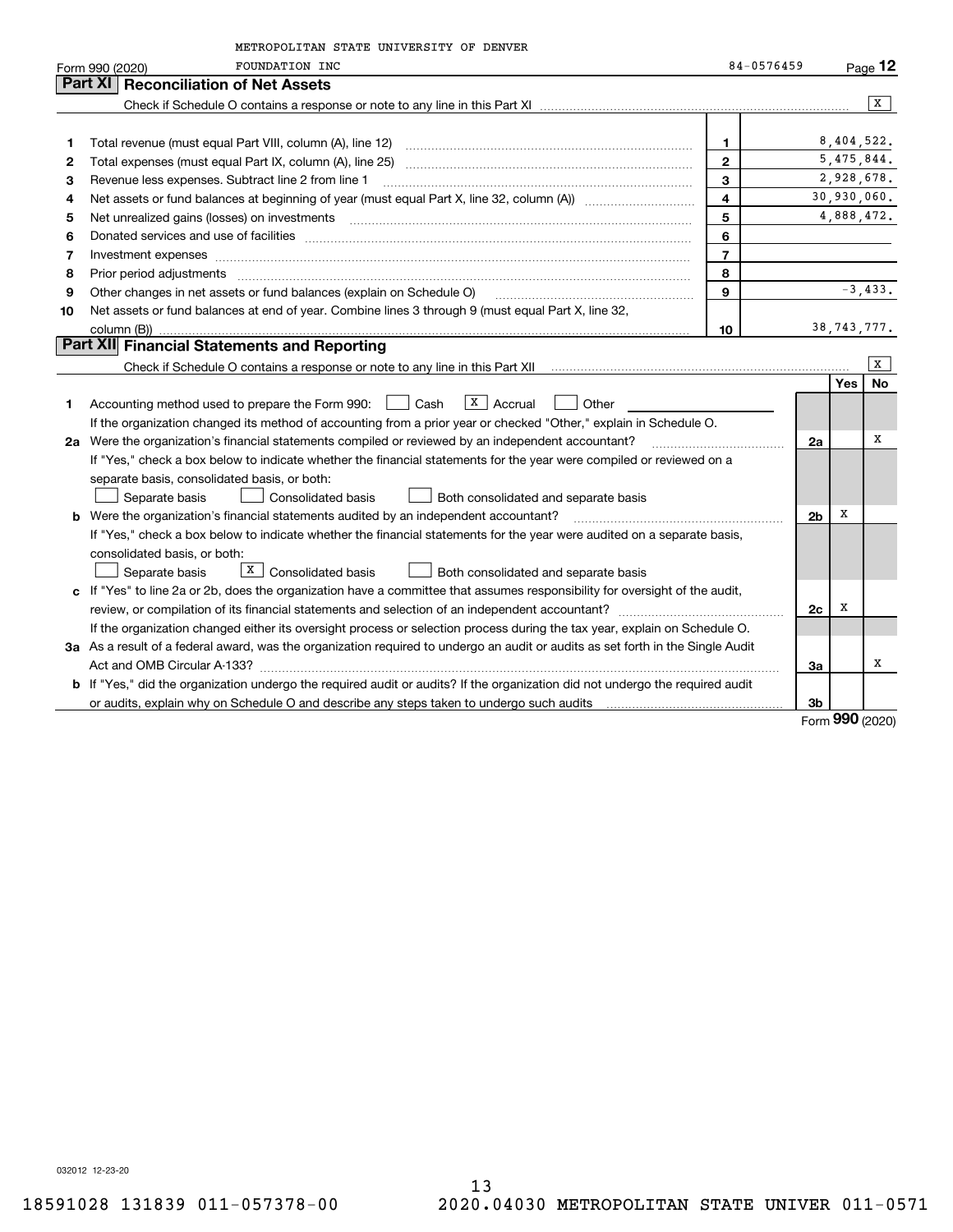| <b>SCHEDULE A</b>                                                                                         | <b>Public Charity Status and Public Support</b> |                                                                               |                                                                                                                                                                                                                                                                |                                                                                              |                                    |                            |  | OMB No. 1545-0047                                           |  |  |
|-----------------------------------------------------------------------------------------------------------|-------------------------------------------------|-------------------------------------------------------------------------------|----------------------------------------------------------------------------------------------------------------------------------------------------------------------------------------------------------------------------------------------------------------|----------------------------------------------------------------------------------------------|------------------------------------|----------------------------|--|-------------------------------------------------------------|--|--|
| (Form 990 or 990-EZ)                                                                                      |                                                 | Complete if the organization is a section 501(c)(3) organization or a section |                                                                                                                                                                                                                                                                |                                                                                              |                                    |                            |  |                                                             |  |  |
|                                                                                                           |                                                 | 4947(a)(1) nonexempt charitable trust.                                        |                                                                                                                                                                                                                                                                |                                                                                              |                                    |                            |  |                                                             |  |  |
| Department of the Treasury                                                                                |                                                 | Attach to Form 990 or Form 990-EZ.                                            |                                                                                                                                                                                                                                                                |                                                                                              |                                    |                            |  | <b>Open to Public</b>                                       |  |  |
| Internal Revenue Service                                                                                  |                                                 |                                                                               |                                                                                                                                                                                                                                                                | $\blacktriangleright$ Go to www.irs.gov/Form990 for instructions and the latest information. |                                    |                            |  | Inspection                                                  |  |  |
| Name of the organization                                                                                  |                                                 |                                                                               | METROPOLITAN STATE UNIVERSITY OF DENVER                                                                                                                                                                                                                        |                                                                                              |                                    |                            |  | <b>Employer identification number</b>                       |  |  |
|                                                                                                           |                                                 | FOUNDATION INC                                                                |                                                                                                                                                                                                                                                                |                                                                                              |                                    |                            |  | 84-0576459                                                  |  |  |
| Part I                                                                                                    |                                                 |                                                                               | Reason for Public Charity Status. (All organizations must complete this part.) See instructions.                                                                                                                                                               |                                                                                              |                                    |                            |  |                                                             |  |  |
| The organization is not a private foundation because it is: (For lines 1 through 12, check only one box.) |                                                 |                                                                               |                                                                                                                                                                                                                                                                |                                                                                              |                                    |                            |  |                                                             |  |  |
| 1                                                                                                         |                                                 |                                                                               | A church, convention of churches, or association of churches described in section 170(b)(1)(A)(i).                                                                                                                                                             |                                                                                              |                                    |                            |  |                                                             |  |  |
| 2                                                                                                         |                                                 |                                                                               | A school described in section 170(b)(1)(A)(ii). (Attach Schedule E (Form 990 or 990-EZ).)                                                                                                                                                                      |                                                                                              |                                    |                            |  |                                                             |  |  |
| 3                                                                                                         |                                                 |                                                                               | A hospital or a cooperative hospital service organization described in section $170(b)(1)(A)(iii)$ .                                                                                                                                                           |                                                                                              |                                    |                            |  |                                                             |  |  |
| 4                                                                                                         |                                                 |                                                                               | A medical research organization operated in conjunction with a hospital described in section 170(b)(1)(A)(iii). Enter the hospital's name,                                                                                                                     |                                                                                              |                                    |                            |  |                                                             |  |  |
| city, and state:<br>X                                                                                     |                                                 |                                                                               | An organization operated for the benefit of a college or university owned or operated by a governmental unit described in                                                                                                                                      |                                                                                              |                                    |                            |  |                                                             |  |  |
| 5                                                                                                         |                                                 | section 170(b)(1)(A)(iv). (Complete Part II.)                                 |                                                                                                                                                                                                                                                                |                                                                                              |                                    |                            |  |                                                             |  |  |
| 6                                                                                                         |                                                 |                                                                               | A federal, state, or local government or governmental unit described in section 170(b)(1)(A)(v).                                                                                                                                                               |                                                                                              |                                    |                            |  |                                                             |  |  |
| 7                                                                                                         |                                                 |                                                                               | An organization that normally receives a substantial part of its support from a governmental unit or from the general public described in                                                                                                                      |                                                                                              |                                    |                            |  |                                                             |  |  |
|                                                                                                           |                                                 | section 170(b)(1)(A)(vi). (Complete Part II.)                                 |                                                                                                                                                                                                                                                                |                                                                                              |                                    |                            |  |                                                             |  |  |
| 8                                                                                                         |                                                 |                                                                               | A community trust described in section 170(b)(1)(A)(vi). (Complete Part II.)                                                                                                                                                                                   |                                                                                              |                                    |                            |  |                                                             |  |  |
| 9                                                                                                         |                                                 |                                                                               | An agricultural research organization described in section 170(b)(1)(A)(ix) operated in conjunction with a land-grant college                                                                                                                                  |                                                                                              |                                    |                            |  |                                                             |  |  |
|                                                                                                           |                                                 |                                                                               | or university or a non-land-grant college of agriculture (see instructions). Enter the name, city, and state of the college or                                                                                                                                 |                                                                                              |                                    |                            |  |                                                             |  |  |
| university:                                                                                               |                                                 |                                                                               |                                                                                                                                                                                                                                                                |                                                                                              |                                    |                            |  |                                                             |  |  |
| 10                                                                                                        |                                                 |                                                                               | An organization that normally receives (1) more than 33 1/3% of its support from contributions, membership fees, and gross receipts from                                                                                                                       |                                                                                              |                                    |                            |  |                                                             |  |  |
|                                                                                                           |                                                 |                                                                               | activities related to its exempt functions, subject to certain exceptions; and (2) no more than 33 1/3% of its support from gross investment                                                                                                                   |                                                                                              |                                    |                            |  |                                                             |  |  |
|                                                                                                           |                                                 |                                                                               | income and unrelated business taxable income (less section 511 tax) from businesses acquired by the organization after June 30, 1975.                                                                                                                          |                                                                                              |                                    |                            |  |                                                             |  |  |
|                                                                                                           |                                                 | See section 509(a)(2). (Complete Part III.)                                   |                                                                                                                                                                                                                                                                |                                                                                              |                                    |                            |  |                                                             |  |  |
| 11                                                                                                        |                                                 |                                                                               | An organization organized and operated exclusively to test for public safety. See section 509(a)(4).                                                                                                                                                           |                                                                                              |                                    |                            |  |                                                             |  |  |
| 12                                                                                                        |                                                 |                                                                               | An organization organized and operated exclusively for the benefit of, to perform the functions of, or to carry out the purposes of one or                                                                                                                     |                                                                                              |                                    |                            |  |                                                             |  |  |
|                                                                                                           |                                                 |                                                                               | more publicly supported organizations described in section 509(a)(1) or section 509(a)(2). See section 509(a)(3). Check the box in                                                                                                                             |                                                                                              |                                    |                            |  |                                                             |  |  |
|                                                                                                           |                                                 |                                                                               | lines 12a through 12d that describes the type of supporting organization and complete lines 12e, 12f, and 12g.                                                                                                                                                 |                                                                                              |                                    |                            |  |                                                             |  |  |
| а                                                                                                         |                                                 |                                                                               | Type I. A supporting organization operated, supervised, or controlled by its supported organization(s), typically by giving<br>the supported organization(s) the power to regularly appoint or elect a majority of the directors or trustees of the supporting |                                                                                              |                                    |                            |  |                                                             |  |  |
|                                                                                                           |                                                 | organization. You must complete Part IV, Sections A and B.                    |                                                                                                                                                                                                                                                                |                                                                                              |                                    |                            |  |                                                             |  |  |
| b                                                                                                         |                                                 |                                                                               | Type II. A supporting organization supervised or controlled in connection with its supported organization(s), by having                                                                                                                                        |                                                                                              |                                    |                            |  |                                                             |  |  |
|                                                                                                           |                                                 |                                                                               | control or management of the supporting organization vested in the same persons that control or manage the supported                                                                                                                                           |                                                                                              |                                    |                            |  |                                                             |  |  |
|                                                                                                           |                                                 | organization(s). You must complete Part IV, Sections A and C.                 |                                                                                                                                                                                                                                                                |                                                                                              |                                    |                            |  |                                                             |  |  |
| C                                                                                                         |                                                 |                                                                               | <b>Type III functionally integrated.</b> A supporting organization operated in connection with, and functionally integrated with,                                                                                                                              |                                                                                              |                                    |                            |  |                                                             |  |  |
|                                                                                                           |                                                 |                                                                               | its supported organization(s) (see instructions). You must complete Part IV, Sections A, D, and E.                                                                                                                                                             |                                                                                              |                                    |                            |  |                                                             |  |  |
| d                                                                                                         |                                                 |                                                                               | Type III non-functionally integrated. A supporting organization operated in connection with its supported organization(s)                                                                                                                                      |                                                                                              |                                    |                            |  |                                                             |  |  |
|                                                                                                           |                                                 |                                                                               | that is not functionally integrated. The organization generally must satisfy a distribution requirement and an attentiveness                                                                                                                                   |                                                                                              |                                    |                            |  |                                                             |  |  |
|                                                                                                           |                                                 |                                                                               | requirement (see instructions). You must complete Part IV, Sections A and D, and Part V.                                                                                                                                                                       |                                                                                              |                                    |                            |  |                                                             |  |  |
| е                                                                                                         |                                                 |                                                                               | Check this box if the organization received a written determination from the IRS that it is a Type I, Type II, Type III                                                                                                                                        |                                                                                              |                                    |                            |  |                                                             |  |  |
|                                                                                                           |                                                 |                                                                               | functionally integrated, or Type III non-functionally integrated supporting organization.                                                                                                                                                                      |                                                                                              |                                    |                            |  |                                                             |  |  |
| f Enter the number of supported organizations                                                             |                                                 |                                                                               |                                                                                                                                                                                                                                                                |                                                                                              |                                    |                            |  |                                                             |  |  |
| g Provide the following information about the supported organization(s).<br>(i) Name of supported         |                                                 | (ii) EIN                                                                      | (iii) Type of organization                                                                                                                                                                                                                                     |                                                                                              | (iv) Is the organization listed    | (v) Amount of monetary     |  | (vi) Amount of other                                        |  |  |
| organization                                                                                              |                                                 |                                                                               | (described on lines 1-10                                                                                                                                                                                                                                       | Yes                                                                                          | in your governing document?<br>No. | support (see instructions) |  | support (see instructions)                                  |  |  |
|                                                                                                           |                                                 |                                                                               | above (see instructions))                                                                                                                                                                                                                                      |                                                                                              |                                    |                            |  |                                                             |  |  |
|                                                                                                           |                                                 |                                                                               |                                                                                                                                                                                                                                                                |                                                                                              |                                    |                            |  |                                                             |  |  |
|                                                                                                           |                                                 |                                                                               |                                                                                                                                                                                                                                                                |                                                                                              |                                    |                            |  |                                                             |  |  |
|                                                                                                           |                                                 |                                                                               |                                                                                                                                                                                                                                                                |                                                                                              |                                    |                            |  |                                                             |  |  |
|                                                                                                           |                                                 |                                                                               |                                                                                                                                                                                                                                                                |                                                                                              |                                    |                            |  |                                                             |  |  |
|                                                                                                           |                                                 |                                                                               |                                                                                                                                                                                                                                                                |                                                                                              |                                    |                            |  |                                                             |  |  |
|                                                                                                           |                                                 |                                                                               |                                                                                                                                                                                                                                                                |                                                                                              |                                    |                            |  |                                                             |  |  |
|                                                                                                           |                                                 |                                                                               |                                                                                                                                                                                                                                                                |                                                                                              |                                    |                            |  |                                                             |  |  |
|                                                                                                           |                                                 |                                                                               |                                                                                                                                                                                                                                                                |                                                                                              |                                    |                            |  |                                                             |  |  |
|                                                                                                           |                                                 |                                                                               |                                                                                                                                                                                                                                                                |                                                                                              |                                    |                            |  |                                                             |  |  |
| Total                                                                                                     |                                                 |                                                                               |                                                                                                                                                                                                                                                                |                                                                                              |                                    |                            |  |                                                             |  |  |
|                                                                                                           |                                                 |                                                                               |                                                                                                                                                                                                                                                                |                                                                                              |                                    |                            |  | $A / F_{\text{extra}}$ 000 $A$ <sub>2</sub> 000 $F$ 7) 0000 |  |  |

LHA For Paperwork Reduction Act Notice, see the Instructions for Form 990 or 990-EZ. <sub>032021</sub> o1-25-21 Schedule A (Form 990 or 990-EZ) 2020 14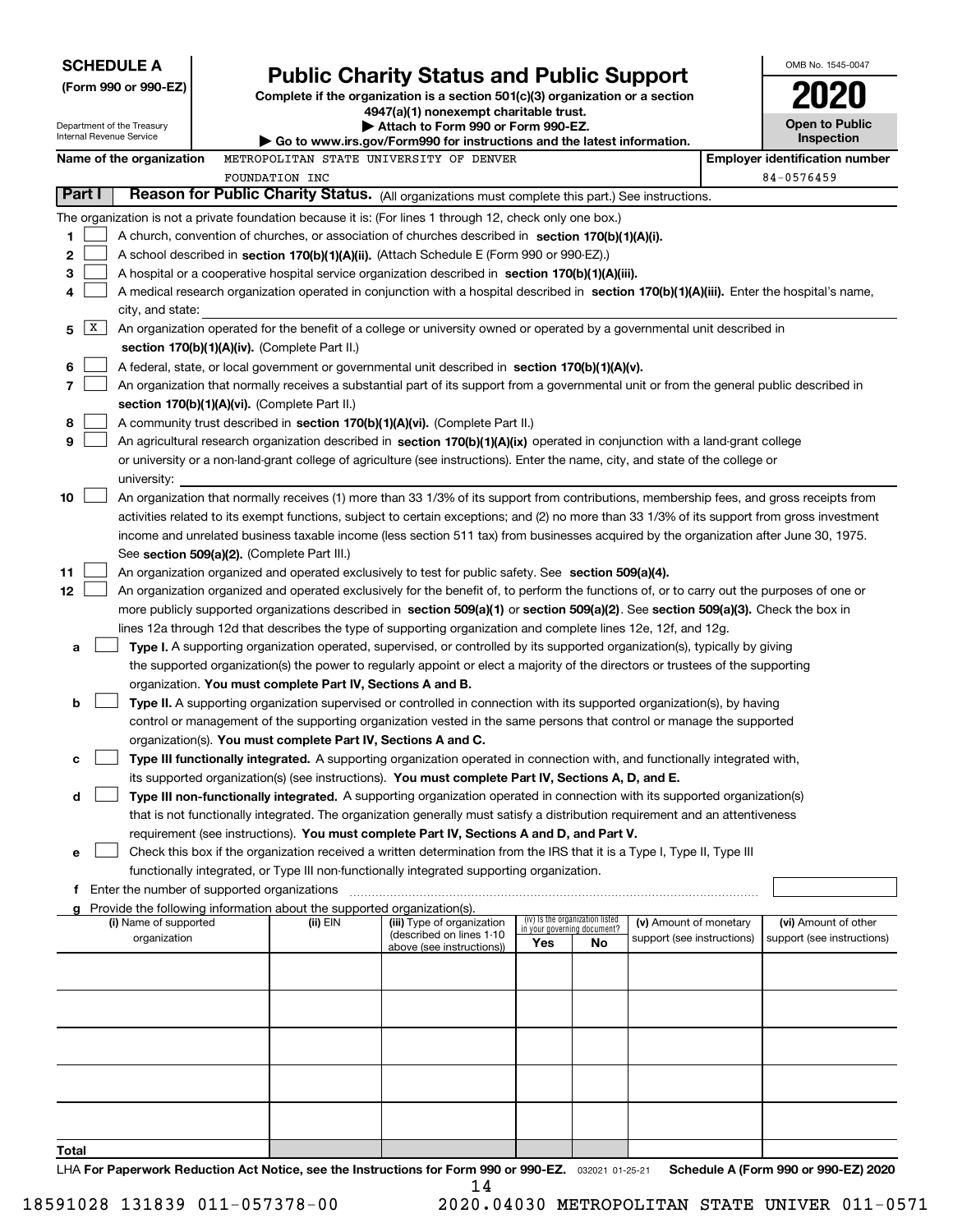| METROPOLITAN STATE UNIVERSITY OF DENVER |  |  |  |  |  |
|-----------------------------------------|--|--|--|--|--|
|-----------------------------------------|--|--|--|--|--|

#### Schedule A (Form 990 or 990-EZ) 2020 POUNDATION INC Research Material Control of the State of the State of Page

**Part II** Support Schedule for Organizations Described in Sections 170(b)(1)(A)(iv) and 170(b)(1)(A)(vi)

(Complete only if you checked the box on line 5, 7, or 8 of Part I or if the organization failed to qualify under Part III. If the organization fails to qualify under the tests listed below, please complete Part III.)

|    | <b>Section A. Public Support</b>                                                                                                               |               |            |            |              |            |                                       |
|----|------------------------------------------------------------------------------------------------------------------------------------------------|---------------|------------|------------|--------------|------------|---------------------------------------|
|    | Calendar year (or fiscal year beginning in) $\blacktriangleright$                                                                              | (a) 2016      | $(b)$ 2017 | $(c)$ 2018 | $(d)$ 2019   | (e) 2020   | (f) Total                             |
|    | 1 Gifts, grants, contributions, and                                                                                                            |               |            |            |              |            |                                       |
|    | membership fees received. (Do not                                                                                                              |               |            |            |              |            |                                       |
|    | include any "unusual grants.")                                                                                                                 | 8,871,826.    | 5,597,914. | 5,826,871. | 6, 520, 451. | 6,898,951. | 33,716,013.                           |
|    | 2 Tax revenues levied for the organ-                                                                                                           |               |            |            |              |            |                                       |
|    | ization's benefit and either paid to                                                                                                           |               |            |            |              |            |                                       |
|    | or expended on its behalf                                                                                                                      |               |            |            |              |            |                                       |
|    | 3 The value of services or facilities                                                                                                          |               |            |            |              |            |                                       |
|    | furnished by a governmental unit to                                                                                                            |               |            |            |              |            |                                       |
|    | the organization without charge                                                                                                                | 1,523,913.    | 1,582,791. | 1,689,545. | 1,927,251.   | 1,917,906. | 8,641,406.                            |
|    | 4 Total. Add lines 1 through 3                                                                                                                 | 10, 395, 739. | 7,180,705. | 7,516,416. | 8,447,702.   | 8,816,857. | 42, 357, 419.                         |
|    | 5 The portion of total contributions                                                                                                           |               |            |            |              |            |                                       |
|    | by each person (other than a                                                                                                                   |               |            |            |              |            |                                       |
|    | governmental unit or publicly                                                                                                                  |               |            |            |              |            |                                       |
|    | supported organization) included                                                                                                               |               |            |            |              |            |                                       |
|    | on line 1 that exceeds 2% of the                                                                                                               |               |            |            |              |            |                                       |
|    | amount shown on line 11,                                                                                                                       |               |            |            |              |            |                                       |
|    | column (f)                                                                                                                                     |               |            |            |              |            | 2,597,775.                            |
|    | 6 Public support. Subtract line 5 from line 4.                                                                                                 |               |            |            |              |            | 39,759,644.                           |
|    | <b>Section B. Total Support</b>                                                                                                                |               |            |            |              |            |                                       |
|    | Calendar year (or fiscal year beginning in)                                                                                                    | (a) 2016      | (b) 2017   | $(c)$ 2018 | $(d)$ 2019   | (e) 2020   | (f) Total                             |
|    | 7 Amounts from line 4                                                                                                                          | 10, 395, 739. | 7,180,705. | 7,516,416. | 8,447,702.   | 8,816,857. | 42, 357, 419.                         |
|    | 8 Gross income from interest,                                                                                                                  |               |            |            |              |            |                                       |
|    | dividends, payments received on                                                                                                                |               |            |            |              |            |                                       |
|    | securities loans, rents, royalties,                                                                                                            |               |            |            |              |            |                                       |
|    | and income from similar sources                                                                                                                | 536,780.      | 644,638.   | 788,246.   | 716,749.     | 658,110.   | 3, 344, 523.                          |
|    | 9 Net income from unrelated business                                                                                                           |               |            |            |              |            |                                       |
|    | activities, whether or not the                                                                                                                 |               |            |            |              |            |                                       |
|    | business is regularly carried on                                                                                                               |               |            |            |              |            |                                       |
|    | 10 Other income. Do not include gain                                                                                                           |               |            |            |              |            |                                       |
|    | or loss from the sale of capital                                                                                                               |               |            |            |              |            |                                       |
|    | assets (Explain in Part VI.)                                                                                                                   |               |            |            |              |            |                                       |
|    | <b>11 Total support.</b> Add lines 7 through 10                                                                                                |               |            |            |              |            | 45,701,942.                           |
|    | <b>12</b> Gross receipts from related activities, etc. (see instructions)                                                                      |               |            |            |              | 12         | 1,834,924.                            |
|    | 13 First 5 years. If the Form 990 is for the organization's first, second, third, fourth, or fifth tax year as a section 501(c)(3)             |               |            |            |              |            |                                       |
|    | organization, check this box and stop here                                                                                                     |               |            |            |              |            |                                       |
|    | <b>Section C. Computation of Public Support Percentage</b>                                                                                     |               |            |            |              |            |                                       |
|    | 14 Public support percentage for 2020 (line 6, column (f), divided by line 11, column (f) <i>marroummaname</i>                                 |               |            |            |              | 14         | 87.00<br>%                            |
|    |                                                                                                                                                |               |            |            |              | 15         | 84.92<br>%                            |
|    | 16a 33 1/3% support test - 2020. If the organization did not check the box on line 13, and line 14 is 33 1/3% or more, check this box and      |               |            |            |              |            |                                       |
|    | stop here. The organization qualifies as a publicly supported organization                                                                     |               |            |            |              |            | $\blacktriangleright$ $\mid$ X $\mid$ |
|    | b 33 1/3% support test - 2019. If the organization did not check a box on line 13 or 16a, and line 15 is 33 1/3% or more, check this box       |               |            |            |              |            |                                       |
|    | and stop here. The organization qualifies as a publicly supported organization                                                                 |               |            |            |              |            |                                       |
|    | 17a 10% -facts-and-circumstances test - 2020. If the organization did not check a box on line 13, 16a, or 16b, and line 14 is 10% or more,     |               |            |            |              |            |                                       |
|    | and if the organization meets the facts-and-circumstances test, check this box and stop here. Explain in Part VI how the organization          |               |            |            |              |            |                                       |
|    | meets the facts-and-circumstances test. The organization qualifies as a publicly supported organization                                        |               |            |            |              |            |                                       |
|    | <b>b 10% -facts-and-circumstances test - 2019.</b> If the organization did not check a box on line 13, 16a, 16b, or 17a, and line 15 is 10% or |               |            |            |              |            |                                       |
|    | more, and if the organization meets the facts-and-circumstances test, check this box and stop here. Explain in Part VI how the                 |               |            |            |              |            |                                       |
|    | organization meets the facts-and-circumstances test. The organization qualifies as a publicly supported organization                           |               |            |            |              |            |                                       |
|    |                                                                                                                                                |               |            |            |              |            |                                       |
| 18 | Private foundation. If the organization did not check a box on line 13, 16a, 16b, 17a, or 17b, check this box and see instructions             |               |            |            |              |            |                                       |

**Schedule A (Form 990 or 990-EZ) 2020**

032022 01-25-21

**2**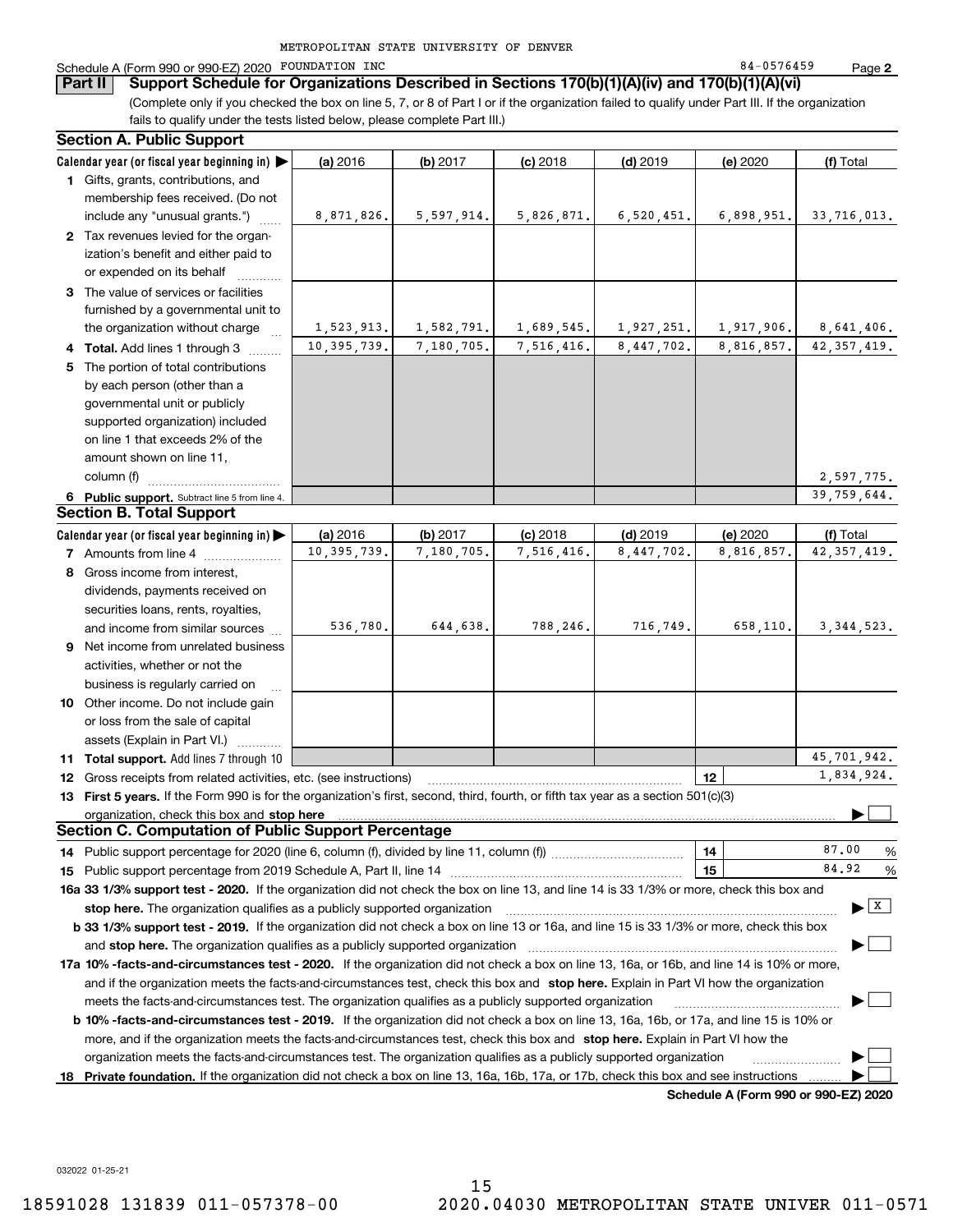#### Schedule A (Form 990 or 990-EZ) 2020 POUNDATION INC Research Material Control of the State of the State of Page

**3**

(Complete only if you checked the box on line 10 of Part I or if the organization failed to qualify under Part II. If the organization fails to qualify under the tests listed below, please complete Part II.)

| <b>Section A. Public Support</b>                                                                                                                                                                                                                                                             |          |          |                 |            |          |                                      |
|----------------------------------------------------------------------------------------------------------------------------------------------------------------------------------------------------------------------------------------------------------------------------------------------|----------|----------|-----------------|------------|----------|--------------------------------------|
| Calendar year (or fiscal year beginning in) $\blacktriangleright$                                                                                                                                                                                                                            | (a) 2016 | (b) 2017 | <b>(c)</b> 2018 | $(d)$ 2019 | (e) 2020 | (f) Total                            |
| 1 Gifts, grants, contributions, and                                                                                                                                                                                                                                                          |          |          |                 |            |          |                                      |
| membership fees received. (Do not                                                                                                                                                                                                                                                            |          |          |                 |            |          |                                      |
| include any "unusual grants.")                                                                                                                                                                                                                                                               |          |          |                 |            |          |                                      |
| 2 Gross receipts from admissions,<br>merchandise sold or services per-<br>formed, or facilities furnished in<br>any activity that is related to the<br>organization's tax-exempt purpose                                                                                                     |          |          |                 |            |          |                                      |
| 3 Gross receipts from activities that<br>are not an unrelated trade or bus-<br>iness under section 513                                                                                                                                                                                       |          |          |                 |            |          |                                      |
| 4 Tax revenues levied for the organ-                                                                                                                                                                                                                                                         |          |          |                 |            |          |                                      |
| ization's benefit and either paid to<br>or expended on its behalf                                                                                                                                                                                                                            |          |          |                 |            |          |                                      |
| 5 The value of services or facilities<br>furnished by a governmental unit to<br>the organization without charge                                                                                                                                                                              |          |          |                 |            |          |                                      |
| <b>6 Total.</b> Add lines 1 through 5                                                                                                                                                                                                                                                        |          |          |                 |            |          |                                      |
| 7a Amounts included on lines 1, 2, and<br>3 received from disqualified persons                                                                                                                                                                                                               |          |          |                 |            |          |                                      |
| <b>b</b> Amounts included on lines 2 and 3 received<br>from other than disqualified persons that<br>exceed the greater of \$5,000 or 1% of the<br>amount on line 13 for the year                                                                                                             |          |          |                 |            |          |                                      |
| c Add lines 7a and 7b                                                                                                                                                                                                                                                                        |          |          |                 |            |          |                                      |
| 8 Public support. (Subtract line 7c from line 6.)                                                                                                                                                                                                                                            |          |          |                 |            |          |                                      |
| <b>Section B. Total Support</b>                                                                                                                                                                                                                                                              |          |          |                 |            |          |                                      |
| Calendar year (or fiscal year beginning in) $\blacktriangleright$                                                                                                                                                                                                                            | (a) 2016 | (b) 2017 | $(c)$ 2018      | $(d)$ 2019 | (e) 2020 | (f) Total                            |
| 9 Amounts from line 6<br><b>10a</b> Gross income from interest,<br>dividends, payments received on<br>securities loans, rents, royalties,<br>and income from similar sources                                                                                                                 |          |          |                 |            |          |                                      |
| <b>b</b> Unrelated business taxable income<br>(less section 511 taxes) from businesses<br>acquired after June 30, 1975 [10001]                                                                                                                                                               |          |          |                 |            |          |                                      |
| c Add lines 10a and 10b<br>11 Net income from unrelated business<br>activities not included in line 10b.                                                                                                                                                                                     |          |          |                 |            |          |                                      |
| whether or not the business is<br>regularly carried on<br><b>12</b> Other income. Do not include gain                                                                                                                                                                                        |          |          |                 |            |          |                                      |
| or loss from the sale of capital<br>assets (Explain in Part VI.)                                                                                                                                                                                                                             |          |          |                 |            |          |                                      |
| <b>13</b> Total support. (Add lines 9, 10c, 11, and 12.)<br>14 First 5 years. If the Form 990 is for the organization's first, second, third, fourth, or fifth tax year as a section 501(c)(3) organization,                                                                                 |          |          |                 |            |          |                                      |
|                                                                                                                                                                                                                                                                                              |          |          |                 |            |          |                                      |
| check this box and stop here communication and content to the state of the state of the state of the state of the state of the state of the state of the state of the state of the state of the state of the state of the stat<br><b>Section C. Computation of Public Support Percentage</b> |          |          |                 |            |          |                                      |
|                                                                                                                                                                                                                                                                                              |          |          |                 |            | 15       | %                                    |
| 16 Public support percentage from 2019 Schedule A, Part III, line 15                                                                                                                                                                                                                         |          |          |                 |            | 16       | %                                    |
| <b>Section D. Computation of Investment Income Percentage</b>                                                                                                                                                                                                                                |          |          |                 |            |          |                                      |
| 17 Investment income percentage for 2020 (line 10c, column (f), divided by line 13, column (f))                                                                                                                                                                                              |          |          |                 |            | 17       | %                                    |
| 18 Investment income percentage from 2019 Schedule A, Part III, line 17                                                                                                                                                                                                                      |          |          |                 |            | 18       | %                                    |
| 19a 33 1/3% support tests - 2020. If the organization did not check the box on line 14, and line 15 is more than 33 1/3%, and line 17 is not                                                                                                                                                 |          |          |                 |            |          |                                      |
| more than 33 1/3%, check this box and stop here. The organization qualifies as a publicly supported organization                                                                                                                                                                             |          |          |                 |            |          | $\sim$<br>▶                          |
| b 33 1/3% support tests - 2019. If the organization did not check a box on line 14 or line 19a, and line 16 is more than 33 1/3%, and                                                                                                                                                        |          |          |                 |            |          |                                      |
| line 18 is not more than 33 1/3%, check this box and stop here. The organization qualifies as a publicly supported organization                                                                                                                                                              |          |          |                 |            |          |                                      |
| 20 Private foundation. If the organization did not check a box on line 14, 19a, or 19b, check this box and see instructions                                                                                                                                                                  |          |          |                 |            |          |                                      |
| 032023 01-25-21                                                                                                                                                                                                                                                                              |          |          |                 |            |          | Schedule A (Form 990 or 990-EZ) 2020 |
|                                                                                                                                                                                                                                                                                              |          | 16       |                 |            |          |                                      |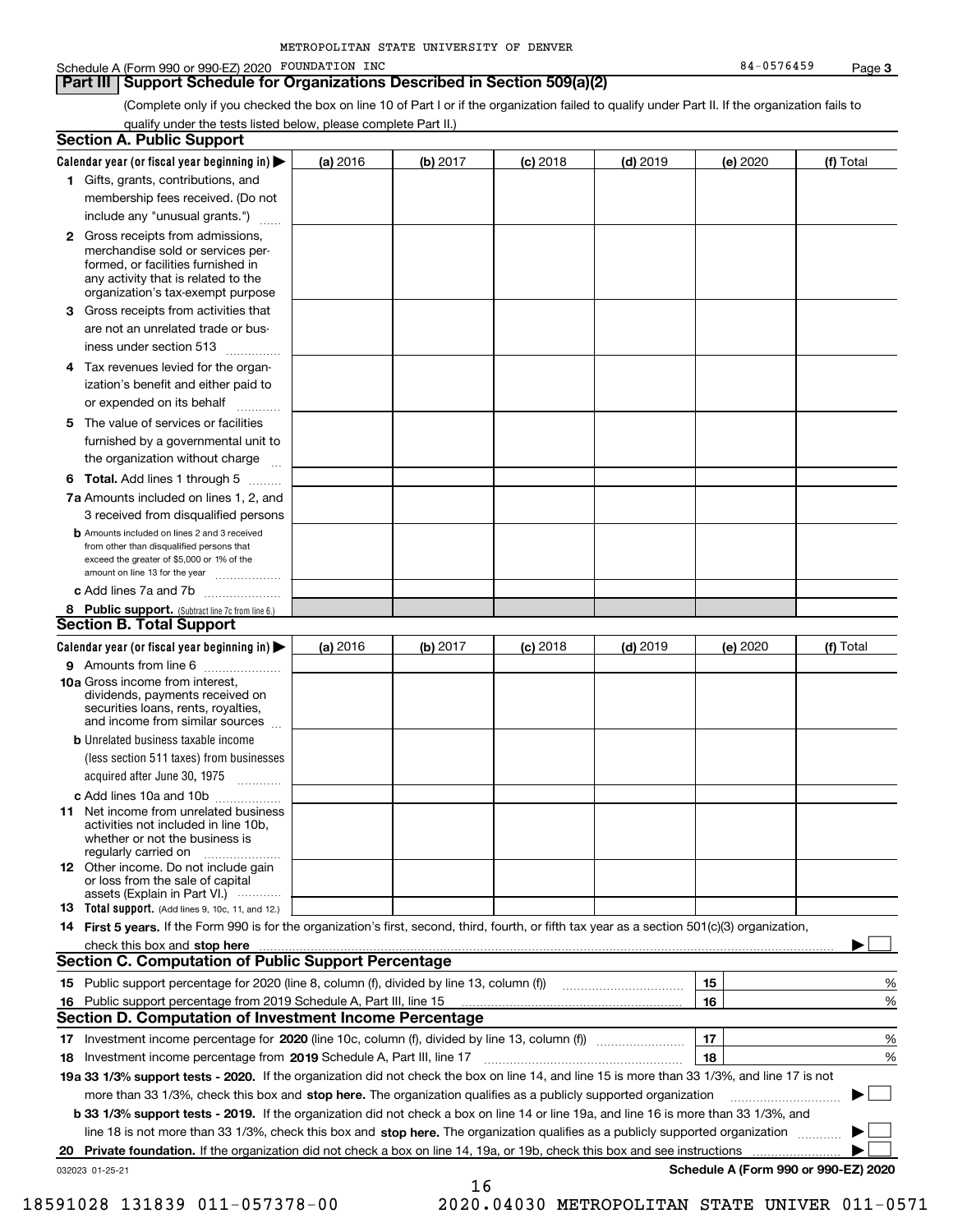#### Schedule A (Form 990 or 990-EZ) 2020 POUNDATION INC Research Material Control of the State of the State of Page

(Complete only if you checked a box in line 12 on Part I. If you checked box 12a, Part I, complete Sections A and B. If you checked box 12b, Part I, complete Sections A and C. If you checked box 12c, Part I, complete Sections A, D, and E. If you checked box 12d, Part I, complete Sections A and D, and complete Part V.)

#### **Section A. All Supporting Organizations**

- **1** Are all of the organization's supported organizations listed by name in the organization's governing documents? If "No," describe in **Part VI** how the supported organizations are designated. If designated by *class or purpose, describe the designation. If historic and continuing relationship, explain.*
- **2** Did the organization have any supported organization that does not have an IRS determination of status under section 509(a)(1) or (2)? If "Yes," explain in Part VI how the organization determined that the supported *organization was described in section 509(a)(1) or (2).*
- **3a** Did the organization have a supported organization described in section 501(c)(4), (5), or (6)? If "Yes," answer *lines 3b and 3c below.*
- **b** Did the organization confirm that each supported organization qualified under section 501(c)(4), (5), or (6) and satisfied the public support tests under section 509(a)(2)? If "Yes," describe in **Part VI** when and how the *organization made the determination.*
- **c**Did the organization ensure that all support to such organizations was used exclusively for section 170(c)(2)(B) purposes? If "Yes," explain in **Part VI** what controls the organization put in place to ensure such use.
- **4a***If* Was any supported organization not organized in the United States ("foreign supported organization")? *"Yes," and if you checked box 12a or 12b in Part I, answer lines 4b and 4c below.*
- **b** Did the organization have ultimate control and discretion in deciding whether to make grants to the foreign supported organization? If "Yes," describe in **Part VI** how the organization had such control and discretion *despite being controlled or supervised by or in connection with its supported organizations.*
- **c** Did the organization support any foreign supported organization that does not have an IRS determination under sections 501(c)(3) and 509(a)(1) or (2)? If "Yes," explain in **Part VI** what controls the organization used *to ensure that all support to the foreign supported organization was used exclusively for section 170(c)(2)(B) purposes.*
- **5a** Did the organization add, substitute, or remove any supported organizations during the tax year? If "Yes," answer lines 5b and 5c below (if applicable). Also, provide detail in **Part VI,** including (i) the names and EIN *numbers of the supported organizations added, substituted, or removed; (ii) the reasons for each such action; (iii) the authority under the organization's organizing document authorizing such action; and (iv) how the action was accomplished (such as by amendment to the organizing document).*
- **b** Type I or Type II only. Was any added or substituted supported organization part of a class already designated in the organization's organizing document?
- **cSubstitutions only.**  Was the substitution the result of an event beyond the organization's control?
- **6** Did the organization provide support (whether in the form of grants or the provision of services or facilities) to **Part VI.** *If "Yes," provide detail in* support or benefit one or more of the filing organization's supported organizations? anyone other than (i) its supported organizations, (ii) individuals that are part of the charitable class benefited by one or more of its supported organizations, or (iii) other supporting organizations that also
- **7**Did the organization provide a grant, loan, compensation, or other similar payment to a substantial contributor *If "Yes," complete Part I of Schedule L (Form 990 or 990-EZ).* regard to a substantial contributor? (as defined in section 4958(c)(3)(C)), a family member of a substantial contributor, or a 35% controlled entity with
- **8** Did the organization make a loan to a disqualified person (as defined in section 4958) not described in line 7? *If "Yes," complete Part I of Schedule L (Form 990 or 990-EZ).*
- **9a** Was the organization controlled directly or indirectly at any time during the tax year by one or more in section 509(a)(1) or (2))? If "Yes," *provide detail in* <code>Part VI.</code> disqualified persons, as defined in section 4946 (other than foundation managers and organizations described
- **b**the supporting organization had an interest? If "Yes," provide detail in P**art VI**. Did one or more disqualified persons (as defined in line 9a) hold a controlling interest in any entity in which
- **c**Did a disqualified person (as defined in line 9a) have an ownership interest in, or derive any personal benefit from, assets in which the supporting organization also had an interest? If "Yes," provide detail in P**art VI.**
- **10a** Was the organization subject to the excess business holdings rules of section 4943 because of section supporting organizations)? If "Yes," answer line 10b below. 4943(f) (regarding certain Type II supporting organizations, and all Type III non-functionally integrated
- **b** Did the organization have any excess business holdings in the tax year? (Use Schedule C, Form 4720, to *determine whether the organization had excess business holdings.)*

17

032024 01-25-21

**Schedule A (Form 990 or 990-EZ) 2020**

**3b3c4a4b4c5a 5b5c6789a 9b9c10a10b**

**1**

**2**

**3a**

**YesNo**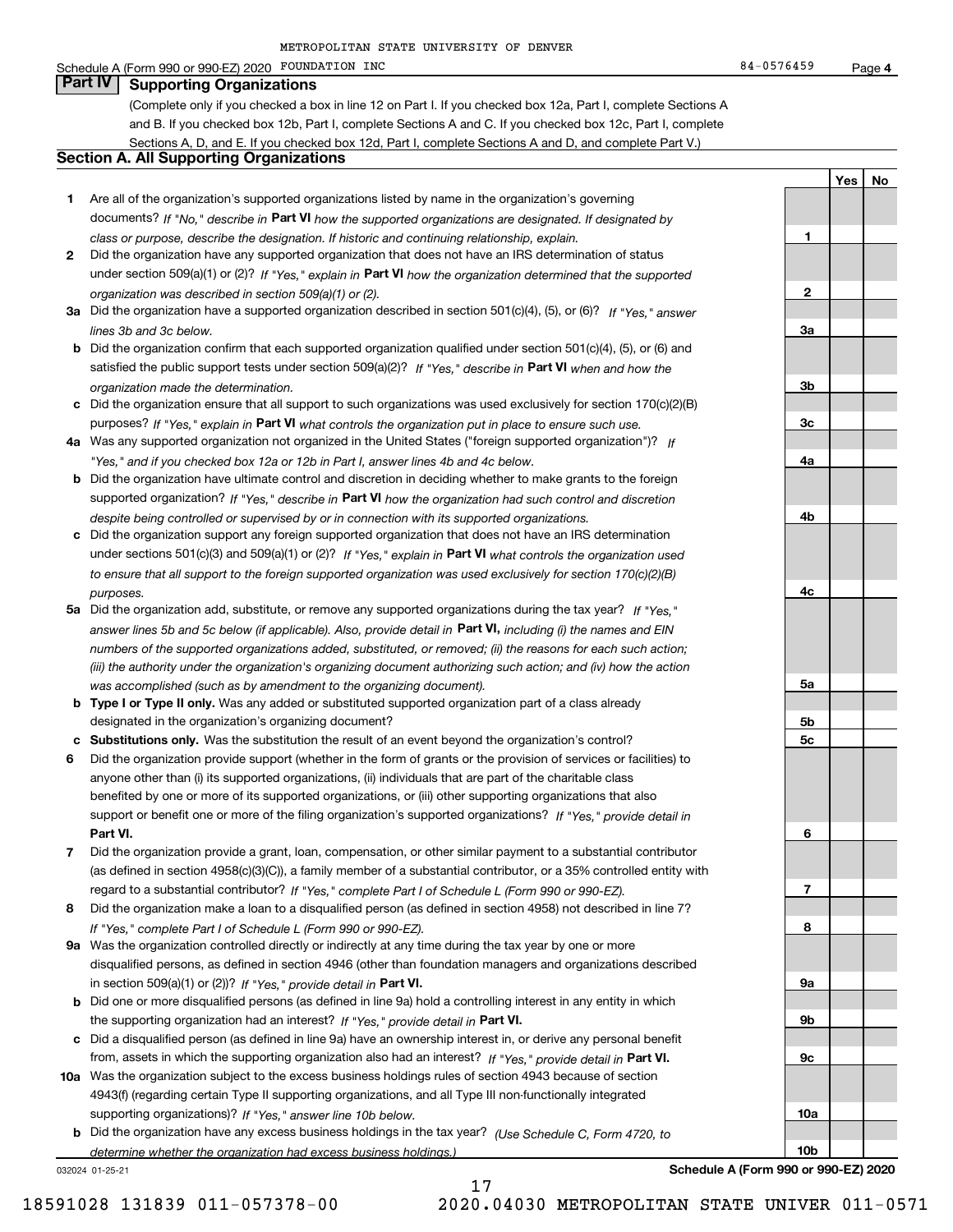|              | INVEVUIIAN SIAIE VNIVENSIII VE DENV                                                                                                                                                                                                                                                                                                                                                                                                                                                                                                                                                                                                                                                                                                                                      |                 |     |        |
|--------------|--------------------------------------------------------------------------------------------------------------------------------------------------------------------------------------------------------------------------------------------------------------------------------------------------------------------------------------------------------------------------------------------------------------------------------------------------------------------------------------------------------------------------------------------------------------------------------------------------------------------------------------------------------------------------------------------------------------------------------------------------------------------------|-----------------|-----|--------|
|              | Schedule A (Form 990 or 990-EZ) 2020 FOUNDATION INC                                                                                                                                                                                                                                                                                                                                                                                                                                                                                                                                                                                                                                                                                                                      | 84-0576459      |     | Page 5 |
|              | <b>Part IV</b><br><b>Supporting Organizations (continued)</b>                                                                                                                                                                                                                                                                                                                                                                                                                                                                                                                                                                                                                                                                                                            |                 |     |        |
|              |                                                                                                                                                                                                                                                                                                                                                                                                                                                                                                                                                                                                                                                                                                                                                                          |                 | Yes | No     |
| 11           | Has the organization accepted a gift or contribution from any of the following persons?                                                                                                                                                                                                                                                                                                                                                                                                                                                                                                                                                                                                                                                                                  |                 |     |        |
|              | a A person who directly or indirectly controls, either alone or together with persons described in lines 11b and                                                                                                                                                                                                                                                                                                                                                                                                                                                                                                                                                                                                                                                         |                 |     |        |
|              | 11c below, the governing body of a supported organization?                                                                                                                                                                                                                                                                                                                                                                                                                                                                                                                                                                                                                                                                                                               | 11a             |     |        |
|              | <b>b</b> A family member of a person described in line 11a above?                                                                                                                                                                                                                                                                                                                                                                                                                                                                                                                                                                                                                                                                                                        | 11 <sub>b</sub> |     |        |
|              | c A 35% controlled entity of a person described in line 11a or 11b above? If "Yes" to line 11a, 11b, or 11c, provide                                                                                                                                                                                                                                                                                                                                                                                                                                                                                                                                                                                                                                                     |                 |     |        |
|              | detail in Part VI.                                                                                                                                                                                                                                                                                                                                                                                                                                                                                                                                                                                                                                                                                                                                                       | 11c             |     |        |
|              | <b>Section B. Type I Supporting Organizations</b>                                                                                                                                                                                                                                                                                                                                                                                                                                                                                                                                                                                                                                                                                                                        |                 |     |        |
|              |                                                                                                                                                                                                                                                                                                                                                                                                                                                                                                                                                                                                                                                                                                                                                                          |                 | Yes | No     |
| 1            | Did the governing body, members of the governing body, officers acting in their official capacity, or membership of one or<br>more supported organizations have the power to regularly appoint or elect at least a majority of the organization's officers,<br>directors, or trustees at all times during the tax year? If "No," describe in Part VI how the supported organization(s)<br>effectively operated, supervised, or controlled the organization's activities. If the organization had more than one supported<br>organization, describe how the powers to appoint and/or remove officers, directors, or trustees were allocated among the<br>supported organizations and what conditions or restrictions, if any, applied to such powers during the tax year. | 1               |     |        |
| $\mathbf{2}$ | Did the organization operate for the benefit of any supported organization other than the supported                                                                                                                                                                                                                                                                                                                                                                                                                                                                                                                                                                                                                                                                      |                 |     |        |
|              | organization(s) that operated, supervised, or controlled the supporting organization? If "Yes," explain in                                                                                                                                                                                                                                                                                                                                                                                                                                                                                                                                                                                                                                                               |                 |     |        |
|              | Part VI how providing such benefit carried out the purposes of the supported organization(s) that operated,                                                                                                                                                                                                                                                                                                                                                                                                                                                                                                                                                                                                                                                              |                 |     |        |
|              | supervised, or controlled the supporting organization.                                                                                                                                                                                                                                                                                                                                                                                                                                                                                                                                                                                                                                                                                                                   | 2               |     |        |
|              | <b>Section C. Type II Supporting Organizations</b>                                                                                                                                                                                                                                                                                                                                                                                                                                                                                                                                                                                                                                                                                                                       |                 |     |        |
|              |                                                                                                                                                                                                                                                                                                                                                                                                                                                                                                                                                                                                                                                                                                                                                                          |                 | Yes | No     |
| 1.           | Were a majority of the organization's directors or trustees during the tax year also a majority of the directors                                                                                                                                                                                                                                                                                                                                                                                                                                                                                                                                                                                                                                                         |                 |     |        |
|              | or trustees of each of the organization's supported organization(s)? If "No," describe in Part VI how control                                                                                                                                                                                                                                                                                                                                                                                                                                                                                                                                                                                                                                                            |                 |     |        |
|              | or management of the supporting organization was vested in the same persons that controlled or managed                                                                                                                                                                                                                                                                                                                                                                                                                                                                                                                                                                                                                                                                   |                 |     |        |
|              | the supported organization(s).                                                                                                                                                                                                                                                                                                                                                                                                                                                                                                                                                                                                                                                                                                                                           | 1               |     |        |
|              | <b>Section D. All Type III Supporting Organizations</b>                                                                                                                                                                                                                                                                                                                                                                                                                                                                                                                                                                                                                                                                                                                  |                 |     |        |
|              |                                                                                                                                                                                                                                                                                                                                                                                                                                                                                                                                                                                                                                                                                                                                                                          |                 | Yes | No     |
| 1            | Did the organization provide to each of its supported organizations, by the last day of the fifth month of the                                                                                                                                                                                                                                                                                                                                                                                                                                                                                                                                                                                                                                                           |                 |     |        |
|              | organization's tax year, (i) a written notice describing the type and amount of support provided during the prior tax                                                                                                                                                                                                                                                                                                                                                                                                                                                                                                                                                                                                                                                    |                 |     |        |
|              | year, (ii) a copy of the Form 990 that was most recently filed as of the date of notification, and (iii) copies of the                                                                                                                                                                                                                                                                                                                                                                                                                                                                                                                                                                                                                                                   |                 |     |        |
|              | organization's governing documents in effect on the date of notification, to the extent not previously provided?                                                                                                                                                                                                                                                                                                                                                                                                                                                                                                                                                                                                                                                         | 1               |     |        |
| $\mathbf{2}$ | Were any of the organization's officers, directors, or trustees either (i) appointed or elected by the supported                                                                                                                                                                                                                                                                                                                                                                                                                                                                                                                                                                                                                                                         |                 |     |        |
|              | organization(s) or (ii) serving on the governing body of a supported organization? If "No," explain in Part VI how                                                                                                                                                                                                                                                                                                                                                                                                                                                                                                                                                                                                                                                       |                 |     |        |
|              | the organization maintained a close and continuous working relationship with the supported organization(s).                                                                                                                                                                                                                                                                                                                                                                                                                                                                                                                                                                                                                                                              | 2               |     |        |
| 3            | By reason of the relationship described in line 2, above, did the organization's supported organizations have a                                                                                                                                                                                                                                                                                                                                                                                                                                                                                                                                                                                                                                                          |                 |     |        |
|              | significant voice in the organization's investment policies and in directing the use of the organization's                                                                                                                                                                                                                                                                                                                                                                                                                                                                                                                                                                                                                                                               |                 |     |        |
|              | income or assets at all times during the tax year? If "Yes," describe in Part VI the role the organization's                                                                                                                                                                                                                                                                                                                                                                                                                                                                                                                                                                                                                                                             |                 |     |        |
|              | supported organizations played in this regard.                                                                                                                                                                                                                                                                                                                                                                                                                                                                                                                                                                                                                                                                                                                           | 3               |     |        |
|              | Section E. Type III Functionally Integrated Supporting Organizations                                                                                                                                                                                                                                                                                                                                                                                                                                                                                                                                                                                                                                                                                                     |                 |     |        |
| 1            | Check the box next to the method that the organization used to satisfy the Integral Part Test during the year (see instructions).                                                                                                                                                                                                                                                                                                                                                                                                                                                                                                                                                                                                                                        |                 |     |        |
| a            | The organization satisfied the Activities Test. Complete line 2 below.                                                                                                                                                                                                                                                                                                                                                                                                                                                                                                                                                                                                                                                                                                   |                 |     |        |
| b            | The organization is the parent of each of its supported organizations. Complete line 3 below.                                                                                                                                                                                                                                                                                                                                                                                                                                                                                                                                                                                                                                                                            |                 |     |        |
| c            | The organization supported a governmental entity. Describe in Part VI how you supported a governmental entity (see instructions).                                                                                                                                                                                                                                                                                                                                                                                                                                                                                                                                                                                                                                        |                 |     |        |
| 2            | Activities Test. Answer lines 2a and 2b below.                                                                                                                                                                                                                                                                                                                                                                                                                                                                                                                                                                                                                                                                                                                           |                 | Yes | No     |
| а            | Did substantially all of the organization's activities during the tax year directly further the exempt purposes of                                                                                                                                                                                                                                                                                                                                                                                                                                                                                                                                                                                                                                                       |                 |     |        |
|              | the supported organization(s) to which the organization was responsive? If "Yes," then in Part VI identify                                                                                                                                                                                                                                                                                                                                                                                                                                                                                                                                                                                                                                                               |                 |     |        |
|              | those supported organizations and explain how these activities directly furthered their exempt purposes,                                                                                                                                                                                                                                                                                                                                                                                                                                                                                                                                                                                                                                                                 |                 |     |        |
|              | how the organization was responsive to those supported organizations, and how the organization determined                                                                                                                                                                                                                                                                                                                                                                                                                                                                                                                                                                                                                                                                |                 |     |        |
|              | that these activities constituted substantially all of its activities.                                                                                                                                                                                                                                                                                                                                                                                                                                                                                                                                                                                                                                                                                                   | 2a              |     |        |
|              | <b>b</b> Did the activities described in line 2a, above, constitute activities that, but for the organization's involvement,                                                                                                                                                                                                                                                                                                                                                                                                                                                                                                                                                                                                                                             |                 |     |        |
|              | one or more of the organization's supported organization(s) would have been engaged in? If "Yes," explain in                                                                                                                                                                                                                                                                                                                                                                                                                                                                                                                                                                                                                                                             |                 |     |        |

| <b>Part VI</b> the reasons for the organization's position that its supported organization(s) would have engaged in |
|---------------------------------------------------------------------------------------------------------------------|
| these activities but for the organization's involvement.                                                            |

**3** Parent of Supported Organizations. Answer lines 3a and 3b below.

**a** Did the organization have the power to regularly appoint or elect a majority of the officers, directors, or trustees of each of the supported organizations? If "Yes" or "No" provide details in **Part VI.** 

**b** Did the organization exercise a substantial degree of direction over the policies, programs, and activities of each of its supported organizations? If "Yes," describe in Part VI the role played by the organization in this regard.

18

032025 01-25-21

**Schedule A (Form 990 or 990-EZ) 2020**

**2b**

**3a**

**3b**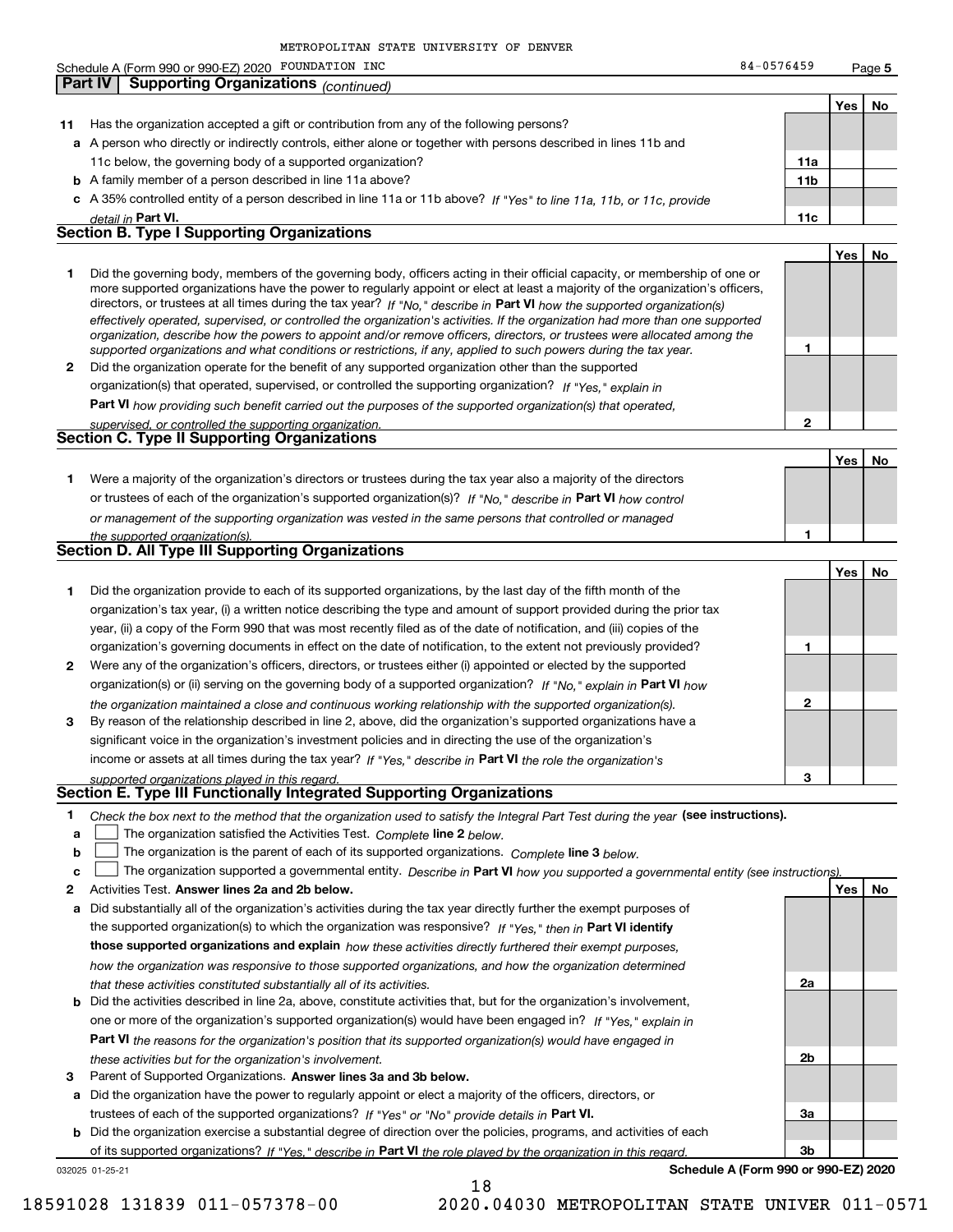#### **1Part VI** Check here if the organization satisfied the Integral Part Test as a qualifying trust on Nov. 20, 1970 ( *explain in* Part **VI**). See instructions. **Section A - Adjusted Net Income 123** Other gross income (see instructions) **456** Portion of operating expenses paid or incurred for production or **7** Other expenses (see instructions) **8** Adjusted Net Income (subtract lines 5, 6, and 7 from line 4) **8 8 1234567Section B - Minimum Asset Amount 1**Aggregate fair market value of all non-exempt-use assets (see **2**Acquisition indebtedness applicable to non-exempt-use assets **3** Subtract line 2 from line 1d. **4**Cash deemed held for exempt use. Enter 0.015 of line 3 (for greater amount, **5** Net value of non-exempt-use assets (subtract line 4 from line 3) **678a** Average monthly value of securities **b** Average monthly cash balances **c**Fair market value of other non-exempt-use assets **dTotal**  (add lines 1a, 1b, and 1c) **eDiscount** claimed for blockage or other factors **1a1b1c1d2345678**(explain in detail in Part VI): **Minimum Asset Amount**  (add line 7 to line 6) **Section C - Distributable Amount 123456123456Distributable Amount.** Subtract line 5 from line 4, unless subject to Schedule A (Form 990 or 990-EZ) 2020 POUNDATION INC Research Material Control of the State of the State of Page All other Type III non-functionally integrated supporting organizations must complete Sections A through E. (B) Current Year (optional)(A) Prior Year Net short-term capital gain Recoveries of prior-year distributions Add lines 1 through 3. Depreciation and depletion collection of gross income or for management, conservation, or maintenance of property held for production of income (see instructions) (B) Current Year (optional)(A) Prior Year instructions for short tax year or assets held for part of year): see instructions). Multiply line 5 by 0.035. Recoveries of prior-year distributions Current Year Adjusted net income for prior year (from Section A, line 8, column A) Enter 0.85 of line 1. Minimum asset amount for prior year (from Section B, line 8, column A) Enter greater of line 2 or line 3. Income tax imposed in prior year emergency temporary reduction (see instructions). **Part V Type III Non-Functionally Integrated 509(a)(3) Supporting Organizations**   $\mathcal{L}^{\text{max}}$

**7**Check here if the current year is the organization's first as a non-functionally integrated Type III supporting organization (see instructions). $\mathcal{L}^{\text{max}}$ 

**Schedule A (Form 990 or 990-EZ) 2020**

032026 01-25-21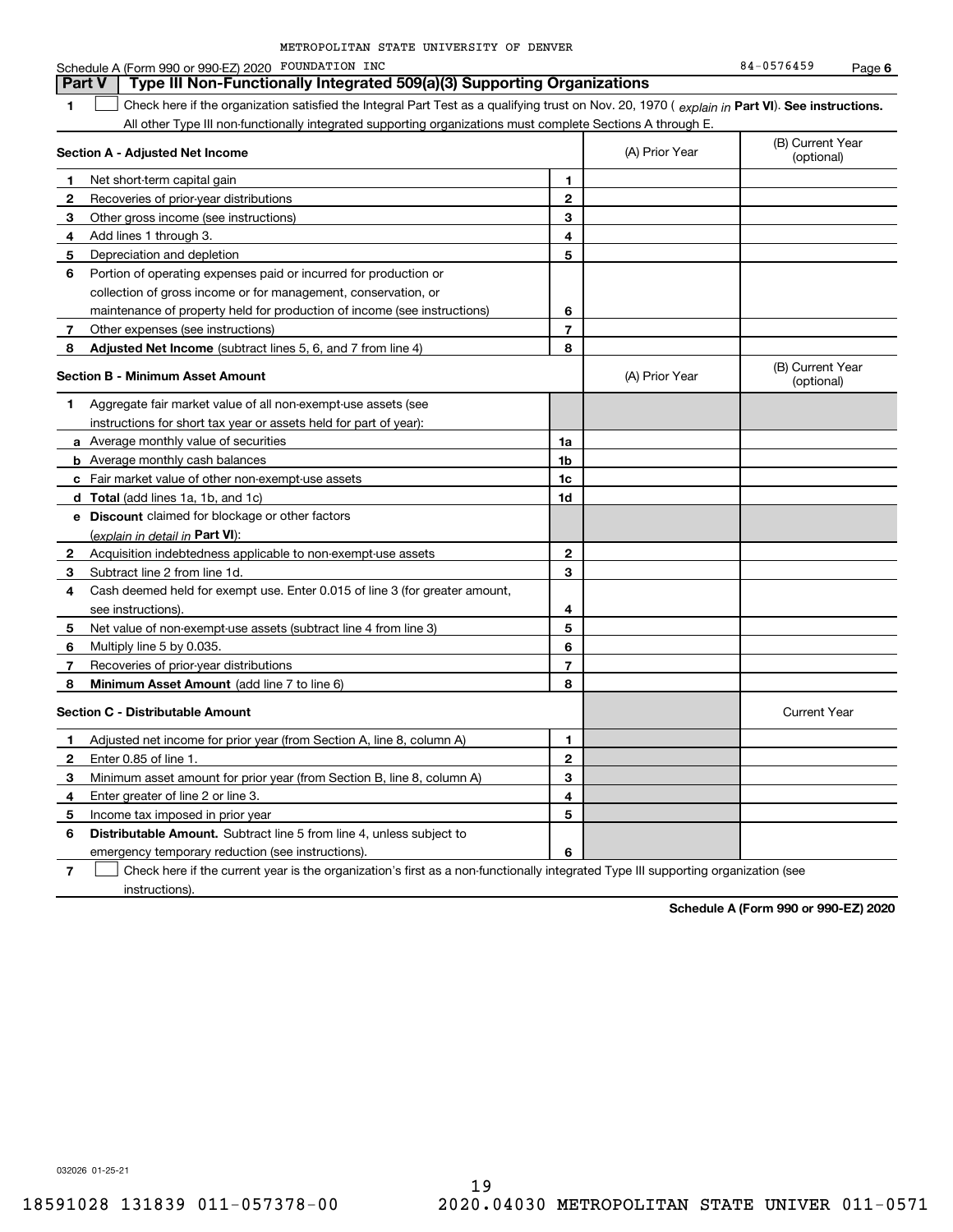|              | Schedule A (Form 990 or 990-EZ) 2020 FOUNDATION INC                                                  |                                    |                                               |                | 84-0576459                                       | Page 7 |
|--------------|------------------------------------------------------------------------------------------------------|------------------------------------|-----------------------------------------------|----------------|--------------------------------------------------|--------|
|              | Type III Non-Functionally Integrated 509(a)(3) Supporting Organizations (continued)<br><b>Part V</b> |                                    |                                               |                |                                                  |        |
|              | <b>Section D - Distributions</b>                                                                     |                                    |                                               |                | <b>Current Year</b>                              |        |
| 1            | Amounts paid to supported organizations to accomplish exempt purposes                                |                                    |                                               | $\mathbf{1}$   |                                                  |        |
| $\mathbf{2}$ | Amounts paid to perform activity that directly furthers exempt purposes of supported                 |                                    |                                               |                |                                                  |        |
|              | organizations, in excess of income from activity                                                     |                                    |                                               | $\mathbf{2}$   |                                                  |        |
| 3            | Administrative expenses paid to accomplish exempt purposes of supported organizations                |                                    |                                               | 3              |                                                  |        |
| 4            | Amounts paid to acquire exempt-use assets                                                            |                                    |                                               | 4              |                                                  |        |
| 5            | Qualified set-aside amounts (prior IRS approval required - provide details in Part VI)               |                                    |                                               | 5              |                                                  |        |
| 6            | Other distributions ( <i>describe in</i> Part VI). See instructions.                                 |                                    |                                               | 6              |                                                  |        |
| 7            | Total annual distributions. Add lines 1 through 6.                                                   |                                    |                                               | $\overline{7}$ |                                                  |        |
| 8            | Distributions to attentive supported organizations to which the organization is responsive           |                                    |                                               |                |                                                  |        |
|              | (provide details in Part VI). See instructions.                                                      |                                    |                                               | 8              |                                                  |        |
| 9            | Distributable amount for 2020 from Section C, line 6                                                 |                                    |                                               | 9              |                                                  |        |
| 10           | Line 8 amount divided by line 9 amount                                                               |                                    |                                               | 10             |                                                  |        |
|              | <b>Section E - Distribution Allocations</b> (see instructions)                                       | (i)<br><b>Excess Distributions</b> | (ii)<br><b>Underdistributions</b><br>Pre-2020 |                | (iii)<br><b>Distributable</b><br>Amount for 2020 |        |
| 1            | Distributable amount for 2020 from Section C, line 6                                                 |                                    |                                               |                |                                                  |        |
| $\mathbf{2}$ | Underdistributions, if any, for years prior to 2020 (reason-                                         |                                    |                                               |                |                                                  |        |
|              | able cause required - explain in Part VI). See instructions.                                         |                                    |                                               |                |                                                  |        |
| 3            | Excess distributions carryover, if any, to 2020                                                      |                                    |                                               |                |                                                  |        |
|              | a From 2015                                                                                          |                                    |                                               |                |                                                  |        |
|              | <b>b</b> From 2016                                                                                   |                                    |                                               |                |                                                  |        |
|              | c From 2017                                                                                          |                                    |                                               |                |                                                  |        |
|              | d From 2018                                                                                          |                                    |                                               |                |                                                  |        |
|              | e From 2019                                                                                          |                                    |                                               |                |                                                  |        |
|              | f Total of lines 3a through 3e                                                                       |                                    |                                               |                |                                                  |        |
|              | g Applied to underdistributions of prior years                                                       |                                    |                                               |                |                                                  |        |
|              | <b>h</b> Applied to 2020 distributable amount                                                        |                                    |                                               |                |                                                  |        |
|              | Carryover from 2015 not applied (see instructions)                                                   |                                    |                                               |                |                                                  |        |
|              | Remainder. Subtract lines 3g, 3h, and 3i from line 3f.                                               |                                    |                                               |                |                                                  |        |
| 4            | Distributions for 2020 from Section D.                                                               |                                    |                                               |                |                                                  |        |
|              | line $7:$                                                                                            |                                    |                                               |                |                                                  |        |
|              | a Applied to underdistributions of prior years                                                       |                                    |                                               |                |                                                  |        |
|              | <b>b</b> Applied to 2020 distributable amount                                                        |                                    |                                               |                |                                                  |        |
|              | <b>c</b> Remainder. Subtract lines 4a and 4b from line 4.                                            |                                    |                                               |                |                                                  |        |
|              | Remaining underdistributions for years prior to 2020, if                                             |                                    |                                               |                |                                                  |        |
|              | any. Subtract lines 3g and 4a from line 2. For result greater                                        |                                    |                                               |                |                                                  |        |
|              |                                                                                                      |                                    |                                               |                |                                                  |        |
|              | than zero, explain in Part VI. See instructions.                                                     |                                    |                                               |                |                                                  |        |
| 6            | Remaining underdistributions for 2020. Subtract lines 3h                                             |                                    |                                               |                |                                                  |        |
|              | and 4b from line 1. For result greater than zero, explain in                                         |                                    |                                               |                |                                                  |        |
|              | <b>Part VI.</b> See instructions.                                                                    |                                    |                                               |                |                                                  |        |
| 7            | Excess distributions carryover to 2021. Add lines 3j                                                 |                                    |                                               |                |                                                  |        |
|              | and 4c.                                                                                              |                                    |                                               |                |                                                  |        |
| 8            | Breakdown of line 7:                                                                                 |                                    |                                               |                |                                                  |        |
|              | a Excess from 2016                                                                                   |                                    |                                               |                |                                                  |        |
|              | <b>b</b> Excess from 2017                                                                            |                                    |                                               |                |                                                  |        |
|              | c Excess from 2018                                                                                   |                                    |                                               |                |                                                  |        |
|              | d Excess from 2019                                                                                   |                                    |                                               |                |                                                  |        |
|              | e Excess from 2020                                                                                   |                                    |                                               |                |                                                  |        |

**Schedule A (Form 990 or 990-EZ) 2020**

032027 01-25-21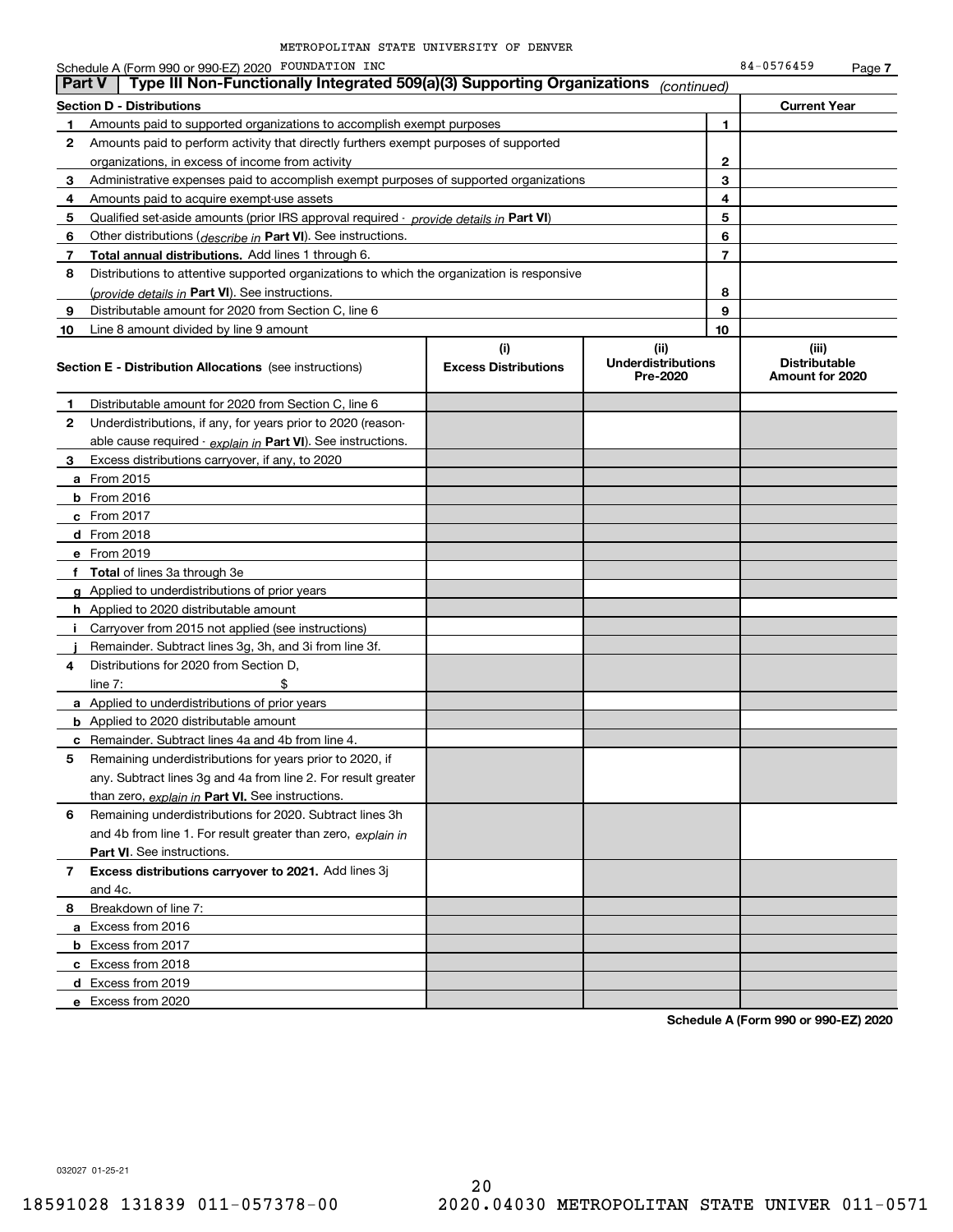|                | METROPOLITAN STATE UNIVERSITY OF DENVER                                                                                                                                                                                                                                                                                                                                                                                                                                                                                                                                                                                                            |            |        |
|----------------|----------------------------------------------------------------------------------------------------------------------------------------------------------------------------------------------------------------------------------------------------------------------------------------------------------------------------------------------------------------------------------------------------------------------------------------------------------------------------------------------------------------------------------------------------------------------------------------------------------------------------------------------------|------------|--------|
| <b>Part VI</b> | Schedule A (Form 990 or 990-EZ) 2020 FOUNDATION INC<br>Supplemental Information. Provide the explanations required by Part II, line 10; Part II, line 17a or 17b; Part III, line 12;<br>Part IV, Section A, lines 1, 2, 3b, 3c, 4b, 4c, 5a, 6, 9a, 9b, 9c, 11a, 11b, and 11c; Part IV, Section B, lines 1 and 2; Part IV, Section C,<br>line 1; Part IV, Section D, lines 2 and 3; Part IV, Section E, lines 1c, 2a, 2b, 3a, and 3b; Part V, line 1; Part V, Section B, line 1e; Part V,<br>Section D, lines 5, 6, and 8; and Part V, Section E, lines 2, 5, and 6. Also complete this part for any additional information.<br>(See instructions.) | 84-0576459 | Page 8 |
|                |                                                                                                                                                                                                                                                                                                                                                                                                                                                                                                                                                                                                                                                    |            |        |
|                |                                                                                                                                                                                                                                                                                                                                                                                                                                                                                                                                                                                                                                                    |            |        |
|                |                                                                                                                                                                                                                                                                                                                                                                                                                                                                                                                                                                                                                                                    |            |        |
|                |                                                                                                                                                                                                                                                                                                                                                                                                                                                                                                                                                                                                                                                    |            |        |
|                |                                                                                                                                                                                                                                                                                                                                                                                                                                                                                                                                                                                                                                                    |            |        |
|                |                                                                                                                                                                                                                                                                                                                                                                                                                                                                                                                                                                                                                                                    |            |        |
|                |                                                                                                                                                                                                                                                                                                                                                                                                                                                                                                                                                                                                                                                    |            |        |
|                |                                                                                                                                                                                                                                                                                                                                                                                                                                                                                                                                                                                                                                                    |            |        |
|                |                                                                                                                                                                                                                                                                                                                                                                                                                                                                                                                                                                                                                                                    |            |        |
|                |                                                                                                                                                                                                                                                                                                                                                                                                                                                                                                                                                                                                                                                    |            |        |
|                |                                                                                                                                                                                                                                                                                                                                                                                                                                                                                                                                                                                                                                                    |            |        |
|                |                                                                                                                                                                                                                                                                                                                                                                                                                                                                                                                                                                                                                                                    |            |        |
|                |                                                                                                                                                                                                                                                                                                                                                                                                                                                                                                                                                                                                                                                    |            |        |
|                |                                                                                                                                                                                                                                                                                                                                                                                                                                                                                                                                                                                                                                                    |            |        |
|                |                                                                                                                                                                                                                                                                                                                                                                                                                                                                                                                                                                                                                                                    |            |        |
|                |                                                                                                                                                                                                                                                                                                                                                                                                                                                                                                                                                                                                                                                    |            |        |
|                |                                                                                                                                                                                                                                                                                                                                                                                                                                                                                                                                                                                                                                                    |            |        |
|                |                                                                                                                                                                                                                                                                                                                                                                                                                                                                                                                                                                                                                                                    |            |        |
|                |                                                                                                                                                                                                                                                                                                                                                                                                                                                                                                                                                                                                                                                    |            |        |
|                |                                                                                                                                                                                                                                                                                                                                                                                                                                                                                                                                                                                                                                                    |            |        |
|                |                                                                                                                                                                                                                                                                                                                                                                                                                                                                                                                                                                                                                                                    |            |        |
|                |                                                                                                                                                                                                                                                                                                                                                                                                                                                                                                                                                                                                                                                    |            |        |
|                |                                                                                                                                                                                                                                                                                                                                                                                                                                                                                                                                                                                                                                                    |            |        |
|                |                                                                                                                                                                                                                                                                                                                                                                                                                                                                                                                                                                                                                                                    |            |        |
|                |                                                                                                                                                                                                                                                                                                                                                                                                                                                                                                                                                                                                                                                    |            |        |
|                |                                                                                                                                                                                                                                                                                                                                                                                                                                                                                                                                                                                                                                                    |            |        |

**Schedule A (Form 990 or 990-EZ) 2020**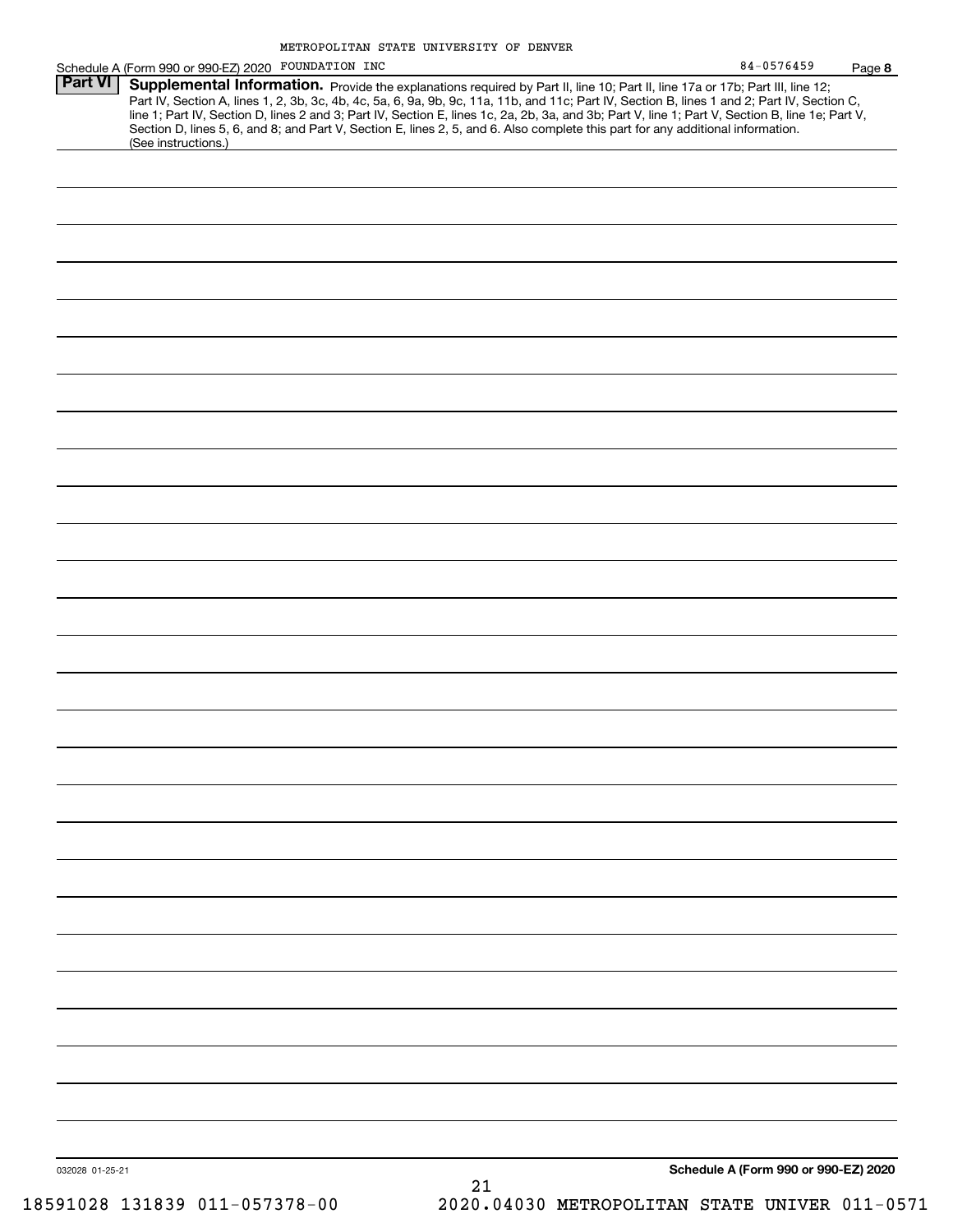Department of the Treasury **(Form 990, 990-EZ, or 990-PF)**

### Internal Revenue Service Name of the organization

\*\* PUBLIC DISCLOSURE COPY \*\*

# **Schedule B Schedule of Contributors**

**| Attach to Form 990, Form 990-EZ, or Form 990-PF. | Go to www.irs.gov/Form990 for the latest information.** OMB No. 1545-0047

**2020**

**Employer identification number**

| . .                                   | METROPOLITAN STATE UNIVERSITY OF DENVER |            |
|---------------------------------------|-----------------------------------------|------------|
|                                       | FOUNDATION INC                          | 84-0576459 |
| <b>Organization type (check one):</b> |                                         |            |

| Filers of:         | Section:                                                                    |
|--------------------|-----------------------------------------------------------------------------|
| Form 990 or 990-EZ | X  <br>$501(c)$ ( $3$<br>) (enter number) organization                      |
|                    | $4947(a)(1)$ nonexempt charitable trust not treated as a private foundation |
|                    | 527 political organization                                                  |
| Form 990-PF        | 501(c)(3) exempt private foundation                                         |
|                    | 4947(a)(1) nonexempt charitable trust treated as a private foundation       |
|                    | 501(c)(3) taxable private foundation                                        |

Check if your organization is covered by the **General Rule** or a **Special Rule. Note:**  Only a section 501(c)(7), (8), or (10) organization can check boxes for both the General Rule and a Special Rule. See instructions.

#### **General Rule**

 $\mathcal{L}^{\text{max}}$ 

For an organization filing Form 990, 990-EZ, or 990-PF that received, during the year, contributions totaling \$5,000 or more (in money or property) from any one contributor. Complete Parts I and II. See instructions for determining a contributor's total contributions.

#### **Special Rules**

| [X ] For an organization described in section 501(c)(3) filing Form 990 or 990-EZ that met the 33 1/3% support test of the regulations under          |
|-------------------------------------------------------------------------------------------------------------------------------------------------------|
| sections 509(a)(1) and 170(b)(1)(A)(vi), that checked Schedule A (Form 990 or 990-EZ), Part II, line 13, 16a, or 16b, and that received from          |
| any one contributor, during the year, total contributions of the greater of (1) \$5,000; or (2) 2% of the amount on (i) Form 990, Part VIII, line 1h; |
| or (ii) Form 990-EZ, line 1. Complete Parts I and II.                                                                                                 |

For an organization described in section 501(c)(7), (8), or (10) filing Form 990 or 990-EZ that received from any one contributor, during the year, total contributions of more than \$1,000 exclusively for religious, charitable, scientific, literary, or educational purposes, or for the prevention of cruelty to children or animals. Complete Parts I (entering "N/A" in column (b) instead of the contributor name and address), II, and III.  $\mathcal{L}^{\text{max}}$ 

purpose. Don't complete any of the parts unless the **General Rule** applies to this organization because it received *nonexclusively* year, contributions <sub>exclusively</sub> for religious, charitable, etc., purposes, but no such contributions totaled more than \$1,000. If this box is checked, enter here the total contributions that were received during the year for an  $\;$ exclusively religious, charitable, etc., For an organization described in section 501(c)(7), (8), or (10) filing Form 990 or 990-EZ that received from any one contributor, during the religious, charitable, etc., contributions totaling \$5,000 or more during the year  $\Box$ — $\Box$   $\Box$  $\mathcal{L}^{\text{max}}$ 

**Caution:**  An organization that isn't covered by the General Rule and/or the Special Rules doesn't file Schedule B (Form 990, 990-EZ, or 990-PF),  **must** but it answer "No" on Part IV, line 2, of its Form 990; or check the box on line H of its Form 990-EZ or on its Form 990-PF, Part I, line 2, to certify that it doesn't meet the filing requirements of Schedule B (Form 990, 990-EZ, or 990-PF).

**For Paperwork Reduction Act Notice, see the instructions for Form 990, 990-EZ, or 990-PF. Schedule B (Form 990, 990-EZ, or 990-PF) (2020)** LHA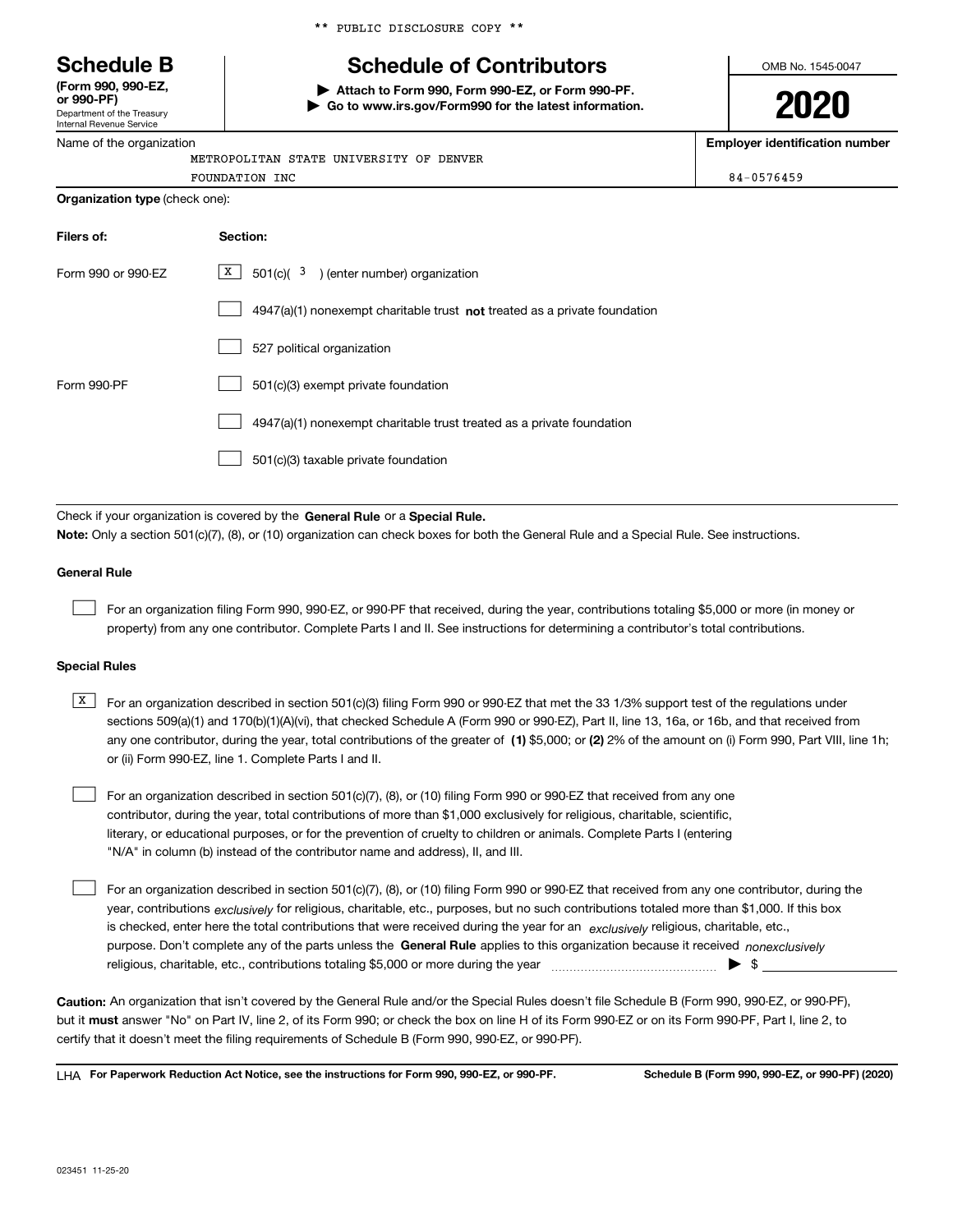### Schedule B (Form 990, 990-EZ, or 990-PF) (2020) **Page 2** Page 2

|                      | Schedule B (Form 990, 990-EZ, or 990-PF) (2020)                                                |                                   | Page 2                                                                                |
|----------------------|------------------------------------------------------------------------------------------------|-----------------------------------|---------------------------------------------------------------------------------------|
| Name of organization | METROPOLITAN STATE UNIVERSITY OF DENVER                                                        |                                   | <b>Employer identification number</b>                                                 |
| FOUNDATION INC       |                                                                                                |                                   | 84-0576459                                                                            |
| Part I               | Contributors (see instructions). Use duplicate copies of Part I if additional space is needed. |                                   |                                                                                       |
| (a)<br>No.           | (b)<br>Name, address, and ZIP + 4                                                              | (c)<br><b>Total contributions</b> | (d)<br>Type of contribution                                                           |
| 1                    |                                                                                                | 426,223.<br>\$                    | х<br>Person<br>Payroll<br>Noncash<br>(Complete Part II for<br>noncash contributions.) |
| (a)<br>No.           | (b)<br>Name, address, and ZIP + 4                                                              | (c)<br><b>Total contributions</b> | (d)<br>Type of contribution                                                           |
| $\overline{a}$       |                                                                                                | 402,408.<br>\$                    | Х<br>Person<br>Payroll<br>Noncash<br>(Complete Part II for<br>noncash contributions.) |
| (a)<br>No.           | (b)<br>Name, address, and ZIP + 4                                                              | (c)<br><b>Total contributions</b> | (d)<br>Type of contribution                                                           |
| 3                    |                                                                                                | 300,000.<br>\$                    | х<br>Person<br>Payroll<br>Noncash<br>(Complete Part II for<br>noncash contributions.) |
| (a)<br>No.           | (b)<br>Name, address, and ZIP + 4                                                              | (c)<br><b>Total contributions</b> | (d)<br>Type of contribution                                                           |
|                      |                                                                                                | \$                                | Person<br>Payroll<br>Noncash<br>(Complete Part II for<br>noncash contributions.)      |
| (a)<br>No.           | (b)<br>Name, address, and ZIP + 4                                                              | (c)<br><b>Total contributions</b> | (d)<br>Type of contribution                                                           |
|                      |                                                                                                | \$                                | Person<br>Payroll<br>Noncash<br>(Complete Part II for<br>noncash contributions.)      |
| (a)<br>No.           | (b)<br>Name, address, and ZIP + 4                                                              | (c)<br><b>Total contributions</b> | (d)<br>Type of contribution                                                           |
|                      |                                                                                                | \$                                | Person<br>Payroll<br>Noncash<br>(Complete Part II for<br>noncash contributions.)      |

023452 11-25-20 **Schedule B (Form 990, 990-EZ, or 990-PF) (2020)**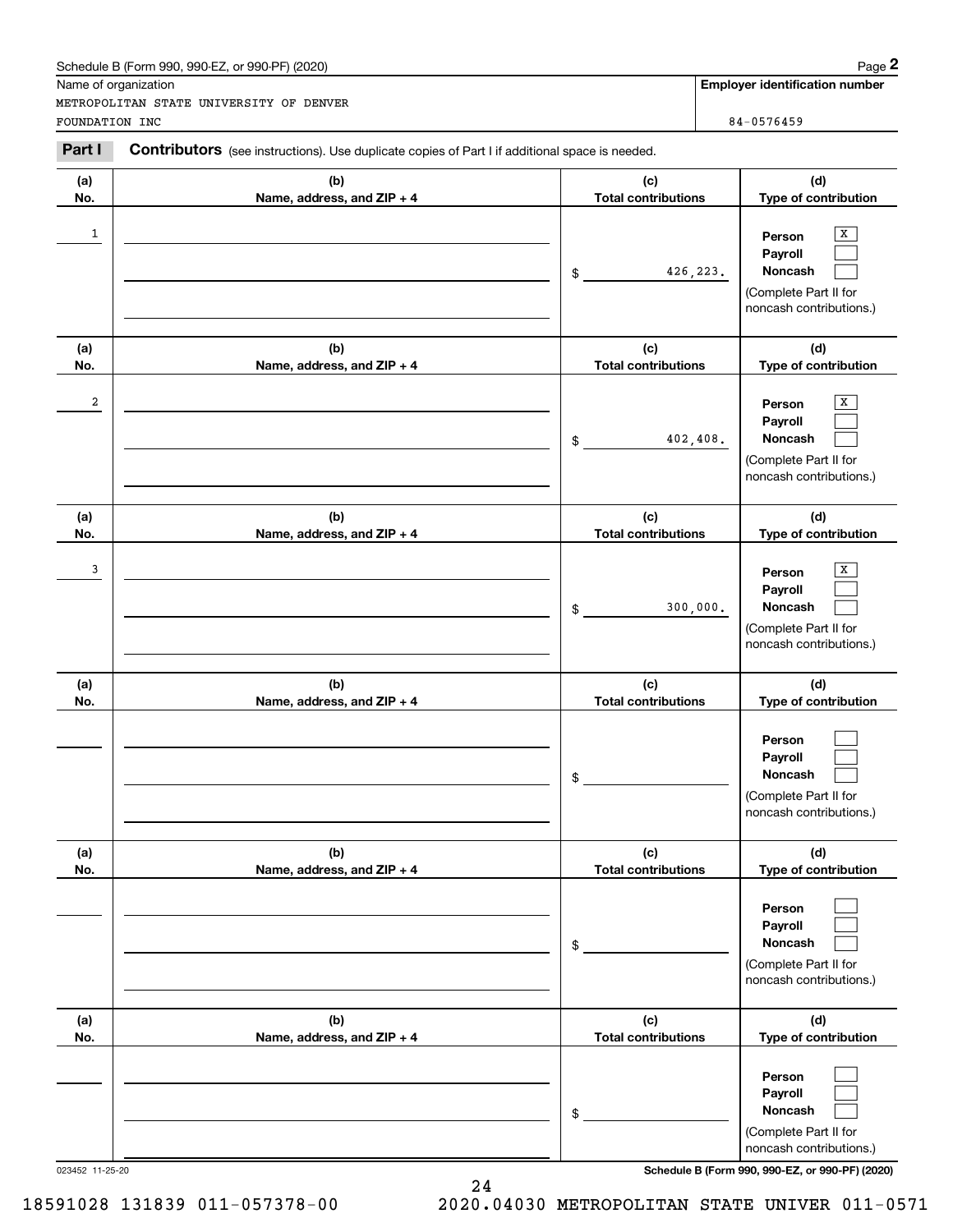| Schedule B (Form 990, 990-EZ, or 990-PF) (2020)                                                                       | Page $3$                              |
|-----------------------------------------------------------------------------------------------------------------------|---------------------------------------|
| Name of organization                                                                                                  | <b>Employer identification number</b> |
| METROPOLITAN STATE UNIVERSITY OF DENVER                                                                               |                                       |
| FOUNDATION INC                                                                                                        | 84-0576459                            |
| Part II<br><b>Noncash Property</b> (see instructions). Use duplicate copies of Part II if additional space is needed. |                                       |

#### **(a) No.fromPart I (c) FMV (or estimate) (b) Description of noncash property given (d) Date received (a)No.fromPart I (c) FMV (or estimate) (b) Description of noncash property given (d) Date received (a)No.fromPart I (c) FMV (or estimate) (b) Description of noncash property given (d) Date received (a) No.fromPart I (c) FMV (or estimate) (b) Description of noncash property given (d) Date received (a) No.fromPart I (c) FMV (or estimate) (b) Description of noncash property given (d) Date received (a) No.fromPart I (c) FMV (or estimate) (b)Description of noncash property given (d)Date received** Noncash Property (see instructions). Use duplicate copies of Part II if additional space is needed. (See instructions.) \$(See instructions.) \$(See instructions.) \$(See instructions.) \$(See instructions.) \$(See instructions.) \$

25

023453 11-25-20 **Schedule B (Form 990, 990-EZ, or 990-PF) (2020)**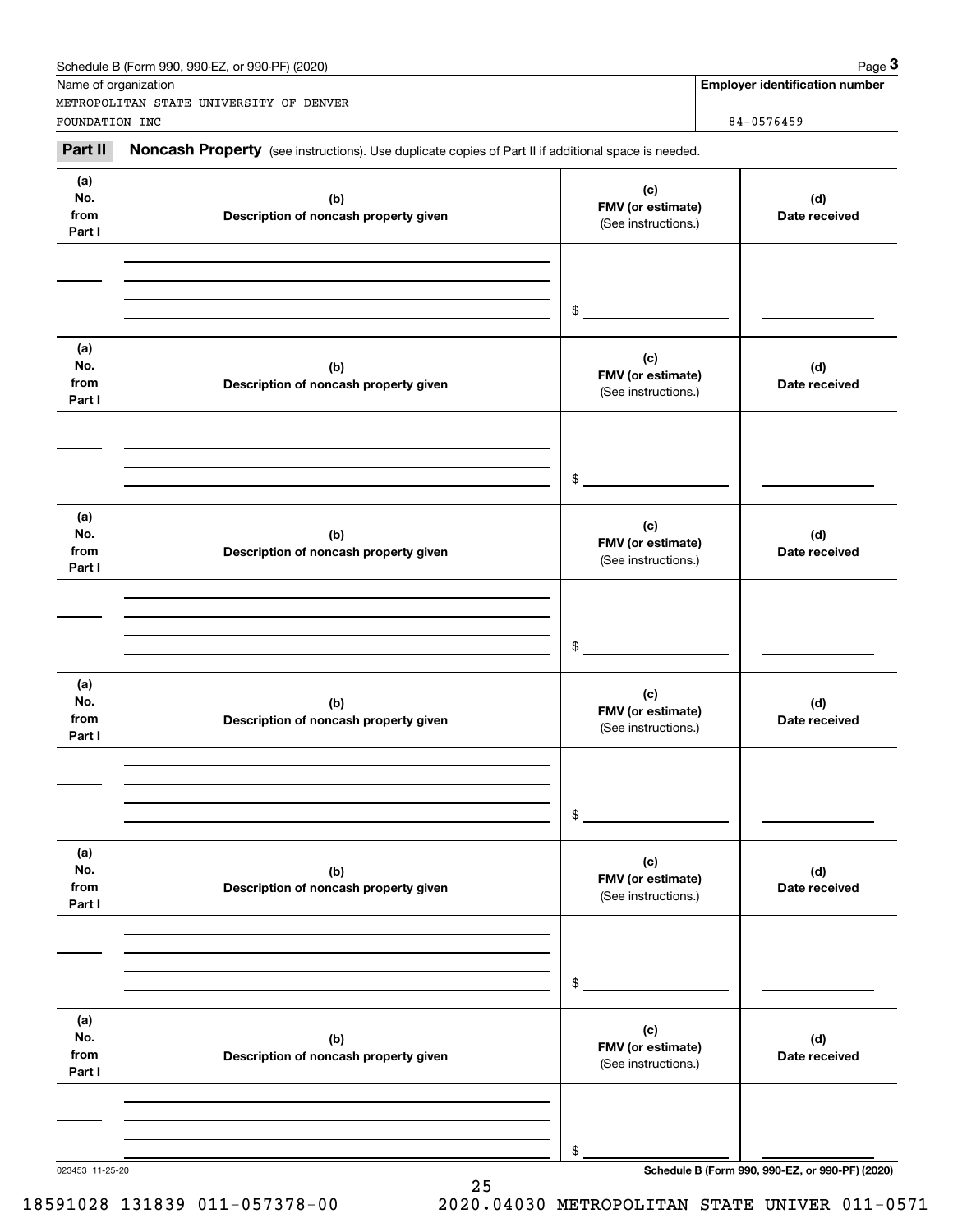| <b>Employer identification number</b><br>Name of organization<br>METROPOLITAN STATE UNIVERSITY OF DENVER<br>FOUNDATION INC<br>84-0576459<br>Part III<br>Exclusively religious, charitable, etc., contributions to organizations described in section 501(c)(7), (8), or (10) that total more than \$1,000 for the year<br>from any one contributor. Complete columns (a) through (e) and the following line entry. For organizations<br>completing Part III, enter the total of exclusively religious, charitable, etc., contributions of \$1,000 or less for the year. (Enter this info. once.) $\blacktriangleright$ \$<br>Use duplicate copies of Part III if additional space is needed.<br>(a) No.<br>from<br>(b) Purpose of gift<br>(c) Use of gift<br>(d) Description of how gift is held<br>Part I<br>(e) Transfer of gift<br>Transferee's name, address, and $ZIP + 4$<br>Relationship of transferor to transferee<br>(a) No.<br>from<br>(b) Purpose of gift<br>(c) Use of gift<br>(d) Description of how gift is held<br>Part I<br>(e) Transfer of gift<br>Transferee's name, address, and $ZIP + 4$<br>Relationship of transferor to transferee<br>(a) No.<br>from<br>(b) Purpose of gift<br>(c) Use of gift<br>(d) Description of how gift is held<br>Part I<br>(e) Transfer of gift<br>Transferee's name, address, and $ZIP + 4$<br>Relationship of transferor to transferee<br>(a) No.<br>from<br>(b) Purpose of gift<br>(c) Use of gift<br>(d) Description of how gift is held<br>Part I<br>(e) Transfer of gift<br>Transferee's name, address, and $ZIP + 4$<br>Relationship of transferor to transferee<br>Schedule B (Form 990, 990-EZ, or 990-PF) (2020)<br>023454 11-25-20<br>26 | Schedule B (Form 990, 990-EZ, or 990-PF) (2020) |  |  | Page 4 |
|------------------------------------------------------------------------------------------------------------------------------------------------------------------------------------------------------------------------------------------------------------------------------------------------------------------------------------------------------------------------------------------------------------------------------------------------------------------------------------------------------------------------------------------------------------------------------------------------------------------------------------------------------------------------------------------------------------------------------------------------------------------------------------------------------------------------------------------------------------------------------------------------------------------------------------------------------------------------------------------------------------------------------------------------------------------------------------------------------------------------------------------------------------------------------------------------------------------------------------------------------------------------------------------------------------------------------------------------------------------------------------------------------------------------------------------------------------------------------------------------------------------------------------------------------------------------------------------------------------------------------------------------------------------------------------------------------|-------------------------------------------------|--|--|--------|
|                                                                                                                                                                                                                                                                                                                                                                                                                                                                                                                                                                                                                                                                                                                                                                                                                                                                                                                                                                                                                                                                                                                                                                                                                                                                                                                                                                                                                                                                                                                                                                                                                                                                                                      |                                                 |  |  |        |
|                                                                                                                                                                                                                                                                                                                                                                                                                                                                                                                                                                                                                                                                                                                                                                                                                                                                                                                                                                                                                                                                                                                                                                                                                                                                                                                                                                                                                                                                                                                                                                                                                                                                                                      |                                                 |  |  |        |
|                                                                                                                                                                                                                                                                                                                                                                                                                                                                                                                                                                                                                                                                                                                                                                                                                                                                                                                                                                                                                                                                                                                                                                                                                                                                                                                                                                                                                                                                                                                                                                                                                                                                                                      |                                                 |  |  |        |
|                                                                                                                                                                                                                                                                                                                                                                                                                                                                                                                                                                                                                                                                                                                                                                                                                                                                                                                                                                                                                                                                                                                                                                                                                                                                                                                                                                                                                                                                                                                                                                                                                                                                                                      |                                                 |  |  |        |
|                                                                                                                                                                                                                                                                                                                                                                                                                                                                                                                                                                                                                                                                                                                                                                                                                                                                                                                                                                                                                                                                                                                                                                                                                                                                                                                                                                                                                                                                                                                                                                                                                                                                                                      |                                                 |  |  |        |
|                                                                                                                                                                                                                                                                                                                                                                                                                                                                                                                                                                                                                                                                                                                                                                                                                                                                                                                                                                                                                                                                                                                                                                                                                                                                                                                                                                                                                                                                                                                                                                                                                                                                                                      |                                                 |  |  |        |
|                                                                                                                                                                                                                                                                                                                                                                                                                                                                                                                                                                                                                                                                                                                                                                                                                                                                                                                                                                                                                                                                                                                                                                                                                                                                                                                                                                                                                                                                                                                                                                                                                                                                                                      |                                                 |  |  |        |
|                                                                                                                                                                                                                                                                                                                                                                                                                                                                                                                                                                                                                                                                                                                                                                                                                                                                                                                                                                                                                                                                                                                                                                                                                                                                                                                                                                                                                                                                                                                                                                                                                                                                                                      |                                                 |  |  |        |
|                                                                                                                                                                                                                                                                                                                                                                                                                                                                                                                                                                                                                                                                                                                                                                                                                                                                                                                                                                                                                                                                                                                                                                                                                                                                                                                                                                                                                                                                                                                                                                                                                                                                                                      |                                                 |  |  |        |
|                                                                                                                                                                                                                                                                                                                                                                                                                                                                                                                                                                                                                                                                                                                                                                                                                                                                                                                                                                                                                                                                                                                                                                                                                                                                                                                                                                                                                                                                                                                                                                                                                                                                                                      |                                                 |  |  |        |
|                                                                                                                                                                                                                                                                                                                                                                                                                                                                                                                                                                                                                                                                                                                                                                                                                                                                                                                                                                                                                                                                                                                                                                                                                                                                                                                                                                                                                                                                                                                                                                                                                                                                                                      |                                                 |  |  |        |
|                                                                                                                                                                                                                                                                                                                                                                                                                                                                                                                                                                                                                                                                                                                                                                                                                                                                                                                                                                                                                                                                                                                                                                                                                                                                                                                                                                                                                                                                                                                                                                                                                                                                                                      |                                                 |  |  |        |
|                                                                                                                                                                                                                                                                                                                                                                                                                                                                                                                                                                                                                                                                                                                                                                                                                                                                                                                                                                                                                                                                                                                                                                                                                                                                                                                                                                                                                                                                                                                                                                                                                                                                                                      |                                                 |  |  |        |
|                                                                                                                                                                                                                                                                                                                                                                                                                                                                                                                                                                                                                                                                                                                                                                                                                                                                                                                                                                                                                                                                                                                                                                                                                                                                                                                                                                                                                                                                                                                                                                                                                                                                                                      |                                                 |  |  |        |
|                                                                                                                                                                                                                                                                                                                                                                                                                                                                                                                                                                                                                                                                                                                                                                                                                                                                                                                                                                                                                                                                                                                                                                                                                                                                                                                                                                                                                                                                                                                                                                                                                                                                                                      |                                                 |  |  |        |
|                                                                                                                                                                                                                                                                                                                                                                                                                                                                                                                                                                                                                                                                                                                                                                                                                                                                                                                                                                                                                                                                                                                                                                                                                                                                                                                                                                                                                                                                                                                                                                                                                                                                                                      |                                                 |  |  |        |
|                                                                                                                                                                                                                                                                                                                                                                                                                                                                                                                                                                                                                                                                                                                                                                                                                                                                                                                                                                                                                                                                                                                                                                                                                                                                                                                                                                                                                                                                                                                                                                                                                                                                                                      |                                                 |  |  |        |
|                                                                                                                                                                                                                                                                                                                                                                                                                                                                                                                                                                                                                                                                                                                                                                                                                                                                                                                                                                                                                                                                                                                                                                                                                                                                                                                                                                                                                                                                                                                                                                                                                                                                                                      |                                                 |  |  |        |
|                                                                                                                                                                                                                                                                                                                                                                                                                                                                                                                                                                                                                                                                                                                                                                                                                                                                                                                                                                                                                                                                                                                                                                                                                                                                                                                                                                                                                                                                                                                                                                                                                                                                                                      |                                                 |  |  |        |
|                                                                                                                                                                                                                                                                                                                                                                                                                                                                                                                                                                                                                                                                                                                                                                                                                                                                                                                                                                                                                                                                                                                                                                                                                                                                                                                                                                                                                                                                                                                                                                                                                                                                                                      |                                                 |  |  |        |
|                                                                                                                                                                                                                                                                                                                                                                                                                                                                                                                                                                                                                                                                                                                                                                                                                                                                                                                                                                                                                                                                                                                                                                                                                                                                                                                                                                                                                                                                                                                                                                                                                                                                                                      |                                                 |  |  |        |
|                                                                                                                                                                                                                                                                                                                                                                                                                                                                                                                                                                                                                                                                                                                                                                                                                                                                                                                                                                                                                                                                                                                                                                                                                                                                                                                                                                                                                                                                                                                                                                                                                                                                                                      |                                                 |  |  |        |
|                                                                                                                                                                                                                                                                                                                                                                                                                                                                                                                                                                                                                                                                                                                                                                                                                                                                                                                                                                                                                                                                                                                                                                                                                                                                                                                                                                                                                                                                                                                                                                                                                                                                                                      |                                                 |  |  |        |
|                                                                                                                                                                                                                                                                                                                                                                                                                                                                                                                                                                                                                                                                                                                                                                                                                                                                                                                                                                                                                                                                                                                                                                                                                                                                                                                                                                                                                                                                                                                                                                                                                                                                                                      |                                                 |  |  |        |
|                                                                                                                                                                                                                                                                                                                                                                                                                                                                                                                                                                                                                                                                                                                                                                                                                                                                                                                                                                                                                                                                                                                                                                                                                                                                                                                                                                                                                                                                                                                                                                                                                                                                                                      |                                                 |  |  |        |
|                                                                                                                                                                                                                                                                                                                                                                                                                                                                                                                                                                                                                                                                                                                                                                                                                                                                                                                                                                                                                                                                                                                                                                                                                                                                                                                                                                                                                                                                                                                                                                                                                                                                                                      |                                                 |  |  |        |
|                                                                                                                                                                                                                                                                                                                                                                                                                                                                                                                                                                                                                                                                                                                                                                                                                                                                                                                                                                                                                                                                                                                                                                                                                                                                                                                                                                                                                                                                                                                                                                                                                                                                                                      |                                                 |  |  |        |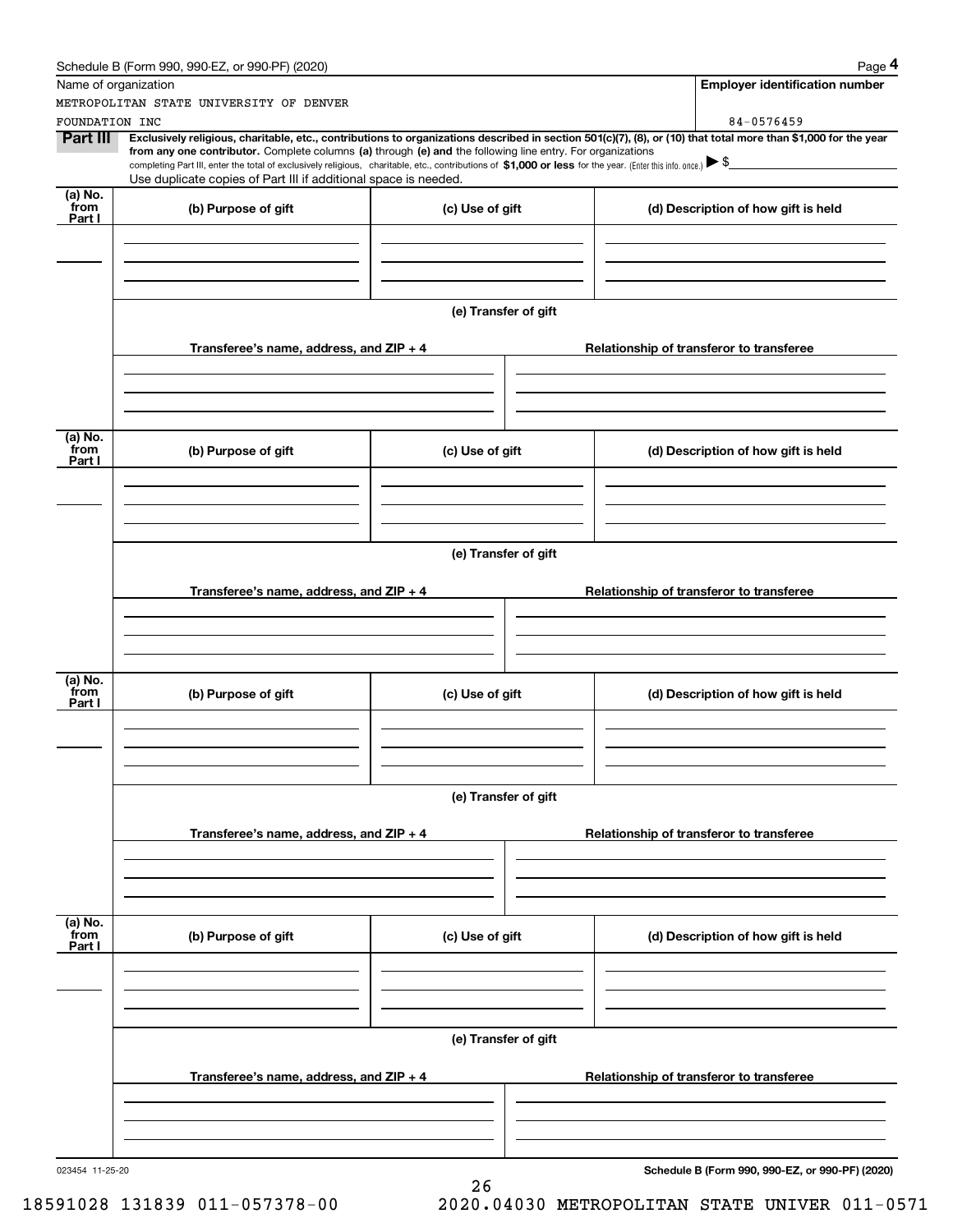|                                                                                                                                         |                                          |                                                                                                   |                                                                                                                                                                                                                                                     |    | OMB No. 1545-0047                                   |  |
|-----------------------------------------------------------------------------------------------------------------------------------------|------------------------------------------|---------------------------------------------------------------------------------------------------|-----------------------------------------------------------------------------------------------------------------------------------------------------------------------------------------------------------------------------------------------------|----|-----------------------------------------------------|--|
| <b>Supplemental Financial Statements</b><br><b>SCHEDULE D</b><br>Complete if the organization answered "Yes" on Form 990,<br>(Form 990) |                                          |                                                                                                   |                                                                                                                                                                                                                                                     |    |                                                     |  |
|                                                                                                                                         | Department of the Treasury               |                                                                                                   | Part IV, line 6, 7, 8, 9, 10, 11a, 11b, 11c, 11d, 11e, 11f, 12a, or 12b.<br>Attach to Form 990.                                                                                                                                                     |    |                                                     |  |
|                                                                                                                                         | Internal Revenue Service                 |                                                                                                   | Go to www.irs.gov/Form990 for instructions and the latest information.                                                                                                                                                                              |    | <b>Inspection</b>                                   |  |
|                                                                                                                                         | Name of the organization                 | METROPOLITAN STATE UNIVERSITY OF DENVER<br>FOUNDATION INC                                         |                                                                                                                                                                                                                                                     |    | <b>Employer identification number</b><br>84-0576459 |  |
| Part I                                                                                                                                  |                                          |                                                                                                   | Organizations Maintaining Donor Advised Funds or Other Similar Funds or Accounts. Complete if the                                                                                                                                                   |    |                                                     |  |
|                                                                                                                                         |                                          | organization answered "Yes" on Form 990, Part IV, line 6.                                         |                                                                                                                                                                                                                                                     |    |                                                     |  |
|                                                                                                                                         |                                          |                                                                                                   | (a) Donor advised funds                                                                                                                                                                                                                             |    | (b) Funds and other accounts                        |  |
| 1                                                                                                                                       |                                          |                                                                                                   |                                                                                                                                                                                                                                                     |    |                                                     |  |
| 2                                                                                                                                       |                                          | Aggregate value of contributions to (during year)                                                 |                                                                                                                                                                                                                                                     |    |                                                     |  |
| з                                                                                                                                       |                                          |                                                                                                   | <u> 1989 - Johann Barbara, martin amerikan personal (</u>                                                                                                                                                                                           |    |                                                     |  |
| 4                                                                                                                                       |                                          |                                                                                                   |                                                                                                                                                                                                                                                     |    |                                                     |  |
| 5                                                                                                                                       |                                          |                                                                                                   | Did the organization inform all donors and donor advisors in writing that the assets held in donor advised funds                                                                                                                                    |    |                                                     |  |
|                                                                                                                                         |                                          |                                                                                                   |                                                                                                                                                                                                                                                     |    | Yes<br>No                                           |  |
| 6                                                                                                                                       |                                          |                                                                                                   | Did the organization inform all grantees, donors, and donor advisors in writing that grant funds can be used only                                                                                                                                   |    |                                                     |  |
|                                                                                                                                         | impermissible private benefit?           |                                                                                                   | for charitable purposes and not for the benefit of the donor or donor advisor, or for any other purpose conferring                                                                                                                                  |    | Yes<br>No                                           |  |
| Part II                                                                                                                                 |                                          |                                                                                                   | Conservation Easements. Complete if the organization answered "Yes" on Form 990, Part IV, line 7.                                                                                                                                                   |    |                                                     |  |
| 1                                                                                                                                       |                                          | Purpose(s) of conservation easements held by the organization (check all that apply).             |                                                                                                                                                                                                                                                     |    |                                                     |  |
|                                                                                                                                         |                                          | Preservation of land for public use (for example, recreation or education)                        | Preservation of a historically important land area                                                                                                                                                                                                  |    |                                                     |  |
|                                                                                                                                         | Protection of natural habitat            |                                                                                                   | Preservation of a certified historic structure                                                                                                                                                                                                      |    |                                                     |  |
|                                                                                                                                         | Preservation of open space               |                                                                                                   |                                                                                                                                                                                                                                                     |    |                                                     |  |
| 2                                                                                                                                       |                                          |                                                                                                   | Complete lines 2a through 2d if the organization held a qualified conservation contribution in the form of a conservation easement on the last                                                                                                      |    |                                                     |  |
|                                                                                                                                         | day of the tax year.                     |                                                                                                   |                                                                                                                                                                                                                                                     |    | Held at the End of the Tax Year                     |  |
| а                                                                                                                                       |                                          |                                                                                                   |                                                                                                                                                                                                                                                     | 2a |                                                     |  |
| b                                                                                                                                       |                                          | Total acreage restricted by conservation easements                                                |                                                                                                                                                                                                                                                     | 2b |                                                     |  |
| с                                                                                                                                       |                                          |                                                                                                   |                                                                                                                                                                                                                                                     | 2c |                                                     |  |
| d                                                                                                                                       |                                          |                                                                                                   | Number of conservation easements included in (c) acquired after 7/25/06, and not on a historic structure                                                                                                                                            |    |                                                     |  |
|                                                                                                                                         |                                          |                                                                                                   |                                                                                                                                                                                                                                                     | 2d |                                                     |  |
| 3                                                                                                                                       |                                          |                                                                                                   | Number of conservation easements modified, transferred, released, extinguished, or terminated by the organization during the tax                                                                                                                    |    |                                                     |  |
|                                                                                                                                         | $year \blacktriangleright$               |                                                                                                   |                                                                                                                                                                                                                                                     |    |                                                     |  |
| 4                                                                                                                                       |                                          | Number of states where property subject to conservation easement is located $\blacktriangleright$ |                                                                                                                                                                                                                                                     |    |                                                     |  |
| 5                                                                                                                                       |                                          |                                                                                                   | Does the organization have a written policy regarding the periodic monitoring, inspection, handling of                                                                                                                                              |    |                                                     |  |
|                                                                                                                                         |                                          | violations, and enforcement of the conservation easements it holds?                               |                                                                                                                                                                                                                                                     |    | Yes<br>No                                           |  |
| 6                                                                                                                                       |                                          |                                                                                                   | Staff and volunteer hours devoted to monitoring, inspecting, handling of violations, and enforcing conservation easements during the year                                                                                                           |    |                                                     |  |
|                                                                                                                                         |                                          |                                                                                                   |                                                                                                                                                                                                                                                     |    |                                                     |  |
| 7                                                                                                                                       |                                          |                                                                                                   | Amount of expenses incurred in monitoring, inspecting, handling of violations, and enforcing conservation easements during the year                                                                                                                 |    |                                                     |  |
|                                                                                                                                         | $\blacktriangleright$ \$                 |                                                                                                   |                                                                                                                                                                                                                                                     |    |                                                     |  |
| 8                                                                                                                                       |                                          |                                                                                                   | Does each conservation easement reported on line 2(d) above satisfy the requirements of section 170(h)(4)(B)(i)                                                                                                                                     |    |                                                     |  |
|                                                                                                                                         |                                          |                                                                                                   |                                                                                                                                                                                                                                                     |    | Yes<br>No                                           |  |
| 9                                                                                                                                       |                                          |                                                                                                   | In Part XIII, describe how the organization reports conservation easements in its revenue and expense statement and                                                                                                                                 |    |                                                     |  |
|                                                                                                                                         |                                          |                                                                                                   | balance sheet, and include, if applicable, the text of the footnote to the organization's financial statements that describes the                                                                                                                   |    |                                                     |  |
|                                                                                                                                         | Part III                                 | organization's accounting for conservation easements.                                             | Organizations Maintaining Collections of Art, Historical Treasures, or Other Similar Assets.                                                                                                                                                        |    |                                                     |  |
|                                                                                                                                         |                                          | Complete if the organization answered "Yes" on Form 990, Part IV, line 8.                         |                                                                                                                                                                                                                                                     |    |                                                     |  |
|                                                                                                                                         |                                          |                                                                                                   |                                                                                                                                                                                                                                                     |    |                                                     |  |
|                                                                                                                                         |                                          |                                                                                                   | 1a If the organization elected, as permitted under FASB ASC 958, not to report in its revenue statement and balance sheet works                                                                                                                     |    |                                                     |  |
|                                                                                                                                         |                                          |                                                                                                   | of art, historical treasures, or other similar assets held for public exhibition, education, or research in furtherance of public<br>service, provide in Part XIII the text of the footnote to its financial statements that describes these items. |    |                                                     |  |
| b                                                                                                                                       |                                          |                                                                                                   | If the organization elected, as permitted under FASB ASC 958, to report in its revenue statement and balance sheet works of                                                                                                                         |    |                                                     |  |
|                                                                                                                                         |                                          |                                                                                                   | art, historical treasures, or other similar assets held for public exhibition, education, or research in furtherance of public service,                                                                                                             |    |                                                     |  |
|                                                                                                                                         |                                          | provide the following amounts relating to these items:                                            |                                                                                                                                                                                                                                                     |    |                                                     |  |
|                                                                                                                                         | $\left( 0 \right)$                       |                                                                                                   |                                                                                                                                                                                                                                                     |    |                                                     |  |
|                                                                                                                                         | (ii) Assets included in Form 990, Part X |                                                                                                   |                                                                                                                                                                                                                                                     |    |                                                     |  |
| 2                                                                                                                                       |                                          |                                                                                                   | If the organization received or held works of art, historical treasures, or other similar assets for financial gain, provide                                                                                                                        |    |                                                     |  |
|                                                                                                                                         |                                          | the following amounts required to be reported under FASB ASC 958 relating to these items:         |                                                                                                                                                                                                                                                     |    |                                                     |  |
| а                                                                                                                                       |                                          |                                                                                                   |                                                                                                                                                                                                                                                     |    | -\$                                                 |  |
|                                                                                                                                         |                                          |                                                                                                   |                                                                                                                                                                                                                                                     |    | - \$                                                |  |
|                                                                                                                                         |                                          | LHA For Paperwork Reduction Act Notice, see the Instructions for Form 990.                        |                                                                                                                                                                                                                                                     |    | Schedule D (Form 990) 2020                          |  |
|                                                                                                                                         | 032051 12-01-20                          |                                                                                                   |                                                                                                                                                                                                                                                     |    |                                                     |  |

| -27 |                           |  |
|-----|---------------------------|--|
|     | 0.04030 METROPOLITAN STAT |  |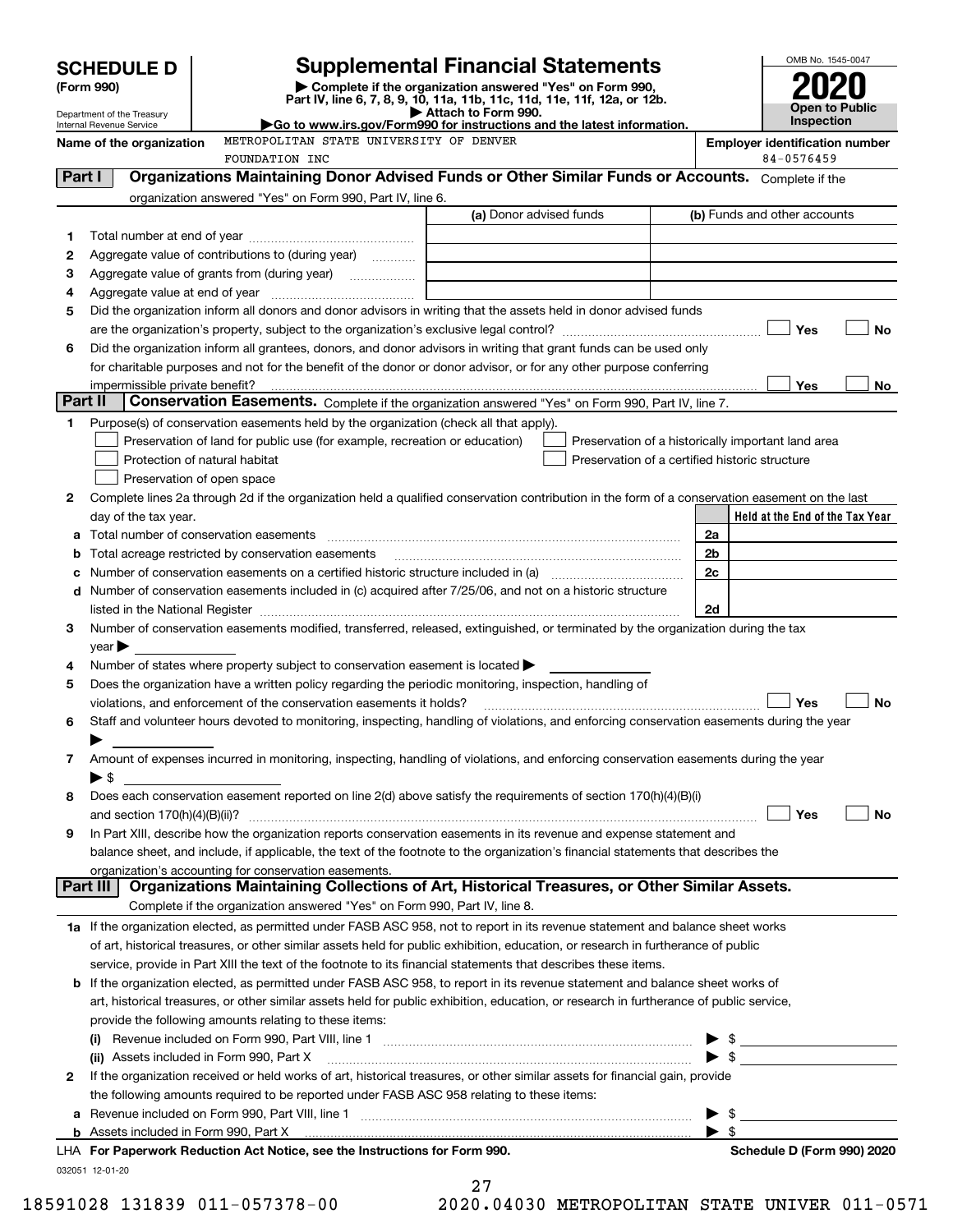| METROPOLITAN STATE UNIVERSITY OF DENVER |  |  |  |  |
|-----------------------------------------|--|--|--|--|
|-----------------------------------------|--|--|--|--|

|        |                                                                                                                                                                                                                                | METROPOLITAN STATE UNIVERSITY OF DENVER |                                                                                                                                                                                                                                      |                                    |                                 |                |                     |
|--------|--------------------------------------------------------------------------------------------------------------------------------------------------------------------------------------------------------------------------------|-----------------------------------------|--------------------------------------------------------------------------------------------------------------------------------------------------------------------------------------------------------------------------------------|------------------------------------|---------------------------------|----------------|---------------------|
|        | FOUNDATION INC<br>Schedule D (Form 990) 2020                                                                                                                                                                                   |                                         |                                                                                                                                                                                                                                      |                                    |                                 | 84-0576459     | $Page$ 2            |
|        | Organizations Maintaining Collections of Art, Historical Treasures, or Other Similar Assets (continued)<br>Part III                                                                                                            |                                         |                                                                                                                                                                                                                                      |                                    |                                 |                |                     |
| 3      | Using the organization's acquisition, accession, and other records, check any of the following that make significant use of its                                                                                                |                                         |                                                                                                                                                                                                                                      |                                    |                                 |                |                     |
|        | collection items (check all that apply):                                                                                                                                                                                       |                                         |                                                                                                                                                                                                                                      |                                    |                                 |                |                     |
| a      | х<br>$\Box$ Public exhibition                                                                                                                                                                                                  | d                                       |                                                                                                                                                                                                                                      | Loan or exchange program           |                                 |                |                     |
| b      | Scholarly research                                                                                                                                                                                                             | e                                       | Other <b>Communist Communist Communist Communist Communist Communist Communist Communist Communist Communist Communist Communist Communist Communist Communist Communist Communist Communist Communist Communist Communist Commu</b> |                                    |                                 |                |                     |
| c      | Preservation for future generations                                                                                                                                                                                            |                                         |                                                                                                                                                                                                                                      |                                    |                                 |                |                     |
| 4      | Provide a description of the organization's collections and explain how they further the organization's exempt purpose in Part XIII.                                                                                           |                                         |                                                                                                                                                                                                                                      |                                    |                                 |                |                     |
| 5      | During the year, did the organization solicit or receive donations of art, historical treasures, or other similar assets                                                                                                       |                                         |                                                                                                                                                                                                                                      |                                    |                                 |                |                     |
|        |                                                                                                                                                                                                                                |                                         |                                                                                                                                                                                                                                      |                                    |                                 | Yes            | x<br>No             |
|        | Part IV<br>Escrow and Custodial Arrangements. Complete if the organization answered "Yes" on Form 990, Part IV, line 9, or                                                                                                     |                                         |                                                                                                                                                                                                                                      |                                    |                                 |                |                     |
|        | reported an amount on Form 990, Part X, line 21.                                                                                                                                                                               |                                         |                                                                                                                                                                                                                                      |                                    |                                 |                |                     |
|        | 1a Is the organization an agent, trustee, custodian or other intermediary for contributions or other assets not included                                                                                                       |                                         |                                                                                                                                                                                                                                      |                                    |                                 |                |                     |
|        |                                                                                                                                                                                                                                |                                         |                                                                                                                                                                                                                                      |                                    |                                 | Yes            | $\overline{X}$ No   |
|        | b If "Yes," explain the arrangement in Part XIII and complete the following table:                                                                                                                                             |                                         |                                                                                                                                                                                                                                      |                                    |                                 |                |                     |
|        |                                                                                                                                                                                                                                |                                         |                                                                                                                                                                                                                                      |                                    |                                 | Amount         |                     |
| c      | Beginning balance                                                                                                                                                                                                              |                                         |                                                                                                                                                                                                                                      |                                    | 1c                              |                |                     |
| d      | Additions during the year manufactured and an annual contract of the year manufactured and all the year manufactured and all the year manufactured and all the year manufactured and all the year manufactured and all the yea |                                         |                                                                                                                                                                                                                                      |                                    | 1d                              |                |                     |
| е      | Distributions during the year manufactured and continuum control of the state of the control of the state of the state of the state of the state of the state of the state of the state of the state of the state of the state |                                         |                                                                                                                                                                                                                                      |                                    | 1e                              |                |                     |
| f      | Ending balance material content contracts and content to the content of the content of the content of the content of the content of the content of the content of the content of the content of the content of the content of  |                                         |                                                                                                                                                                                                                                      |                                    | 1f                              |                |                     |
| 2a     | Did the organization include an amount on Form 990, Part X, line 21, for escrow or custodial account liability?                                                                                                                |                                         |                                                                                                                                                                                                                                      |                                    |                                 | $X$ Yes        | No                  |
| Part V | b If "Yes," explain the arrangement in Part XIII. Check here if the explanation has been provided on Part XIII                                                                                                                 |                                         |                                                                                                                                                                                                                                      |                                    |                                 |                | X                   |
|        | Endowment Funds. Complete if the organization answered "Yes" on Form 990, Part IV, line 10.                                                                                                                                    |                                         |                                                                                                                                                                                                                                      |                                    |                                 |                |                     |
|        |                                                                                                                                                                                                                                | (a) Current year                        | (b) Prior year                                                                                                                                                                                                                       | (c) Two years back                 | (d) Three years back            |                | (e) Four years back |
| 1a     | Beginning of year balance                                                                                                                                                                                                      | 18,056,150.                             | 16,891,088.                                                                                                                                                                                                                          | 13, 259, 727.                      | 11,960,868.                     |                | 8,085,740.          |
| b      |                                                                                                                                                                                                                                | 1,864,299.                              | 1,786,174.                                                                                                                                                                                                                           | 3,592,952.                         | 1,080,730.                      |                | 3,404,856.          |
| с      | Net investment earnings, gains, and losses                                                                                                                                                                                     | 3,937,803.                              | 42,198.                                                                                                                                                                                                                              | 288,752.                           | 588,599.                        |                | 728,264.            |
| d      |                                                                                                                                                                                                                                |                                         |                                                                                                                                                                                                                                      |                                    |                                 |                |                     |
|        | <b>e</b> Other expenditures for facilities                                                                                                                                                                                     |                                         |                                                                                                                                                                                                                                      |                                    |                                 |                |                     |
|        | and programs                                                                                                                                                                                                                   | 682,834.                                | 663,310.                                                                                                                                                                                                                             | 250, 343.                          | 370,470.                        |                | 257,992.            |
|        |                                                                                                                                                                                                                                |                                         |                                                                                                                                                                                                                                      |                                    |                                 |                |                     |
| g      | End of year balance                                                                                                                                                                                                            | 23, 175, 418.                           | 18,056,150.                                                                                                                                                                                                                          | 16,891,088.                        | 13, 259, 727.                   |                | 11,960,868.         |
| 2      | Provide the estimated percentage of the current year end balance (line 1g, column (a)) held as:                                                                                                                                |                                         |                                                                                                                                                                                                                                      |                                    |                                 |                |                     |
|        | a Board designated or quasi-endowment ><br>38,5700                                                                                                                                                                             | 5,0000                                  | %                                                                                                                                                                                                                                    |                                    |                                 |                |                     |
| b      | Permanent endowment ><br>56.4300 %                                                                                                                                                                                             | %                                       |                                                                                                                                                                                                                                      |                                    |                                 |                |                     |
| c      | Term endowment >                                                                                                                                                                                                               |                                         |                                                                                                                                                                                                                                      |                                    |                                 |                |                     |
|        | The percentages on lines 2a, 2b, and 2c should equal 100%.                                                                                                                                                                     |                                         |                                                                                                                                                                                                                                      |                                    |                                 |                |                     |
|        | 3a Are there endowment funds not in the possession of the organization that are held and administered for the organization                                                                                                     |                                         |                                                                                                                                                                                                                                      |                                    |                                 |                |                     |
|        | by:                                                                                                                                                                                                                            |                                         |                                                                                                                                                                                                                                      |                                    |                                 |                | Yes<br>No<br>х      |
|        | (i)                                                                                                                                                                                                                            |                                         |                                                                                                                                                                                                                                      |                                    |                                 | 3a(i)          | х                   |
|        |                                                                                                                                                                                                                                |                                         |                                                                                                                                                                                                                                      |                                    |                                 | 3a(ii)         |                     |
|        |                                                                                                                                                                                                                                |                                         |                                                                                                                                                                                                                                      |                                    |                                 | 3b             |                     |
| 4      | Describe in Part XIII the intended uses of the organization's endowment funds.<br>Land, Buildings, and Equipment.<br>Part VI                                                                                                   |                                         |                                                                                                                                                                                                                                      |                                    |                                 |                |                     |
|        | Complete if the organization answered "Yes" on Form 990, Part IV, line 11a. See Form 990, Part X, line 10.                                                                                                                     |                                         |                                                                                                                                                                                                                                      |                                    |                                 |                |                     |
|        |                                                                                                                                                                                                                                | (a) Cost or other                       |                                                                                                                                                                                                                                      |                                    |                                 | (d) Book value |                     |
|        | Description of property                                                                                                                                                                                                        | basis (investment)                      |                                                                                                                                                                                                                                      | (b) Cost or other<br>basis (other) | (c) Accumulated<br>depreciation |                |                     |
|        |                                                                                                                                                                                                                                |                                         |                                                                                                                                                                                                                                      | 456.400.                           |                                 |                | 456,400.            |
|        |                                                                                                                                                                                                                                |                                         |                                                                                                                                                                                                                                      | 1,023,472.                         | 407,020.                        |                | 616,452.            |
|        |                                                                                                                                                                                                                                |                                         |                                                                                                                                                                                                                                      |                                    |                                 |                |                     |
|        | Leasehold improvements                                                                                                                                                                                                         |                                         |                                                                                                                                                                                                                                      |                                    |                                 |                |                     |
|        |                                                                                                                                                                                                                                |                                         |                                                                                                                                                                                                                                      | 261,950.                           |                                 |                | 261,950.            |
|        |                                                                                                                                                                                                                                |                                         |                                                                                                                                                                                                                                      |                                    |                                 |                | 1,334,802.          |
|        |                                                                                                                                                                                                                                |                                         |                                                                                                                                                                                                                                      |                                    |                                 |                |                     |

**Total.** Add lines 1a through 1e. *(Column (d) must equal Form 990. Part X, column (B), line 10c.) …………………………………* 

**Schedule D (Form 990) 2020**

032052 12-01-20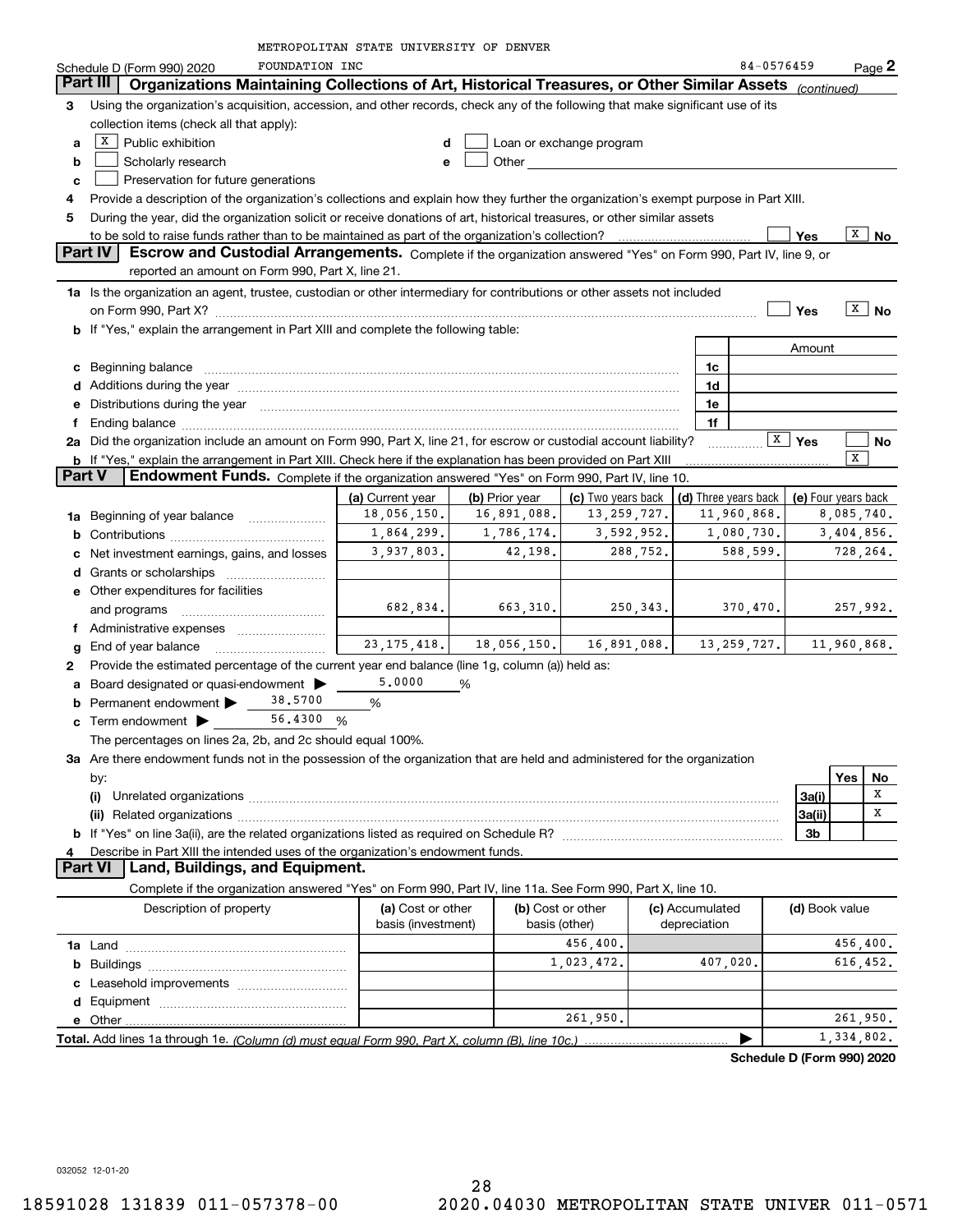#### (a) Description of security or category (including name of security)  $\vert$  (b) Book value  $\vert$  (c) Total. (Col. (b) must equal Form 990, Part X, col. (B) line 12.) Total. (Col. (b) must equal Form 990, Part X, col. (B) line 13.) **(1)**Financial derivatives **(2)** Closely held equity interests **(3)** Other (a) Description of investment **b (b)** Book value **(1)(2) (3)(4) (5) (6)(7)(8)(9)(a) (b)**  Description**(1)(2) (3)(4)(5) (6)(7) (8)(9)Total.**  *(Column (b) must equal Form 990, Part X, col. (B) line 15.)* **1.(a)** Description of liability **Book value** Book value Book value Book value Book value **Total.**  *(Column (b) must equal Form 990, Part X, col. (B) line 25.)* Schedule D (Form 990) 2020  $\qquad$  FOUNDATION INC  $\qquad$   $\qquad$   $\qquad$   $\qquad$   $\qquad$   $\qquad$   $\qquad$   $\qquad$   $\qquad$   $\qquad$   $\qquad$   $\qquad$   $\qquad$   $\qquad$   $\qquad$   $\qquad$   $\qquad$   $\qquad$   $\qquad$   $\qquad$   $\qquad$   $\qquad$   $\qquad$   $\qquad$   $\qquad$   $\qquad$   $\qquad$   $\qquad$   $\qquad$ Complete if the organization answered "Yes" on Form 990, Part IV, line 11b. See Form 990, Part X, line 12.  $(b)$  Book value  $\vert$  (c) Method of valuation: Cost or end-of-year market value ~~~~~~~~~~~~~~~(A)(B)(C)(D)(E)(F)(G)(H)Complete if the organization answered "Yes" on Form 990, Part IV, line 11c. See Form 990, Part X, line 13. (c) Method of valuation: Cost or end-of-year market value Complete if the organization answered "Yes" on Form 990, Part IV, line 11d. See Form 990, Part X, line 15. (b) Book value  $\blacktriangleright$ Complete if the organization answered "Yes" on Form 990, Part IV, line 11e or 11f. See Form 990, Part X, line 25. (1)(2)(3)(4)(5)(6)(7)(8)(9)Federal income taxes  $\blacktriangleright$ **Part VII Investments - Other Securities. Part VIII Investments - Program Related. Part IX Other Assets. Part X Other Liabilities.** FOUNDATION INC ANNUITY PAYABLE 140,008.  $140,008.$

**2.**Liability for uncertain tax positions. In Part XIII, provide the text of the footnote to the organization's financial statements that reports the organization's liability for uncertain tax positions under FASB ASC 740. Check here if the text of the footnote has been provided in Part XIII  $\boxed{\mathbf{X}}$ 

**Schedule D (Form 990) 2020**

032053 12-01-20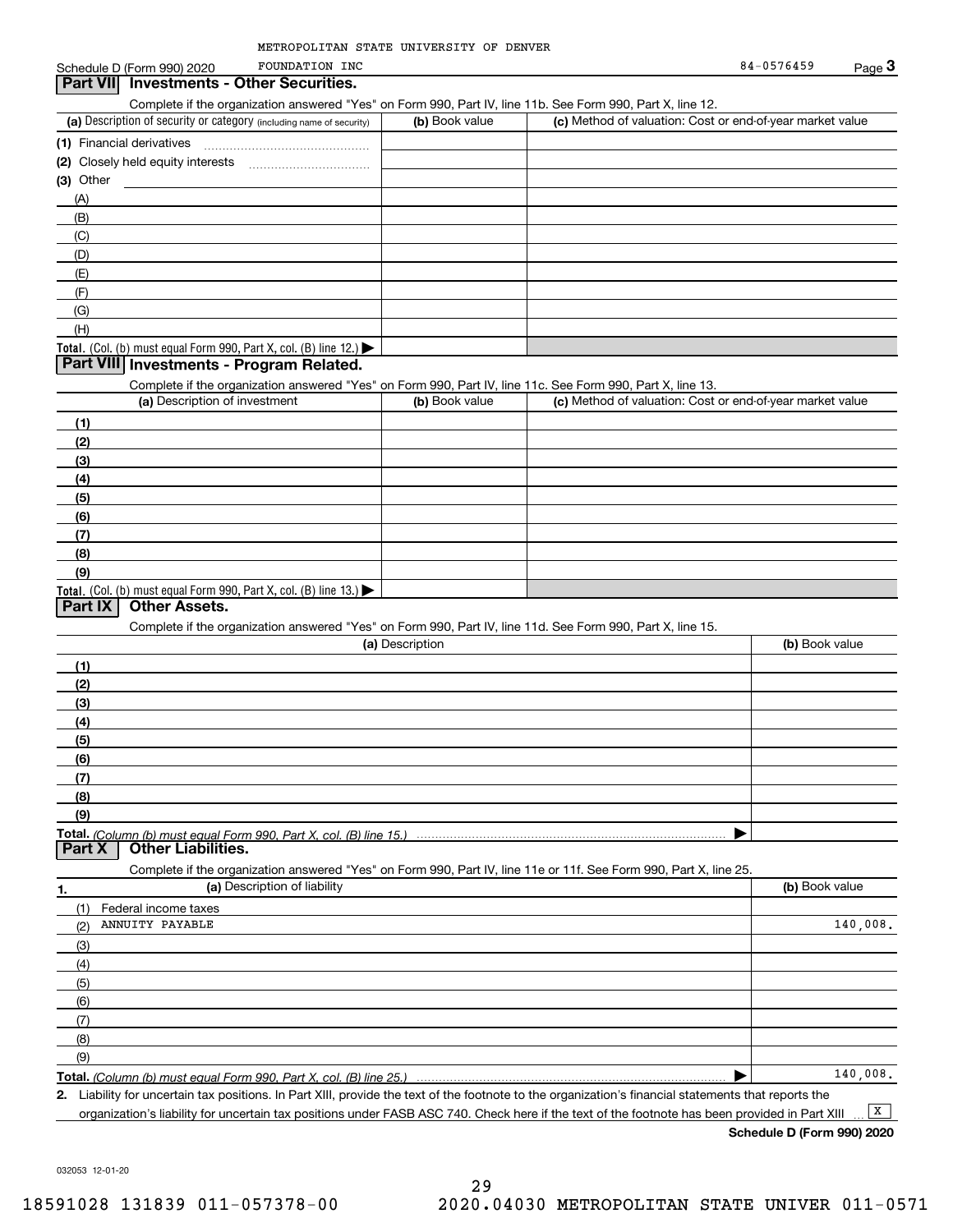|    | METROPOLITAN STATE UNIVERSITY OF DENVER                                                                             |                |            |              |              |
|----|---------------------------------------------------------------------------------------------------------------------|----------------|------------|--------------|--------------|
|    | <b>FOUNDATION INC</b><br>Schedule D (Form 990) 2020                                                                 |                |            | 84-0576459   | Page 4       |
|    | Reconciliation of Revenue per Audited Financial Statements With Revenue per Return.<br><b>Part XI</b>               |                |            |              |              |
|    | Complete if the organization answered "Yes" on Form 990, Part IV, line 12a.                                         |                |            |              |              |
| 1  | Total revenue, gains, and other support per audited financial statements                                            |                |            | $\mathbf{1}$ | 15,160,140.  |
| 2  | Amounts included on line 1 but not on Form 990, Part VIII, line 12:                                                 |                |            |              |              |
| a  | Net unrealized gains (losses) on investments [11] matter contracts and the unrealized gains (losses) on investments | 2a             | 4,888,472. |              |              |
| b  |                                                                                                                     | 2 <sub>b</sub> | 1,917,906. |              |              |
| с  |                                                                                                                     | 2 <sub>c</sub> |            |              |              |
| d  | Other (Describe in Part XIII.) <b>COLOGIST:</b> (2001)                                                              | 2d             | $-3,433.$  |              |              |
| е  | Add lines 2a through 2d                                                                                             |                |            | <b>2e</b>    | 6,802,945.   |
| 3  |                                                                                                                     |                |            | 3            | 8, 357, 195. |
| 4  | Amounts included on Form 990, Part VIII, line 12, but not on line 1:                                                |                |            |              |              |
| a  | Investment expenses not included on Form 990, Part VIII, line 7b [11, 111, 111, 111]                                | -4a l          | 109, 357.  |              |              |
| b  |                                                                                                                     | 4 <sub>h</sub> | $-62,030.$ |              |              |
| c. | Add lines 4a and 4b                                                                                                 |                |            | 4c           | 47,327.      |
| 5  |                                                                                                                     |                |            | 5            | 8,404,522.   |
|    | Part XII   Reconciliation of Expenses per Audited Financial Statements With Expenses per Return.                    |                |            |              |              |
|    | Complete if the organization answered "Yes" on Form 990, Part IV, line 12a.                                         |                |            |              |              |
| 1  |                                                                                                                     |                |            | 1.           | 7,346,423.   |
| 2  | Amounts included on line 1 but not on Form 990, Part IX, line 25:                                                   |                |            |              |              |
| a  |                                                                                                                     | 2a             | 1,917,906. |              |              |
| b  |                                                                                                                     | 2 <sub>b</sub> |            |              |              |
|    |                                                                                                                     | 2c             |            |              |              |
| d  |                                                                                                                     | 2d             | 62,030.    |              |              |
| е  | Add lines 2a through 2d                                                                                             |                |            | 2e           | 1,979,936.   |
| з  |                                                                                                                     |                |            | 3            | 5, 366, 487. |
| 4  | Amounts included on Form 990, Part IX, line 25, but not on line 1:                                                  |                |            |              |              |
| a  | Investment expenses not included on Form 990, Part VIII, line 7b                                                    | 4a             | 109,357.   |              |              |
|    | <b>b</b> Other (Describe in Part XIII.)                                                                             | 4 <sub>b</sub> |            |              |              |

**5 Part XIII Supplemental Information.** Total expenses. Add lines 3 and 4c. *(This must equal Form 990, Part I, line 18.)* **5**Provide the descriptions required for Part II, lines 3, 5, and 9; Part III, lines 1a and 4; Part IV, lines 1b and 2b; Part V, line 4; Part X, line 2; Part XI, lines 2d and 4b; and Part XII, lines 2d and 4b. Also complete this part to provide any additional information. 5,475,844.

PART III, LINE 4:

**c** Add lines **4a** and **4b** 

THE FOUNDATION'S COLLECTION CONSISTS OF SCULPTURES, PAINTINGS, AND OTHER

ARTWORK. THE OWNERSHIP, MAINTENANCE, AND EXHIBITION FOR PUBLIC VIEWING OF

WORKS OF ART CONTRIBUTES IMPORTANTLY TO THE ACHIEVEMENT OF THE

INSTITUTION'S EDUCATIONAL PURPOSES BY ENHANCING PUBLIC AWARENESS AND

INTEREST.

PART IV, LINE 2B:

THE FOUNDATION HOLDS FUNDS FOR THE ALUMNI ASSOCIATION FROM RAFFLES HELD BY

THE ALUMNI ASSOCIATION.

PART V, LINE 4:

032054 12-01-20

**4c**

109,357.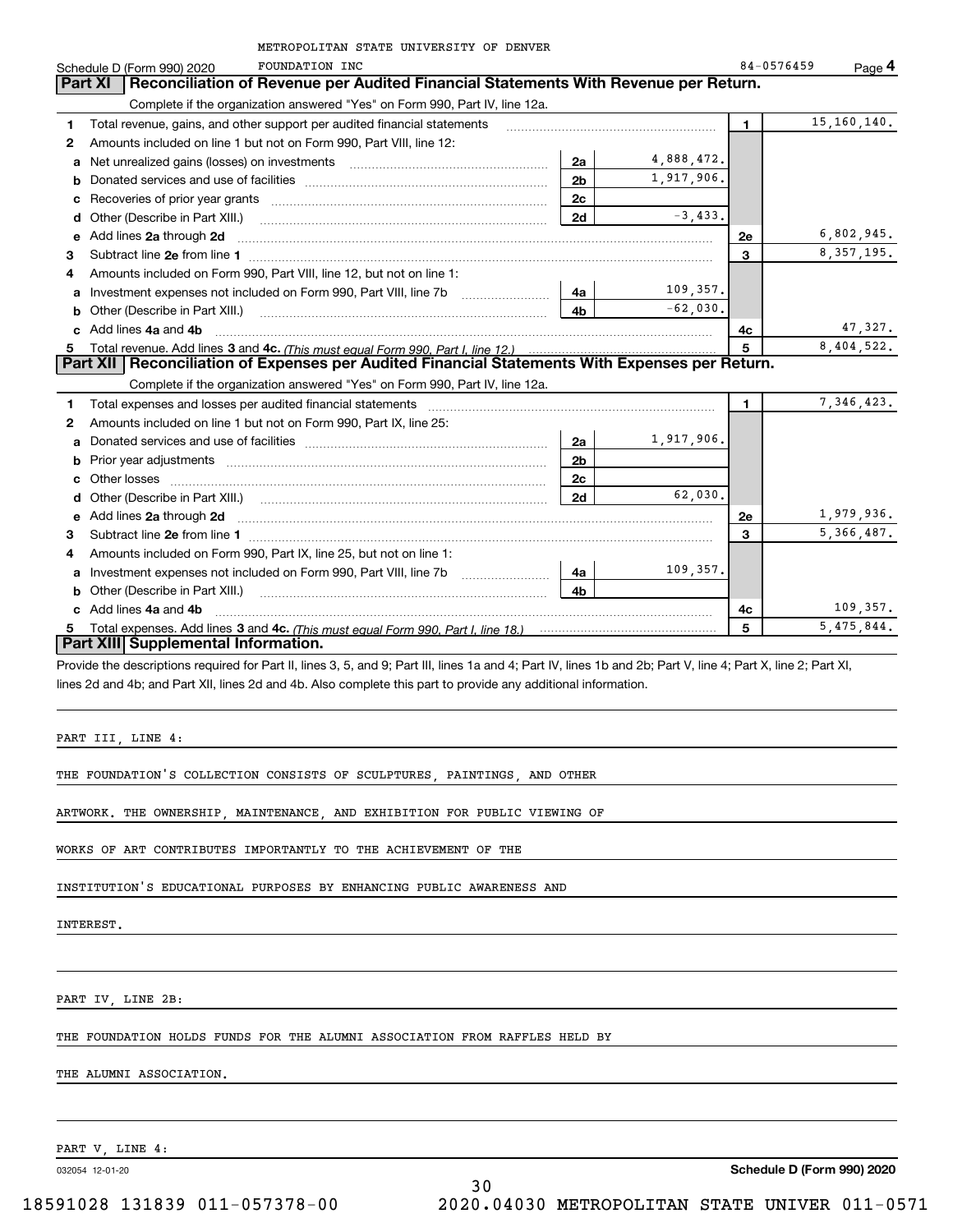| METROPOLITAN STATE UNIVERSITY OF DENVER                                    |            |        |
|----------------------------------------------------------------------------|------------|--------|
| <b>FOUNDATION INC</b><br>Schedule D (Form 990) 2020                        | 84-0576459 | Page 5 |
| Part XIII Supplemental Information (continued)                             |            |        |
| THE FOUNDATION'S ENDOWMENT (ENDOWMENT) IS COMPOSED OF 71 INDIVIDUAL FUNDS  |            |        |
| ESTABLISHED BY DONORS (PERPETUAL ENDOWMENT) AND 135 PURPOSE-RESTRICTED     |            |        |
| QUASI-ENDOWMENT FUNDS (QUASI-ENDOWMENT). THE FUNDS WERE ESTABLISHED BY     |            |        |
| DONORS PRIMARILY TO PROVIDE SCHOLARSHIPS TO ELIGIBLE STUDENTS OF THE       |            |        |
| UNIVERSITY, AND TO SUPPORT ACADEMIC DEPARTMENTS, STUDENT ACTIVITIES, AND   |            |        |
| OTHER PURPOSES OF THE UNIVERSITY.                                          |            |        |
|                                                                            |            |        |
| PART X, LINE 2:                                                            |            |        |
| THE FOUNDATION IS ORGANIZED AS A COLORADO NONPROFIT CORPORATION AND HAS    |            |        |
| BEEN RECOGNIZED BY THE INTERNAL REVENUE SERVICE (IRS) AS EXEMPT FROM       |            |        |
| FEDERAL INCOME TAXES UNDER SECTION 501(A) OF THE INTERNAL REVENUE CODE AS  |            |        |
| AN ORGANIZATION DESCRIBED IN SECTION 501(C)(3), QUALIFIES FOR THE          |            |        |
| CHARITABLE CONTRIBUTION DEDUCTION UNDER SECTION 170(B)(1)(A)(IV), AND HAS  |            |        |
| BEEN DETERMINED NOT TO BE A PRIVATE FOUNDATION UNDER SECTION 509(A)(1).    |            |        |
| THE LLC IS TREATED AS A DISREGARDED ENTITY FOR TAX PURPOSES, AND IS        |            |        |
| INCORPORATED INTO THE TAX RETURN FILED BY THE FOUNDATION.                  |            |        |
|                                                                            |            |        |
| THE FOUNDATION IS ANNUALLY REQUIRED TO FILE A RETURN OF ORGANIZATION       |            |        |
| EXEMPT FROM INCOME TAX (FORM 990) WITH THE IRS. IN ADDITION, THE           |            |        |
| FOUNDATION IS SUBJECT TO INCOME TAX ON NET INCOME THAT IS DERIVED FROM     |            |        |
| BUSINESS ACTIVITIES THAT ARE UNRELATED TO ITS EXEMPT PURPOSES. THE         |            |        |
| FOUNDATION FILES AN EXEMPT ORGANIZATION BUSINESS INCOME TAX RETURN (FORM   |            |        |
| 990-T) WITH THE IRS TO REPORT ITS UNRELATED BUSINESS TAXABLE INCOME.       |            |        |
|                                                                            |            |        |
| MANAGEMENT BELIEVES THAT THE FOUNDATION HAS APPROPRIATE SUPPORT FOR ANY    |            |        |
| TAX POSITIONS TAKEN AFFECTING ITS ANNUAL FILING REQUIREMENTS, AND AS SUCH, |            |        |
|                                                                            |            |        |

DOES NOT HAVE ANY UNCERTAIN TAX POSITIONS THAT ARE MATERIAL TO THE

CONSOLIDATED FINANCIAL STATEMENTS. THE FOUNDATION WOULD RECOGNIZE FUTURE

032055 12-01-20

**Schedule D (Form 990) 2020**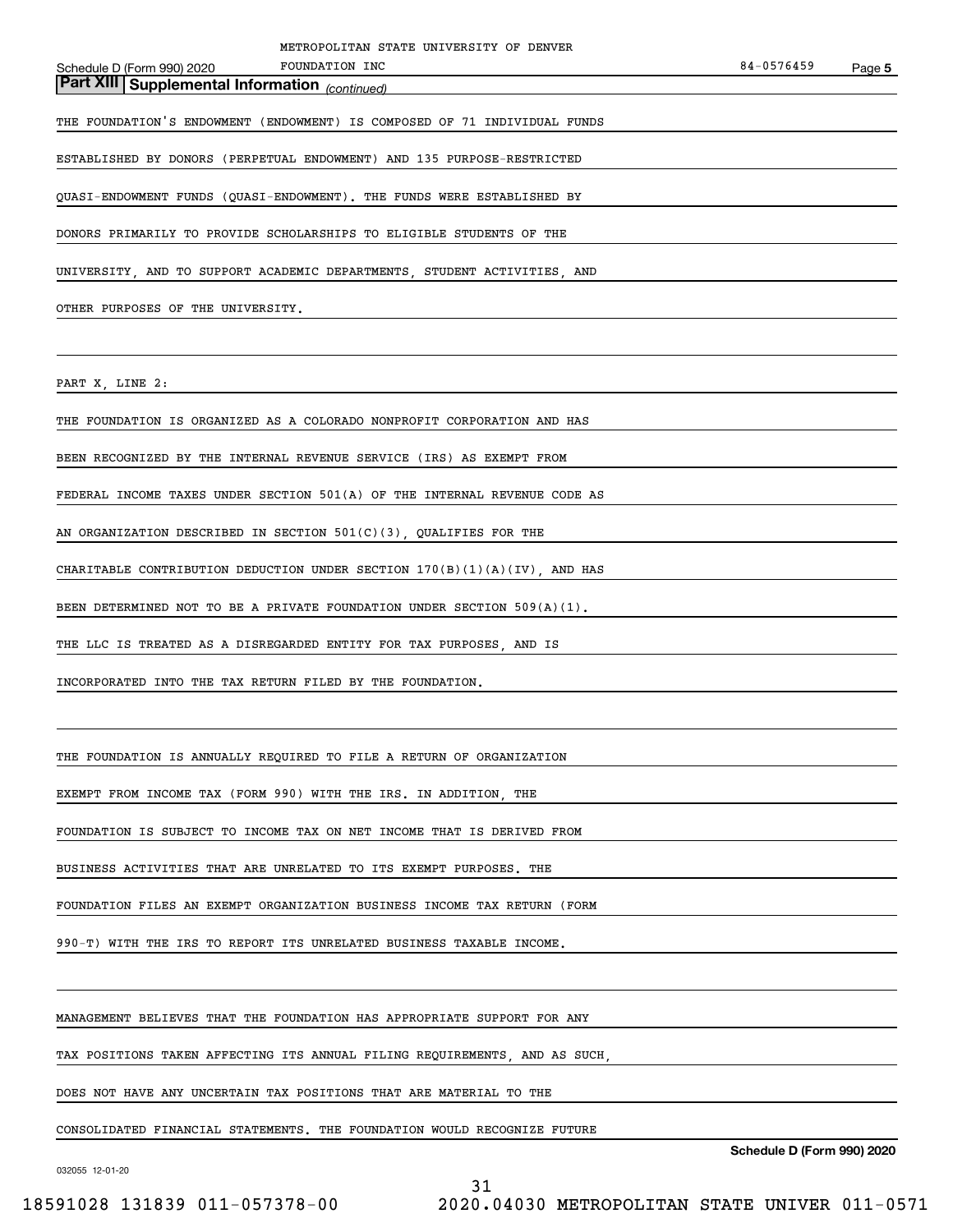| METROPOLITAN STATE UNIVERSITY OF DENVER                                 |                          |                            |        |
|-------------------------------------------------------------------------|--------------------------|----------------------------|--------|
| FOUNDATION INC<br>Schedule D (Form 990) 2020                            | $\overline{\phantom{a}}$ | 84-0576459                 | Page 5 |
| <b>Part XIII Supplemental Information</b> (continued)                   |                          |                            |        |
| ACCRUED INTEREST AND PENALTIES RELATED TO UNRECOGNIZED TAX BENEFITS AND |                          |                            |        |
| LIABILITIES IN INCOME TAX EXPENSE IF SUCH INTEREST AND PENALTIES ARE    |                          |                            |        |
| INCURRED.                                                               |                          |                            |        |
|                                                                         |                          |                            |        |
| PART XI, LINE 2D - OTHER ADJUSTMENTS:                                   |                          |                            |        |
| CHANGE IN VALUE OF SPLIT INTEREST AGREEMENT                             | $-2,216.$                |                            |        |
| CHANEG IN VALUE OF LIFE INSURANCE POLICIES                              | $-1,217.$                |                            |        |
| TOTAL TO SCHEDULE D, PART XI, LINE 2D                                   | $-3,433.$                |                            |        |
|                                                                         |                          |                            |        |
| PART XI, LINE 4B - OTHER ADJUSTMENTS:                                   |                          |                            |        |
| RENT EXPENSE                                                            | $-62,030.$               |                            |        |
|                                                                         |                          |                            |        |
| PART XII, LINE 2D - OTHER ADJUSTMENTS:                                  |                          |                            |        |
| RENT EXPENSE                                                            |                          | 62,030.                    |        |
|                                                                         |                          |                            |        |
|                                                                         |                          |                            |        |
|                                                                         |                          |                            |        |
|                                                                         |                          |                            |        |
|                                                                         |                          |                            |        |
|                                                                         |                          |                            |        |
|                                                                         |                          |                            |        |
|                                                                         |                          |                            |        |
|                                                                         |                          |                            |        |
|                                                                         |                          |                            |        |
|                                                                         |                          |                            |        |
|                                                                         |                          |                            |        |
|                                                                         |                          |                            |        |
|                                                                         |                          |                            |        |
|                                                                         |                          | Schedule D (Form 990) 2020 |        |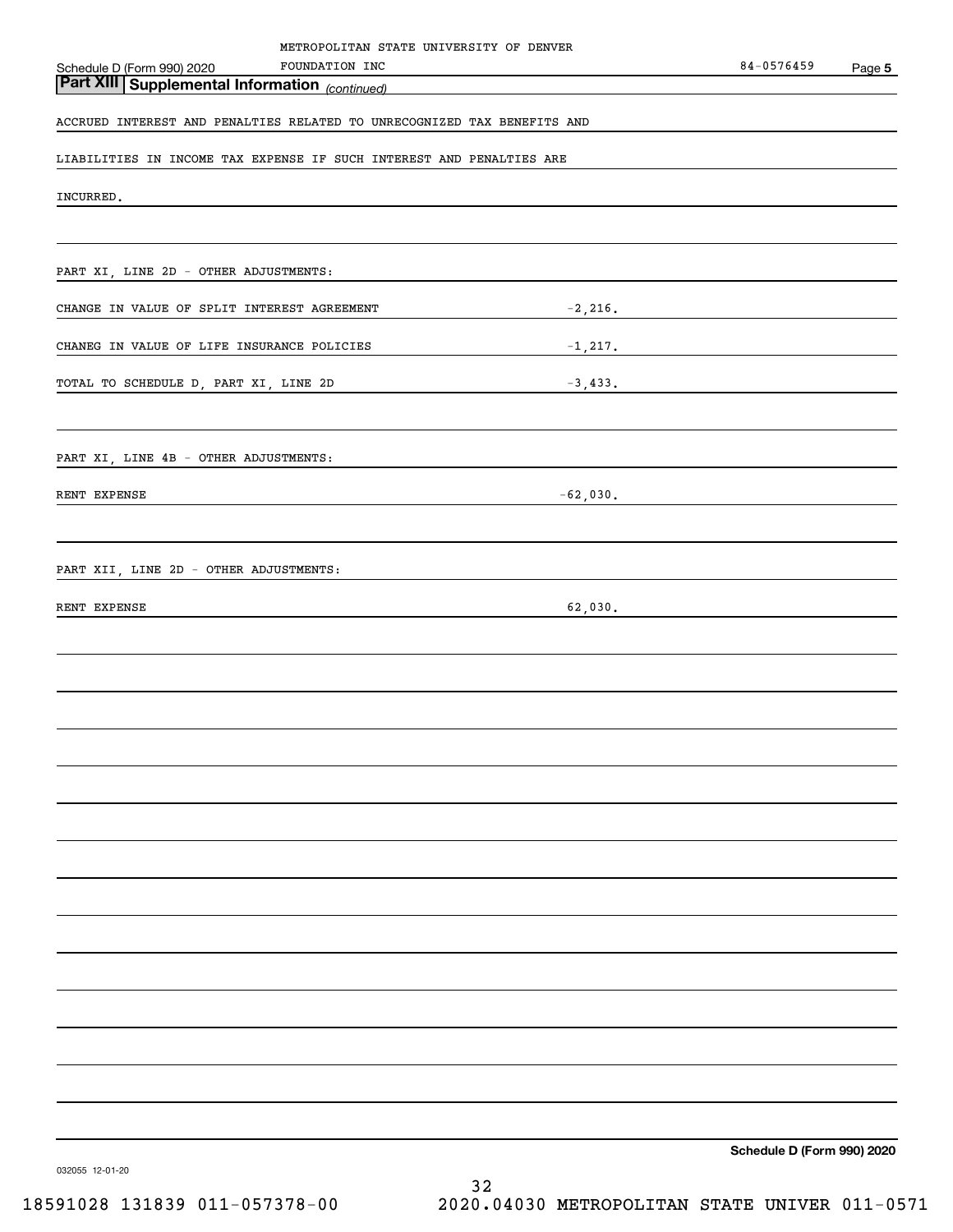| <b>SCHEDULE I</b>                                                       |                                                                                                                                                                          | <b>Grants and Other Assistance to Organizations,</b> |                                                                                                                                       |                                                       |                                         |                                                                |                                          | OMB No. 1545-0047 |                                                     |      |
|-------------------------------------------------------------------------|--------------------------------------------------------------------------------------------------------------------------------------------------------------------------|------------------------------------------------------|---------------------------------------------------------------------------------------------------------------------------------------|-------------------------------------------------------|-----------------------------------------|----------------------------------------------------------------|------------------------------------------|-------------------|-----------------------------------------------------|------|
| (Form 990)                                                              |                                                                                                                                                                          |                                                      | Governments, and Individuals in the United States<br>Complete if the organization answered "Yes" on Form 990, Part IV, line 21 or 22. |                                                       |                                         |                                                                |                                          |                   |                                                     |      |
| Department of the Treasury                                              |                                                                                                                                                                          |                                                      |                                                                                                                                       | Attach to Form 990.                                   |                                         |                                                                |                                          |                   | <b>Open to Public</b>                               |      |
| Internal Revenue Service                                                |                                                                                                                                                                          |                                                      |                                                                                                                                       | Go to www.irs.gov/Form990 for the latest information. |                                         |                                                                |                                          |                   | Inspection                                          |      |
| Name of the organization                                                | METROPOLITAN STATE UNIVERSITY OF DENVER<br>FOUNDATION INC                                                                                                                |                                                      |                                                                                                                                       |                                                       |                                         |                                                                |                                          |                   | <b>Employer identification number</b><br>84-0576459 |      |
| Part I                                                                  | <b>General Information on Grants and Assistance</b>                                                                                                                      |                                                      |                                                                                                                                       |                                                       |                                         |                                                                |                                          |                   |                                                     |      |
| $\mathbf{1}$                                                            | Does the organization maintain records to substantiate the amount of the grants or assistance, the grantees' eligibility for the grants or assistance, and the selection |                                                      |                                                                                                                                       |                                                       |                                         |                                                                |                                          |                   |                                                     |      |
|                                                                         | criteria used to award the grants or assistance?                                                                                                                         |                                                      |                                                                                                                                       |                                                       |                                         |                                                                |                                          |                   | $ X $ Yes                                           | l No |
| $\mathbf{2}$                                                            | Describe in Part IV the organization's procedures for monitoring the use of grant funds in the United States.                                                            |                                                      |                                                                                                                                       |                                                       |                                         |                                                                |                                          |                   |                                                     |      |
| Part II                                                                 | Grants and Other Assistance to Domestic Organizations and Domestic Governments. Complete if the organization answered "Yes" on Form 990, Part IV, line 21, for any       |                                                      |                                                                                                                                       |                                                       |                                         |                                                                |                                          |                   |                                                     |      |
|                                                                         | recipient that received more than \$5,000. Part II can be duplicated if additional space is needed.                                                                      |                                                      |                                                                                                                                       |                                                       |                                         |                                                                |                                          |                   |                                                     |      |
|                                                                         | 1 (a) Name and address of organization<br>or government                                                                                                                  | $(b)$ EIN                                            | (c) IRC section<br>(if applicable)                                                                                                    | (d) Amount of<br>cash grant                           | (e) Amount of<br>non-cash<br>assistance | (f) Method of<br>valuation (book,<br>FMV, appraisal,<br>other) | (g) Description of<br>noncash assistance |                   | (h) Purpose of grant<br>or assistance               |      |
| METROPOLITAN STATE UNIVERSITY OF<br>DENVER - $P.O.$ BOX 173362 - DENVER |                                                                                                                                                                          |                                                      |                                                                                                                                       |                                                       |                                         |                                                                |                                          | SCHOLARSHIPS TO   | THE FUNDS ARE USED BY THE<br>UNIVERSITY TO AWARD    |      |
| CO 80217                                                                |                                                                                                                                                                          |                                                      | 84-0559160 STATE OF COLORADO                                                                                                          | 4,739,543.                                            |                                         | 0. N/A                                                         | N/A                                      |                   | INDIVIDUALS AND TO                                  |      |
| METROPOLITAN STATE COLLEGE OF                                           |                                                                                                                                                                          |                                                      |                                                                                                                                       |                                                       |                                         |                                                                |                                          |                   | MSU DENVER FOUNDATION HAS                           |      |
| DENVER ALUMNI ASSOCIATION - P.O.                                        |                                                                                                                                                                          |                                                      |                                                                                                                                       |                                                       |                                         |                                                                |                                          |                   | AN MOU WITH THE ALUMNI                              |      |
| BOX 173362 CAMPUS BOX 11 - DENVER                                       |                                                                                                                                                                          |                                                      |                                                                                                                                       |                                                       |                                         |                                                                |                                          |                   | ASSOCIATION WHERE THE                               |      |
| CO 80217                                                                |                                                                                                                                                                          | $01 - 0595871$ 501(C)4                               |                                                                                                                                       | 16,700.                                               |                                         | 0. N/A                                                         | N/A                                      |                   | FOUNDATION CREDITS THE                              |      |
|                                                                         |                                                                                                                                                                          |                                                      |                                                                                                                                       |                                                       |                                         |                                                                |                                          |                   |                                                     |      |
| $\mathbf{2}$                                                            | Enter total number of section 501(c)(3) and government organizations listed in the line 1 table                                                                          |                                                      |                                                                                                                                       |                                                       |                                         |                                                                |                                          |                   |                                                     | 2.   |
| 3                                                                       | Enter total number of other organizations listed in the line 1 table                                                                                                     |                                                      |                                                                                                                                       |                                                       |                                         |                                                                |                                          |                   |                                                     | 0.   |
|                                                                         | LHA For Paperwork Reduction Act Notice, see the Instructions for Form 990.                                                                                               |                                                      |                                                                                                                                       |                                                       |                                         |                                                                |                                          |                   | Schedule I (Form 990) 2020                          |      |
|                                                                         | SEE PART IV FOR COLUMN (H) DESCRIPTIONS                                                                                                                                  |                                                      |                                                                                                                                       |                                                       |                                         |                                                                |                                          |                   |                                                     |      |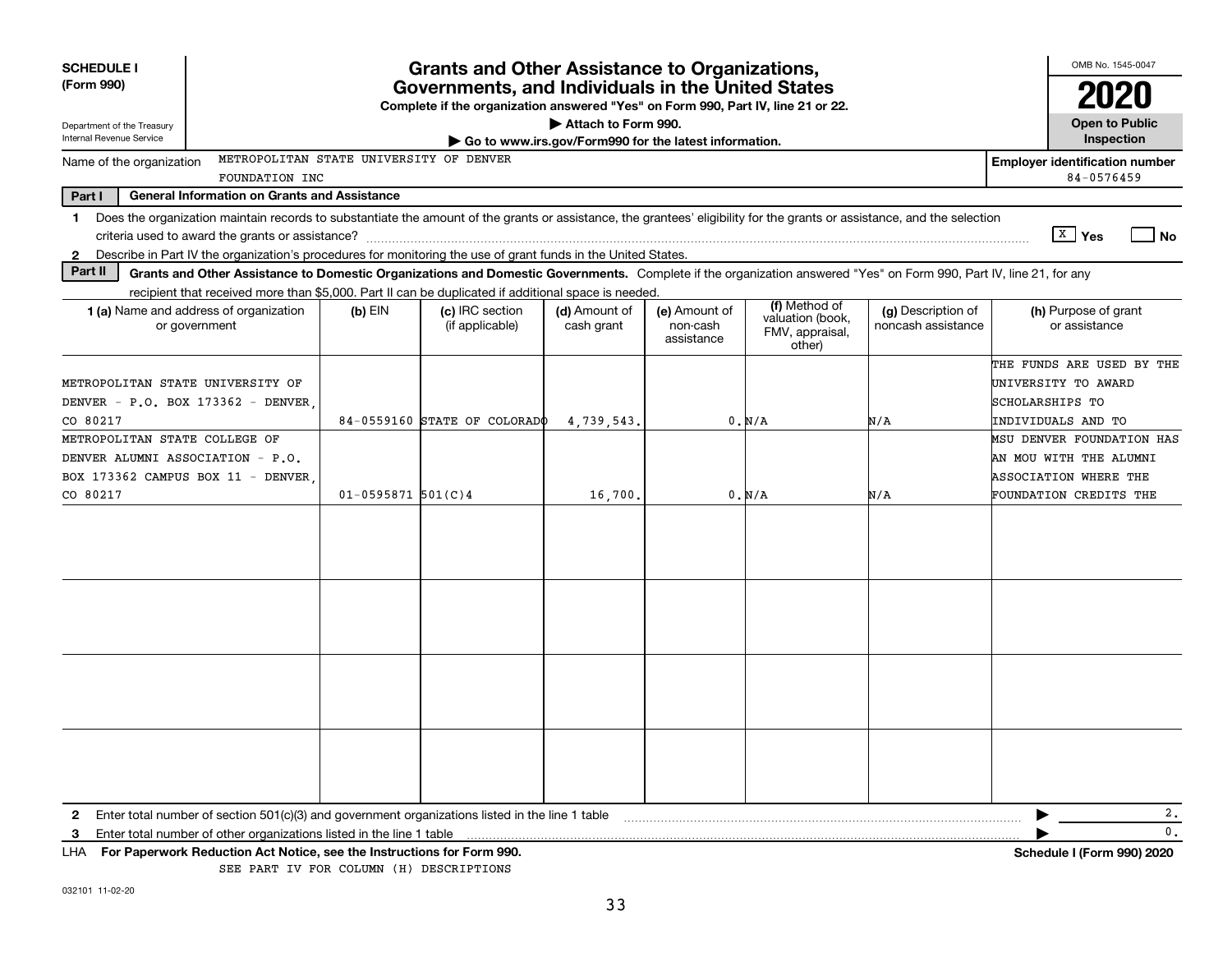| METROPOLITAN STATE UNIVERSITY OF DENVER |  |  |  |  |
|-----------------------------------------|--|--|--|--|
|-----------------------------------------|--|--|--|--|

Schedule I (Form 990) 2020 POUNDATION INC

FOUNDATION INC

**2**

**Part III** | Grants and Other Assistance to Domestic Individuals. Complete if the organization answered "Yes" on Form 990, Part IV, line 22. Part III can be duplicated if additional space is needed.

| (a) Type of grant or assistance | (b) Number of<br>recipients | (c) Amount of<br>cash grant | (d) Amount of non-<br>cash assistance | (e) Method of valuation<br>(book, FMV, appraisal, other) | (f) Description of noncash assistance |
|---------------------------------|-----------------------------|-----------------------------|---------------------------------------|----------------------------------------------------------|---------------------------------------|
|                                 |                             |                             |                                       |                                                          |                                       |
|                                 |                             |                             |                                       |                                                          |                                       |
|                                 |                             |                             |                                       |                                                          |                                       |
|                                 |                             |                             |                                       |                                                          |                                       |
|                                 |                             |                             |                                       |                                                          |                                       |
|                                 |                             |                             |                                       |                                                          |                                       |
|                                 |                             |                             |                                       |                                                          |                                       |
|                                 |                             |                             |                                       |                                                          |                                       |
|                                 |                             |                             |                                       |                                                          |                                       |
|                                 |                             |                             |                                       |                                                          |                                       |

Part IV | Supplemental Information. Provide the information required in Part I, line 2; Part III, column (b); and any other additional information.

PART I, LINE 2:

THE FOUNDATION ENSURES THAT THE UNIVERSITY USES THE FUNDS FOR THEIR

INTENDED PURPOSE BY:

1. AWARDING SCHOLARSHIPS THROUGH THE UNIVERSITY'S SCHOLARSHIP CENTER AND

CREDITING TO STUDENT ACCOUNTS.

2. ACCOUNTING FOR SPECIFIC RESTRICTIONS IN SEPARATE FOUNDATION FUNDS.

SEGREGATING MONIES RECEIVED FOR SCHOLARSHIPS IN A SEPARATE FUND FROM

NON-SCHOLARSHIP AMOUNTS, REVIEWING ALL EXPENDITURES TO ENSURE DONOR

#### RESTRICTIONS ARE SATISFIED, AND DISTRIBUTING MONTHLY TRANSACTION REPORTS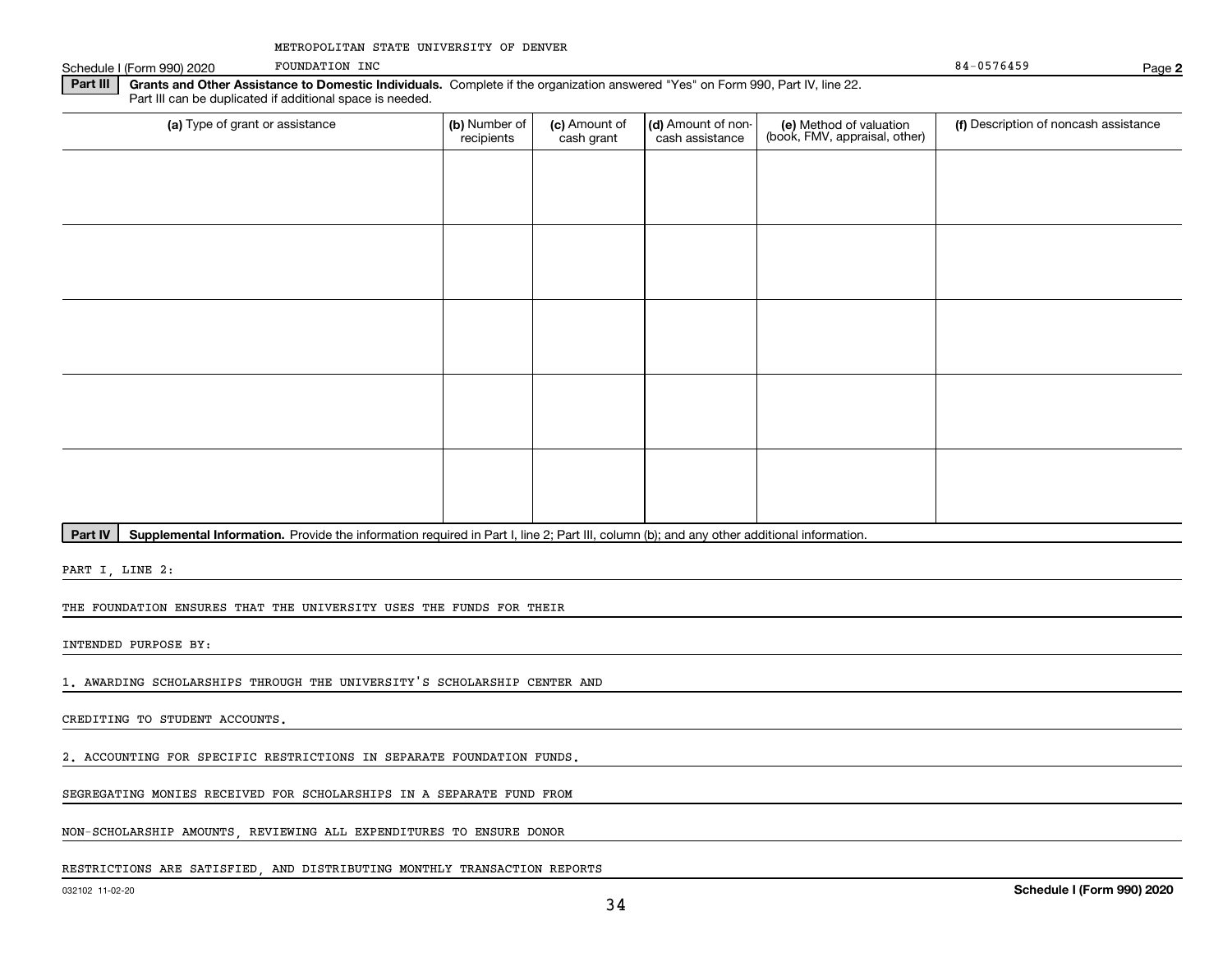Schedule I (Form 990) POUNDATION INC **Part IV Supplemental Information** FOUNDATION INC

FOR REVIEW BY ACCOUNTHOLDERS.

3. USING A SEPARATE CODE TO DISTINGUISH SCHOLARSHIP FUNDS FROM OTHER TYPES

OF ACCOUNTS PAYABLE.

4. THE MANAGER OF SCHOLARSHIPS WORKING WITH THE DONOR, THE FOUNDATION AND

THE SCHOLARSHIP CENTER TO ENSURE THAT ALL AVAILABLE FUNDS ARE AWARDED WHEN

POSSIBLE.

5. INFORMING DONORS OF THE RESULTS OF THEIR STUDENT RECIPIENTS.

PART II, LINE 1, COLUMN (H):

NAME OF ORGANIZATION OR GOVERNMENT:

METROPOLITAN STATE UNIVERSITY OF DENVER

(H) PURPOSE OF GRANT OR ASSISTANCE: THE FUNDS ARE USED BY THE UNIVERSITY

TO AWARD SCHOLARSHIPS TO INDIVIDUALS AND TO SUPPORT ACADEMIC ACTIVITIES,

PROGRAMS AND INITIATIVES.

NAME OF ORGANIZATION OR GOVERNMENT:

METROPOLITAN STATE COLLEGE OF DENVER ALUMNI ASSOCIATION

(H) PURPOSE OF GRANT OR ASSISTANCE: MSU DENVER FOUNDATION HAS AN MOU

WITH THE ALUMNI ASSOCIATION WHERE THE FOUNDATION CREDITS THE ALUMNI

ASSOCIATION 50% OF THEIR ADMIN FEES FROM ALL ALUMNI GIFTS. IN ADDITION,

THE FOUNDATION REBATES THE FULL ADMIN FEE CHARGED TO THE ALUMNI

ASSOCIATION FROM THE PREVIOUS YEAR.

**Schedule I (Form 990)**

032291 04-01-20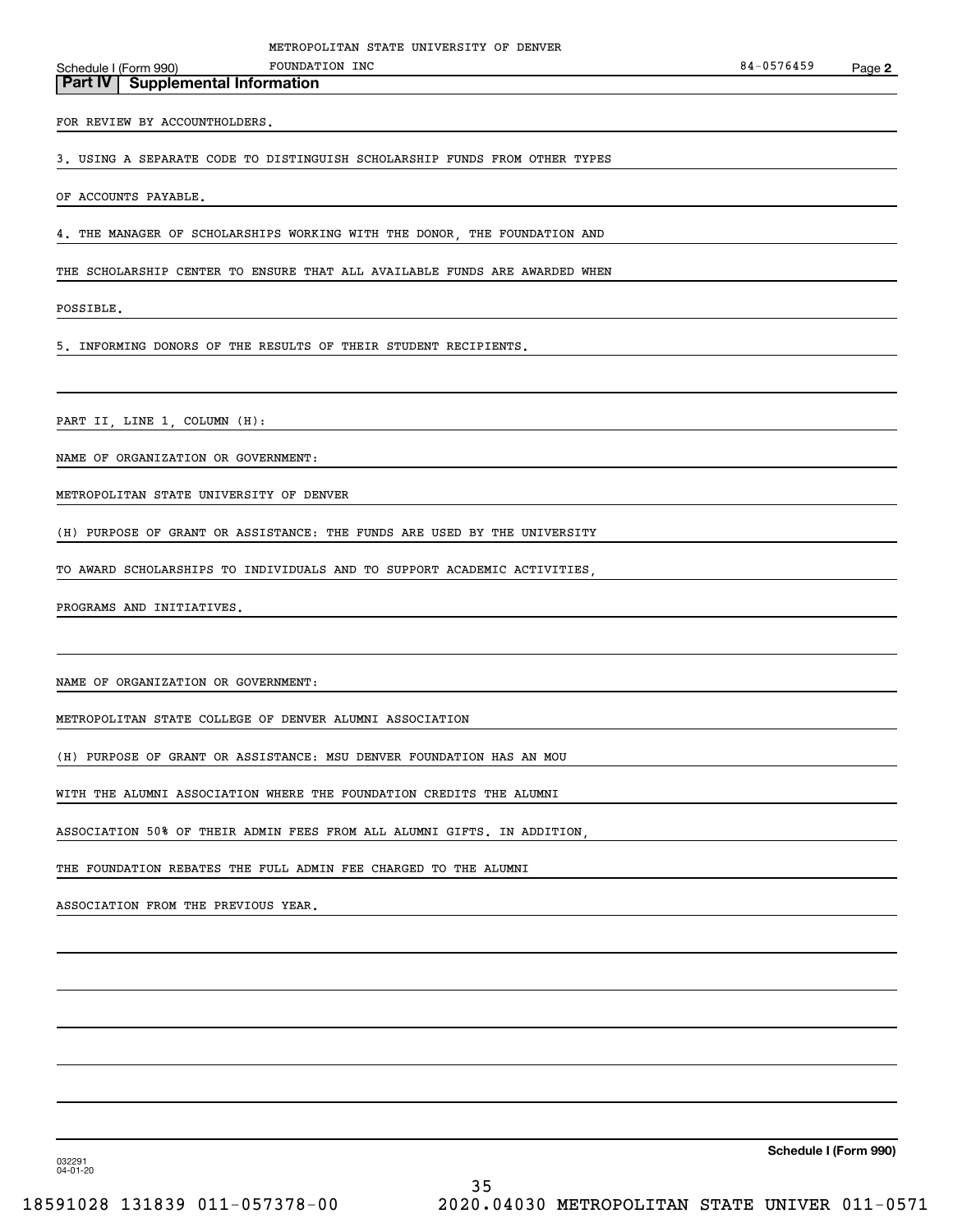#### **SCHEDULE M (Form 990)**

# **Noncash Contributions**

OMB No. 1545-0047

| Department of the Treasury |
|----------------------------|
| Internal Revenue Service   |

**Attach to Form 990.** J

**Open to Public InspectionComplete if the organizations answered "Yes" on Form 990, Part IV, lines 29 or 30.** <sup>J</sup>**2020**

| Name of the organization |  |
|--------------------------|--|
|--------------------------|--|

 **Go to www.irs.gov/Form990 for instructions and the latest information.** J METROPOLITAN STATE UNIVERSITY OF DENVER

| iname or the organization |  |  |
|---------------------------|--|--|
|                           |  |  |

**Employer identification number**

84-0576459

|          | FOUNDATION INC           |                           |
|----------|--------------------------|---------------------------|
| Part I I | <b>Types of Property</b> |                           |
|          |                          | (a)<br>$Chack$ if $\perp$ |

|   |                             |                                                                                         | (a)<br>Check if<br>applicable | (b)<br>Number of<br>contributions or | (c)<br>Noncash contribution<br>amounts reported on<br>litems contributed Form 990, Part VIII, line 1g | (d)<br>Method of determining<br>noncash contribution amounts |
|---|-----------------------------|-----------------------------------------------------------------------------------------|-------------------------------|--------------------------------------|-------------------------------------------------------------------------------------------------------|--------------------------------------------------------------|
| 1 |                             |                                                                                         |                               |                                      |                                                                                                       |                                                              |
|   | Art - Historical treasures  |                                                                                         |                               |                                      |                                                                                                       |                                                              |
|   |                             | Art - Fractional interests                                                              |                               |                                      |                                                                                                       |                                                              |
|   |                             | Books and publications                                                                  | X                             |                                      | 508.FMV                                                                                               |                                                              |
|   |                             | Clothing and household goods                                                            |                               |                                      |                                                                                                       |                                                              |
|   |                             |                                                                                         |                               |                                      |                                                                                                       |                                                              |
|   |                             |                                                                                         |                               |                                      |                                                                                                       |                                                              |
|   |                             |                                                                                         |                               |                                      |                                                                                                       |                                                              |
|   |                             | Securities - Publicly traded                                                            | X                             | 457                                  | 25,742.FMV                                                                                            |                                                              |
|   |                             | Securities - Closely held stock                                                         |                               |                                      |                                                                                                       |                                                              |
|   |                             | Securities - Partnership, LLC, or                                                       |                               |                                      |                                                                                                       |                                                              |
|   | trust interests             |                                                                                         |                               |                                      |                                                                                                       |                                                              |
|   |                             | Securities - Miscellaneous                                                              |                               |                                      |                                                                                                       |                                                              |
|   |                             | Qualified conservation contribution -                                                   |                               |                                      |                                                                                                       |                                                              |
|   | Historic structures         |                                                                                         |                               |                                      |                                                                                                       |                                                              |
|   |                             | Qualified conservation contribution - Other                                             |                               |                                      |                                                                                                       |                                                              |
|   |                             | Real estate - Residential                                                               |                               |                                      |                                                                                                       |                                                              |
|   |                             | Real estate - Commercial                                                                |                               |                                      |                                                                                                       |                                                              |
|   |                             |                                                                                         |                               |                                      |                                                                                                       |                                                              |
|   |                             |                                                                                         |                               |                                      |                                                                                                       |                                                              |
|   |                             |                                                                                         |                               |                                      |                                                                                                       |                                                              |
|   |                             | Drugs and medical supplies                                                              |                               |                                      |                                                                                                       |                                                              |
|   |                             |                                                                                         |                               |                                      |                                                                                                       |                                                              |
|   |                             |                                                                                         |                               |                                      |                                                                                                       |                                                              |
|   |                             |                                                                                         |                               |                                      |                                                                                                       |                                                              |
|   | Archeological artifacts     |                                                                                         |                               |                                      |                                                                                                       |                                                              |
|   | Other $\blacktriangleright$ | LPKF PROTOMAT                                                                           | x                             | $\mathbf{1}$                         | 11,414.FMV                                                                                            |                                                              |
|   | Other $\blacktriangleright$ | POOL TABLE                                                                              | X                             | $\mathbf{1}$                         | 5,000.FMV                                                                                             |                                                              |
|   | Other $\blacktriangleright$ | OTHER GIFTS                                                                             | X                             | $\mathbf{1}$                         | 1.873.FMV                                                                                             |                                                              |
|   | Other $\blacktriangleright$ |                                                                                         |                               |                                      |                                                                                                       |                                                              |
|   |                             | Number of Forms 8283 received by the organization during the tax year for contributions |                               |                                      |                                                                                                       |                                                              |
|   |                             | for which the organization completed Form 8283, Part V, Donee Acknowledgement           |                               |                                      | 29                                                                                                    |                                                              |
|   |                             |                                                                                         |                               |                                      |                                                                                                       | Yes<br>No                                                    |

|    |                                                                                                                                      | $0.1.1.1.1$ $(0.000, 0.000)$ |   |  |
|----|--------------------------------------------------------------------------------------------------------------------------------------|------------------------------|---|--|
|    | describe in Part II.                                                                                                                 |                              |   |  |
| 33 | If the organization didn't report an amount in column (c) for a type of property for which column (a) is checked,                    |                              |   |  |
|    | <b>b</b> If "Yes." describe in Part II.                                                                                              |                              |   |  |
|    | contributions?                                                                                                                       | 32a                          |   |  |
|    | 32a Does the organization hire or use third parties or related organizations to solicit, process, or sell noncash                    |                              |   |  |
| 31 | Does the organization have a gift acceptance policy that requires the review of any nonstandard contributions?                       | 31                           | x |  |
|    | <b>b</b> If "Yes," describe the arrangement in Part II.                                                                              |                              |   |  |
|    | exempt purposes for the entire holding period?                                                                                       | 30a                          |   |  |
|    | must hold for at least three years from the date of the initial contribution, and which isn't required to be used for                |                              |   |  |
|    | <b>Jua</b> Dunny the year, and the Urganization receive by continuation any property reported in Fart I, integrationally co, that it |                              |   |  |

**For Paperwork Reduction Act Notice, see the Instructions for Form 990. Schedule M (Form 990) 2020** LHA

032141 11-23-20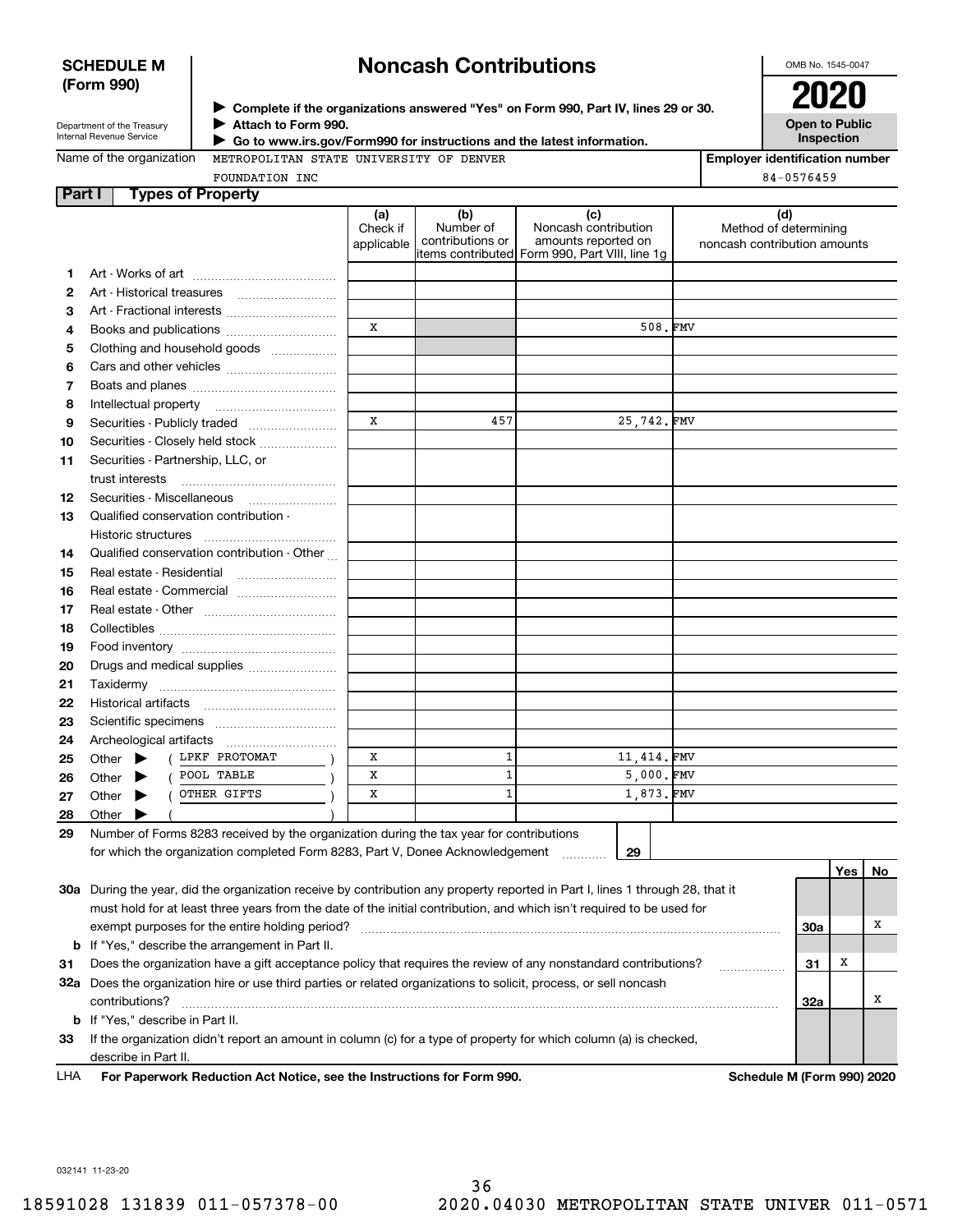|                 |                            | METROPOLITAN STATE UNIVERSITY OF DENVER                                                                                                                                                                                             |                            |        |
|-----------------|----------------------------|-------------------------------------------------------------------------------------------------------------------------------------------------------------------------------------------------------------------------------------|----------------------------|--------|
|                 | Schedule M (Form 990) 2020 | FOUNDATION INC                                                                                                                                                                                                                      | 84-0576459                 | Page 2 |
| <b>Part II</b>  |                            | <b>Supplemental Information.</b> Provide the information required by Part I, lines 30b, 32b, and 33, and whether the organization is reporting in Part I, column (b), the number of contributions, the number of items received, or |                            |        |
|                 |                            |                                                                                                                                                                                                                                     |                            |        |
|                 |                            |                                                                                                                                                                                                                                     |                            |        |
|                 |                            |                                                                                                                                                                                                                                     |                            |        |
|                 |                            |                                                                                                                                                                                                                                     |                            |        |
|                 |                            |                                                                                                                                                                                                                                     |                            |        |
|                 |                            |                                                                                                                                                                                                                                     |                            |        |
|                 |                            |                                                                                                                                                                                                                                     |                            |        |
|                 |                            |                                                                                                                                                                                                                                     |                            |        |
|                 |                            |                                                                                                                                                                                                                                     |                            |        |
|                 |                            |                                                                                                                                                                                                                                     |                            |        |
|                 |                            |                                                                                                                                                                                                                                     |                            |        |
|                 |                            |                                                                                                                                                                                                                                     |                            |        |
|                 |                            |                                                                                                                                                                                                                                     |                            |        |
|                 |                            |                                                                                                                                                                                                                                     |                            |        |
|                 |                            |                                                                                                                                                                                                                                     |                            |        |
|                 |                            |                                                                                                                                                                                                                                     |                            |        |
|                 |                            |                                                                                                                                                                                                                                     |                            |        |
|                 |                            |                                                                                                                                                                                                                                     |                            |        |
|                 |                            |                                                                                                                                                                                                                                     |                            |        |
|                 |                            |                                                                                                                                                                                                                                     |                            |        |
|                 |                            |                                                                                                                                                                                                                                     |                            |        |
|                 |                            |                                                                                                                                                                                                                                     |                            |        |
|                 |                            |                                                                                                                                                                                                                                     |                            |        |
|                 |                            |                                                                                                                                                                                                                                     |                            |        |
|                 |                            |                                                                                                                                                                                                                                     |                            |        |
|                 |                            |                                                                                                                                                                                                                                     |                            |        |
|                 |                            |                                                                                                                                                                                                                                     |                            |        |
|                 |                            |                                                                                                                                                                                                                                     |                            |        |
|                 |                            |                                                                                                                                                                                                                                     |                            |        |
|                 |                            |                                                                                                                                                                                                                                     |                            |        |
|                 |                            |                                                                                                                                                                                                                                     |                            |        |
| 032142 11-23-20 |                            |                                                                                                                                                                                                                                     | Schedule M (Form 990) 2020 |        |
|                 |                            | 37                                                                                                                                                                                                                                  |                            |        |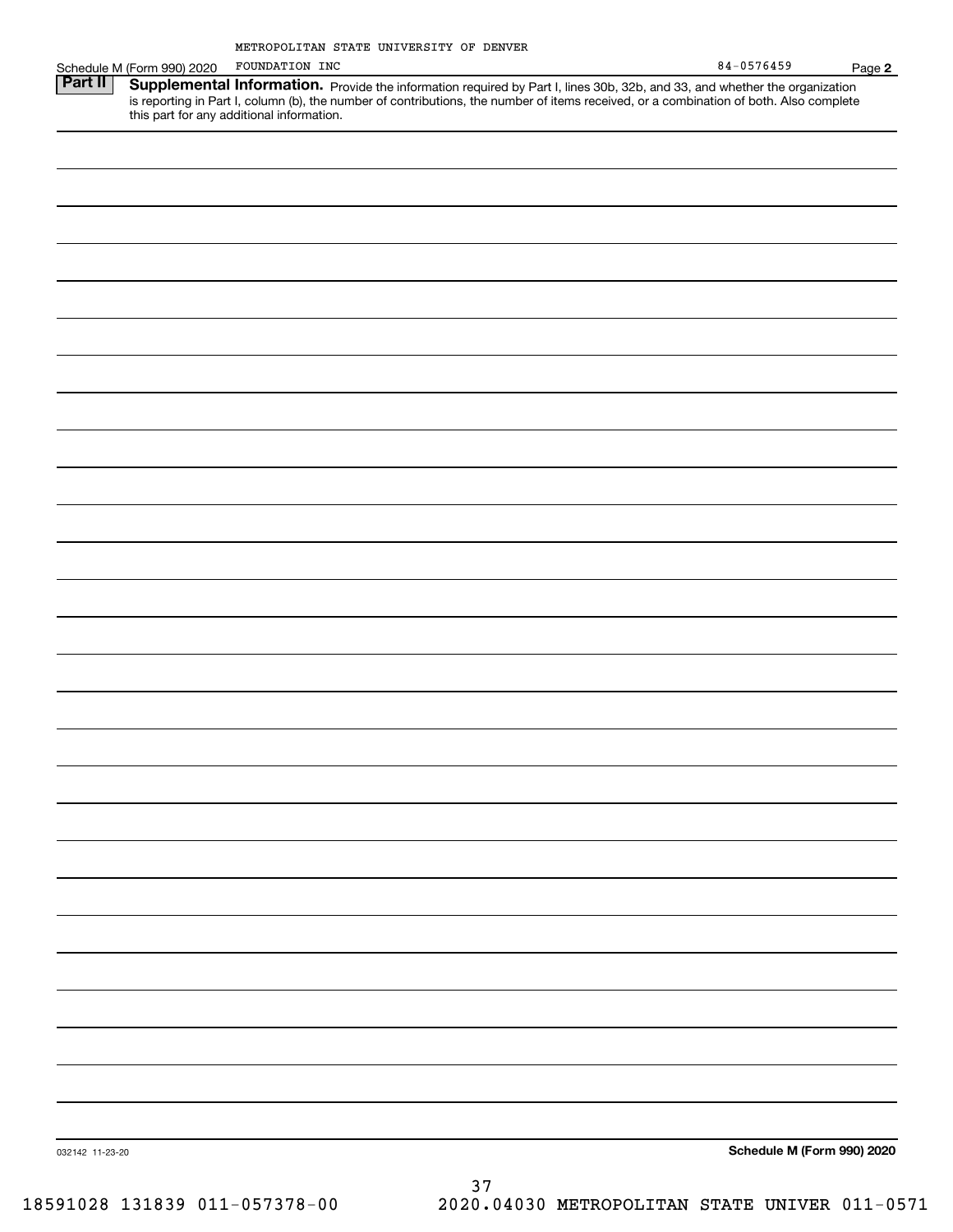**(Form 990 or 990-EZ)**

Department of the Treasury Internal Revenue Service Name of the organization

## **SCHEDULE O Supplemental Information to Form 990 or 990-EZ**

**Complete to provide information for responses to specific questions on Form 990 or 990-EZ or to provide any additional information. | Attach to Form 990 or 990-EZ. | Go to www.irs.gov/Form990 for the latest information.**

METROPOLITAN STATE UNIVERSITY OF DENVER

FOUNDATION INC 84-0576459

**Employer identification number**

OMB No. 1545-0047

**2020**

**Open to Public Inspection**

FORM 990, PART III, LINE 1, DESCRIPTION OF ORGANIZATION MISSION:

SUPPORT.

FORM 990, PART VI, SECTION A, LINE 1:

THE ORGANIZATION IS MANAGED BY AN EXECUTIVE COMMITTEE COMPRISED OF THE

BOARD'S CHAIR, VICE CHAIR, SECRETARY, AND TREASURER. EX-OFFICIO MEMBERS OF

THE BOARD OF DIRECTORS ALSO PARTICIPATE, BUT AS NON-VOTING MEMBERS. THE

COMMITTEE IS EMPOWERED TO CONDUCT THE FOUNDATION'S BUSINESS BETWEEN REGULAR

BOARD MEETINGS AND HAS ALL THE AUTHORITY OF THE BOARD EXCEPT THAT IT SHALL

NOT AUTHORIZE DISTRIBUTIONS, ELECT, APPOINT OR REMOVE ANY DIRECTOR, AMEND

THE ARTICLES, ADOPT, AMEND OR REPEAL THE BYLAWS, APPROVE A PLAN OF

CONVERSION OR PLAN OF MERGER, OR APPROVE A SALE, LEASE, EXCHANGE, OR OTHER

DISPOSITION OF ALL, OR SUBSTANTIALLY ALL, OF ITS PROPERTY, WITH OR WITHOUT

GOODWILL, OTHERWISE THAN IN THE USUAL AND REGULAR COURSE OF BUSINESS.

FORM 990, PART VI, SECTION B, LINE 11B:

THE FOUNDATION'S AUDIT COMMITTEE REVIEWS THE FORM 990 IN DETAIL BEFORE IT

IS FILED WITH THE IRS. IN ADDITION, THE FORM 990 IS PRESENTED TO THE

ENTIRE BOARD OF DIRECTORS AT THEIR SCHEDULED MEETING FOR REVIEW AND

APPROVAL BEFORE FILING.

FORM 990, PART VI, SECTION B, LINE 12C:

ALL OFFICERS AND BOARD MEMBERS OF THE FOUNDATION ARE REQUIRED TO SIGN A

CONFLICT OF INTEREST POLICY ANNUALLY, WHICH IS KEPT ON FILE. AT THE

BEGINNING OF EACH BOARD MEETING, THE CHAIRMAN OF THE BOARD OF DIRECTORS

ASKS FOR ANY NEW CONFLICTS TO BE DISCLOSED. THIS IS NOTED IN THE MINUTES

032211 11-20-20 LHA For Paperwork Reduction Act Notice, see the Instructions for Form 990 or 990-EZ. Schedule O (Form 990 or 990-EZ) 2020

38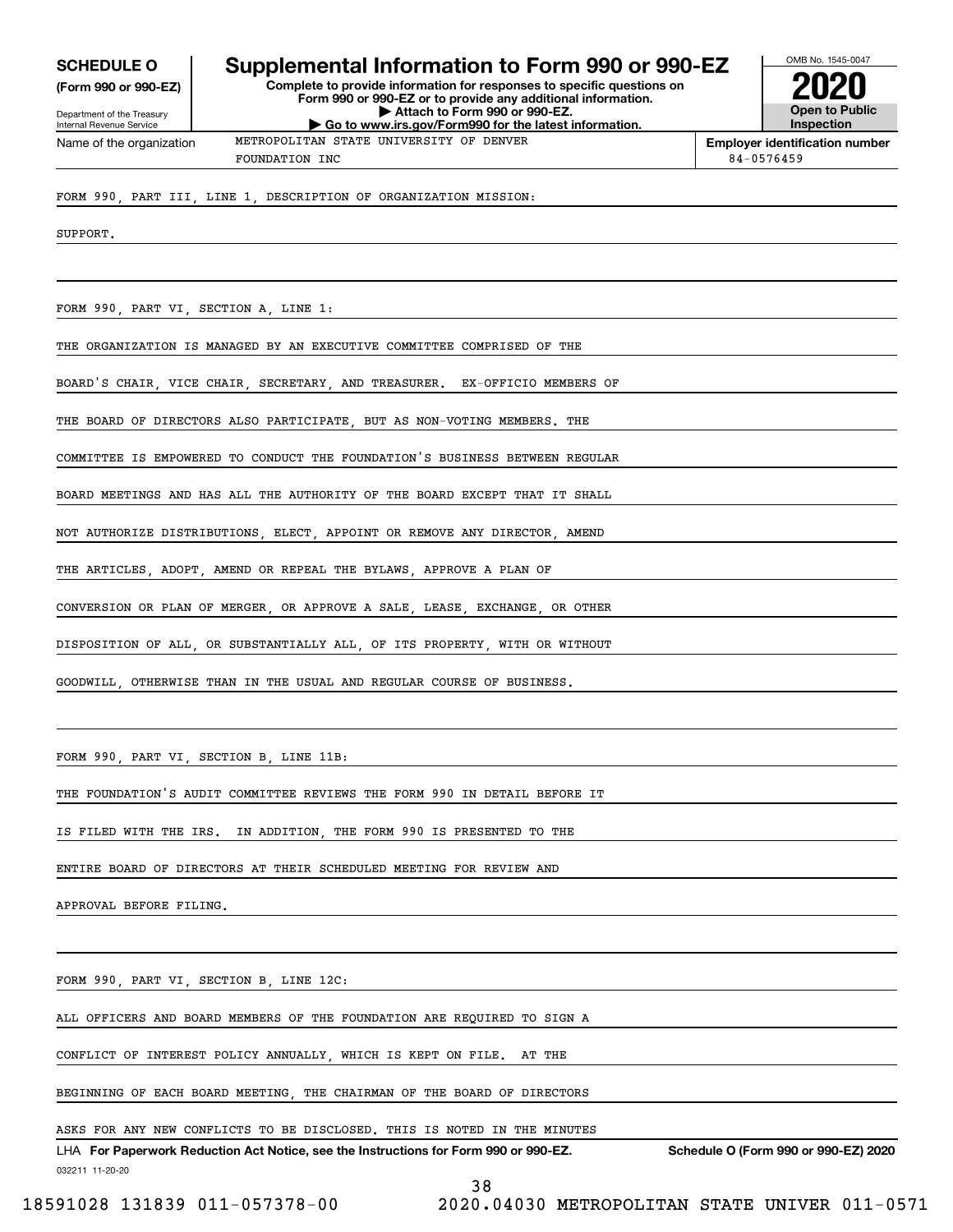| METROPOLITAN STATE UNIVERSITY OF DENVER<br>Name of the organization         | <b>Employer identification number</b> |
|-----------------------------------------------------------------------------|---------------------------------------|
| FOUNDATION INC                                                              | 84-0576459                            |
| FROM THE MEETING. ALL INDIVIDUALS COVERED BY THE POLICY HAVE A DUTY TO      |                                       |
| DISCLOSE ANY ACTUAL OR POSSIBLE CONFLICT OF INTEREST. IF A POTENTIAL        |                                       |
| CONFLICT OF INTEREST EXISTS, THE INDIVIDUAL(S) WILL BE GIVEN THE            |                                       |
| OPPORTUNITY TO DISCLOSE ALL MATERIAL FACTS TO THE BOARD OF DIRECTORS AND    |                                       |
| MEMBERS OF COMMITTEES WITH GOVERNING BOARD DELEGATED POWERS CONSIDERING THE |                                       |
| PROPOSED TRANSACTION OR ARRANGEMENT. AN INTERESTED PERSON MAY MAKE A        |                                       |
| PRESENTATION OF THE GOVERNING BOARD OR COMMITTEE MEETING BUT AFTER THE      |                                       |
| PRESENTATION, HE/SHE SHALL LEAVE THE MEETING DURING THE DISCUSSIONS OF, AND |                                       |
| THE VOTE, ON, THE TRANSACTION OR ARRANGEMENT INVOLVING THE POSSIBLE         |                                       |
| CONFLICT OF INTEREST. THE CHAIRMAN OF THE GOVERNING BOARD OR COMMITTEE      |                                       |
| SHALL, IF APPROPRIATE, APPOINT A DISINTERESTED PERSON OR COMMITTEE TO       |                                       |
| INVESTIGATE ALTERNATIVES TO THE PROPOSED TRANSACTION OR ARRANGEMENT. AFTER  |                                       |
| EXERCISING DUE DILIGENCE, THE GOVERNING BOARD OR COMMITTEE SHALL DETERMINE  |                                       |
| WHETHER THE ORGANIZATION CAN OBTAIN, WITH REASONABLE EFFORTS, A MORE        |                                       |
| ADVANTAGEOUS TRANSACTION OR ARRANGEMENT FROM A PERSON OR ENTITY THAT WOULD  |                                       |
| NOT GIVE RISE TO A CONFLICT OF INTEREST. IF A MORE ADVANTAGEOUS             |                                       |
| TRANSACTION OR ARRANGEMENT IS NOT REASONABLY POSSIBLE UNDER CIRCUMSTANCES   |                                       |
| NOT PRODUCING A CONFLICT OF INTEREST, THE GOVERNING BOARD OR COMMITTEE      |                                       |
| SHALL DETERMINE BY A MAJORITY VOTE OF THE DISINTERESTED BOARD OF            |                                       |
| DIRECTOR(S) WHETHER THE TRANSACTION OR ARRANGEMENT IS IN THE ORGANIZATION'S |                                       |
| BEST INTEREST, FOR ITS OWN BENEFIT, AND WHETHER IT IS FAIR AND REASONABLE.  |                                       |
| IN CONFORMITY WITH THE ABOVE DETERMINATION THE BOARD OF DIRECTORS SHALL     |                                       |
| MAKE ITS DECISION.                                                          |                                       |
|                                                                             |                                       |
| FORM 990, PART VI, SECTION B, LINE 15:                                      |                                       |
| THE EXECUTIVE COMMITTEE IN CONJUNCTION WITH THE PRESIDENT OF THE UNIVERSITY |                                       |

WHICH THE FOUNDATION SUPPORTS COLLECTIVELY DETERMINE THE CEO'S COMPENSATION

UTILIZING ROBUST COMPARABLE DATA BENCHMARKED AND UTILIZED BY THE

032212 11-20-20

**Schedule O (Form 990 or 990-EZ) 2020**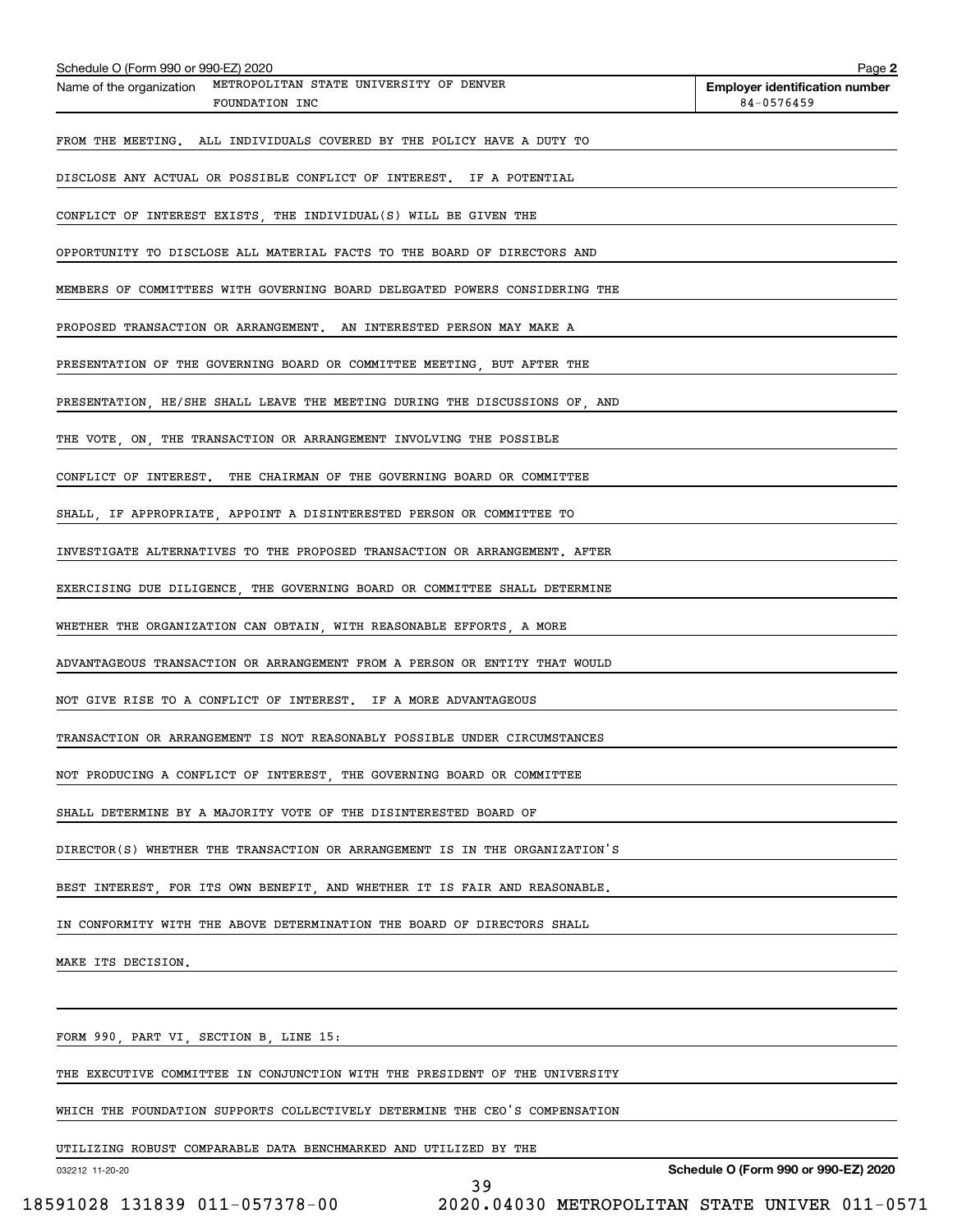| Name of the organization                | METROPOLITAN STATE UNIVERSITY OF DENVER<br>FOUNDATION INC                |            | <b>Employer identification number</b><br>84-0576459 |
|-----------------------------------------|--------------------------------------------------------------------------|------------|-----------------------------------------------------|
| UNIVERSITIES HUMAN RESOURCE DEPARTMENT. |                                                                          |            |                                                     |
|                                         | THE CEO IN CONJUNCTION WITH THE UNIVERSITY'S HUMAN RESOURCE DEPARTMENT   |            |                                                     |
|                                         | DETERMINE THE COMPENSATION FOR KEY EMPLOYEES.                            |            |                                                     |
|                                         | BOTH PROCESSES WERE LAST REVIEWED AND APPROVED IN 2019                   |            |                                                     |
|                                         |                                                                          |            |                                                     |
|                                         | FORM 990, PART VI, LINE 17, LIST OF STATES RECEIVING COPY OF FORM 990:   |            |                                                     |
|                                         | AZ, AR, CO, DC, FL, IL, KY, MA, MD, ME, MI, MN, ND, NH, NY, OK, OR, SC   |            |                                                     |
|                                         |                                                                          |            |                                                     |
| FORM 990, PART VI, SECTION C, LINE 19:  |                                                                          |            |                                                     |
|                                         | THE FOUNDATION MAKES AVAILABLE ITS FORM 1023, FORM 990 AND AUDITED       |            |                                                     |
|                                         | FINANCIAL STATEMENTS AVAILABLE UPON REQUEST. ITS GOVERNING DOCUMENTS AND |            |                                                     |
|                                         | POLICIES ARE NOT AVAILABLE TO THE PUBLIC UPON REQUEST.                   |            |                                                     |
|                                         |                                                                          |            |                                                     |
|                                         | FORM 990, PART XI, LINE 9, CHANGES IN NET ASSETS:                        |            |                                                     |
|                                         | CHANGE IN VALUE OF SPLIT INTEREST AGREEMENTS                             | $-2, 216.$ |                                                     |
|                                         | CHANGE IN VALUE OF LIFE INSURANCE POLICIES                               | $-1, 217.$ |                                                     |
| TOTAL TO FORM 990, PART XI, LINE 9      |                                                                          | $-3,433.$  |                                                     |
|                                         |                                                                          |            |                                                     |
| FORM 990, PART XII, LINE 2C             |                                                                          |            |                                                     |
|                                         | THE PROCESS FOR OVERSEEING AND SELECTING AN INDEPENDENT ACCOUNTANT HAS   |            |                                                     |
| NOT CHANGED FROM THE PRIOR YEAR.        |                                                                          |            |                                                     |
|                                         |                                                                          |            |                                                     |
|                                         |                                                                          |            |                                                     |
|                                         |                                                                          |            |                                                     |
|                                         |                                                                          |            |                                                     |
|                                         |                                                                          |            |                                                     |
|                                         |                                                                          |            |                                                     |

032212 11-20-20

**2**

Schedule O (Form 990 or 990-EZ) 2020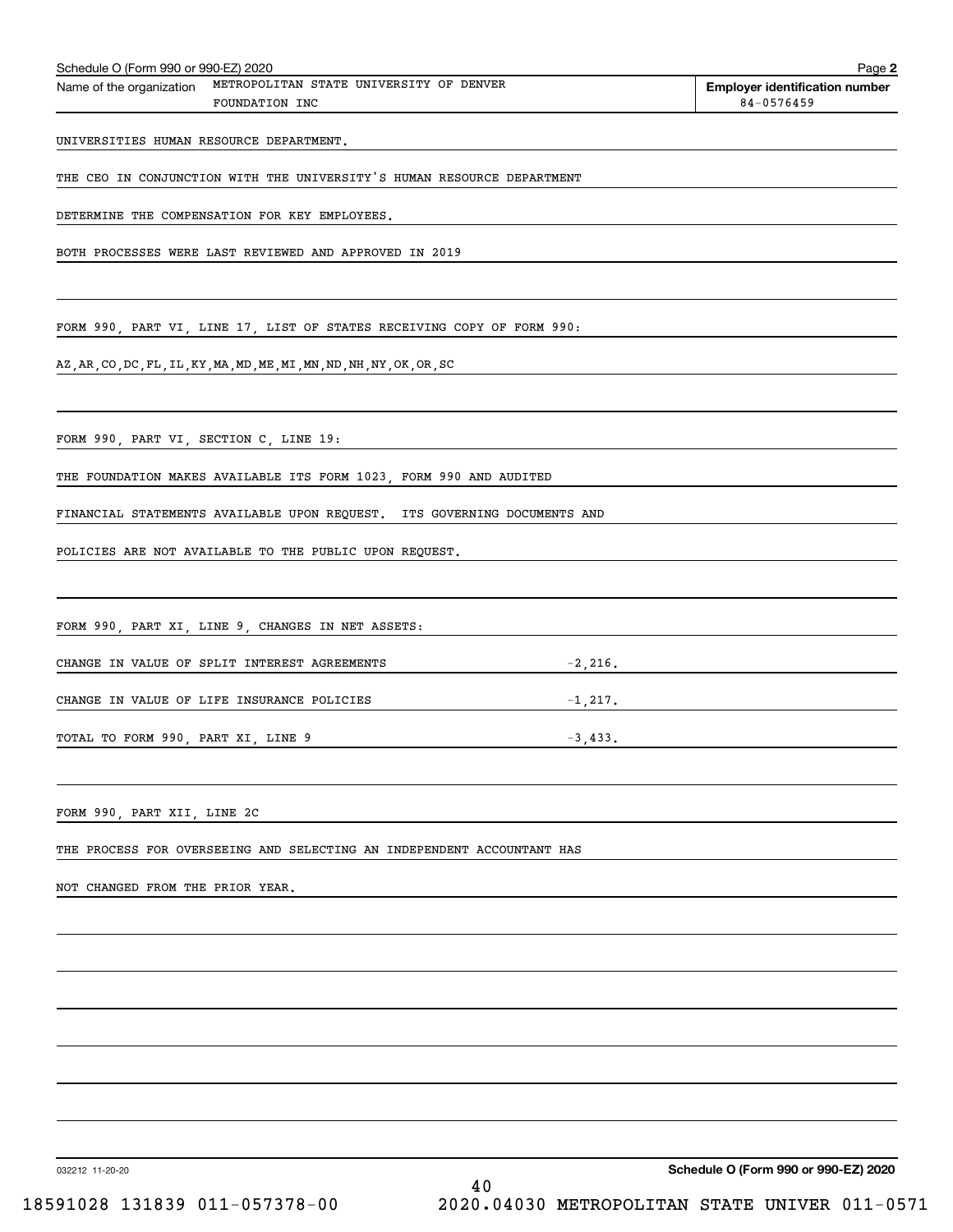| <b>SCHEDULE R</b> |
|-------------------|
|                   |

#### **(Form 990)**

## **Related Organizations and Unrelated Partnerships**

**Complete if the organization answered "Yes" on Form 990, Part IV, line 33, 34, 35b, 36, or 37.** |

**Attach to Form 990.**  |

**Open to Public**

**Employer identification number**

84-0576459

| )epartme<br>hent of the<br>. Treasurv<br>'nternal Revenue .<br>Service | us.qov/Form990 for instructions and the latest information.<br>, www.irs<br>GO TC | -----------<br>Inspection |
|------------------------------------------------------------------------|-----------------------------------------------------------------------------------|---------------------------|
|                                                                        |                                                                                   |                           |

| Name of the organization | METROPOLITAN STATE UNIVERSITY OF DENVER |  |  |  |
|--------------------------|-----------------------------------------|--|--|--|
|                          | FOUNDATION INC                          |  |  |  |

**Part I Identification of Disregarded Entities.**  Complete if the organization answered "Yes" on Form 990, Part IV, line 33.

| (a)<br>Name, address, and EIN (if applicable)<br>of disregarded entity | (b)<br>Primary activity    | (c)<br>Legal domicile (state or<br>foreign country) | (d)<br>Total income | (e)<br>End-of-year assets | (f)<br>Direct controlling<br>entity |
|------------------------------------------------------------------------|----------------------------|-----------------------------------------------------|---------------------|---------------------------|-------------------------------------|
|                                                                        |                            |                                                     |                     |                           |                                     |
| 965 SANTA FE LLC - 27-1282938                                          | RENT THE CENTER FOR VISUAL |                                                     |                     |                           | METROPOLITAN STATE                  |
| CAMPUS BOX 14, PO BOX 173362                                           | ARTS TO THE METROPOLITAN   |                                                     |                     |                           | UNIVERSITY OF DENVER                |
| DENVER, CO 80217                                                       | STATE UNIVERSITY           | COLORADO                                            | 127,622.            |                           | 1,093,409. FOUNDATION INC.          |
|                                                                        |                            |                                                     |                     |                           |                                     |
|                                                                        |                            |                                                     |                     |                           |                                     |
|                                                                        |                            |                                                     |                     |                           |                                     |
|                                                                        |                            |                                                     |                     |                           |                                     |
|                                                                        |                            |                                                     |                     |                           |                                     |
|                                                                        |                            |                                                     |                     |                           |                                     |
|                                                                        |                            |                                                     |                     |                           |                                     |
|                                                                        |                            |                                                     |                     |                           |                                     |
|                                                                        |                            |                                                     |                     |                           |                                     |

**Identification of Related Tax-Exempt Organizations.** Complete if the organization answered "Yes" on Form 990, Part IV, line 34, because it had one or more related tax-exempt **Part II** organizations during the tax year.

| (a)<br>Name, address, and EIN<br>of related organization | (b)<br>Primary activity | (c)<br>Legal domicile (state or<br>foreign country) | (d)<br><b>Exempt Code</b><br>section | (e)<br>Public charity<br>status (if section | (f)<br>Direct controlling<br>entity | $(g)$<br>Section 512(b)(13)<br>controlled<br>entity? |    |  |
|----------------------------------------------------------|-------------------------|-----------------------------------------------------|--------------------------------------|---------------------------------------------|-------------------------------------|------------------------------------------------------|----|--|
|                                                          |                         |                                                     |                                      | 501(c)(3)                                   |                                     | Yes                                                  | No |  |
|                                                          |                         |                                                     |                                      |                                             |                                     |                                                      |    |  |
|                                                          |                         |                                                     |                                      |                                             |                                     |                                                      |    |  |
|                                                          |                         |                                                     |                                      |                                             |                                     |                                                      |    |  |

**For Paperwork Reduction Act Notice, see the Instructions for Form 990. Schedule R (Form 990) 2020**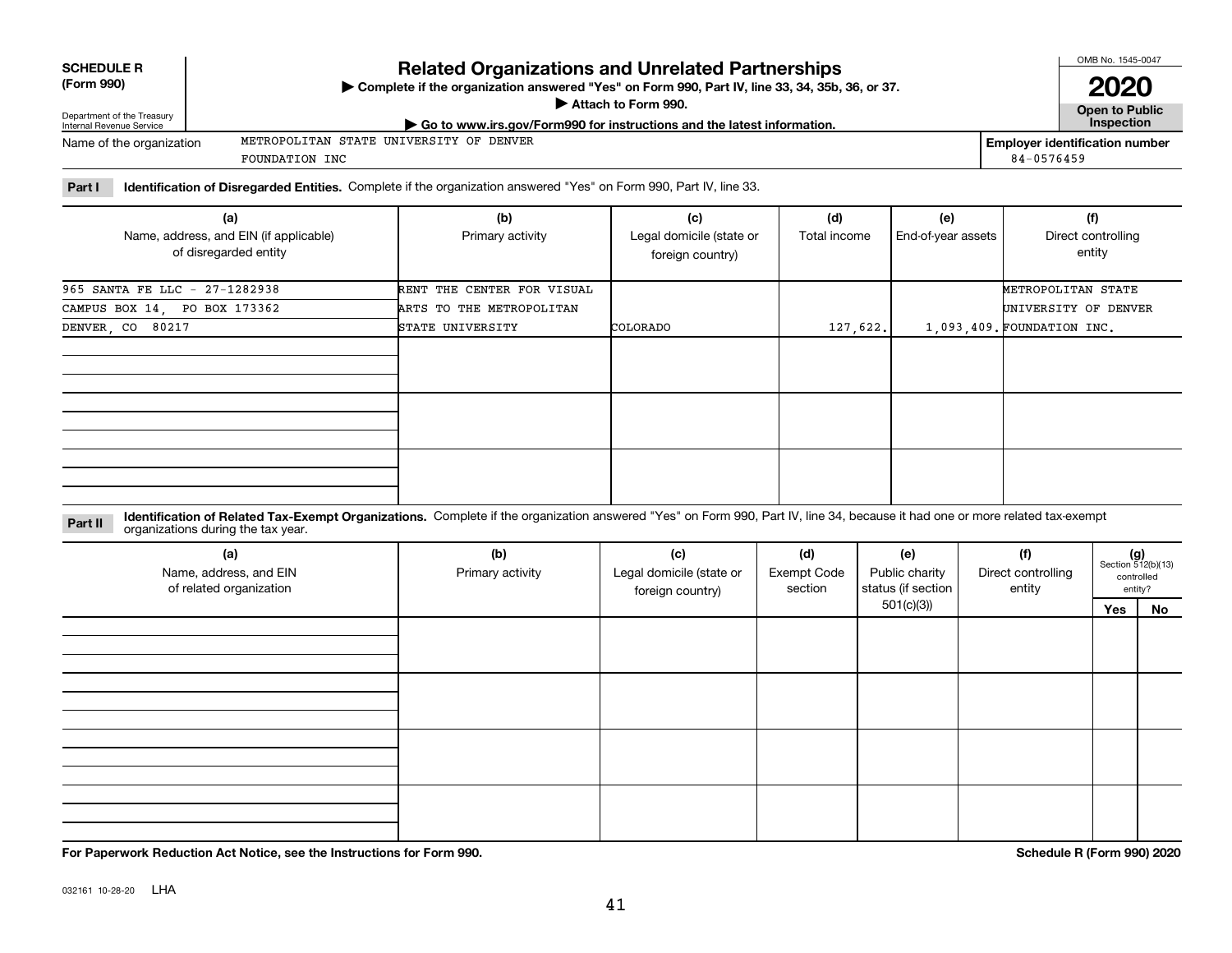| METROPOLITAN STATE UNIVERSITY OF DENVER |  |  |  |  |
|-----------------------------------------|--|--|--|--|
|-----------------------------------------|--|--|--|--|

Schedule R (Form 990) 2020 POUNDATION INC 34-0576459 FOUNDATION INC

J.

| Identification of Related Organizations Taxable as a Partnership. Complete if the organization answered "Yes" on Form 990, Part IV, line 34, because it had one or more related<br>Part III<br>organizations treated as a partnership during the tax year. |                  |                                           |                              |                                              |                          |                                   |              |                  |                                               |          |                                               |
|------------------------------------------------------------------------------------------------------------------------------------------------------------------------------------------------------------------------------------------------------------|------------------|-------------------------------------------|------------------------------|----------------------------------------------|--------------------------|-----------------------------------|--------------|------------------|-----------------------------------------------|----------|-----------------------------------------------|
| (a)                                                                                                                                                                                                                                                        | (b)              | (c)                                       | (d)                          | (e)                                          | (f)                      | (g)                               | (h)          |                  | (i)                                           | (j)      | (k)                                           |
| Name, address, and EIN<br>of related organization                                                                                                                                                                                                          | Primary activity | Legal<br>domicile<br>(state or<br>foreign | Direct controlling<br>entity | Predominant income<br>(related, unrelated,   | Share of total<br>income | Share of<br>end-of-year<br>assets | allocations? | Disproportionate | Code V-UBI<br>amount in box<br>20 of Schedule | partner? | General or Percentage<br>managing   ownership |
|                                                                                                                                                                                                                                                            |                  | country)                                  |                              | excluded from tax under<br>sections 512-514) |                          |                                   |              | Yes   No         | K-1 (Form 1065) Yes No                        |          |                                               |
|                                                                                                                                                                                                                                                            |                  |                                           |                              |                                              |                          |                                   |              |                  |                                               |          |                                               |
|                                                                                                                                                                                                                                                            |                  |                                           |                              |                                              |                          |                                   |              |                  |                                               |          |                                               |
|                                                                                                                                                                                                                                                            |                  |                                           |                              |                                              |                          |                                   |              |                  |                                               |          |                                               |
|                                                                                                                                                                                                                                                            |                  |                                           |                              |                                              |                          |                                   |              |                  |                                               |          |                                               |
|                                                                                                                                                                                                                                                            |                  |                                           |                              |                                              |                          |                                   |              |                  |                                               |          |                                               |
|                                                                                                                                                                                                                                                            |                  |                                           |                              |                                              |                          |                                   |              |                  |                                               |          |                                               |
|                                                                                                                                                                                                                                                            |                  |                                           |                              |                                              |                          |                                   |              |                  |                                               |          |                                               |
|                                                                                                                                                                                                                                                            |                  |                                           |                              |                                              |                          |                                   |              |                  |                                               |          |                                               |
|                                                                                                                                                                                                                                                            |                  |                                           |                              |                                              |                          |                                   |              |                  |                                               |          |                                               |
|                                                                                                                                                                                                                                                            |                  |                                           |                              |                                              |                          |                                   |              |                  |                                               |          |                                               |
|                                                                                                                                                                                                                                                            |                  |                                           |                              |                                              |                          |                                   |              |                  |                                               |          |                                               |
|                                                                                                                                                                                                                                                            |                  |                                           |                              |                                              |                          |                                   |              |                  |                                               |          |                                               |
|                                                                                                                                                                                                                                                            |                  |                                           |                              |                                              |                          |                                   |              |                  |                                               |          |                                               |
|                                                                                                                                                                                                                                                            |                  |                                           |                              |                                              |                          |                                   |              |                  |                                               |          |                                               |

**Identification of Related Organizations Taxable as a Corporation or Trust.** Complete if the organization answered "Yes" on Form 990, Part IV, line 34, because it had one or more related **Part IV** organizations treated as a corporation or trust during the tax year.

| (a)<br>Name, address, and EIN<br>of related organization | (b)<br>Primary activity | (d)<br>(c)<br>Direct controlling<br>Legal domicile<br>(state or<br>entity<br>foreign |  | (e)<br>Type of entity<br>(C corp, S corp,<br>or trust) | (f)<br>Share of total<br>income | (g)<br>Share of<br>end-of-year<br>assets | (h)<br>Percentage<br>ownership | $\begin{array}{c} \textbf{(i)}\\ \text{Section}\\ 512 \text{(b)} \text{(13)}\\ \text{controlled}\\ \text{entity?} \end{array}$ |        |
|----------------------------------------------------------|-------------------------|--------------------------------------------------------------------------------------|--|--------------------------------------------------------|---------------------------------|------------------------------------------|--------------------------------|--------------------------------------------------------------------------------------------------------------------------------|--------|
|                                                          |                         | country)                                                                             |  |                                                        |                                 |                                          |                                |                                                                                                                                | Yes No |
|                                                          |                         |                                                                                      |  |                                                        |                                 |                                          |                                |                                                                                                                                |        |
|                                                          |                         |                                                                                      |  |                                                        |                                 |                                          |                                |                                                                                                                                |        |
|                                                          |                         |                                                                                      |  |                                                        |                                 |                                          |                                |                                                                                                                                |        |
|                                                          |                         |                                                                                      |  |                                                        |                                 |                                          |                                |                                                                                                                                |        |
|                                                          |                         |                                                                                      |  |                                                        |                                 |                                          |                                |                                                                                                                                |        |
|                                                          |                         |                                                                                      |  |                                                        |                                 |                                          |                                |                                                                                                                                |        |
|                                                          |                         |                                                                                      |  |                                                        |                                 |                                          |                                |                                                                                                                                |        |
|                                                          |                         |                                                                                      |  |                                                        |                                 |                                          |                                |                                                                                                                                |        |
|                                                          |                         |                                                                                      |  |                                                        |                                 |                                          |                                |                                                                                                                                |        |
|                                                          |                         |                                                                                      |  |                                                        |                                 |                                          |                                |                                                                                                                                |        |
|                                                          |                         |                                                                                      |  |                                                        |                                 |                                          |                                |                                                                                                                                |        |
|                                                          |                         |                                                                                      |  |                                                        |                                 |                                          |                                |                                                                                                                                |        |
|                                                          |                         |                                                                                      |  |                                                        |                                 |                                          |                                |                                                                                                                                |        |
|                                                          |                         |                                                                                      |  |                                                        |                                 |                                          |                                |                                                                                                                                |        |

#### 032162 10-28-20

**Schedule R (Form 990) 2020**

#### **2**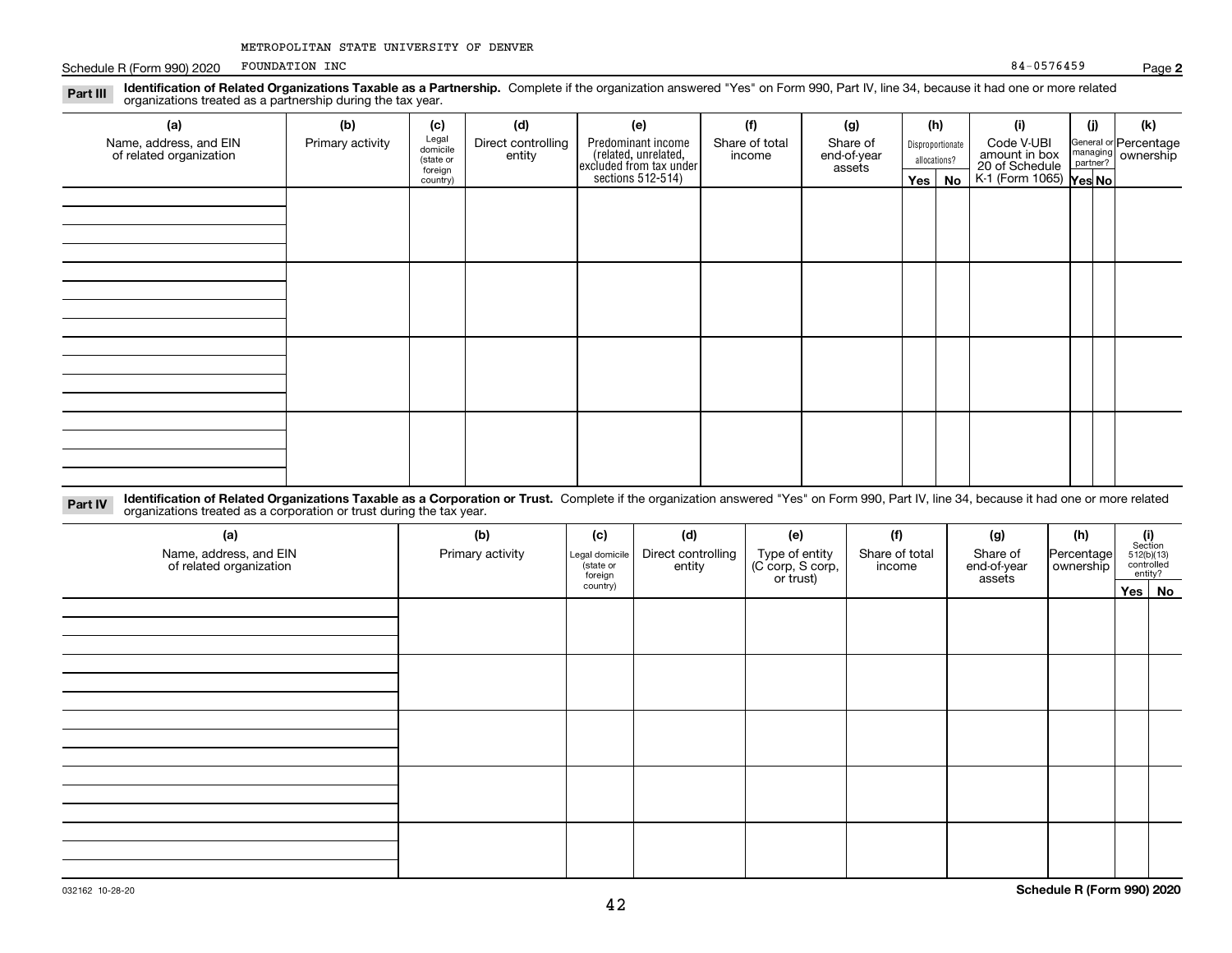Schedule R (Form 990) 2020 FOUNDATION INC 34-0576459 FOUNDATION INC 84-0576459

| Note: Complete line 1 if any entity is listed in Parts II, III, or IV of this schedule.                                                                                                                                        |                | Yes | No |
|--------------------------------------------------------------------------------------------------------------------------------------------------------------------------------------------------------------------------------|----------------|-----|----|
| During the tax year, did the organization engage in any of the following transactions with one or more related organizations listed in Parts II-IV?                                                                            |                |     |    |
|                                                                                                                                                                                                                                | 1a             |     |    |
| b Gift, grant, or capital contribution to related organization(s) manufactured and contribution to related organization(s)                                                                                                     | 1b             |     |    |
|                                                                                                                                                                                                                                | 1 <sub>c</sub> |     |    |
| d Loans or loan guarantees to or for related organization(s) www.communities.com/www.communities.com/www.communities.com/www.communities.com/www.communities.com/www.communities.com/www.communities.com/www.communities.com/w | 1 <sub>d</sub> |     |    |
|                                                                                                                                                                                                                                | 1e             |     |    |
| Dividends from related organization(s) material contracts and contracts and contracts are contracted as a contract of the contract of the contract of the contract of the contract of the contract of the contract of the cont | 1f             |     |    |
|                                                                                                                                                                                                                                | 1g             |     |    |
| h Purchase of assets from related organization(s) manufactured and content to content the content of assets from related organization(s)                                                                                       | 1 <sub>h</sub> |     |    |
| Exchange of assets with related organization(s) www.wallen.com/www.wallen.com/www.wallen.com/www.wallen.com/www.wallen.com/www.wallen.com/www.wallen.com/www.wallen.com/www.wallen.com/www.wallen.com/www.wallen.com/www.walle | 1i             |     |    |
| Lease of facilities, equipment, or other assets to related organization(s) [11] manufactured content in the second or set of facilities, equipment, or other assets to related organization(s) [11] manufactured content in th | 1i.            |     |    |
|                                                                                                                                                                                                                                | 1k             |     |    |
|                                                                                                                                                                                                                                | 11             |     |    |
|                                                                                                                                                                                                                                | 1 <sub>m</sub> |     |    |
|                                                                                                                                                                                                                                | 1n             |     |    |
|                                                                                                                                                                                                                                | 10             |     |    |
| p Reimbursement paid to related organization(s) for expenses [11111] [12] Research Manuscript Reimbursement paid to related organization(s) for expenses [11111] [12] Manuscript Manuscript Reimbursement Paid to related orga | 1p             |     |    |
|                                                                                                                                                                                                                                | 1q             |     |    |
| Other transfer of cash or property to related organization(s)                                                                                                                                                                  | 1r             |     |    |
|                                                                                                                                                                                                                                | 1s             |     |    |

| (a)<br>Name of related organization | (b)<br>Transaction<br>type (a-s) | (c)<br>Amount involved | (d)<br>Method of determining amount involved |
|-------------------------------------|----------------------------------|------------------------|----------------------------------------------|
| (1)                                 |                                  |                        |                                              |
| (2)                                 |                                  |                        |                                              |
| (3)                                 |                                  |                        |                                              |
| (4)                                 |                                  |                        |                                              |
| (5)                                 |                                  |                        |                                              |
| (6)                                 |                                  |                        |                                              |

**3**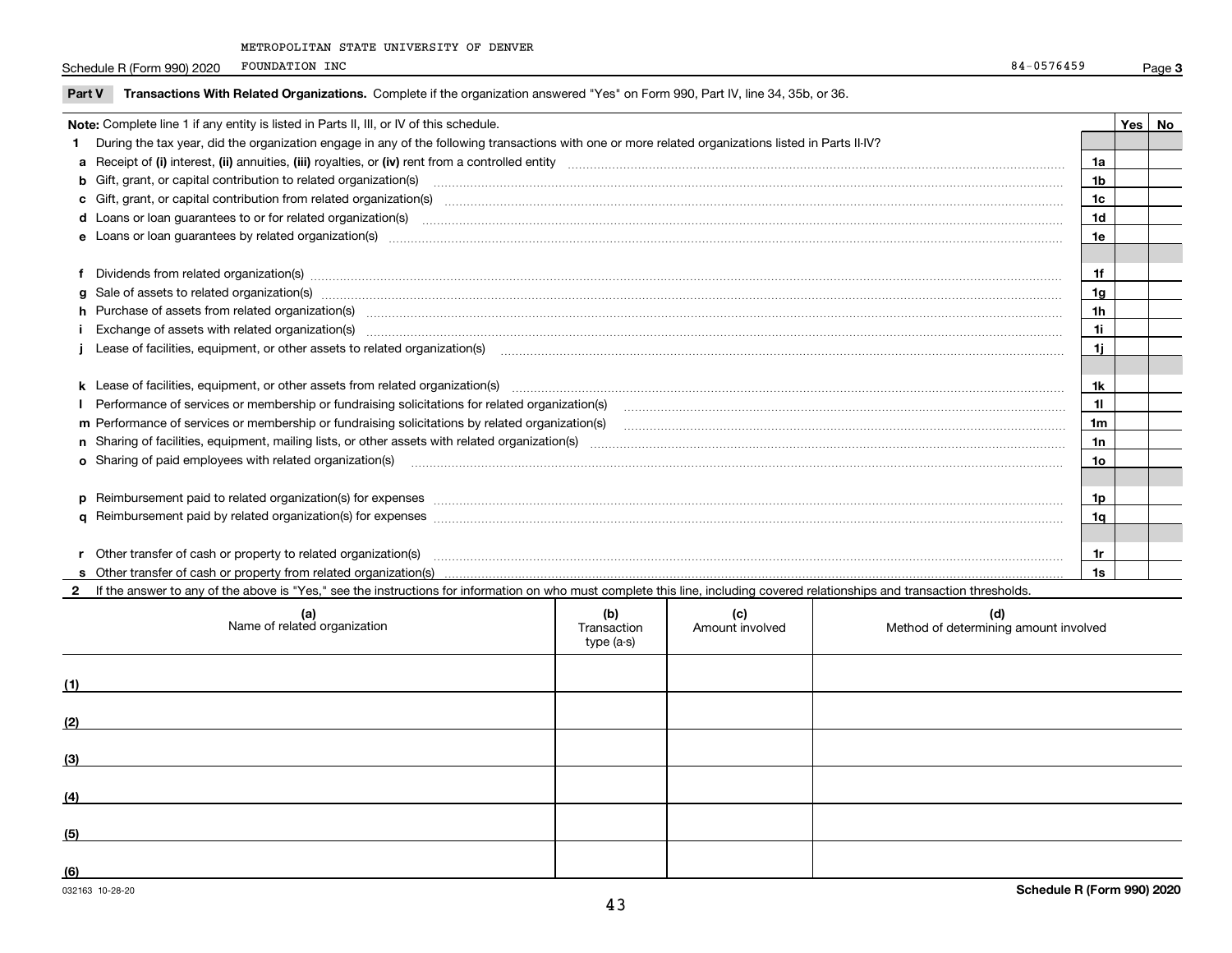Schedule R (Form 990) 2020 POUNDATION INC 34-0576459 FOUNDATION INC 84-0576459

#### **Part VI Unrelated Organizations Taxable as a Partnership. Complete if the organization answered "Yes" on Form 990, Part IV, line 37.**

Provide the following information for each entity taxed as a partnership through which the organization conducted more than five percent of its activities (measured by total assets or gross revenue) that was not a related organization. See instructions regarding exclusion for certain investment partnerships.

| (a)                    | (b)              | (c)               | .<br>(d)                                                                                   |                                                                                                                    | (f)      | (g)         | (h)                   | (i)                                                                                                    | (i)    | $(\mathsf{k})$ |  |
|------------------------|------------------|-------------------|--------------------------------------------------------------------------------------------|--------------------------------------------------------------------------------------------------------------------|----------|-------------|-----------------------|--------------------------------------------------------------------------------------------------------|--------|----------------|--|
| Name, address, and EIN | Primary activity | Legal domicile    |                                                                                            | $\begin{array}{c} \textbf{(e)}\\ \text{Area all} \\ \text{partners sec.}\\ 501(c)(3) \\ \text{orgs.?} \end{array}$ | Share of | Share of    | Dispropor-<br>tionate |                                                                                                        |        |                |  |
| of entity              |                  | (state or foreign |                                                                                            |                                                                                                                    | total    | end-of-year | allocations?          |                                                                                                        |        |                |  |
|                        |                  | country)          | Predominant income<br>(related, unrelated,<br>excluded from tax under<br>sections 512-514) | Yes No                                                                                                             | income   | assets      | Yes No                | Code V-UBI<br>amount in box 20 managing<br>of Schedule K-1 partner? ownership<br>(Form 1065)<br>ves No | Yes No |                |  |
|                        |                  |                   |                                                                                            |                                                                                                                    |          |             |                       |                                                                                                        |        |                |  |
|                        |                  |                   |                                                                                            |                                                                                                                    |          |             |                       |                                                                                                        |        |                |  |
|                        |                  |                   |                                                                                            |                                                                                                                    |          |             |                       |                                                                                                        |        |                |  |
|                        |                  |                   |                                                                                            |                                                                                                                    |          |             |                       |                                                                                                        |        |                |  |
|                        |                  |                   |                                                                                            |                                                                                                                    |          |             |                       |                                                                                                        |        |                |  |
|                        |                  |                   |                                                                                            |                                                                                                                    |          |             |                       |                                                                                                        |        |                |  |
|                        |                  |                   |                                                                                            |                                                                                                                    |          |             |                       |                                                                                                        |        |                |  |
|                        |                  |                   |                                                                                            |                                                                                                                    |          |             |                       |                                                                                                        |        |                |  |
|                        |                  |                   |                                                                                            |                                                                                                                    |          |             |                       |                                                                                                        |        |                |  |
|                        |                  |                   |                                                                                            |                                                                                                                    |          |             |                       |                                                                                                        |        |                |  |
|                        |                  |                   |                                                                                            |                                                                                                                    |          |             |                       |                                                                                                        |        |                |  |
|                        |                  |                   |                                                                                            |                                                                                                                    |          |             |                       |                                                                                                        |        |                |  |
|                        |                  |                   |                                                                                            |                                                                                                                    |          |             |                       |                                                                                                        |        |                |  |
|                        |                  |                   |                                                                                            |                                                                                                                    |          |             |                       |                                                                                                        |        |                |  |
|                        |                  |                   |                                                                                            |                                                                                                                    |          |             |                       |                                                                                                        |        |                |  |
|                        |                  |                   |                                                                                            |                                                                                                                    |          |             |                       |                                                                                                        |        |                |  |
|                        |                  |                   |                                                                                            |                                                                                                                    |          |             |                       |                                                                                                        |        |                |  |
|                        |                  |                   |                                                                                            |                                                                                                                    |          |             |                       |                                                                                                        |        |                |  |
|                        |                  |                   |                                                                                            |                                                                                                                    |          |             |                       |                                                                                                        |        |                |  |
|                        |                  |                   |                                                                                            |                                                                                                                    |          |             |                       |                                                                                                        |        |                |  |
|                        |                  |                   |                                                                                            |                                                                                                                    |          |             |                       |                                                                                                        |        |                |  |
|                        |                  |                   |                                                                                            |                                                                                                                    |          |             |                       |                                                                                                        |        |                |  |
|                        |                  |                   |                                                                                            |                                                                                                                    |          |             |                       |                                                                                                        |        |                |  |
|                        |                  |                   |                                                                                            |                                                                                                                    |          |             |                       |                                                                                                        |        |                |  |
|                        |                  |                   |                                                                                            |                                                                                                                    |          |             |                       |                                                                                                        |        |                |  |
|                        |                  |                   |                                                                                            |                                                                                                                    |          |             |                       |                                                                                                        |        |                |  |
|                        |                  |                   |                                                                                            |                                                                                                                    |          |             |                       |                                                                                                        |        |                |  |
|                        |                  |                   |                                                                                            |                                                                                                                    |          |             |                       |                                                                                                        |        |                |  |
|                        |                  |                   |                                                                                            |                                                                                                                    |          |             |                       |                                                                                                        |        |                |  |
|                        |                  |                   |                                                                                            |                                                                                                                    |          |             |                       |                                                                                                        |        |                |  |
|                        |                  |                   |                                                                                            |                                                                                                                    |          |             |                       |                                                                                                        |        |                |  |
|                        |                  |                   |                                                                                            |                                                                                                                    |          |             |                       |                                                                                                        |        |                |  |
|                        |                  |                   |                                                                                            |                                                                                                                    |          |             |                       |                                                                                                        |        |                |  |

**Schedule R (Form 990) 2020**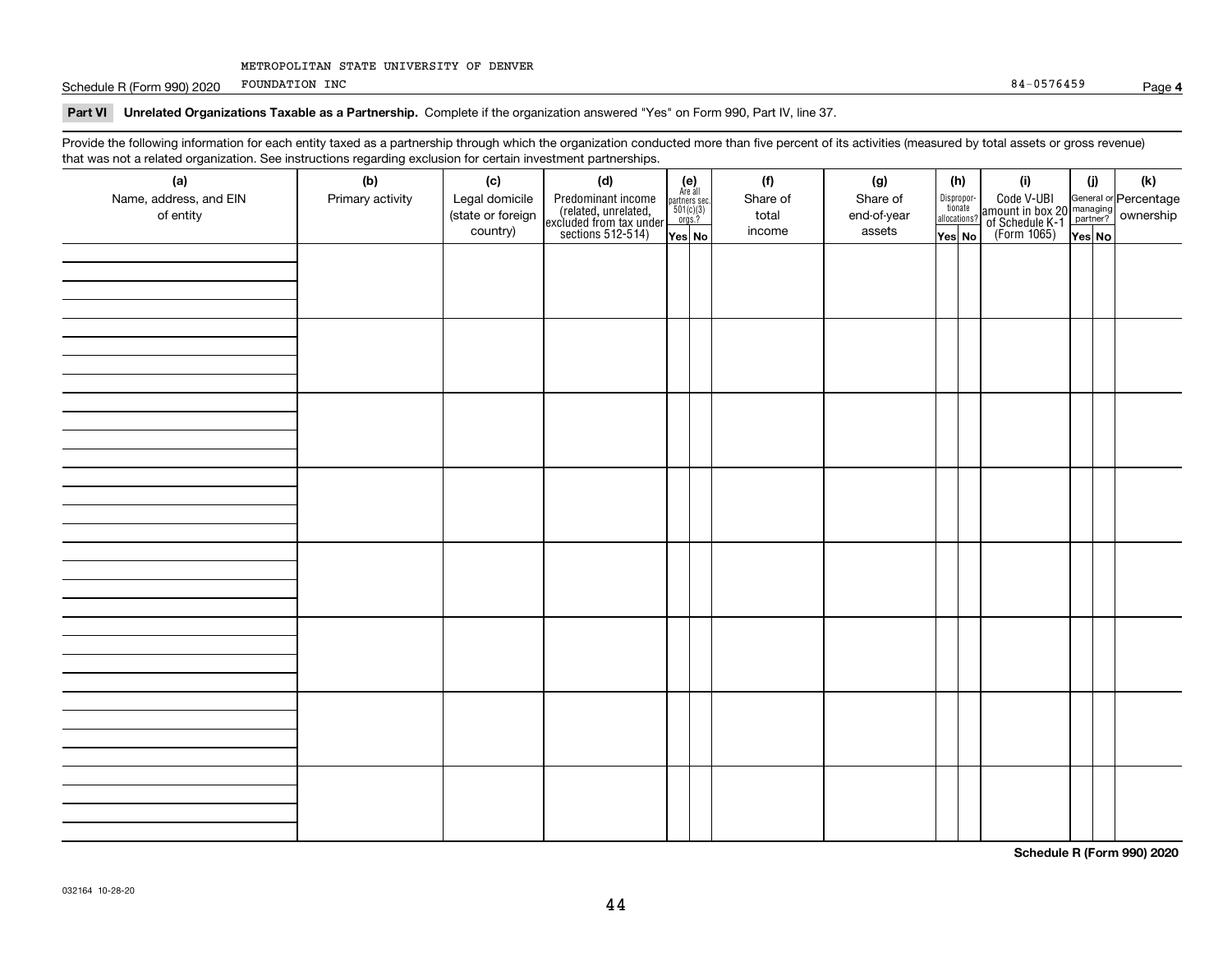| Schedule R (Form i | 12020<br>: 990) | FOUNDATION | INC | 84<br>- 1 | <sup>∼576459</sup> | <b>STATISTICS</b><br>Page |  |
|--------------------|-----------------|------------|-----|-----------|--------------------|---------------------------|--|
|--------------------|-----------------|------------|-----|-----------|--------------------|---------------------------|--|

**Part VII Supplemental Information**

Provide additional information for responses to questions on Schedule R. See instructions.

**Schedule R (Form 990) 2020**

032165 10-28-20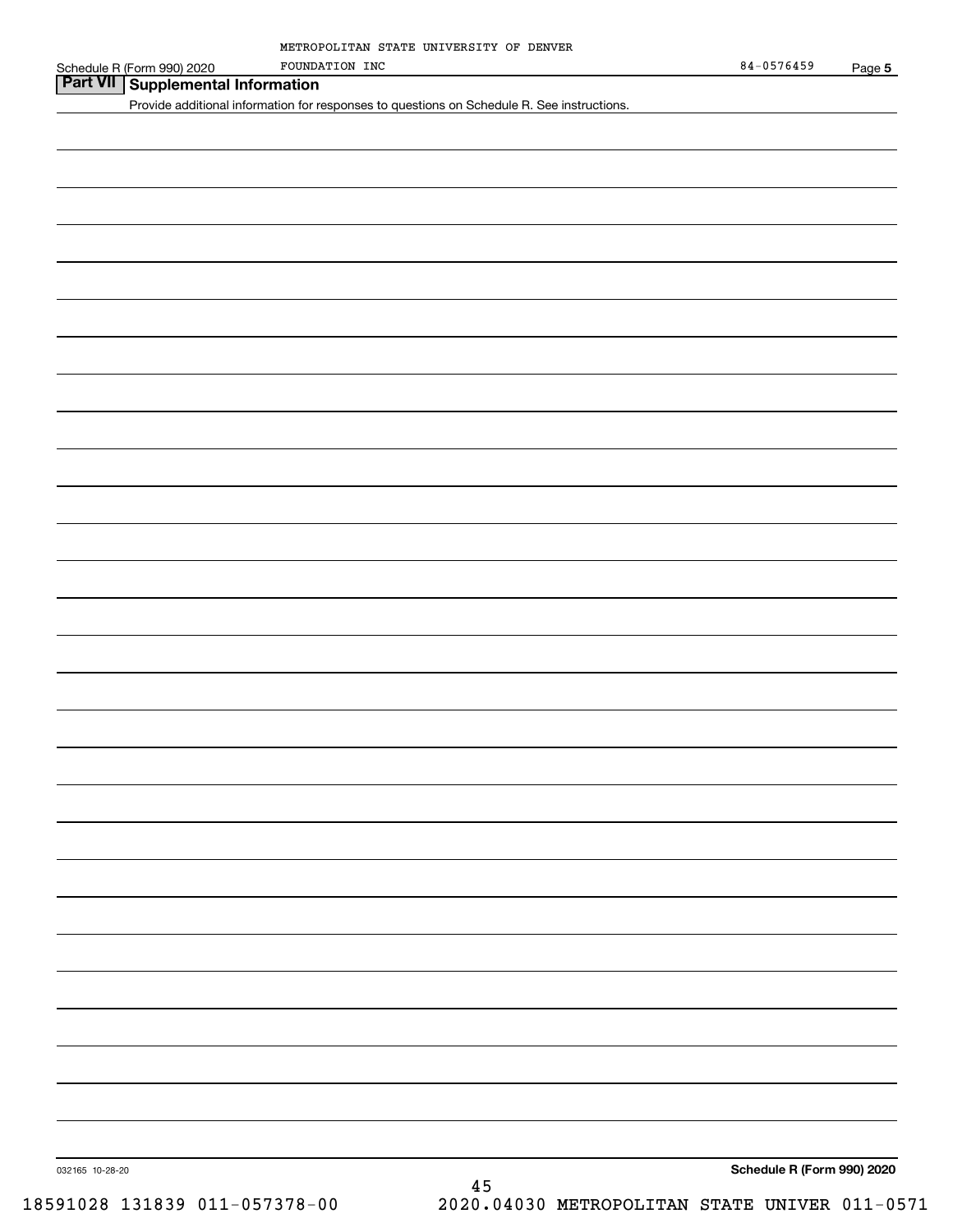## **CARRYOVER DATA TO 2021**

| Name METROPOLITAN STATE UNIVERSITY OF DENVER                                                                   | <b>Employer Identification Number</b> |            |
|----------------------------------------------------------------------------------------------------------------|---------------------------------------|------------|
| FOUNDATION INC                                                                                                 | $84 - 0576459$                        |            |
| Based on the information provided with this return, the following are possible carryover amounts to next year. |                                       |            |
| FEDERAL POST-2017 NET OPERATING LOSS - INVESTMENTS IN PARTNE                                                   |                                       | 17,284.    |
| FEDERAL PRE-2018 NET OPERATING LOSS                                                                            |                                       | 20,434.    |
| FEDERAL CONTRIBUTION - 50% CASH                                                                                |                                       | 4,756,243. |
|                                                                                                                |                                       |            |
|                                                                                                                |                                       |            |
|                                                                                                                |                                       |            |
|                                                                                                                |                                       |            |
|                                                                                                                |                                       |            |
|                                                                                                                |                                       |            |
|                                                                                                                |                                       |            |
|                                                                                                                |                                       |            |
|                                                                                                                |                                       |            |
|                                                                                                                |                                       |            |
|                                                                                                                |                                       |            |
|                                                                                                                |                                       |            |
|                                                                                                                |                                       |            |
|                                                                                                                |                                       |            |
|                                                                                                                |                                       |            |
|                                                                                                                |                                       |            |
|                                                                                                                |                                       |            |
|                                                                                                                |                                       |            |
|                                                                                                                |                                       |            |
|                                                                                                                |                                       |            |
|                                                                                                                |                                       |            |
|                                                                                                                |                                       |            |
|                                                                                                                |                                       |            |
|                                                                                                                |                                       |            |
|                                                                                                                |                                       |            |
|                                                                                                                |                                       |            |
|                                                                                                                |                                       |            |
|                                                                                                                |                                       |            |
|                                                                                                                |                                       |            |
|                                                                                                                |                                       |            |
|                                                                                                                |                                       |            |
|                                                                                                                |                                       |            |
|                                                                                                                |                                       |            |

019341 04-01-20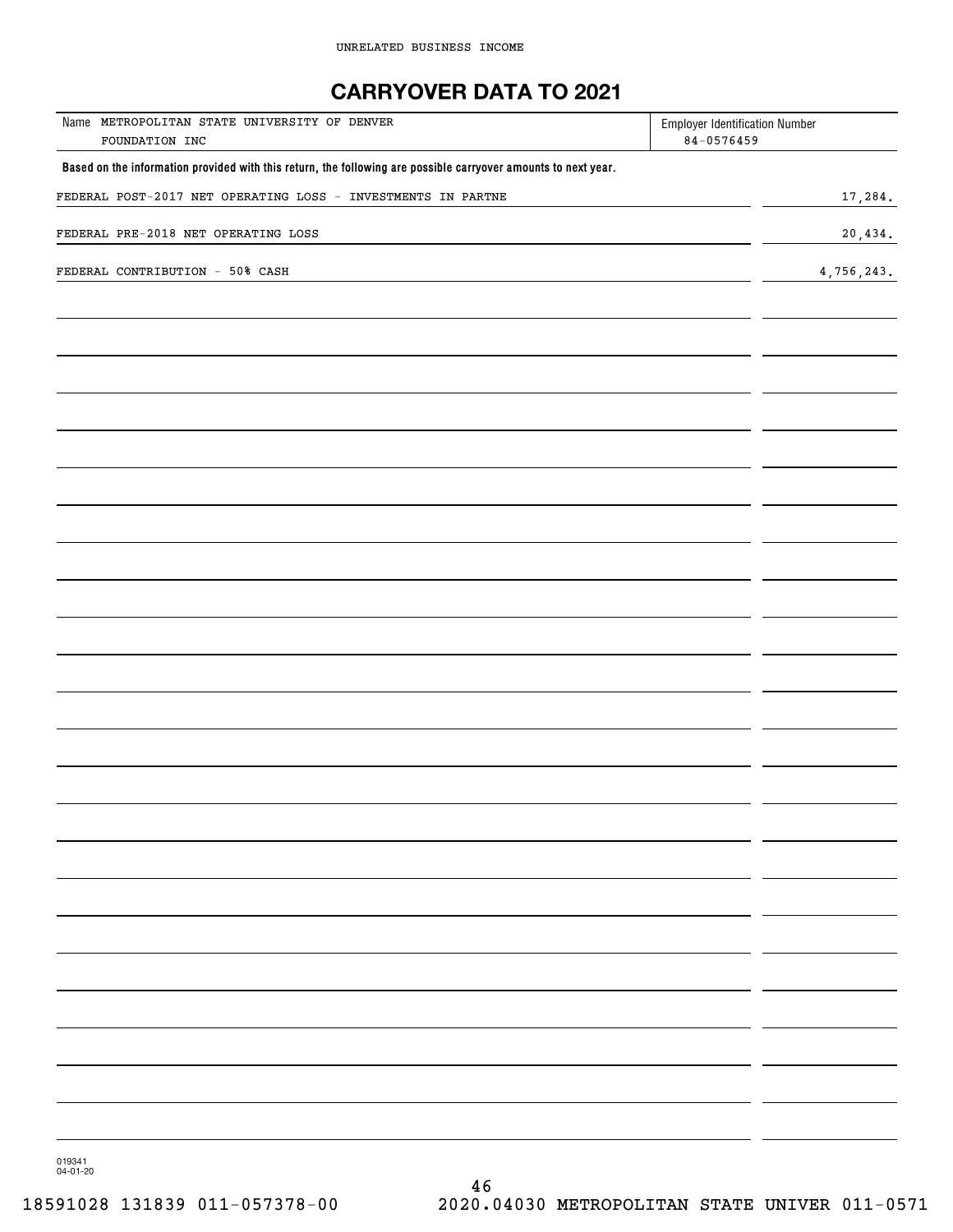|         | Form 990-T                                             |            | <b>Exempt Organization Business Income Tax Return</b><br>(and proxy tax under section 6033(e))                                                                                                      |                         | OMB No. 1545-0047                                             |
|---------|--------------------------------------------------------|------------|-----------------------------------------------------------------------------------------------------------------------------------------------------------------------------------------------------|-------------------------|---------------------------------------------------------------|
|         |                                                        |            | For calendar year 2020 or other tax year beginning $JUL$ 1, 2020<br>, and ending $JUN$ 30, 2021                                                                                                     |                         | 2020                                                          |
|         | Department of the Treasury<br>Internal Revenue Service |            | Go to www.irs.gov/Form990T for instructions and the latest information.<br>bo not enter SSN numbers on this form as it may be made public if your organization is a $501(c)(3)$ .                   |                         | Open to Public Inspection for<br>501(c)(3) Organizations Only |
| А       | Check box if<br>address changed.                       |            | Name of organization $($<br>Check box if name changed and see instructions.)<br>METROPOLITAN STATE UNIVERSITY OF DENVER                                                                             |                         | <b>DEmployer identification number</b>                        |
|         | <b>B</b> Exempt under section                          | Print      | FOUNDATION INC                                                                                                                                                                                      |                         | 84-0576459                                                    |
| x       | $501(c)$ (3)<br>220(e)<br>408(e)                       | 0r<br>Type | Number, street, and room or suite no. If a P.O. box, see instructions.<br>PO BOX 173362 CAMPUS BOX 14                                                                                               |                         | E Group exemption number<br>(see instructions)                |
|         | 408A<br>530(a)<br>529(a)<br><b>529S</b>                |            | City or town, state or province, country, and ZIP or foreign postal code<br>DENVER CO 80217                                                                                                         |                         | Check box if                                                  |
|         |                                                        |            | 39,509,608.<br>C Book value of all assets at end of year                                                                                                                                            |                         | an amended return.                                            |
| G       |                                                        |            | Check organization type $\triangleright$ $\lfloor x \rfloor$ 501(c) corporation<br>$501(c)$ trust<br>401(a) trust<br>Other trust                                                                    |                         | Applicable reinsurance entity                                 |
| н.      | Check if filing only to $\blacktriangleright$          |            | Claim credit from Form 8941<br>Claim a refund shown on Form 2439                                                                                                                                    |                         |                                                               |
|         |                                                        |            |                                                                                                                                                                                                     |                         |                                                               |
| J       |                                                        |            | Enter the number of attached Schedules A (Form 990-T)                                                                                                                                               |                         | $\mathbf{1}$                                                  |
| Κ       |                                                        |            | During the tax year, was the corporation a subsidiary in an affiliated group or a parent-subsidiary controlled group?<br>If "Yes," enter the name and identifying number of the parent corporation. | ▶                       | $\vert x \vert$<br>Yes<br><b>No</b>                           |
|         | The books are in care of LORI HERRERA                  |            | Telephone number $\blacktriangleright$                                                                                                                                                              |                         | $303 - 605 - 7295$                                            |
| Part I  |                                                        |            | <b>Total Unrelated Business Taxable Income</b>                                                                                                                                                      |                         |                                                               |
| 1       |                                                        |            | Total of unrelated business taxable income computed from all unrelated trades or businesses (see                                                                                                    |                         |                                                               |
|         | instructions)                                          |            |                                                                                                                                                                                                     | 1                       | $-3,500.$                                                     |
| 2       | Reserved                                               |            |                                                                                                                                                                                                     | $\mathbf{2}$            |                                                               |
| 3       | Add lines 1 and 2                                      |            |                                                                                                                                                                                                     | 3                       | $-3,500.$                                                     |
| 4       |                                                        |            | Charitable contributions (see instructions for limitation rules)                                                                                                                                    | 4                       | 0.                                                            |
| 5       |                                                        |            |                                                                                                                                                                                                     | 5                       | $-3,500.$                                                     |
| 6       |                                                        |            | Deduction for net operating loss. See instructions                                                                                                                                                  | 6                       | 0.                                                            |
| 7       |                                                        |            | Total of unrelated business taxable income before specific deduction and section 199A deduction.                                                                                                    |                         |                                                               |
|         | Subtract line 6 from line 5                            |            |                                                                                                                                                                                                     | 7                       | $-3,500.$                                                     |
| 8       |                                                        |            | Specific deduction (generally \$1,000, but see instructions for exceptions) manufactured in the substitution of                                                                                     | 8                       | 1,000.                                                        |
| 9       |                                                        |            | <b>Trusts.</b> Section 199A deduction. See instructions                                                                                                                                             | 9                       |                                                               |
| 10      | <b>Total deductions.</b> Add lines 8 and 9             |            |                                                                                                                                                                                                     | 10                      | 1,000.                                                        |
| 11      |                                                        |            | Unrelated business taxable income. Subtract line 10 from line 7. If line 10 is greater than line 7,                                                                                                 |                         |                                                               |
|         | enter zero                                             |            |                                                                                                                                                                                                     | 11                      | 0.                                                            |
| Part II | <b>Tax Computation</b>                                 |            |                                                                                                                                                                                                     |                         |                                                               |
|         |                                                        |            | Organizations taxable as corporations. Multiply Part I, line 11 by 21% (0.21)                                                                                                                       | 1.                      | 0.                                                            |
| 2       |                                                        |            | Trusts taxable at trust rates. See instructions for tax computation. Income tax on the amount on                                                                                                    |                         |                                                               |
|         | Part I, line 11 from:                                  |            | Tax rate schedule or<br>▶                                                                                                                                                                           | $\mathbf{2}$            |                                                               |
| з       | Proxy tax. See instructions                            |            |                                                                                                                                                                                                     | 3                       |                                                               |
| 4       | Other tax amounts. See instructions                    |            |                                                                                                                                                                                                     | 4                       |                                                               |
| 5       | Alternative minimum tax (trusts only)                  |            |                                                                                                                                                                                                     | 5                       |                                                               |
| 6       |                                                        |            | Tax on noncompliant facility income. See instructions                                                                                                                                               | 6                       |                                                               |
| 7       |                                                        |            | Total. Add lines 3 through 6 to line 1 or 2, whichever applies                                                                                                                                      | $\overline{\mathbf{r}}$ | 0.                                                            |
| LHA     |                                                        |            | For Paperwork Reduction Act Notice, see instructions.                                                                                                                                               |                         | Form 990-T (2020)                                             |

023701 02-02-21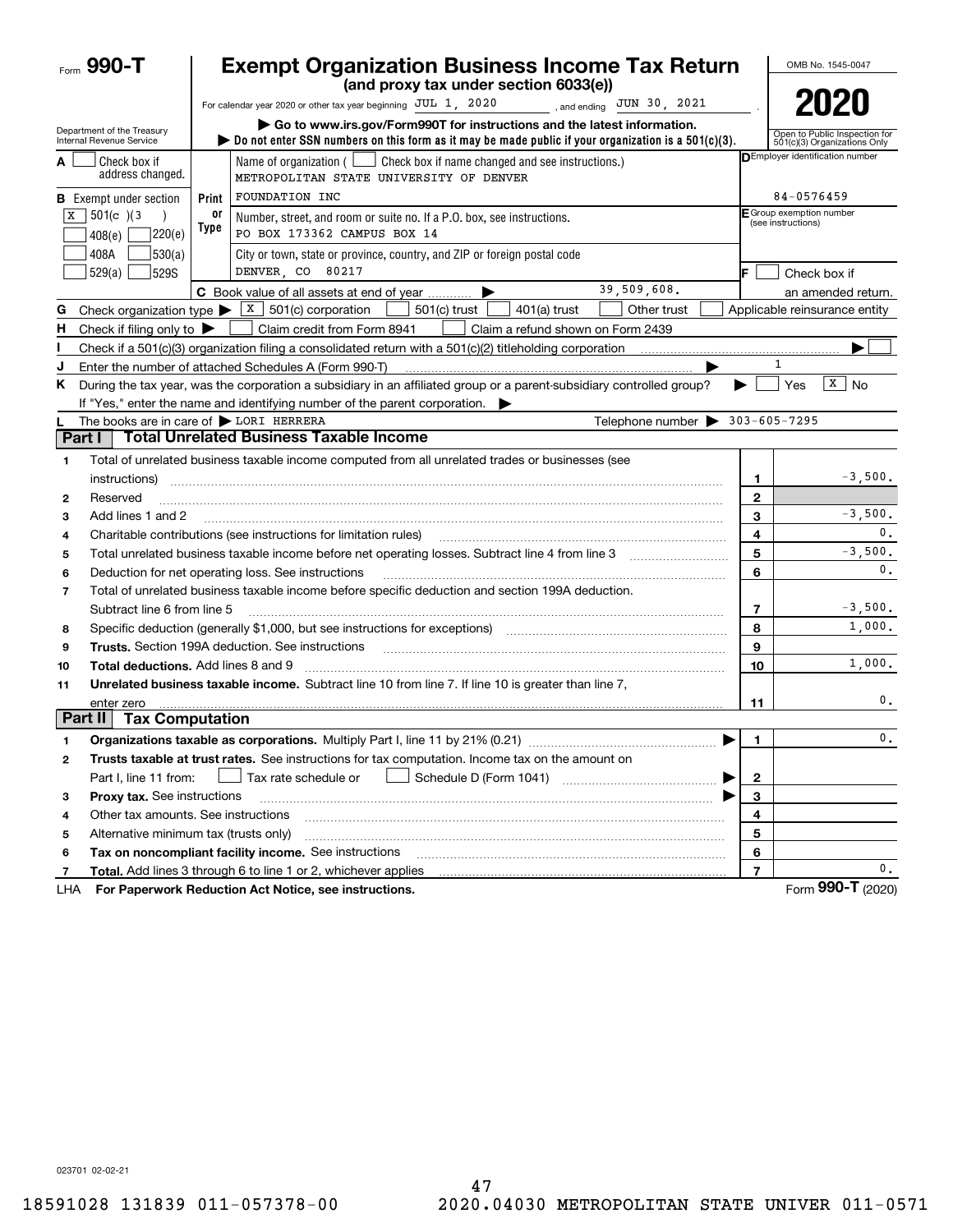|          | Form 990-T (2020)                                                                                                                                                      |              |     | Page 2        |
|----------|------------------------------------------------------------------------------------------------------------------------------------------------------------------------|--------------|-----|---------------|
| Part III | <b>Tax and Payments</b>                                                                                                                                                |              |     |               |
| 1a       | Foreign tax credit (corporations attach Form 1118; trusts attach Form 1116)<br>1a                                                                                      |              |     |               |
| b        | Other credits (see instructions)<br>1b                                                                                                                                 |              |     |               |
| c        | 1c                                                                                                                                                                     |              |     |               |
| d        | 1 <sub>d</sub>                                                                                                                                                         |              |     |               |
| е        |                                                                                                                                                                        | 1e           |     |               |
| 2        | Subtract line 1e from Part II, line 7                                                                                                                                  | $\mathbf{2}$ |     | 0.            |
| 3        | Form 8611   Form 8697<br>Form 4255<br>Form 8866<br>Other taxes. Check if from:                                                                                         |              |     |               |
|          | Other (attach statement)                                                                                                                                               | 3            |     |               |
| 4        | Check if includes tax previously deferred under<br>Total tax. Add lines 2 and 3 (see instructions).                                                                    |              |     |               |
|          | section 1294. Enter tax amount here                                                                                                                                    | 4            |     | 0.            |
| 5        | 2020 net 965 tax liability paid from Form 965-A or Form 965-B, Part II, column (k), line 4                                                                             | 5            |     | $\mathbf 0$ . |
| 6a       | Payments: A 2019 overpayment credited to 2020 [11] [11] maximum materials and Payments: A 2019 overpayment credited to 2020 [11] maximum materials and Payments:<br>6a |              |     |               |
| b        | 2020 estimated tax payments. Check if section 643(g) election applies<br>6b                                                                                            |              |     |               |
| c        | 6c<br>Tax deposited with Form 8868                                                                                                                                     |              |     |               |
| d        | Foreign organizations: Tax paid or withheld at source (see instructions) [<br>6d                                                                                       |              |     |               |
| е        | 6e                                                                                                                                                                     |              |     |               |
| f        | 6f                                                                                                                                                                     |              |     |               |
| g        | Other credits, adjustments, and payments:   Form 2439                                                                                                                  |              |     |               |
|          |                                                                                                                                                                        |              |     |               |
| 7        |                                                                                                                                                                        | 7            |     |               |
| 8        | Estimated tax penalty (see instructions). Check if Form 2220 is attached                                                                                               | 8            |     |               |
| 9        | Tax due. If line 7 is smaller than the total of lines 4, 5, and 8, enter amount owed <i>musicanal community con-</i>                                                   | 9            |     |               |
| 10       |                                                                                                                                                                        | 10           |     |               |
| 11       | Enter the amount of line 10 you want: Credited to 2021 estimated tax ><br>Refunded $\blacktriangleright$                                                               | 11           |     |               |
| Part IV  | Statements Regarding Certain Activities and Other Information (see instructions)                                                                                       |              |     |               |
| 1        | At any time during the 2020 calendar year, did the organization have an interest in or a signature or other authority                                                  |              | Yes | No            |
|          | over a financial account (bank, securities, or other) in a foreign country? If "Yes," the organization may have to file                                                |              |     |               |
|          | FinCEN Form 114, Report of Foreign Bank and Financial Accounts. If "Yes," enter the name of the foreign country                                                        |              |     |               |
|          | here $\blacktriangleright$                                                                                                                                             |              |     | х             |
| 2        | During the tax year, did the organization receive a distribution from, or was it the grantor of, or transferor to, a                                                   |              |     |               |
|          |                                                                                                                                                                        |              |     | х             |
|          | If "Yes," see instructions for other forms the organization may have to file.                                                                                          |              |     |               |
| 3        | $\triangleright$ \$<br>Enter the amount of tax-exempt interest received or accrued during the tax year [111][11][11][11][11][11][11]                                   |              |     |               |
| 4a       | Did the organization change its method of accounting? (see instructions)                                                                                               |              |     | х             |
| b        | If 4a is "Yes," has the organization described the change on Form 990, 990-EZ, 990-PF, or Form 1128? If "No,"                                                          |              |     |               |
|          | explain in Part V                                                                                                                                                      |              |     |               |
| Part V   | <b>Supplemental Information</b>                                                                                                                                        |              |     |               |

Provide the explanation required by Part IV, line 4b. Also, provide any other additional information. See instructions.

| Sign            |                                      | Under penalties of perjury, I declare that I have examined this return, including accompanying schedules and statements, and to the best of my knowledge and belief, it is true,<br>correct, and complete. Declaration of preparer (other than taxpayer) is based on all information of which preparer has any knowledge. |           |               |                                                                       |    |  |  |  |  |  |  |
|-----------------|--------------------------------------|---------------------------------------------------------------------------------------------------------------------------------------------------------------------------------------------------------------------------------------------------------------------------------------------------------------------------|-----------|---------------|-----------------------------------------------------------------------|----|--|--|--|--|--|--|
| <b>Here</b>     |                                      |                                                                                                                                                                                                                                                                                                                           | TREASURER |               | May the IRS discuss this return with<br>the preparer shown below (see |    |  |  |  |  |  |  |
|                 | Signature of officer                 | Date                                                                                                                                                                                                                                                                                                                      | Title     |               | x<br><b>Yes</b><br>instructions)?                                     | No |  |  |  |  |  |  |
|                 | Print/Type preparer's name           | Preparer's signature                                                                                                                                                                                                                                                                                                      | Date      | Check         | PTIN                                                                  |    |  |  |  |  |  |  |
| Paid            |                                      |                                                                                                                                                                                                                                                                                                                           |           | self-employed |                                                                       |    |  |  |  |  |  |  |
| Preparer        | SARAH HINTZ                          | SARAH HINTZ                                                                                                                                                                                                                                                                                                               | 10/28/21  |               | P00492291                                                             |    |  |  |  |  |  |  |
| <b>Use Only</b> | Firm's name > CLIFTONLARSONALLEN LLP | $41 - 0746749$<br>Firm's $EIN$                                                                                                                                                                                                                                                                                            |           |               |                                                                       |    |  |  |  |  |  |  |
|                 |                                      | 8390 EAST CRESCENT PARKWAY, SUITE 300                                                                                                                                                                                                                                                                                     |           |               |                                                                       |    |  |  |  |  |  |  |
|                 | Firm's address $\blacktriangleright$ | GREENWOOD VILLAGE CO 80111                                                                                                                                                                                                                                                                                                |           |               |                                                                       |    |  |  |  |  |  |  |
|                 |                                      |                                                                                                                                                                                                                                                                                                                           |           |               | Form $990 - T$ (2020)                                                 |    |  |  |  |  |  |  |

023711 02-02-21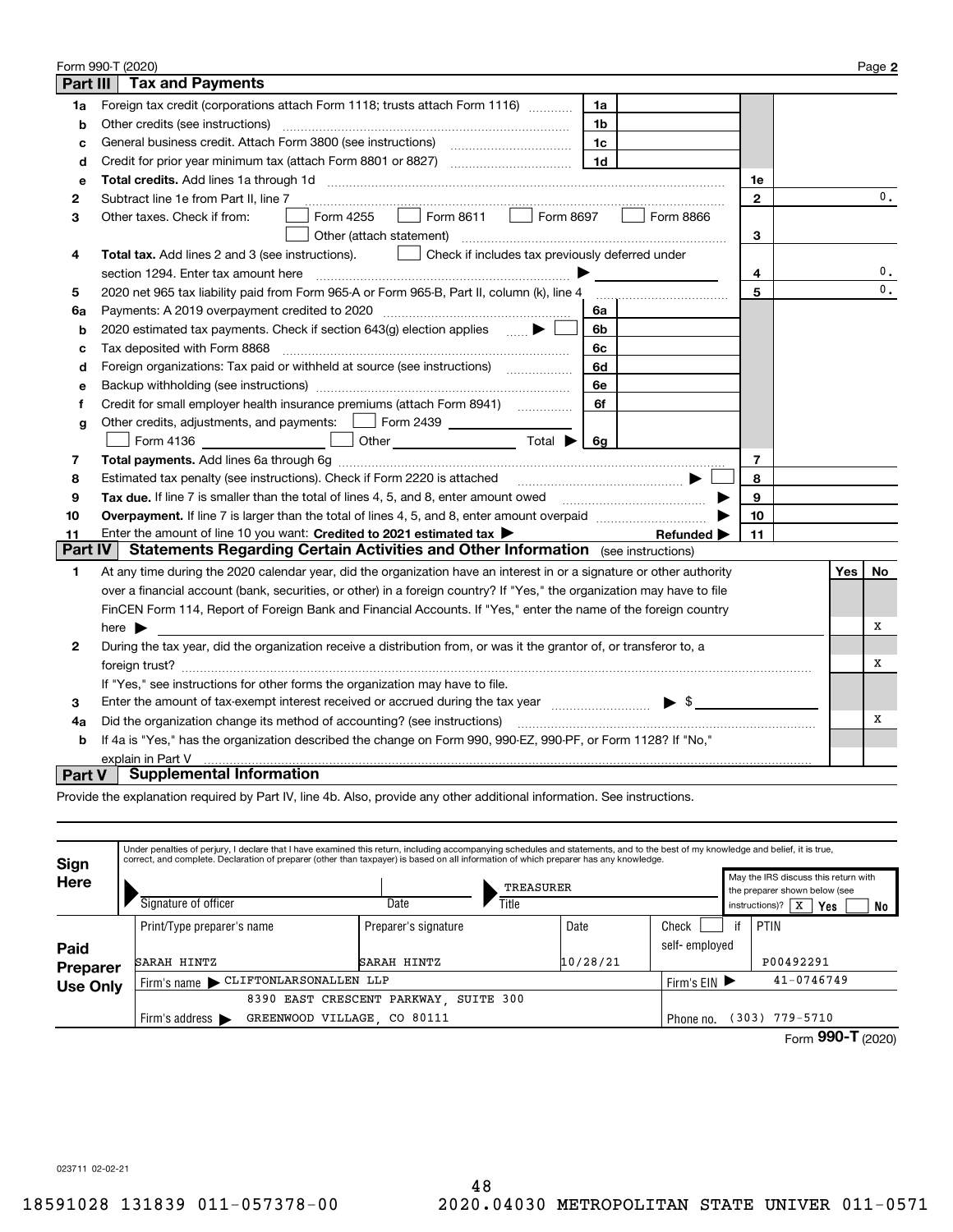#### **SCHEDULE A (Form 990-T)**

Department of the Treasury Internal Revenue Service

## **Unrelated Business Taxable Income From an Unrelated Trade or Business**

**| Go to www.irs.gov/Form990T for instructions and the latest information.**

**Do not enter SSN numbers on this form as it may be made public if your organization is a 501(c)(3). |** 

**2020**

OMB No. 1545-0047

| Open to Public Inspection for |
|-------------------------------|
| 501(c)(3) Organizations Only  |

| A Name of the organization<br>FOUNDATION INC                 | METROPOLITAN STATE UNIVERSITY OF DENVER |        |  | <b>B</b> Employer identification number<br>84-0576459 |    |  |
|--------------------------------------------------------------|-----------------------------------------|--------|--|-------------------------------------------------------|----|--|
| <b>C</b> Unrelated business activity code (see instructions) |                                         | 523000 |  | D Sequence:                                           | ∩f |  |

**E**Describe the unrelated trade or business | INVESTMENTS IN PARTNERSHIPS

| <b>Unrelated Trade or Business Income</b><br>Part I                                                                         | (A) Income                                                                         | (B) Expenses | (C) Net |           |
|-----------------------------------------------------------------------------------------------------------------------------|------------------------------------------------------------------------------------|--------------|---------|-----------|
| Gross receipts or sales<br>1a.<br>Less returns and allowances $\qquad \qquad \qquad$ <b>c</b> Balance $\blacktriangleright$ | 1c                                                                                 |              |         |           |
|                                                                                                                             | $\mathbf{2}$                                                                       |              |         |           |
|                                                                                                                             |                                                                                    |              |         |           |
| 1120)) (see instructions)                                                                                                   | 4a                                                                                 | 14.          |         | 14.       |
| Net gain (loss) (Form 4797) (attach Form 4797) (see instructions)                                                           | 4b                                                                                 |              |         |           |
| Capital loss deduction for trusts                                                                                           | 4 <sub>c</sub>                                                                     |              |         |           |
| Income (loss) from a partnership or an S corporation (attach                                                                | 5                                                                                  | $-3,514.$    |         | $-3,514.$ |
|                                                                                                                             | 6                                                                                  |              |         |           |
|                                                                                                                             | $\overline{7}$                                                                     |              |         |           |
| Interest, annuities, royalties, and rents from a controlled                                                                 | 8                                                                                  |              |         |           |
| Investment income of section $501(c)(7)$ , $(9)$ , or $(17)$                                                                | 9                                                                                  |              |         |           |
|                                                                                                                             | 10                                                                                 |              |         |           |
|                                                                                                                             | 11                                                                                 |              |         |           |
| Other income (see instructions; attach statement)                                                                           | 12                                                                                 |              |         |           |
|                                                                                                                             | 13                                                                                 | $-3,500.$    |         | $-3,500.$ |
|                                                                                                                             | Capital gain net income (attach Sch D (Form 1041 or Form<br>statement) STATEMENT 1 | 3            |         |           |

**Part II** Deductions Not Taken Elsewhere (See instructions for limitations on deductions) Deductions must be directly connected with the unrelated business income

|              | LHA For Paperwork Reduction Act Notice, see instructions.                                                                                                                                                                      |              | Schedule A (Form 990-T) 2020 |           |
|--------------|--------------------------------------------------------------------------------------------------------------------------------------------------------------------------------------------------------------------------------|--------------|------------------------------|-----------|
| 18           |                                                                                                                                                                                                                                |              | 18                           | $-3,500.$ |
| 17           |                                                                                                                                                                                                                                | 17           | $\mathbf{0}$ .               |           |
|              | column (C)                                                                                                                                                                                                                     | 16           | $-3,500.$                    |           |
| 16           | Unrelated business income before net operating loss deduction. Subtract line 15 from Part I, line 13,                                                                                                                          |              |                              |           |
| 15           |                                                                                                                                                                                                                                |              | 15                           | 0.        |
| 14           |                                                                                                                                                                                                                                |              | 14                           |           |
| 13           | Excess readership costs (Part IX) [11] [2000] [2000] [3000] [3000] [3000] [3000] [3000] [3000] [3000] [3000] [                                                                                                                 |              | 13                           |           |
| 12           |                                                                                                                                                                                                                                |              | 12                           |           |
| 11           |                                                                                                                                                                                                                                |              | 11                           |           |
| 10           | Contributions to deferred compensation plans                                                                                                                                                                                   |              | 10                           |           |
| 9            |                                                                                                                                                                                                                                |              | 9                            |           |
| 8            |                                                                                                                                                                                                                                |              | 8b                           |           |
| 7            |                                                                                                                                                                                                                                |              |                              |           |
| 6            |                                                                                                                                                                                                                                |              | 6                            |           |
| 5            | Interest (attach statement) (see instructions) [11] material content in the statement of the statement of the statement of the statement of the statement of the statement of the statement of the statement of the statement  |              | 5                            |           |
| 4            |                                                                                                                                                                                                                                | 4            |                              |           |
| З.           | Repairs and maintenance material continuum contracts and maintenance material contracts and maintenance material contracts and maintenance material contracts and maintenance material contracts and an except of the state of | 3            |                              |           |
| $\mathbf{2}$ | Salaries and wages with the continuum contract of the contract of the contract of the contract of the contract of the contract of the contract of the contract of the contract of the contract of the contract of the contract | $\mathbf{2}$ |                              |           |
| 1.           | Compensation of officers, directors, and trustees (Part X) [11] [2010] [2010] [2010] [2010] [2010] [2010] [2010] [2010] [2010] [2010] [2010] [2010] [2010] [2010] [2010] [2010] [2010] [2010] [2010] [2010] [2010] [2010] [201 | 1            |                              |           |

023741 12-23-20

1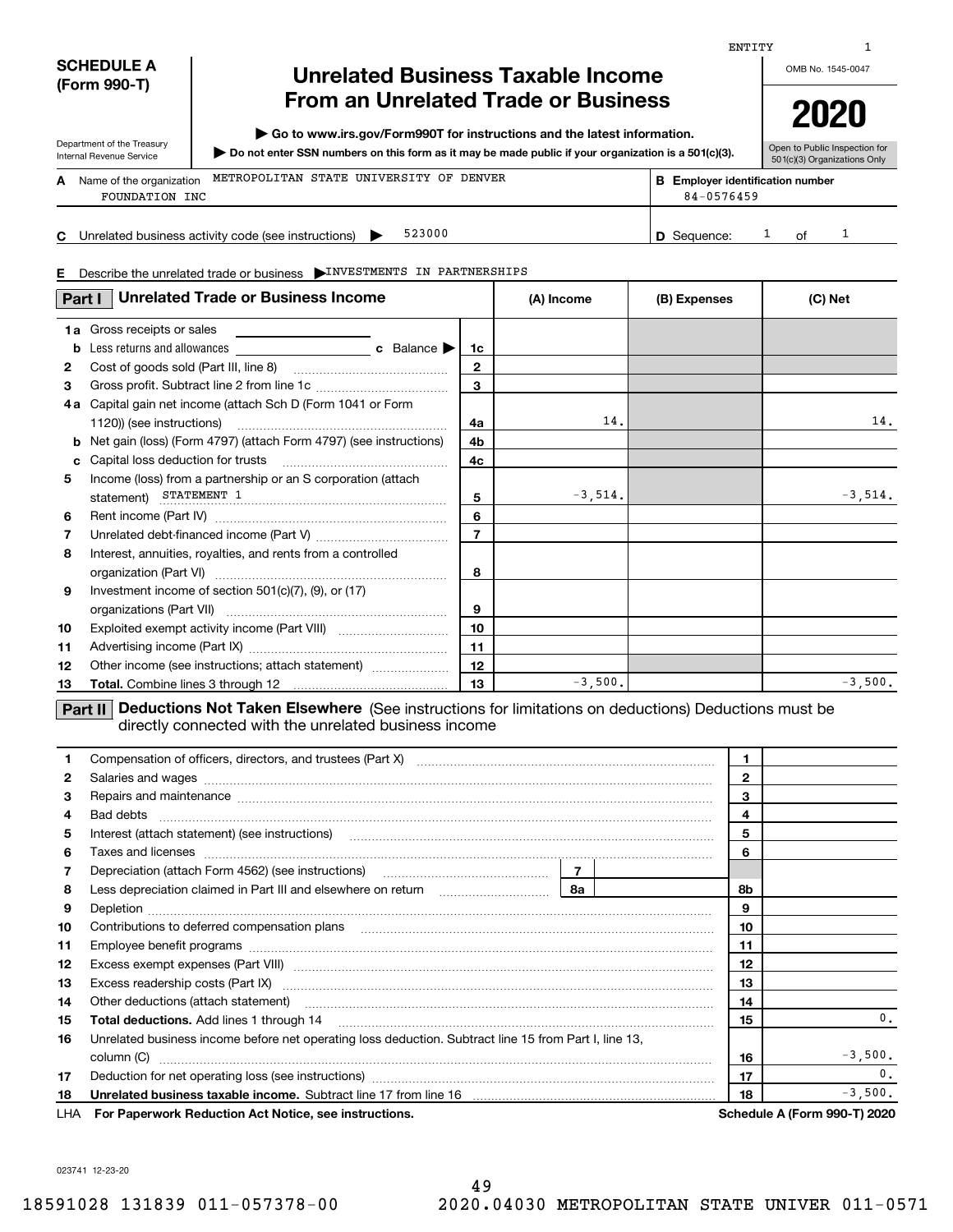| 1              | Part III<br><b>Cost of Goods Sold</b>                                                                                                                                                                  | Enter method of inventory valuation                                                                                                                                                                                                                                                                                                                                                                                                         | ▶ |                |                  |
|----------------|--------------------------------------------------------------------------------------------------------------------------------------------------------------------------------------------------------|---------------------------------------------------------------------------------------------------------------------------------------------------------------------------------------------------------------------------------------------------------------------------------------------------------------------------------------------------------------------------------------------------------------------------------------------|---|----------------|------------------|
|                | Inventory at beginning of year                                                                                                                                                                         | $\begin{minipage}{0.5\textwidth} \begin{tabular}{ l l l } \hline \multicolumn{1}{ l l l } \hline \multicolumn{1}{ l l } \multicolumn{1}{ l } \multicolumn{1}{ l } \multicolumn{1}{ l } \multicolumn{1}{ l } \multicolumn{1}{ l } \multicolumn{1}{ l } \multicolumn{1}{ l } \multicolumn{1}{ l } \multicolumn{1}{ l } \multicolumn{1}{ l } \multicolumn{1}{ l } \multicolumn{1}{ l } \multicolumn{1}{ l } \multicolumn{1}{ l } \multicolumn$ |   | 1.             |                  |
| 2              |                                                                                                                                                                                                        |                                                                                                                                                                                                                                                                                                                                                                                                                                             |   | $\mathbf{2}$   |                  |
| 3              | $Cost of labor  \underline{\hspace{1cm}} \underline{\hspace{1cm}} \underline{\hspace{1cm}}$                                                                                                            |                                                                                                                                                                                                                                                                                                                                                                                                                                             |   | 3              |                  |
| 4              | Additional section 263A costs (attach statement) maturities and continuum contracts and actional section 263A                                                                                          |                                                                                                                                                                                                                                                                                                                                                                                                                                             |   | 4              |                  |
| 5              |                                                                                                                                                                                                        |                                                                                                                                                                                                                                                                                                                                                                                                                                             |   | 5              |                  |
|                | Other costs (attach statement) with an according to the costs (attach statement)                                                                                                                       |                                                                                                                                                                                                                                                                                                                                                                                                                                             |   | 6              |                  |
| 6              | Inventory at end of year                                                                                                                                                                               |                                                                                                                                                                                                                                                                                                                                                                                                                                             |   | $\overline{7}$ |                  |
| 7              |                                                                                                                                                                                                        |                                                                                                                                                                                                                                                                                                                                                                                                                                             |   |                |                  |
| 8<br>9         | Cost of goods sold. Subtract line 7 from line 6. Enter here and in Part I, line 2                                                                                                                      |                                                                                                                                                                                                                                                                                                                                                                                                                                             |   | 8              | Yes<br>No        |
| <b>Part IV</b> | Do the rules of section 263A (with respect to property produced or acquired for resale) apply to the organization?<br>Rent Income (From Real Property and Personal Property Leased with Real Property) |                                                                                                                                                                                                                                                                                                                                                                                                                                             |   |                |                  |
|                | Description of property (property street address, city, state, ZIP code). Check if a dual-use (see instructions)                                                                                       |                                                                                                                                                                                                                                                                                                                                                                                                                                             |   |                |                  |
| 1              |                                                                                                                                                                                                        |                                                                                                                                                                                                                                                                                                                                                                                                                                             |   |                |                  |
|                | A                                                                                                                                                                                                      |                                                                                                                                                                                                                                                                                                                                                                                                                                             |   |                |                  |
|                | В                                                                                                                                                                                                      |                                                                                                                                                                                                                                                                                                                                                                                                                                             |   |                |                  |
|                | C                                                                                                                                                                                                      |                                                                                                                                                                                                                                                                                                                                                                                                                                             |   |                |                  |
|                | D                                                                                                                                                                                                      |                                                                                                                                                                                                                                                                                                                                                                                                                                             |   |                |                  |
|                |                                                                                                                                                                                                        | Α                                                                                                                                                                                                                                                                                                                                                                                                                                           | В | C              | D                |
| $\mathbf{2}$   | Rent received or accrued                                                                                                                                                                               |                                                                                                                                                                                                                                                                                                                                                                                                                                             |   |                |                  |
| а              | From personal property (if the percentage of                                                                                                                                                           |                                                                                                                                                                                                                                                                                                                                                                                                                                             |   |                |                  |
|                | rent for personal property is more than 10%                                                                                                                                                            |                                                                                                                                                                                                                                                                                                                                                                                                                                             |   |                |                  |
|                |                                                                                                                                                                                                        |                                                                                                                                                                                                                                                                                                                                                                                                                                             |   |                |                  |
| b              | From real and personal property (if the                                                                                                                                                                |                                                                                                                                                                                                                                                                                                                                                                                                                                             |   |                |                  |
|                | percentage of rent for personal property exceeds                                                                                                                                                       |                                                                                                                                                                                                                                                                                                                                                                                                                                             |   |                |                  |
|                | 50% or if the rent is based on profit or income)<br>$\ldots$                                                                                                                                           |                                                                                                                                                                                                                                                                                                                                                                                                                                             |   |                |                  |
| с              | Total rents received or accrued by property.                                                                                                                                                           |                                                                                                                                                                                                                                                                                                                                                                                                                                             |   |                |                  |
|                | Add lines 2a and 2b, columns A through D                                                                                                                                                               |                                                                                                                                                                                                                                                                                                                                                                                                                                             |   |                |                  |
|                | Deductions directly connected with the income                                                                                                                                                          |                                                                                                                                                                                                                                                                                                                                                                                                                                             |   |                |                  |
| 1.             | <b>Unrelated Debt-Financed Income</b> (see instructions)<br>Description of debt-financed property (street address, city, state, ZIP code). Check if a dual-use (see instructions)<br>А<br>в            |                                                                                                                                                                                                                                                                                                                                                                                                                                             |   |                |                  |
| 4<br>5         | C                                                                                                                                                                                                      |                                                                                                                                                                                                                                                                                                                                                                                                                                             |   |                |                  |
|                | D                                                                                                                                                                                                      |                                                                                                                                                                                                                                                                                                                                                                                                                                             |   |                |                  |
|                |                                                                                                                                                                                                        | Α                                                                                                                                                                                                                                                                                                                                                                                                                                           | В | C              | D                |
| 2              | Gross income from or allocable to debt-financed                                                                                                                                                        |                                                                                                                                                                                                                                                                                                                                                                                                                                             |   |                |                  |
| <b>Part V</b>  |                                                                                                                                                                                                        |                                                                                                                                                                                                                                                                                                                                                                                                                                             |   |                |                  |
| з              | Deductions directly connected with or allocable                                                                                                                                                        |                                                                                                                                                                                                                                                                                                                                                                                                                                             |   |                |                  |
|                | to debt-financed property                                                                                                                                                                              |                                                                                                                                                                                                                                                                                                                                                                                                                                             |   |                |                  |
| а              | Straight line depreciation (attach statement)                                                                                                                                                          |                                                                                                                                                                                                                                                                                                                                                                                                                                             |   |                |                  |
| b              | Other deductions (attach statement)                                                                                                                                                                    |                                                                                                                                                                                                                                                                                                                                                                                                                                             |   |                |                  |
| с              | Total deductions (add lines 3a and 3b,                                                                                                                                                                 |                                                                                                                                                                                                                                                                                                                                                                                                                                             |   |                |                  |
|                |                                                                                                                                                                                                        |                                                                                                                                                                                                                                                                                                                                                                                                                                             |   |                |                  |
| 4              | Amount of average acquisition debt on or allocable                                                                                                                                                     |                                                                                                                                                                                                                                                                                                                                                                                                                                             |   |                |                  |
|                | to debt-financed property (attach statement)<br>.                                                                                                                                                      |                                                                                                                                                                                                                                                                                                                                                                                                                                             |   |                |                  |
| 5              | Average adjusted basis of or allocable to debt-                                                                                                                                                        |                                                                                                                                                                                                                                                                                                                                                                                                                                             |   |                |                  |
|                |                                                                                                                                                                                                        |                                                                                                                                                                                                                                                                                                                                                                                                                                             |   |                |                  |
| 6              | financed property (attach statement)                                                                                                                                                                   | %                                                                                                                                                                                                                                                                                                                                                                                                                                           | % | %              |                  |
|                |                                                                                                                                                                                                        |                                                                                                                                                                                                                                                                                                                                                                                                                                             |   |                |                  |
| 7              | Gross income reportable. Multiply line 2 by line 6                                                                                                                                                     |                                                                                                                                                                                                                                                                                                                                                                                                                                             |   |                | 0.<br>$\%$<br>0. |
| 8              |                                                                                                                                                                                                        |                                                                                                                                                                                                                                                                                                                                                                                                                                             |   |                |                  |

|  | Total dividends-received deductions included in line 10 |  |
|--|---------------------------------------------------------|--|

023721 12-23-20

 $\frac{0}{0}$ .

 $\blacktriangleright$ 

50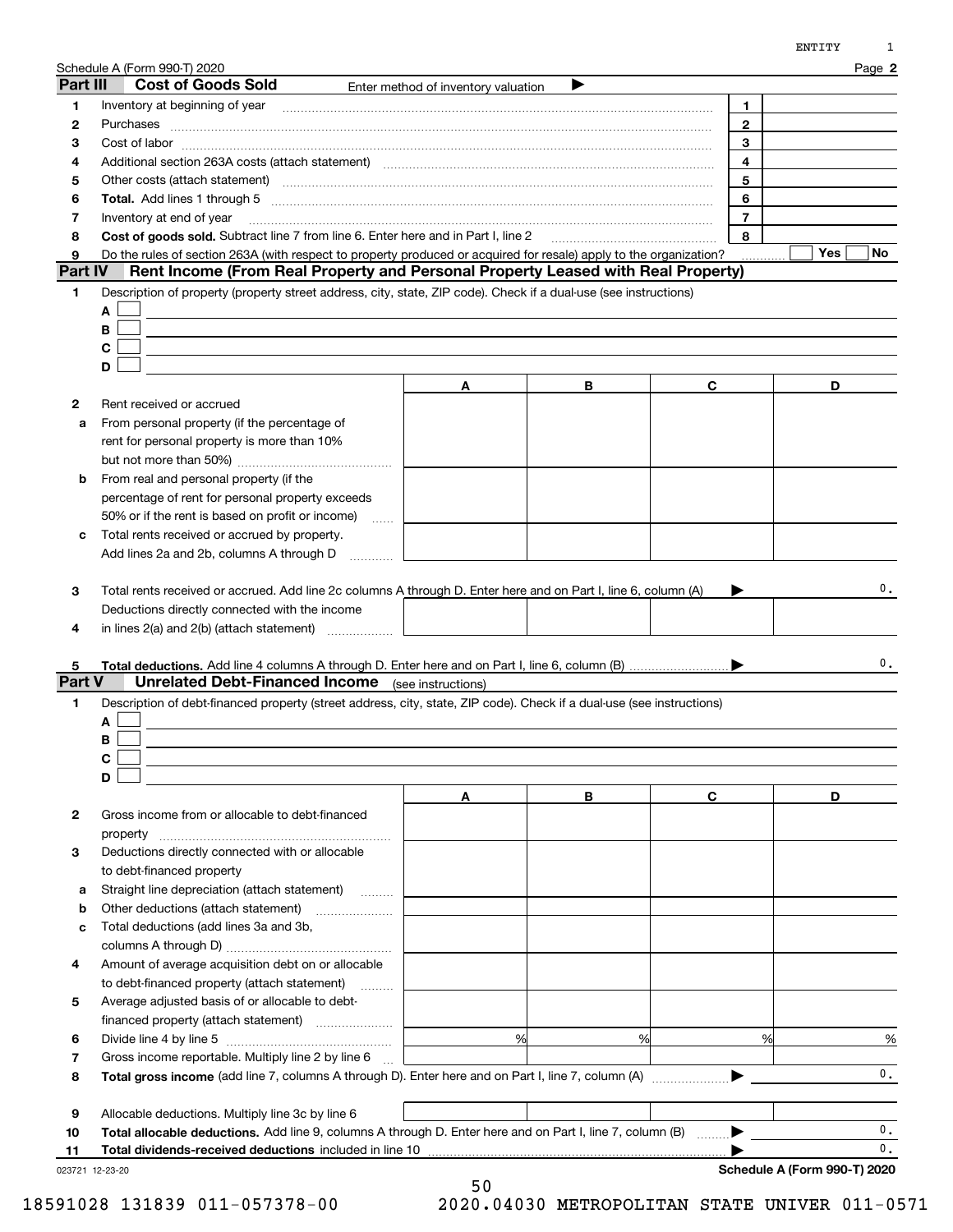| Schedule A (Form 990-T) 2020            |                          |                                                                                                                   |                                                                                                       |                                    |                                        |                                                                         |              |                     |                                                                | <b>LIN 1 1 1 1</b><br>Page 3         |  |
|-----------------------------------------|--------------------------|-------------------------------------------------------------------------------------------------------------------|-------------------------------------------------------------------------------------------------------|------------------------------------|----------------------------------------|-------------------------------------------------------------------------|--------------|---------------------|----------------------------------------------------------------|--------------------------------------|--|
|                                         |                          |                                                                                                                   | Part VI Interest, Annuities, Royalties, and Rents from Controlled Organizations<br>(see instructions) |                                    |                                        |                                                                         |              |                     |                                                                |                                      |  |
|                                         |                          |                                                                                                                   | <b>Exempt Controlled Organizations</b>                                                                |                                    |                                        |                                                                         |              |                     |                                                                |                                      |  |
| 1. Name of controlled<br>organization   |                          | 2. Employer<br>identification<br>number                                                                           | 3. Net unrelated<br>income (loss)<br>(see instructions)                                               |                                    | 4. Total of specified<br>payments made | 5. Part of column 4<br>that is included in the<br>controlling organiza- |              |                     | 6. Deductions directly<br>connected with<br>income in column 5 |                                      |  |
|                                         |                          |                                                                                                                   |                                                                                                       |                                    |                                        |                                                                         |              | tion's gross income |                                                                |                                      |  |
| <u>(1)</u>                              |                          |                                                                                                                   |                                                                                                       |                                    |                                        |                                                                         |              |                     |                                                                |                                      |  |
| (2)                                     |                          |                                                                                                                   |                                                                                                       |                                    |                                        |                                                                         |              |                     |                                                                |                                      |  |
| (3)                                     |                          |                                                                                                                   |                                                                                                       |                                    |                                        |                                                                         |              |                     |                                                                |                                      |  |
| (4)                                     |                          |                                                                                                                   |                                                                                                       | Nonexempt Controlled Organizations |                                        |                                                                         |              |                     |                                                                |                                      |  |
| 7. Taxable Income                       |                          | 8. Net unrelated                                                                                                  |                                                                                                       | 9. Total of specified              |                                        | <b>10.</b> Part of column 9                                             |              |                     |                                                                | 11. Deductions directly              |  |
|                                         |                          | income (loss)                                                                                                     |                                                                                                       | payments made                      |                                        | that is included in the                                                 |              |                     |                                                                | connected with                       |  |
|                                         |                          | (see instructions)                                                                                                |                                                                                                       |                                    |                                        | controlling organization's                                              | gross income |                     |                                                                | income in column 10                  |  |
| (1)                                     |                          |                                                                                                                   |                                                                                                       |                                    |                                        |                                                                         |              |                     |                                                                |                                      |  |
| (2)                                     |                          |                                                                                                                   |                                                                                                       |                                    |                                        |                                                                         |              |                     |                                                                |                                      |  |
| (3)                                     |                          |                                                                                                                   |                                                                                                       |                                    |                                        |                                                                         |              |                     |                                                                |                                      |  |
| (4)                                     |                          |                                                                                                                   |                                                                                                       |                                    |                                        |                                                                         |              |                     |                                                                |                                      |  |
|                                         |                          |                                                                                                                   |                                                                                                       |                                    |                                        | Add columns 5 and 10.                                                   |              |                     |                                                                | Add columns 6 and 11.                |  |
|                                         |                          |                                                                                                                   |                                                                                                       |                                    |                                        | Enter here and on Part I,                                               |              |                     |                                                                | Enter here and on Part I,            |  |
|                                         |                          |                                                                                                                   |                                                                                                       |                                    |                                        | line 8, column (A)                                                      |              |                     |                                                                | line $8$ , column $(B)$              |  |
| Totals                                  |                          |                                                                                                                   |                                                                                                       |                                    |                                        |                                                                         |              | 0                   |                                                                | $\mathbf 0$ .                        |  |
| <b>Part VII</b>                         |                          | Investment Income of a Section 501(c)(7), (9), or (17) Organization                                               |                                                                                                       |                                    |                                        |                                                                         |              | (see instructions)  |                                                                |                                      |  |
|                                         | 1. Description of income |                                                                                                                   |                                                                                                       | 2. Amount of                       |                                        | 3. Deductions                                                           |              | 4. Set-asides       |                                                                | 5. Total deductions                  |  |
|                                         |                          |                                                                                                                   |                                                                                                       | income                             |                                        | directly connected<br>(attach statement)                                |              | (attach statement)  |                                                                | and set-asides<br>(add cols 3 and 4) |  |
| (1)                                     |                          |                                                                                                                   |                                                                                                       |                                    |                                        |                                                                         |              |                     |                                                                |                                      |  |
| (2)                                     |                          |                                                                                                                   |                                                                                                       |                                    |                                        |                                                                         |              |                     |                                                                |                                      |  |
| (3)                                     |                          |                                                                                                                   |                                                                                                       |                                    |                                        |                                                                         |              |                     |                                                                |                                      |  |
| (4)                                     |                          |                                                                                                                   |                                                                                                       |                                    |                                        |                                                                         |              |                     |                                                                |                                      |  |
|                                         |                          |                                                                                                                   |                                                                                                       | Add amounts in<br>column 2. Enter  |                                        |                                                                         |              |                     |                                                                | Add amounts in<br>column 5. Enter    |  |
|                                         |                          |                                                                                                                   |                                                                                                       | here and on Part I,                |                                        |                                                                         |              |                     |                                                                | here and on Part I,                  |  |
|                                         |                          |                                                                                                                   |                                                                                                       | line 9, column (A)                 |                                        |                                                                         |              |                     |                                                                | line $9$ , column $(B)$              |  |
| Totals                                  |                          |                                                                                                                   |                                                                                                       |                                    | 0.                                     |                                                                         |              |                     |                                                                | $\mathbf 0$ .                        |  |
| <b>Part VIII</b>                        |                          | <b>Exploited Exempt Activity Income, Other Than Advertising Income</b>                                            |                                                                                                       |                                    |                                        |                                                                         |              | (see instructions)  |                                                                |                                      |  |
| Description of exploited activity:<br>1 |                          |                                                                                                                   |                                                                                                       |                                    |                                        |                                                                         |              |                     |                                                                |                                      |  |
| 2                                       |                          | Gross unrelated business income from trade or business. Enter here and on Part I, line 10, column (A)             |                                                                                                       |                                    |                                        |                                                                         |              |                     | $\mathbf{2}$                                                   |                                      |  |
| 3                                       |                          | Expenses directly connected with production of unrelated business income. Enter here and on Part I,               |                                                                                                       |                                    |                                        |                                                                         |              |                     |                                                                |                                      |  |
|                                         |                          |                                                                                                                   |                                                                                                       |                                    |                                        |                                                                         |              |                     | 3                                                              |                                      |  |
| 4                                       |                          | Net income (loss) from unrelated trade or business. Subtract line 3 from line 2. If a gain, complete              |                                                                                                       |                                    |                                        |                                                                         |              |                     |                                                                |                                      |  |
|                                         |                          |                                                                                                                   |                                                                                                       |                                    |                                        |                                                                         |              |                     | 4                                                              |                                      |  |
| 5                                       |                          |                                                                                                                   |                                                                                                       |                                    |                                        |                                                                         |              |                     | 5                                                              |                                      |  |
| 6                                       |                          | Expenses attributable to income entered on line 5 [111] [12] manufacture attributable to income entered on line 5 |                                                                                                       |                                    |                                        |                                                                         |              |                     | 6                                                              |                                      |  |
| 7                                       |                          | Excess exempt expenses. Subtract line 5 from line 6, but do not enter more than the amount on line                |                                                                                                       |                                    |                                        |                                                                         |              |                     |                                                                |                                      |  |
|                                         |                          |                                                                                                                   |                                                                                                       |                                    |                                        |                                                                         |              |                     | 7                                                              |                                      |  |

**Schedule A (Form 990-T) 2020**

023731 12-23-20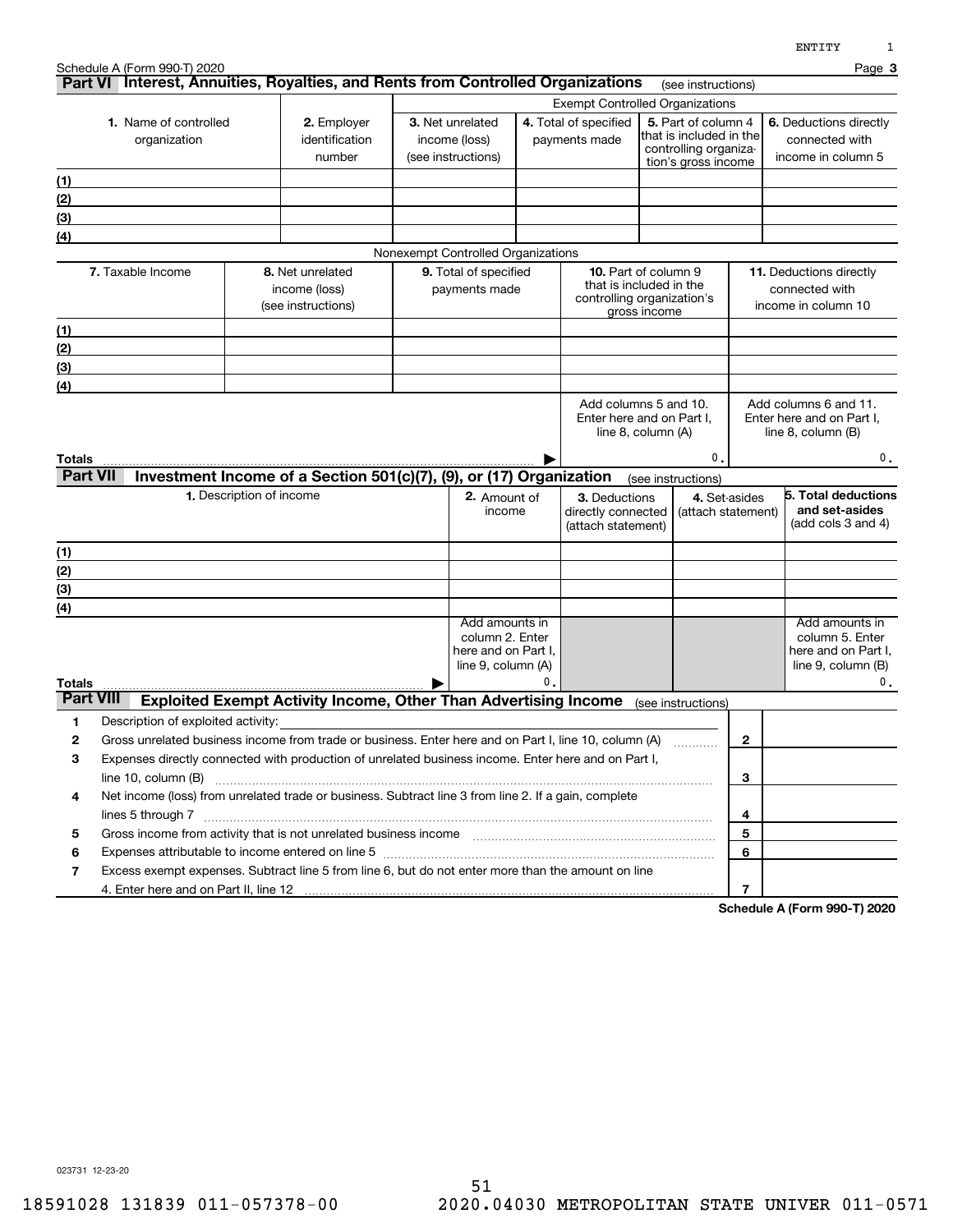| Part IX                    | Schedule A (Form 990-T) 2020<br><b>Advertising Income</b>                                                                                                                                                                                                                                                                                                                                                                                                                                                                                                                                                        |                    |          |   |                                                      | Page 4                                                   |
|----------------------------|------------------------------------------------------------------------------------------------------------------------------------------------------------------------------------------------------------------------------------------------------------------------------------------------------------------------------------------------------------------------------------------------------------------------------------------------------------------------------------------------------------------------------------------------------------------------------------------------------------------|--------------------|----------|---|------------------------------------------------------|----------------------------------------------------------|
| 1                          | Name(s) of periodical(s). Check box if reporting two or more periodicals on a consolidated basis.<br>A<br>B<br>C<br>D                                                                                                                                                                                                                                                                                                                                                                                                                                                                                            |                    |          |   |                                                      |                                                          |
|                            | Enter amounts for each periodical listed above in the corresponding column.                                                                                                                                                                                                                                                                                                                                                                                                                                                                                                                                      |                    |          |   |                                                      |                                                          |
|                            |                                                                                                                                                                                                                                                                                                                                                                                                                                                                                                                                                                                                                  |                    | Α        | B | C                                                    | D                                                        |
| 2                          | Gross advertising income                                                                                                                                                                                                                                                                                                                                                                                                                                                                                                                                                                                         |                    |          |   |                                                      | $\mathbf{0}$ .                                           |
|                            | Add columns A through D. Enter here and on Part I, line 11, column (A)                                                                                                                                                                                                                                                                                                                                                                                                                                                                                                                                           |                    |          |   |                                                      |                                                          |
| a<br>3                     | Direct advertising costs by periodical <i>manumum</i>                                                                                                                                                                                                                                                                                                                                                                                                                                                                                                                                                            |                    |          |   |                                                      |                                                          |
| a                          | Add columns A through D. Enter here and on Part I, line 11, column $(B)$                                                                                                                                                                                                                                                                                                                                                                                                                                                                                                                                         |                    |          |   |                                                      | $\mathbf{0}$ .                                           |
| 4<br>5<br>6<br>7<br>8<br>a | Advertising gain (loss). Subtract line 3 from line<br>2. For any column in line 4 showing a gain,<br>complete lines 5 through 8. For any column in<br>line 4 showing a loss or zero, do not complete<br>lines 5 through 7, and enter zero on line 8<br>Excess readership costs. If line 6 is less than<br>line 5, subtract line 6 from line 5. If line 5 is less<br>Excess readership costs allowed as a<br>deduction. For each column showing a gain on<br>line 4, enter the lesser of line 4 or line 7<br>Add line 8, columns A through D. Enter the greater of the line 8a, columns total or zero here and on |                    |          |   |                                                      |                                                          |
|                            | Part II, line 13                                                                                                                                                                                                                                                                                                                                                                                                                                                                                                                                                                                                 |                    |          |   |                                                      | 0.                                                       |
| Part X<br><u>(1)</u>       | <b>Compensation of Officers, Directors, and Trustees</b> (see instructions)<br>1. Name                                                                                                                                                                                                                                                                                                                                                                                                                                                                                                                           |                    | 2. Title |   | 3. Percentage<br>of time devoted<br>to business<br>% | 4. Compensation<br>attributable to<br>unrelated business |
| (2)                        |                                                                                                                                                                                                                                                                                                                                                                                                                                                                                                                                                                                                                  |                    |          |   | %                                                    |                                                          |
| (3)                        |                                                                                                                                                                                                                                                                                                                                                                                                                                                                                                                                                                                                                  |                    |          |   | %                                                    |                                                          |
| (4)                        |                                                                                                                                                                                                                                                                                                                                                                                                                                                                                                                                                                                                                  |                    |          |   | %                                                    |                                                          |
| Part XI                    | Total. Enter here and on Part II, line 1<br><b>Supplemental Information</b>                                                                                                                                                                                                                                                                                                                                                                                                                                                                                                                                      | (see instructions) |          |   |                                                      | $\mathbf{0}$ .                                           |
|                            |                                                                                                                                                                                                                                                                                                                                                                                                                                                                                                                                                                                                                  |                    |          |   |                                                      |                                                          |

023732 12-23-20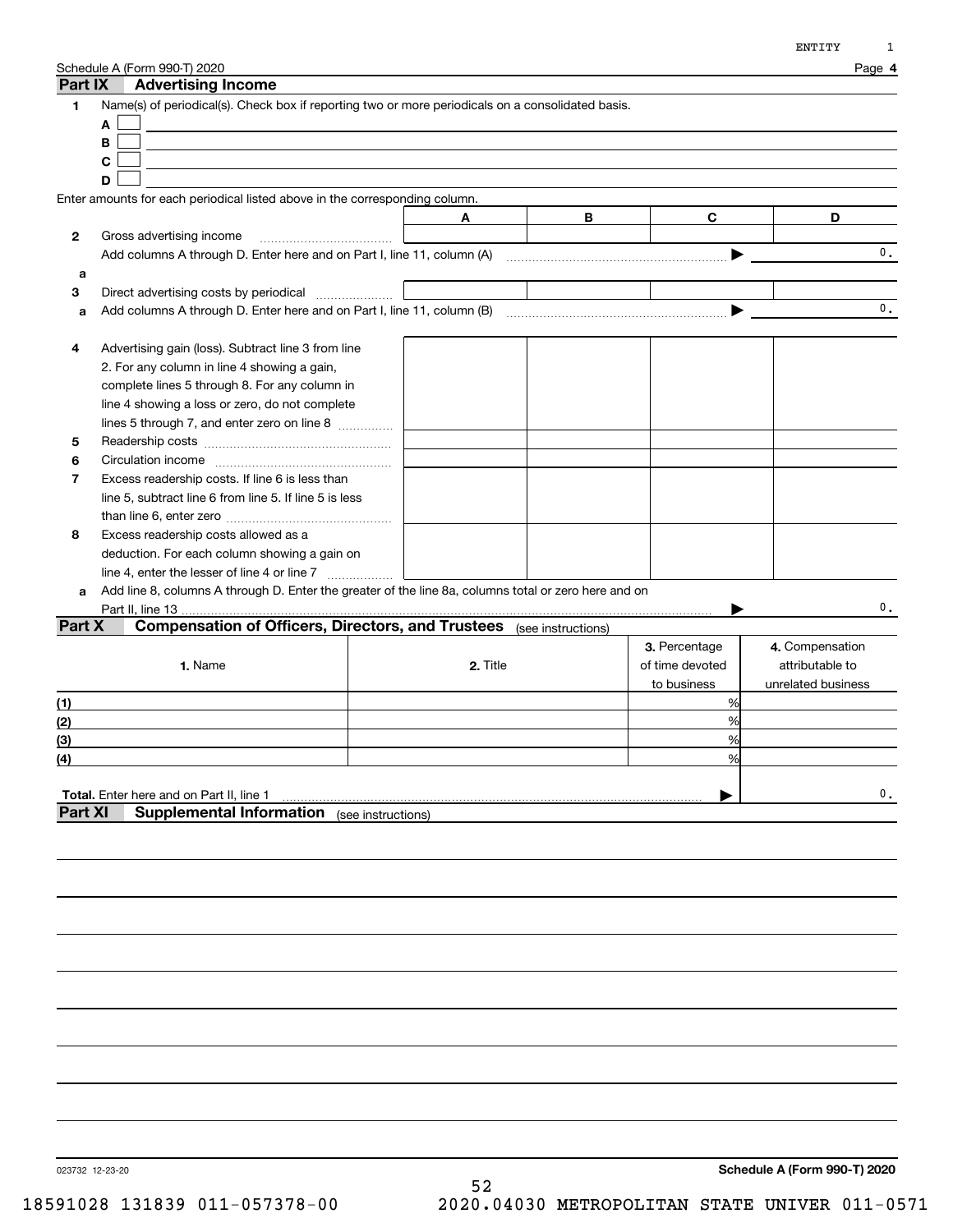~~~~~~~~~~~~~~~~~~~~~~~~~~~~~~~~~~~~~~~~~~~~~~~~~~~~~~~~~~~~~~~~~~~~~~~~~~~~~~

| FORM $990-T (A)$     | INCOME (LOSS) FROM PARTNERSHIPS                                                                            | STATEMENT 1             |
|----------------------|------------------------------------------------------------------------------------------------------------|-------------------------|
| DESCRIPTION          |                                                                                                            | NET INCOME<br>OR (LOSS) |
|                      | I LOV IT, LLC - ORDINARY BUSINESS INCOME (LOSS)<br>ALCENTRA GLOBAL CREDIT ALTERNATIVES FUND LLC - ORDINARY | $-3,660$ .              |
| BUSINESS INCOME (LOS |                                                                                                            | 146.                    |
|                      | TOTAL INCLUDED ON SCHEDULE A, PART I, LINE 5                                                               | $-3,514.$               |

}}}}}}}}}}}}}}}}}}}}}}}}}}}}}}}}}}}}}}}} }}}}}}}}}}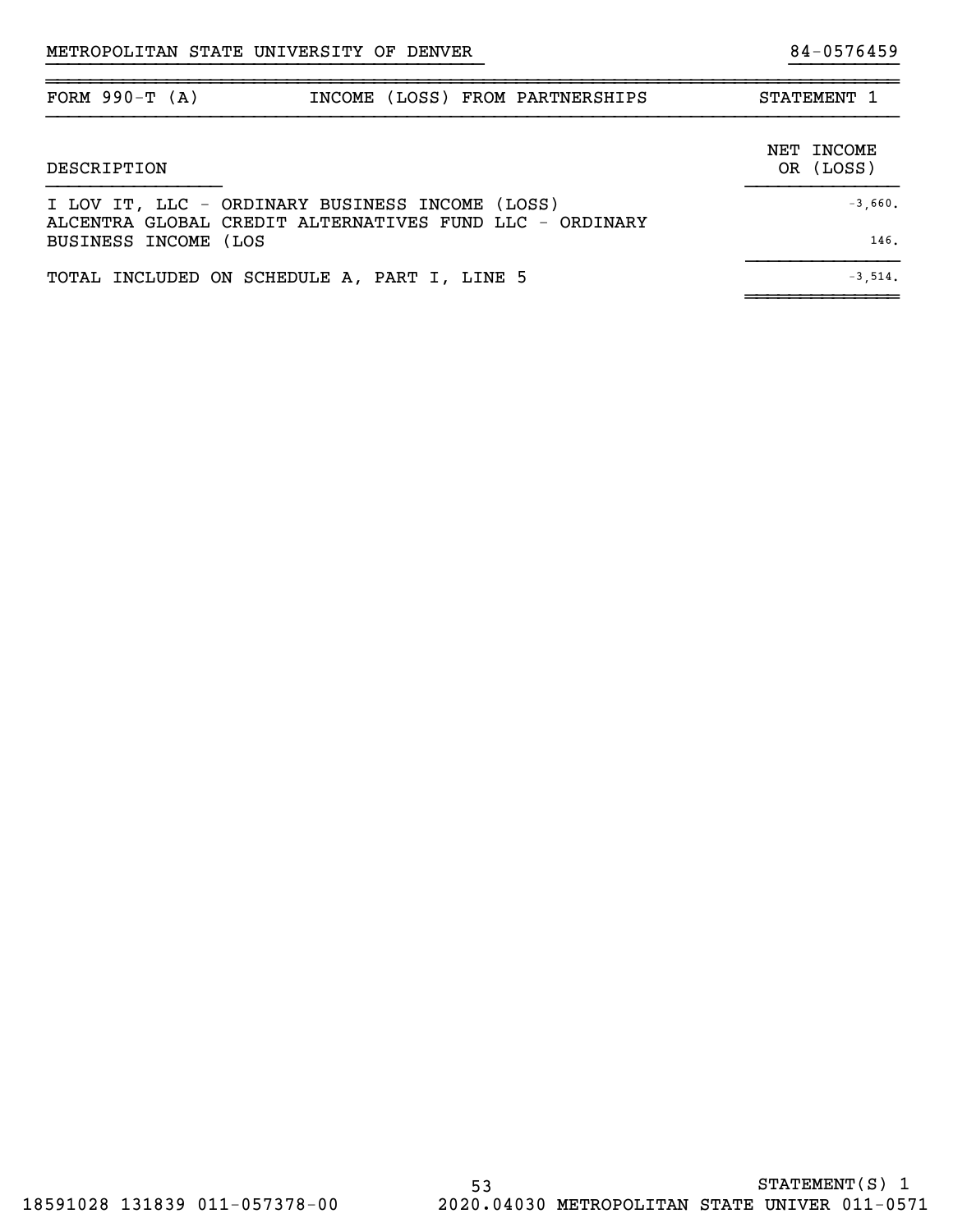Department of the Treasury Internal Revenue Service **(Form 1120)**

### **| Go to www.irs.gov/Form1120 for instructions and the latest information. | Attach to Form 1120, 1120-C, 1120-F, 1120-FSC, 1120-H, 1120-IC-DISC, 1120-L, 1120-ND, 1120-PC, 1120-POL, 1120-REIT, 1120-RIC, 1120-SF, or certain Forms 990-T. Capital Gains and Losses**

OMB No. 1545-0123

**Employer identification number**

Name

METROPOLITAN STATE UNIVERSITY OF DENVER

FOUNDATION INC

|  | 84-0576459 |  |  |  |  |
|--|------------|--|--|--|--|

 $\blacktriangleright$   $\Box$  Yes  $\boxed{X}$  No

| Did the corporation dispose of any investment(s) in a qualified opportunity fund during the tax year?            |  |
|------------------------------------------------------------------------------------------------------------------|--|
| If "Yes," attach Form 8949 and see its instructions for additional requirements for reporting your gain or loss. |  |

|   | Short-Term Capital Gains and Losses - Assets Held One Year or Less<br>Part I                                                                                                                                                                                                                               |                                  |                                 |                                                                                      |                |                                                                                                        |
|---|------------------------------------------------------------------------------------------------------------------------------------------------------------------------------------------------------------------------------------------------------------------------------------------------------------|----------------------------------|---------------------------------|--------------------------------------------------------------------------------------|----------------|--------------------------------------------------------------------------------------------------------|
|   | See instructions for how to figure the amounts<br>to enter on the lines below.<br>This form may be easier to complete if you                                                                                                                                                                               | (d)<br>Proceeds<br>(sales price) | (e)<br>Cost<br>(or other basis) | (g) Adjustments to gain<br>or loss from Form(s) 8949,<br>Part I, line 2, column (g)  |                | (h) Gain or (loss)<br>Subtract column (e) from<br>column (d) and combine the<br>result with column (g) |
|   | round off cents to whole dollars.                                                                                                                                                                                                                                                                          |                                  |                                 |                                                                                      |                |                                                                                                        |
|   | <b>1a</b> Totals for all short-term transactions<br>reported on Form 1099-B for which basis<br>was reported to the IRS and for which you<br>have no adjustments (see instructions).<br>However, if you choose to report all these<br>transactions on Form 8949, leave this line<br>blank and go to line 1b |                                  |                                 |                                                                                      |                |                                                                                                        |
|   | <b>1b</b> Totals for all transactions reported on                                                                                                                                                                                                                                                          |                                  |                                 |                                                                                      |                |                                                                                                        |
|   | Form(s) 8949 with <b>Box A</b> checked                                                                                                                                                                                                                                                                     |                                  |                                 |                                                                                      |                |                                                                                                        |
|   | <b>2</b> Totals for all transactions reported on                                                                                                                                                                                                                                                           |                                  |                                 |                                                                                      |                |                                                                                                        |
|   | Form(s) 8949 with <b>Box B</b> checked                                                                                                                                                                                                                                                                     |                                  |                                 |                                                                                      |                |                                                                                                        |
|   | <b>3</b> Totals for all transactions reported on                                                                                                                                                                                                                                                           |                                  |                                 |                                                                                      |                |                                                                                                        |
|   | Form(s) 8949 with <b>Box C</b> checked                                                                                                                                                                                                                                                                     |                                  |                                 |                                                                                      |                | 14.                                                                                                    |
|   |                                                                                                                                                                                                                                                                                                            |                                  |                                 |                                                                                      | 4              |                                                                                                        |
| 5 |                                                                                                                                                                                                                                                                                                            |                                  |                                 |                                                                                      | 5              |                                                                                                        |
|   | Unused capital loss carryover (attach computation) manufaction and the content of the content of the content of                                                                                                                                                                                            |                                  |                                 |                                                                                      | 6              |                                                                                                        |
|   | 7 Net short-term capital gain or (loss). Combine lines 1a through 6 in column h                                                                                                                                                                                                                            |                                  |                                 |                                                                                      | $\overline{7}$ | 14.                                                                                                    |
|   | Long-Term Capital Gains and Losses - Assets Held More Than One Year<br>Part II                                                                                                                                                                                                                             |                                  |                                 |                                                                                      |                |                                                                                                        |
|   | See instructions for how to figure the amounts<br>to enter on the lines below.                                                                                                                                                                                                                             | (d)<br>Proceeds<br>(sales price) | (e)<br>Cost<br>(or other basis) | (g) Adjustments to gain<br>or loss from Form(s) 8949.<br>Part II, line 2, column (g) |                | (h) Gain or (loss)<br>Subtract column (e) from<br>column (d) and combine the                           |
|   | This form may be easier to complete if you<br>round off cents to whole dollars.                                                                                                                                                                                                                            |                                  |                                 |                                                                                      |                | result with column (g)                                                                                 |
|   | 8a Totals for all long-term transactions reported<br>on Form 1099-B for which basis was<br>reported to the IRS and for which you have<br>no adjustments (see instructions). However,<br>if you choose to report all these transactions<br>on Form 8949, leave this line blank and go to<br>line 8b         |                                  |                                 |                                                                                      |                |                                                                                                        |
|   | 8b Totals for all transactions reported on                                                                                                                                                                                                                                                                 |                                  |                                 |                                                                                      |                |                                                                                                        |
|   | Form(s) 8949 with <b>Box D</b> checked                                                                                                                                                                                                                                                                     |                                  |                                 |                                                                                      |                |                                                                                                        |
|   | <b>9</b> Totals for all transactions reported on                                                                                                                                                                                                                                                           |                                  |                                 |                                                                                      |                |                                                                                                        |
|   | Form(s) 8949 with <b>Box E</b> checked                                                                                                                                                                                                                                                                     |                                  |                                 |                                                                                      |                |                                                                                                        |
|   | 10 Totals for all transactions reported on                                                                                                                                                                                                                                                                 |                                  |                                 |                                                                                      |                |                                                                                                        |
|   | Form(s) 8949 with Box F checked                                                                                                                                                                                                                                                                            |                                  |                                 |                                                                                      |                |                                                                                                        |
|   | 11 Enter gain from Form 4797, line 7 or 9                                                                                                                                                                                                                                                                  |                                  |                                 |                                                                                      | 11             |                                                                                                        |
|   |                                                                                                                                                                                                                                                                                                            |                                  |                                 |                                                                                      | 12             |                                                                                                        |
|   | 13 Long-term capital gain or (loss) from like-kind exchanges from Form 8824 [11] [12] Long-term capital gain or (loss) from like-kind exchanges from Form 8824                                                                                                                                             |                                  |                                 |                                                                                      | 13             |                                                                                                        |
|   | 14 Capital gain distributions                                                                                                                                                                                                                                                                              |                                  |                                 |                                                                                      | 14             |                                                                                                        |
|   |                                                                                                                                                                                                                                                                                                            |                                  |                                 |                                                                                      | 15             |                                                                                                        |
|   | <b>Summary of Parts I and II</b><br>Part III                                                                                                                                                                                                                                                               |                                  |                                 |                                                                                      |                |                                                                                                        |
|   |                                                                                                                                                                                                                                                                                                            |                                  |                                 |                                                                                      | 16             | 14.                                                                                                    |
|   |                                                                                                                                                                                                                                                                                                            |                                  |                                 |                                                                                      | 17             |                                                                                                        |
|   | 18 Add lines 16 and 17. Enter here and on Form 1120, page 1, line 8, or the applicable line on other returns                                                                                                                                                                                               |                                  |                                 |                                                                                      | 18             | 14.                                                                                                    |

**Note:** If losses exceed gains, see *Capital Losses* in the instructions.

**For Paperwork Reduction Act Notice, see the Instructions for Form 1120. Schedule D (Form 1120) 2020** LHA

021051 12-14-20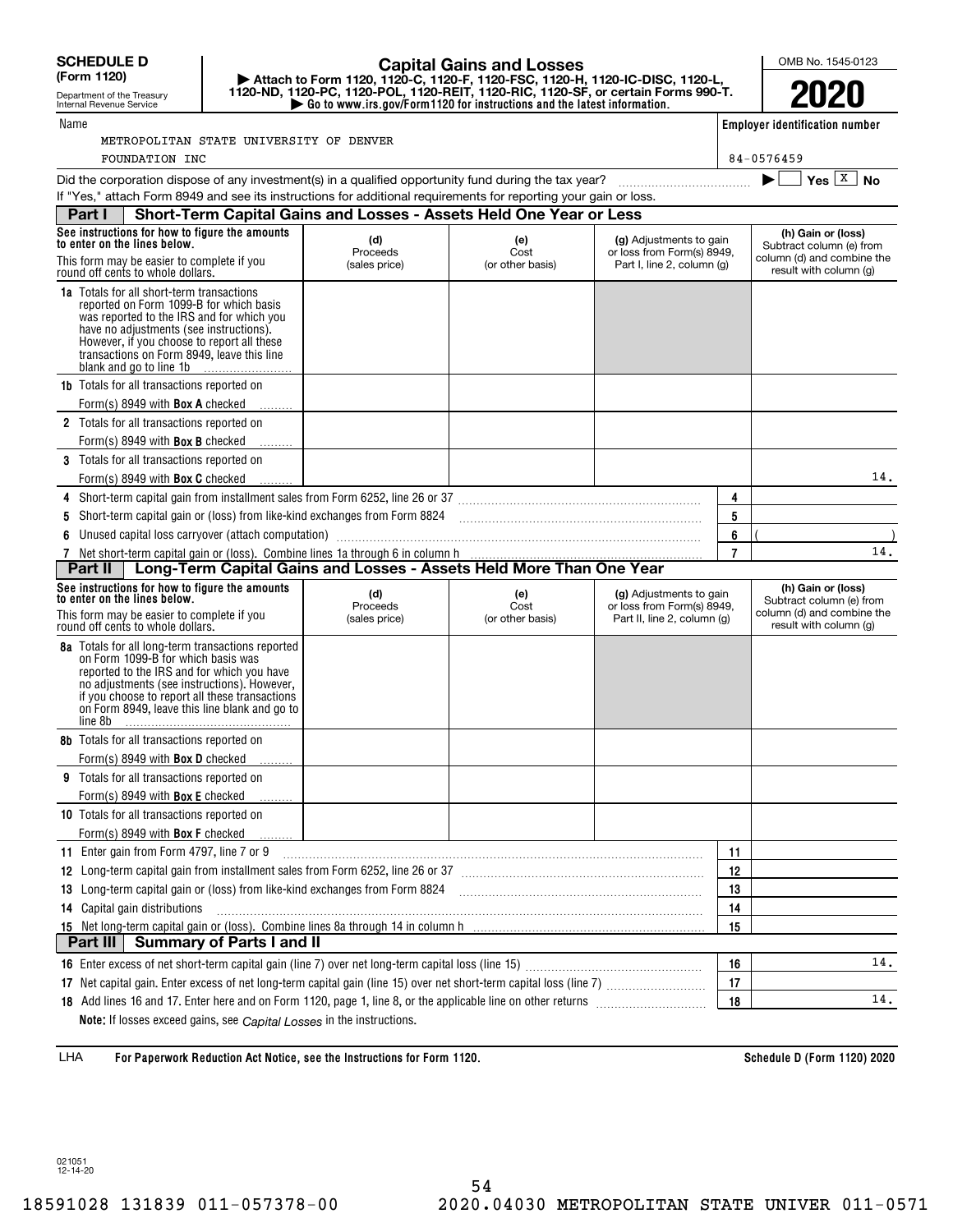|                                                                   | <b>Sales and Other Dispositions of Capital Assets</b>                                                                                                                                                                                                                                                                                                                                                                                                                                                                                                                          |                                                       |                                  |                                                                                                   |                |                                                                                                                                                                     | OMB No. 1545-0074                                                                                             |  |
|-------------------------------------------------------------------|--------------------------------------------------------------------------------------------------------------------------------------------------------------------------------------------------------------------------------------------------------------------------------------------------------------------------------------------------------------------------------------------------------------------------------------------------------------------------------------------------------------------------------------------------------------------------------|-------------------------------------------------------|----------------------------------|---------------------------------------------------------------------------------------------------|----------------|---------------------------------------------------------------------------------------------------------------------------------------------------------------------|---------------------------------------------------------------------------------------------------------------|--|
| Form<br>Department of the Treasury<br>Internal Revenue Service    | File with your Schedule D to list your transactions for lines 1b, 2, 3, 8b, 9, and 10 of Schedule D.                                                                                                                                                                                                                                                                                                                                                                                                                                                                           |                                                       |                                  | $\triangleright$ Go to www.irs.gov/Form8949 for instructions and the latest information.          |                | Attachment<br>Sequence No. 12A                                                                                                                                      |                                                                                                               |  |
| Name(s) shown on return                                           | METROPOLITAN STATE UNIVERSITY OF DENVER                                                                                                                                                                                                                                                                                                                                                                                                                                                                                                                                        |                                                       |                                  |                                                                                                   |                |                                                                                                                                                                     | Social security number or<br>taxpayer identification no.                                                      |  |
| <b>FOUNDATION INC</b>                                             |                                                                                                                                                                                                                                                                                                                                                                                                                                                                                                                                                                                |                                                       |                                  |                                                                                                   |                |                                                                                                                                                                     | 84-0576459                                                                                                    |  |
| broker and may even tell you which box to check.                  | Before you check Box A, B, or C below, see whether you received any Form(s) 1099-B or substitute statement(s) from your broker. A substitute<br>statement will have the same information as Form 1099-B. Either will show whether your basis (usually your cost) was reported to the IRS by your                                                                                                                                                                                                                                                                               |                                                       |                                  |                                                                                                   |                |                                                                                                                                                                     |                                                                                                               |  |
| Part I<br>transactions, see page 2.                               | Short-Term. Transactions involving capital assets you held 1 year or less are generally short-term (see instructions). For long-term<br>Note: You may aggregate all short-term transactions reported on Form(s) 1099-B showing basis was reported to the IRS and for which no adjustments or<br>codes are required. Enter the totals directly on Schedule D, line 1a; you aren't required to report these transactions on Form 8949 (see instructions).                                                                                                                        |                                                       |                                  |                                                                                                   |                |                                                                                                                                                                     |                                                                                                               |  |
| х                                                                 | You must check Box A, B, or C below. Check only one box. If more than one box applies for your short-term transactions, complete a separate Form 8949, page 1, for each applicable box.<br>If you have more short-term transactions than will fit on this page for one or more of the boxes, complete as many forms with the same box checked as you need.<br>(A) Short-term transactions reported on Form(s) 1099-B showing basis was reported to the IRS (see Note above)<br>(B) Short-term transactions reported on Form(s) 1099-B showing basis wasn't reported to the IRS |                                                       |                                  |                                                                                                   |                |                                                                                                                                                                     |                                                                                                               |  |
| (a)<br>1<br>Description of property<br>(Example: 100 sh. XYZ Co.) | (C) Short-term transactions not reported to you on Form 1099-B<br>(b)<br>Date acquired<br>(Mo., day, yr.)                                                                                                                                                                                                                                                                                                                                                                                                                                                                      | (c)<br>Date sold or<br>disposed of<br>(Mo., day, yr.) | (d)<br>Proceeds<br>(sales price) | (e)<br>Cost or other<br>basis. See the<br>Note below and<br>see Column (e) in<br>the instructions | (f)<br>Code(s) | Adjustment, if any, to gain or<br>loss. If you enter an amount<br>in column (g), enter a code in<br>column (f). See instructions.<br>(g)<br>Amount of<br>adiustment | (h)<br>Gain or (loss).<br>Subtract column (e)<br>from column (d) &<br>combine the result<br>with column $(g)$ |  |
| ALCENTRA GLOBAL CREDIT                                            |                                                                                                                                                                                                                                                                                                                                                                                                                                                                                                                                                                                |                                                       |                                  |                                                                                                   |                |                                                                                                                                                                     |                                                                                                               |  |
| ALTERNATIVES FUND                                                 |                                                                                                                                                                                                                                                                                                                                                                                                                                                                                                                                                                                |                                                       |                                  |                                                                                                   |                |                                                                                                                                                                     | 14.                                                                                                           |  |
|                                                                   |                                                                                                                                                                                                                                                                                                                                                                                                                                                                                                                                                                                |                                                       |                                  |                                                                                                   |                |                                                                                                                                                                     |                                                                                                               |  |
|                                                                   |                                                                                                                                                                                                                                                                                                                                                                                                                                                                                                                                                                                |                                                       |                                  |                                                                                                   |                |                                                                                                                                                                     |                                                                                                               |  |
|                                                                   |                                                                                                                                                                                                                                                                                                                                                                                                                                                                                                                                                                                |                                                       |                                  |                                                                                                   |                |                                                                                                                                                                     |                                                                                                               |  |
|                                                                   |                                                                                                                                                                                                                                                                                                                                                                                                                                                                                                                                                                                |                                                       |                                  |                                                                                                   |                |                                                                                                                                                                     |                                                                                                               |  |
|                                                                   |                                                                                                                                                                                                                                                                                                                                                                                                                                                                                                                                                                                |                                                       |                                  |                                                                                                   |                |                                                                                                                                                                     |                                                                                                               |  |
|                                                                   |                                                                                                                                                                                                                                                                                                                                                                                                                                                                                                                                                                                |                                                       |                                  |                                                                                                   |                |                                                                                                                                                                     |                                                                                                               |  |
|                                                                   |                                                                                                                                                                                                                                                                                                                                                                                                                                                                                                                                                                                |                                                       |                                  |                                                                                                   |                |                                                                                                                                                                     |                                                                                                               |  |
|                                                                   |                                                                                                                                                                                                                                                                                                                                                                                                                                                                                                                                                                                |                                                       |                                  |                                                                                                   |                |                                                                                                                                                                     |                                                                                                               |  |
|                                                                   |                                                                                                                                                                                                                                                                                                                                                                                                                                                                                                                                                                                |                                                       |                                  |                                                                                                   |                |                                                                                                                                                                     |                                                                                                               |  |
|                                                                   |                                                                                                                                                                                                                                                                                                                                                                                                                                                                                                                                                                                |                                                       |                                  |                                                                                                   |                |                                                                                                                                                                     |                                                                                                               |  |
|                                                                   |                                                                                                                                                                                                                                                                                                                                                                                                                                                                                                                                                                                |                                                       |                                  |                                                                                                   |                |                                                                                                                                                                     |                                                                                                               |  |
|                                                                   |                                                                                                                                                                                                                                                                                                                                                                                                                                                                                                                                                                                |                                                       |                                  |                                                                                                   |                |                                                                                                                                                                     |                                                                                                               |  |
|                                                                   |                                                                                                                                                                                                                                                                                                                                                                                                                                                                                                                                                                                |                                                       |                                  |                                                                                                   |                |                                                                                                                                                                     |                                                                                                               |  |
|                                                                   |                                                                                                                                                                                                                                                                                                                                                                                                                                                                                                                                                                                |                                                       |                                  |                                                                                                   |                |                                                                                                                                                                     |                                                                                                               |  |
|                                                                   |                                                                                                                                                                                                                                                                                                                                                                                                                                                                                                                                                                                |                                                       |                                  |                                                                                                   |                |                                                                                                                                                                     |                                                                                                               |  |
|                                                                   |                                                                                                                                                                                                                                                                                                                                                                                                                                                                                                                                                                                |                                                       |                                  |                                                                                                   |                |                                                                                                                                                                     |                                                                                                               |  |
|                                                                   |                                                                                                                                                                                                                                                                                                                                                                                                                                                                                                                                                                                |                                                       |                                  |                                                                                                   |                |                                                                                                                                                                     |                                                                                                               |  |
|                                                                   |                                                                                                                                                                                                                                                                                                                                                                                                                                                                                                                                                                                |                                                       |                                  |                                                                                                   |                |                                                                                                                                                                     |                                                                                                               |  |
|                                                                   |                                                                                                                                                                                                                                                                                                                                                                                                                                                                                                                                                                                |                                                       |                                  |                                                                                                   |                |                                                                                                                                                                     |                                                                                                               |  |
|                                                                   |                                                                                                                                                                                                                                                                                                                                                                                                                                                                                                                                                                                |                                                       |                                  |                                                                                                   |                |                                                                                                                                                                     |                                                                                                               |  |
|                                                                   |                                                                                                                                                                                                                                                                                                                                                                                                                                                                                                                                                                                |                                                       |                                  |                                                                                                   |                |                                                                                                                                                                     |                                                                                                               |  |
|                                                                   |                                                                                                                                                                                                                                                                                                                                                                                                                                                                                                                                                                                |                                                       |                                  |                                                                                                   |                |                                                                                                                                                                     |                                                                                                               |  |
|                                                                   |                                                                                                                                                                                                                                                                                                                                                                                                                                                                                                                                                                                |                                                       |                                  |                                                                                                   |                |                                                                                                                                                                     |                                                                                                               |  |
|                                                                   |                                                                                                                                                                                                                                                                                                                                                                                                                                                                                                                                                                                |                                                       |                                  |                                                                                                   |                |                                                                                                                                                                     |                                                                                                               |  |
|                                                                   |                                                                                                                                                                                                                                                                                                                                                                                                                                                                                                                                                                                |                                                       |                                  |                                                                                                   |                |                                                                                                                                                                     |                                                                                                               |  |
|                                                                   |                                                                                                                                                                                                                                                                                                                                                                                                                                                                                                                                                                                |                                                       |                                  |                                                                                                   |                |                                                                                                                                                                     |                                                                                                               |  |
|                                                                   |                                                                                                                                                                                                                                                                                                                                                                                                                                                                                                                                                                                |                                                       |                                  |                                                                                                   |                |                                                                                                                                                                     |                                                                                                               |  |
|                                                                   | <b>2 Totals.</b> Add the amounts in columns (d), (e), (g), and (h) (subtract                                                                                                                                                                                                                                                                                                                                                                                                                                                                                                   |                                                       |                                  |                                                                                                   |                |                                                                                                                                                                     |                                                                                                               |  |
|                                                                   | negative amounts). Enter each total here and include on your<br>Schedule D, line 1b (if Box A above is checked), line 2 (if Box B                                                                                                                                                                                                                                                                                                                                                                                                                                              |                                                       |                                  |                                                                                                   |                |                                                                                                                                                                     |                                                                                                               |  |
|                                                                   | above is checked), or line 3 (if Box C above is checked)                                                                                                                                                                                                                                                                                                                                                                                                                                                                                                                       |                                                       |                                  |                                                                                                   |                |                                                                                                                                                                     | 14.                                                                                                           |  |
|                                                                   | Note: If you checked Box A above but the basis reported to the IRS was incorrect, enter in column (e) the basis as reported to the IRS, and enter an<br>adjustment in column (g) to correct the basis. See $Column(q)$ in the separate instructions for how to figure the amount of the adjustment.                                                                                                                                                                                                                                                                            |                                                       |                                  |                                                                                                   |                |                                                                                                                                                                     |                                                                                                               |  |

55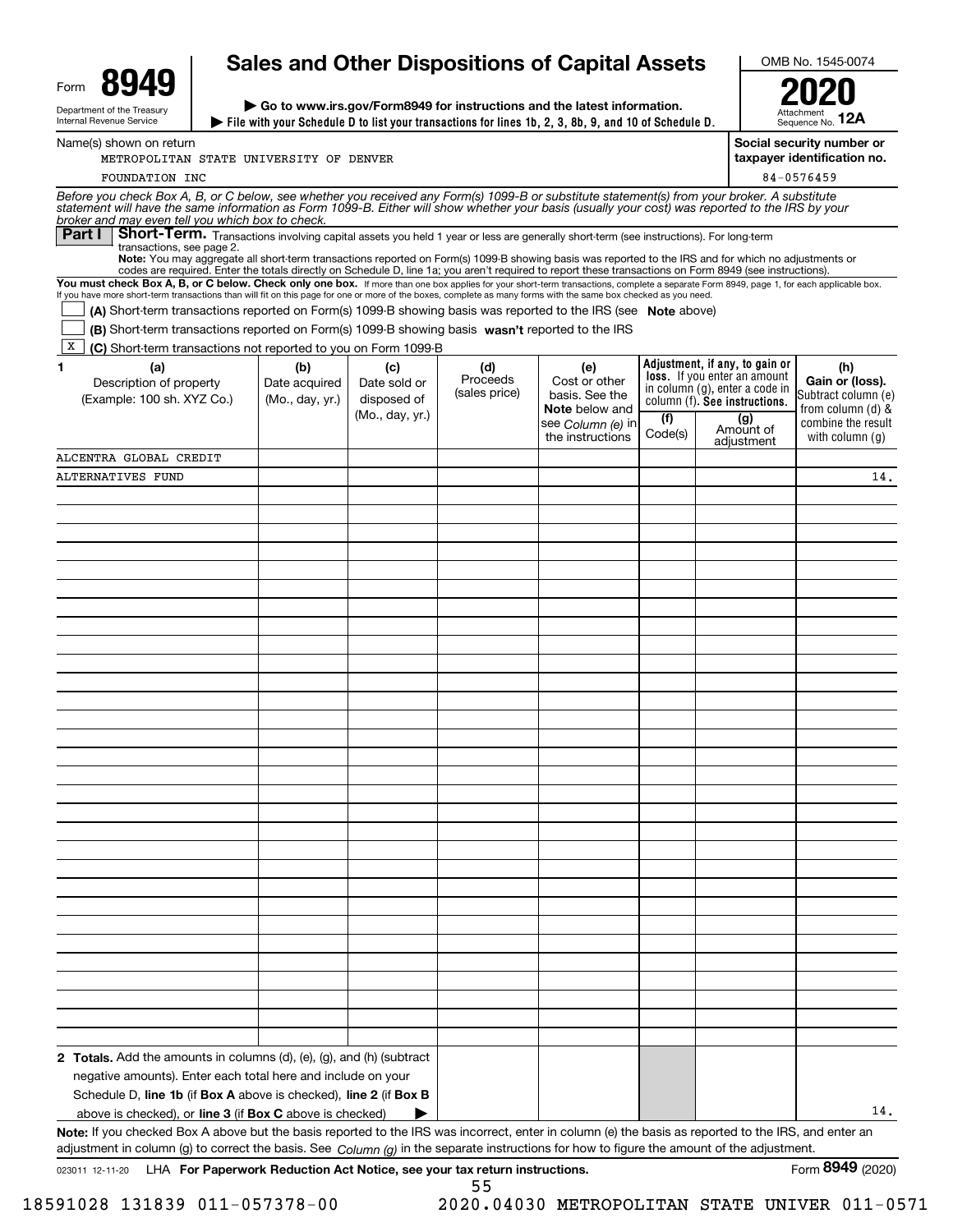**(Form 1120)**

## Department of the Treasury Internal Revenue Service

### **| Go to www.irs.gov/Form1120 for instructions and the latest information. | Attach to Form 1120, 1120-C, 1120-F, 1120-FSC, 1120-H, 1120-IC-DISC, 1120-L, 1120-ND, 1120-PC, 1120-POL, 1120-REIT, 1120-RIC, 1120-SF, or certain Forms 990-T. Capital Gains and Losses**

OMB No. 1545-0123

**Employer identification number**

 $\blacktriangleright$   $\Box$  Yes  $\boxed{X}$  No

Name

METROPOLITAN STATE UNIVERSITY OF DENVER

FOUNDATION INC

| 84-0576459 |  |  |  |
|------------|--|--|--|

Did the corporation dispose of any investment(s) in a qualified opportunity fund during the tax year?  $\Box$   $\Box$ If "Yes," attach Form 8949 and see its instructions for additional requirements for reporting your gain or loss.

| Short-Term Capital Gains and Losses - Assets Held One Year or Less<br>Part I                                                                                                                                                                                                                               |                                  |                                 |                                                                                      |                |                                                                                                        |
|------------------------------------------------------------------------------------------------------------------------------------------------------------------------------------------------------------------------------------------------------------------------------------------------------------|----------------------------------|---------------------------------|--------------------------------------------------------------------------------------|----------------|--------------------------------------------------------------------------------------------------------|
| See instructions for how to figure the amounts<br>to enter on the lines below.<br>This form may be easier to complete if you                                                                                                                                                                               | (d)<br>Proceeds                  | (e)<br>Cost                     | (g) Adjustments to gain<br>or loss from Form(s) 8949,                                |                | (h) Gain or (loss)<br>Subtract column (e) from<br>column (d) and combine the                           |
| round off cents to whole dollars.                                                                                                                                                                                                                                                                          | (sales price)                    | (or other basis)                | Part I, line 2, column (g)                                                           |                | result with column (g)                                                                                 |
| <b>1a</b> Totals for all short-term transactions<br>reported on Form 1099-B for which basis<br>was reported to the IRS and for which you<br>have no adjustments (see instructions).<br>However, if you choose to report all these<br>transactions on Form 8949, leave this line<br>blank and go to line 1b |                                  |                                 |                                                                                      |                |                                                                                                        |
| <b>1b</b> Totals for all transactions reported on<br>Form(s) 8949 with <b>Box A</b> checked                                                                                                                                                                                                                |                                  |                                 |                                                                                      |                |                                                                                                        |
| 2 Totals for all transactions reported on                                                                                                                                                                                                                                                                  |                                  |                                 |                                                                                      |                |                                                                                                        |
| Form(s) 8949 with <b>Box B</b> checked                                                                                                                                                                                                                                                                     |                                  |                                 |                                                                                      |                |                                                                                                        |
| <b>3</b> Totals for all transactions reported on                                                                                                                                                                                                                                                           |                                  |                                 |                                                                                      |                |                                                                                                        |
| Form(s) 8949 with <b>Box C</b> checked                                                                                                                                                                                                                                                                     |                                  |                                 |                                                                                      |                | 14.                                                                                                    |
|                                                                                                                                                                                                                                                                                                            |                                  |                                 |                                                                                      | 4              |                                                                                                        |
|                                                                                                                                                                                                                                                                                                            |                                  |                                 |                                                                                      | 5              |                                                                                                        |
|                                                                                                                                                                                                                                                                                                            |                                  |                                 |                                                                                      | 6              |                                                                                                        |
|                                                                                                                                                                                                                                                                                                            |                                  |                                 |                                                                                      | $\overline{7}$ | 14.                                                                                                    |
| Long-Term Capital Gains and Losses - Assets Held More Than One Year<br>Part II                                                                                                                                                                                                                             |                                  |                                 |                                                                                      |                |                                                                                                        |
| See instructions for how to figure the amounts<br>to enter on the lines below.<br>This form may be easier to complete if you<br>round off cents to whole dollars.                                                                                                                                          | (d)<br>Proceeds<br>(sales price) | (e)<br>Cost<br>(or other basis) | (g) Adjustments to gain<br>or loss from Form(s) 8949.<br>Part II, line 2, column (g) |                | (h) Gain or (loss)<br>Subtract column (e) from<br>column (d) and combine the<br>result with column (g) |
| <b>8a</b> Totals for all long-term transactions reported<br>on Form 1099-B for which basis was<br>reported to the IRS and for which you have<br>no adjustments (see instructions). However,<br>if you choose to report all these transactions<br>on Form 8949, leave this line blank and go to<br>line 8b  |                                  |                                 |                                                                                      |                |                                                                                                        |
| 8b Totals for all transactions reported on                                                                                                                                                                                                                                                                 |                                  |                                 |                                                                                      |                |                                                                                                        |
| Form(s) 8949 with <b>Box D</b> checked                                                                                                                                                                                                                                                                     |                                  |                                 |                                                                                      |                |                                                                                                        |
| <b>9</b> Totals for all transactions reported on                                                                                                                                                                                                                                                           |                                  |                                 |                                                                                      |                |                                                                                                        |
| Form(s) 8949 with <b>Box E</b> checked                                                                                                                                                                                                                                                                     |                                  |                                 |                                                                                      |                |                                                                                                        |
| <b>10</b> Totals for all transactions reported on                                                                                                                                                                                                                                                          |                                  |                                 |                                                                                      |                |                                                                                                        |
| Form(s) 8949 with <b>Box F</b> checked                                                                                                                                                                                                                                                                     |                                  |                                 |                                                                                      |                |                                                                                                        |
| 11 Enter gain from Form 4797, line 7 or 9                                                                                                                                                                                                                                                                  |                                  |                                 |                                                                                      | 11             |                                                                                                        |
| 12 Long-term capital gain from installment sales from Form 6252, line 26 or 37 [11] [12] Long-term capital gain from installment sales from Form 6252, line 26 or 37                                                                                                                                       |                                  |                                 |                                                                                      | 12             |                                                                                                        |
| 13 Long-term capital gain or (loss) from like-kind exchanges from Form 8824                                                                                                                                                                                                                                |                                  |                                 |                                                                                      | 13             |                                                                                                        |
| <b>14</b> Capital gain distributions                                                                                                                                                                                                                                                                       |                                  |                                 |                                                                                      | 14             |                                                                                                        |
| 15 Net long-term capital gain or (loss). Combine lines 8a through 14 in column h                                                                                                                                                                                                                           |                                  |                                 |                                                                                      | 15             |                                                                                                        |
| Part III<br><b>Summary of Parts I and II</b>                                                                                                                                                                                                                                                               |                                  |                                 |                                                                                      |                |                                                                                                        |
|                                                                                                                                                                                                                                                                                                            |                                  |                                 |                                                                                      | 16             | 14.                                                                                                    |
|                                                                                                                                                                                                                                                                                                            |                                  |                                 |                                                                                      | 17             |                                                                                                        |
|                                                                                                                                                                                                                                                                                                            |                                  |                                 |                                                                                      | 18             | 14.                                                                                                    |
| Note: If losses exceed gains, see Capital Losses in the instructions.                                                                                                                                                                                                                                      |                                  |                                 |                                                                                      |                |                                                                                                        |

**For Paperwork Reduction Act Notice, see the Instructions for Form 1120. Schedule D (Form 1120) 2020** LHA

021051 12-14-20